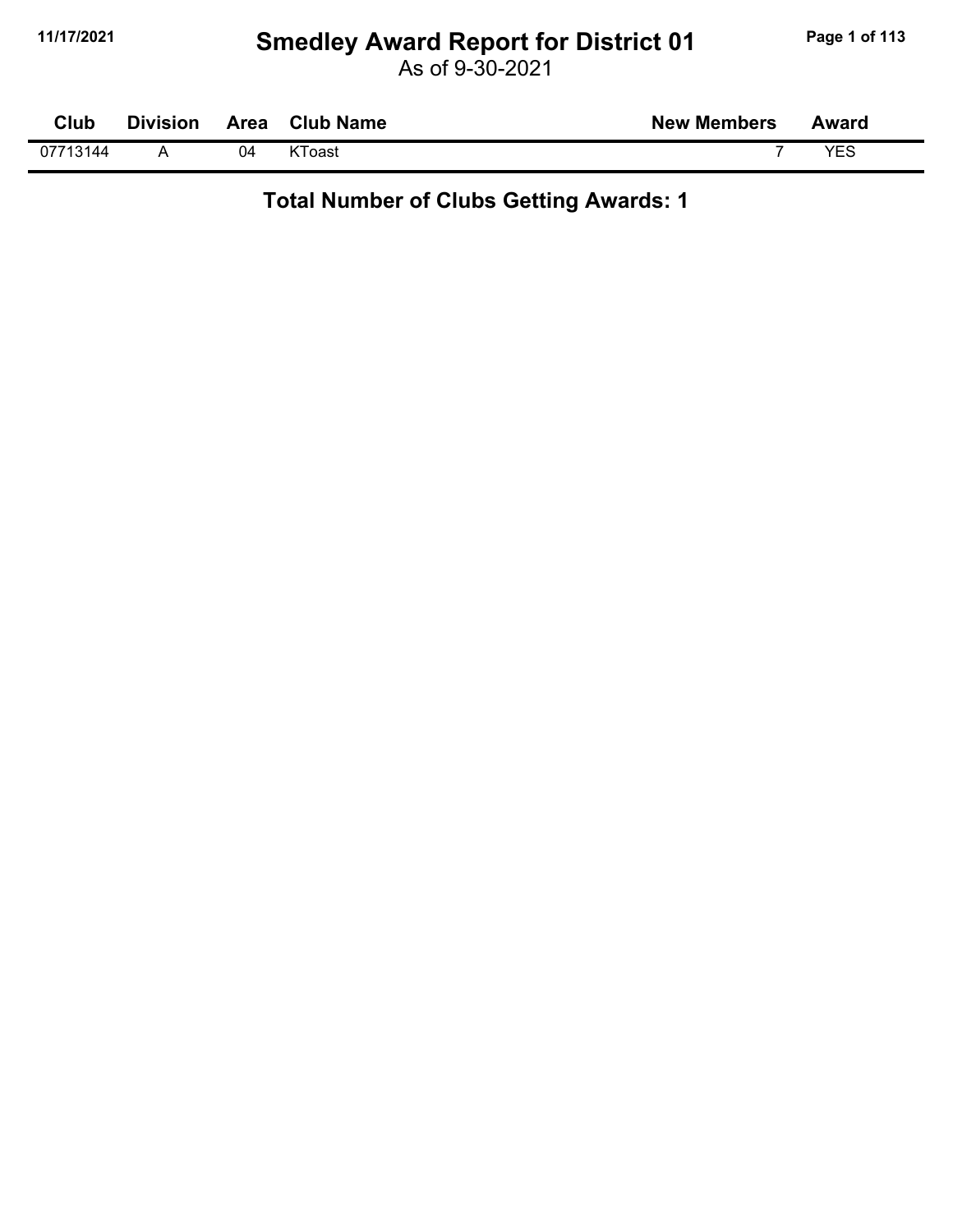#### **11/17/2021 Smedley Award Report for District 02 Page 2 of 113**

As of 9-30-2021

| Club     | <b>Division</b> | Area | <b>Club Name</b>                    | <b>New Members</b> | Award |
|----------|-----------------|------|-------------------------------------|--------------------|-------|
| 07185556 |                 | 61   | <b>Smart Toasters</b>               |                    | YES   |
| 04055068 |                 | 54   | Digital Transformation Toastmasters |                    | YES   |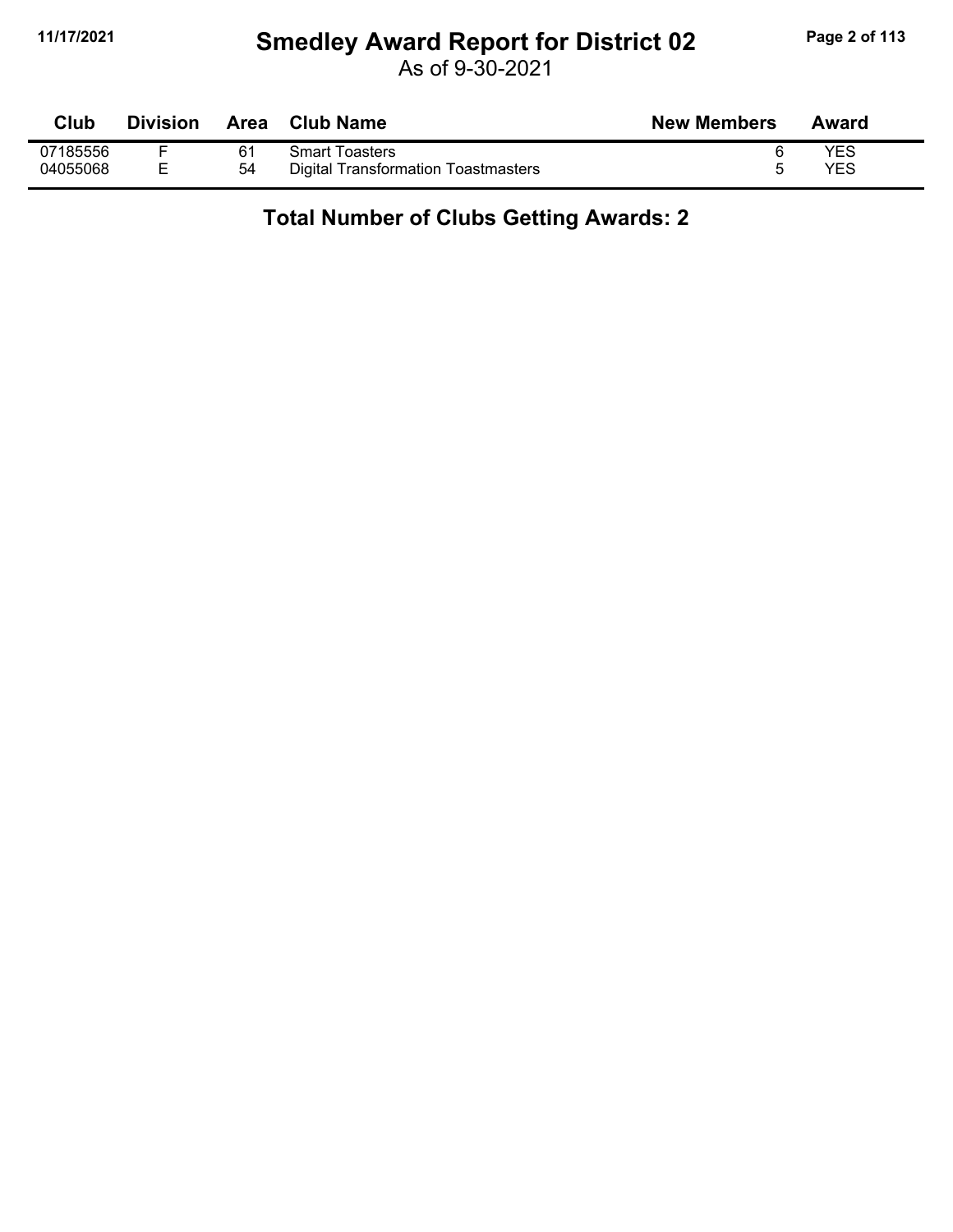## **11/17/2021 Smedley Award Report for District 03 Page 3 of 113**

As of 9-30-2021

| Club     | <b>Division</b> | Area | Club Name                     | <b>New Members</b> | Award |
|----------|-----------------|------|-------------------------------|--------------------|-------|
| 01470599 |                 | 01   | <b>Firemouth Toastmasters</b> |                    | YES   |
| 01475770 | Μ               | 04   | Carpe Diem Toastmasters       | 15                 | YES.  |
| 07550486 |                 | 04   | SYF Phoenix Toastmasters Club | 10                 | YES   |
| 00000499 |                 | 05   | Gilbert Toastmasters Club     |                    | YES   |
| 00009395 |                 | 03   | Peacock Toastmasters Club     |                    | YES   |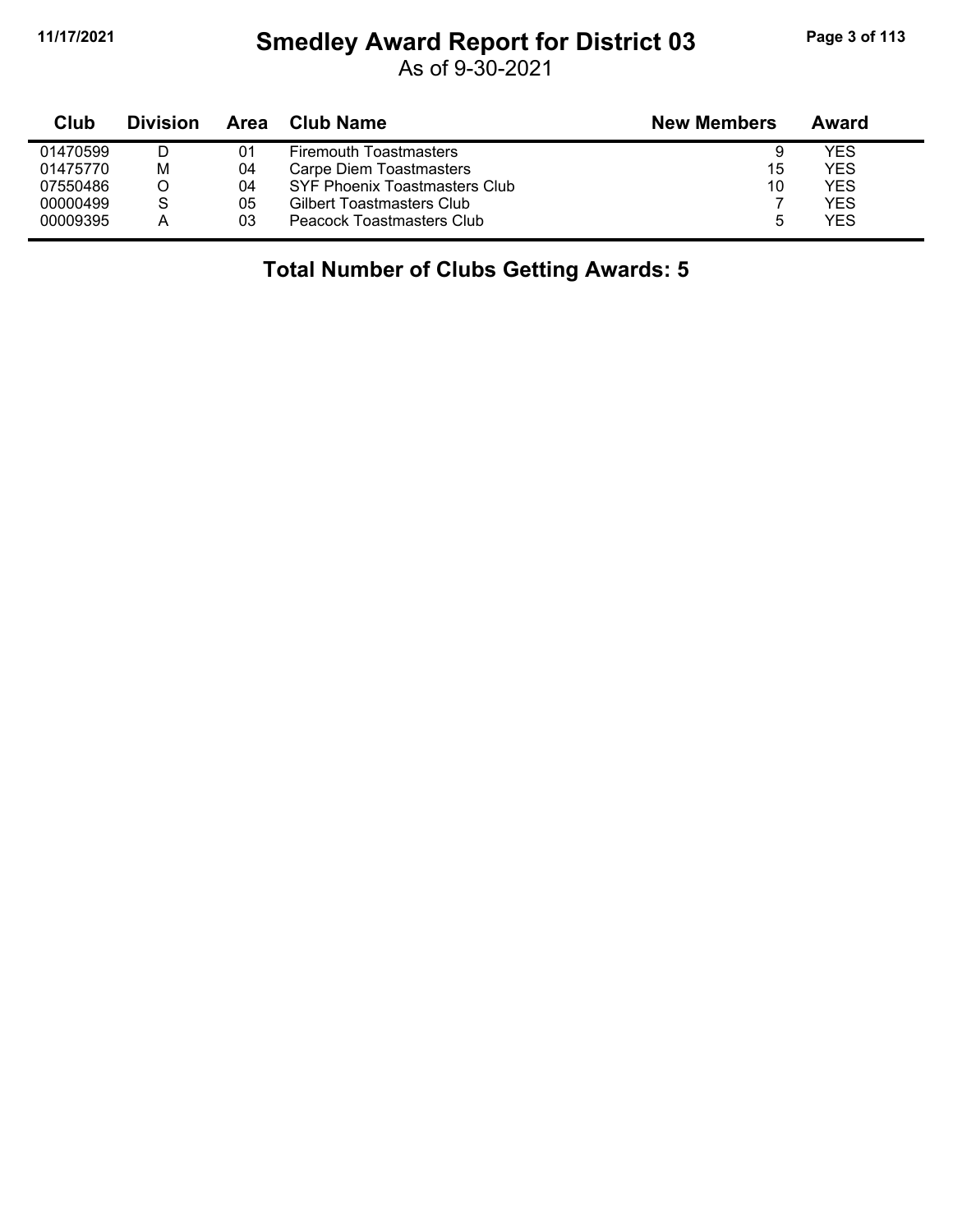#### **11/17/2021 Smedley Award Report for District 04 Page 4 of 113**

As of 9-30-2021

| Club     | <b>Division</b> | Area | <b>Club Name</b>                | <b>New Members</b> | Award |
|----------|-----------------|------|---------------------------------|--------------------|-------|
| 00009408 |                 | 05   | Everybody Speaks Club           |                    | YES   |
| 03960208 |                 | 01   | <b>Rincon Hill Toastmasters</b> |                    | YES   |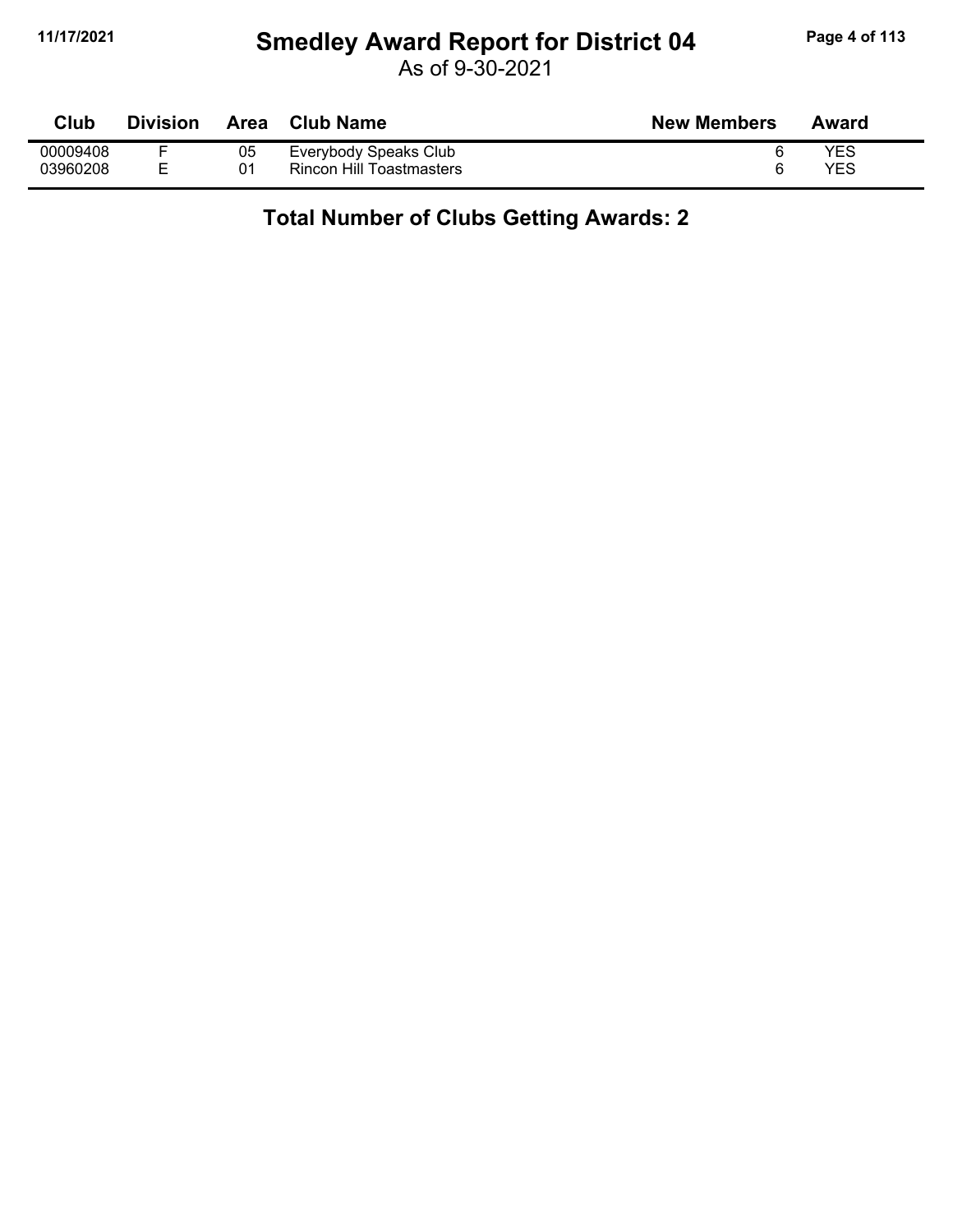#### **11/17/2021 Smedley Award Report for District 05 Page 5 of 113**

As of 9-30-2021

| Club     | <b>Division</b> |    | Area Club Name           | <b>New Members</b> | Award |
|----------|-----------------|----|--------------------------|--------------------|-------|
| 07782013 |                 |    | COS Freedom Speakers     |                    | YES   |
| 00000007 |                 | 09 | San Diego Toastmasters 7 |                    | YES   |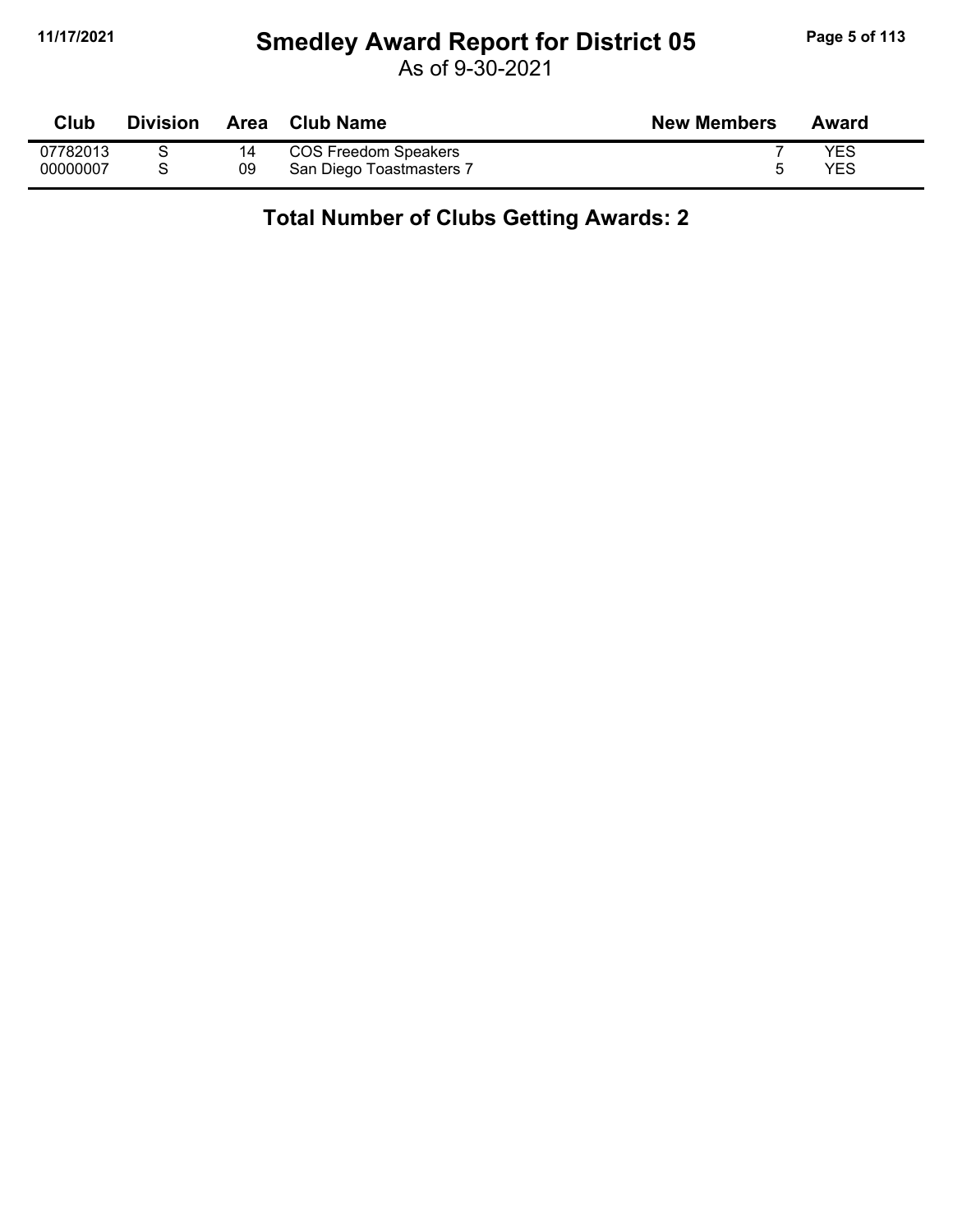#### **11/17/2021 Smedley Award Report for District 08 Page 6 of 113**

As of 9-30-2021

| Club     | Division | <b>Area</b> | <b>Club Name</b>    | <b>New Members</b> | Award |
|----------|----------|-------------|---------------------|--------------------|-------|
| 00004431 | -        | 20          | Mastertoasters Club |                    | VES   |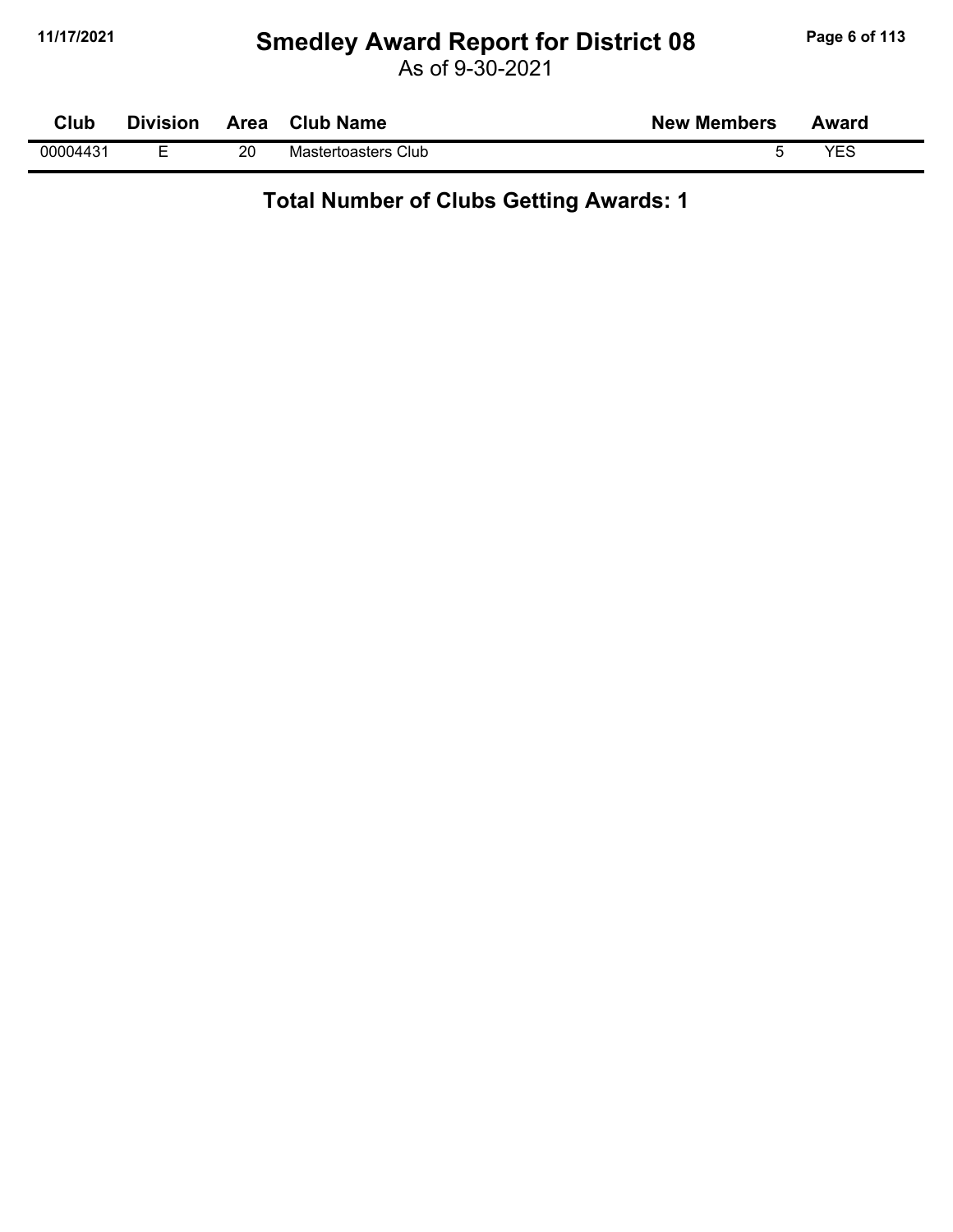#### **11/17/2021 Smedley Award Report for District 09 Page 7 of 113**

As of 9-30-2021

| Club     | <b>Division</b> |    | Area Club Name                    | <b>New Members</b> | Award |  |
|----------|-----------------|----|-----------------------------------|--------------------|-------|--|
| 07842421 |                 | 02 | Pasco Bilingual Toastmasters Club |                    | YES   |  |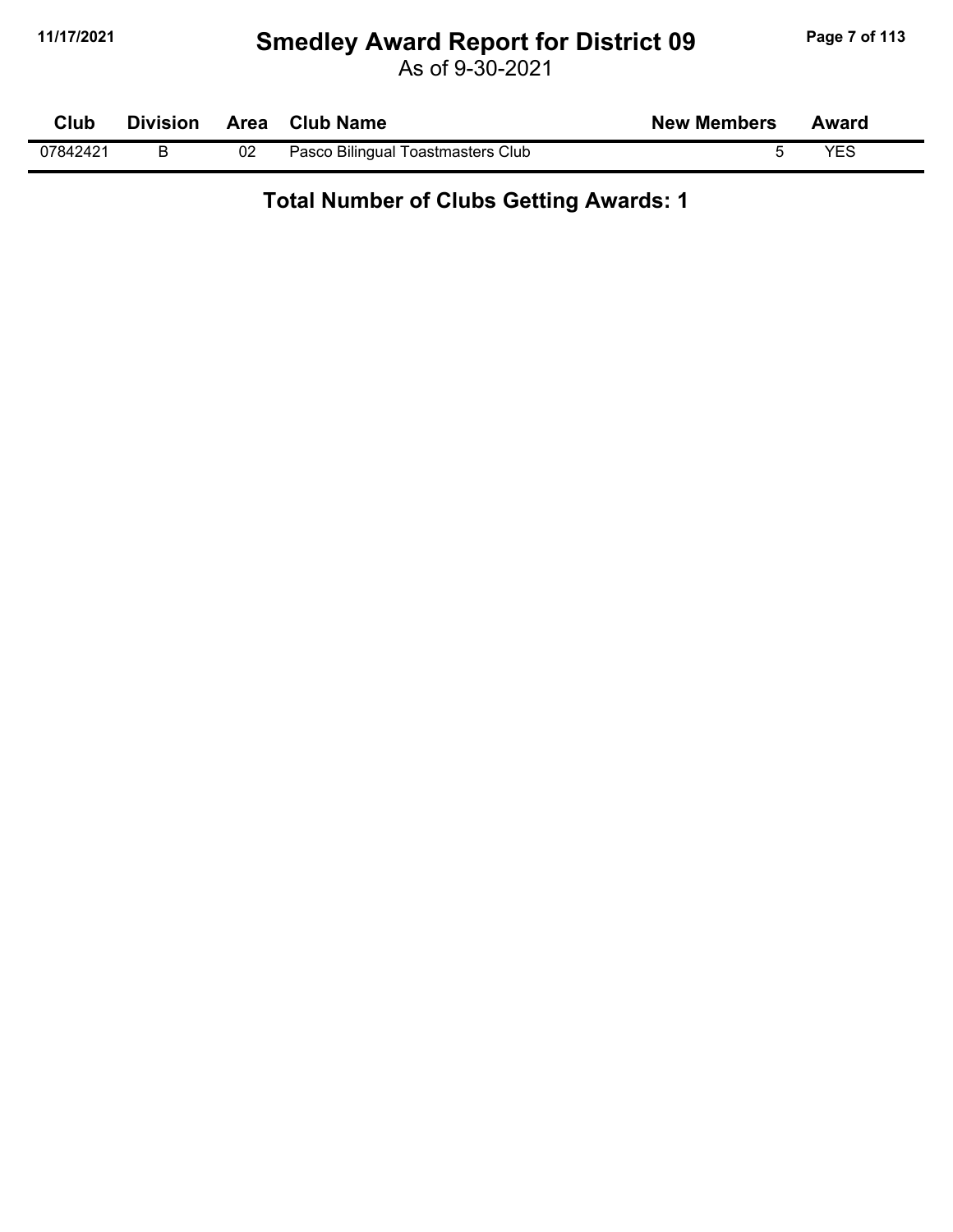#### **11/17/2021 Smedley Award Report for District 10 Page 8 of 113**

As of 9-30-2021

| Club     | <b>Division</b> | Area    | <b>Club Name</b>                 | <b>New Members</b> | Award      |  |
|----------|-----------------|---------|----------------------------------|--------------------|------------|--|
| 00887592 | _               | 04<br>- | Transformative ⊺<br>Toastmasters |                    | <b>VEC</b> |  |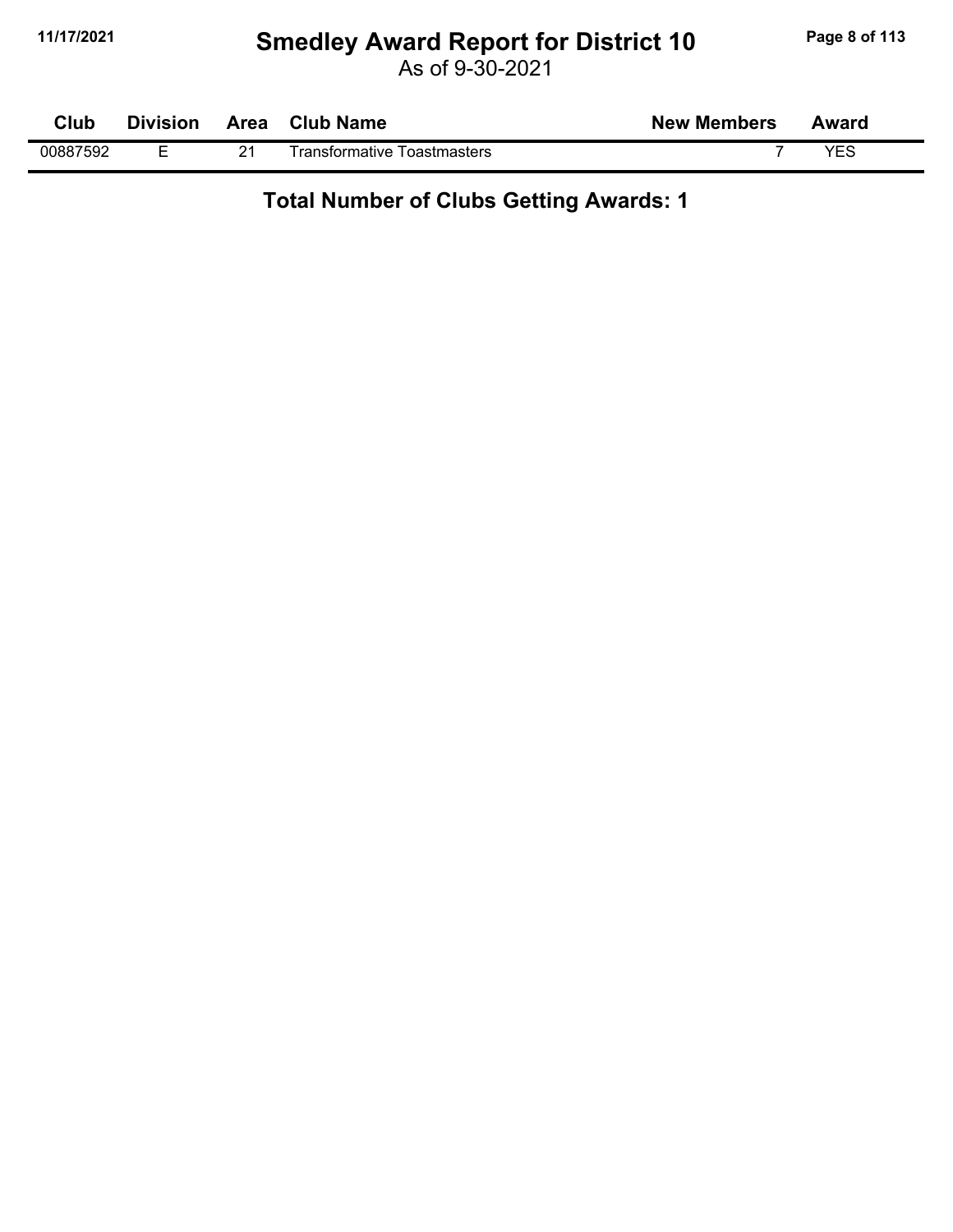#### **11/17/2021 Smedley Award Report for District 12 Page 9 of 113**

As of 9-30-2021

| Club     | <b>Division</b> |    | Area Club Name                            | <b>New Members</b> | Award |  |
|----------|-----------------|----|-------------------------------------------|--------------------|-------|--|
| 00009501 |                 | 01 | <b>Butterfly Tamers Toastmasters Club</b> |                    | VES   |  |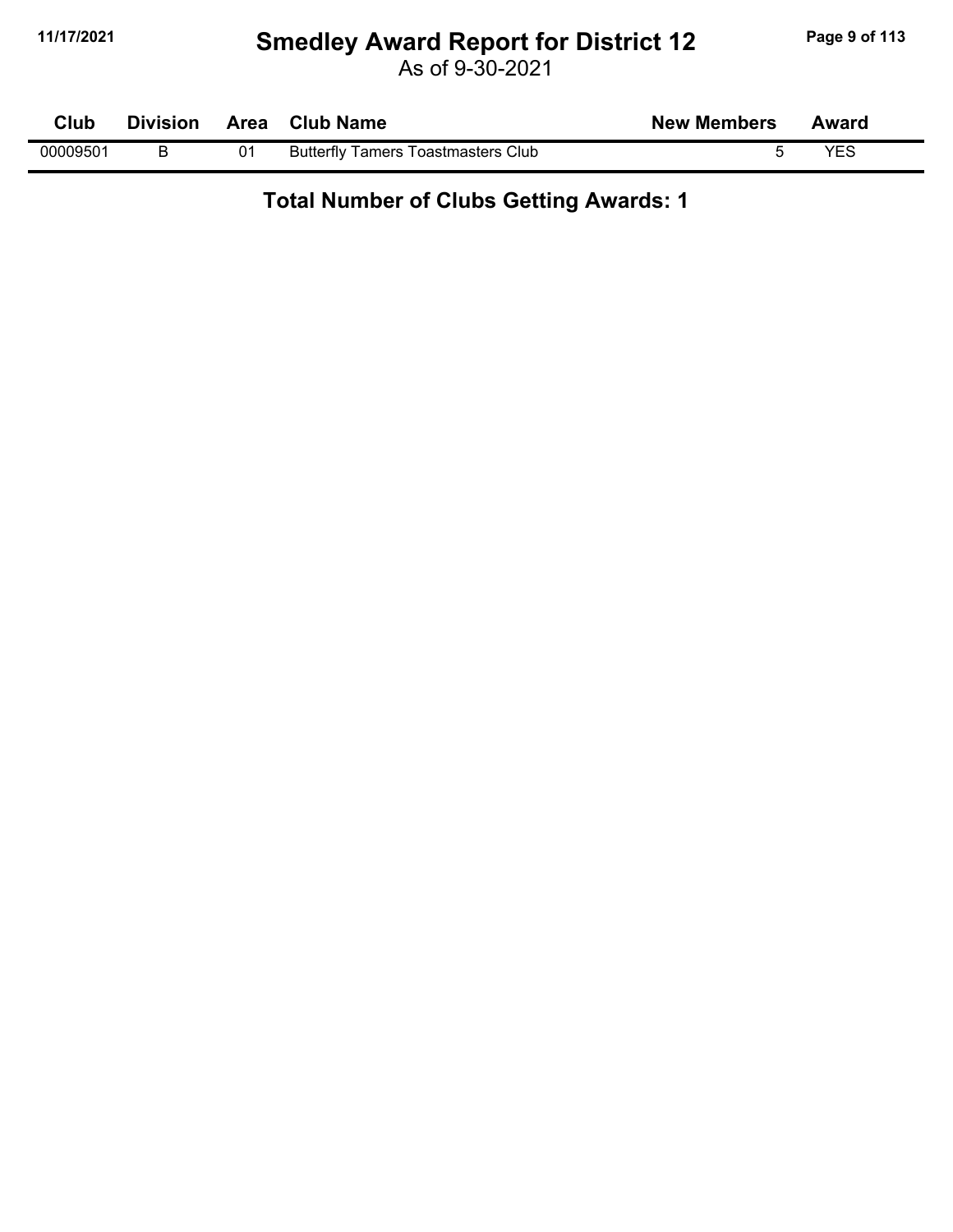### **11/17/2021 Smedley Award Report for District 13 Page 10 of 113**

As of 9-30-2021

| Club     | <b>Division</b> |    | Area Club Name      | <b>New Members</b> | Award |  |
|----------|-----------------|----|---------------------|--------------------|-------|--|
| 00008197 |                 | 15 | <b>Bayview Club</b> |                    | VES   |  |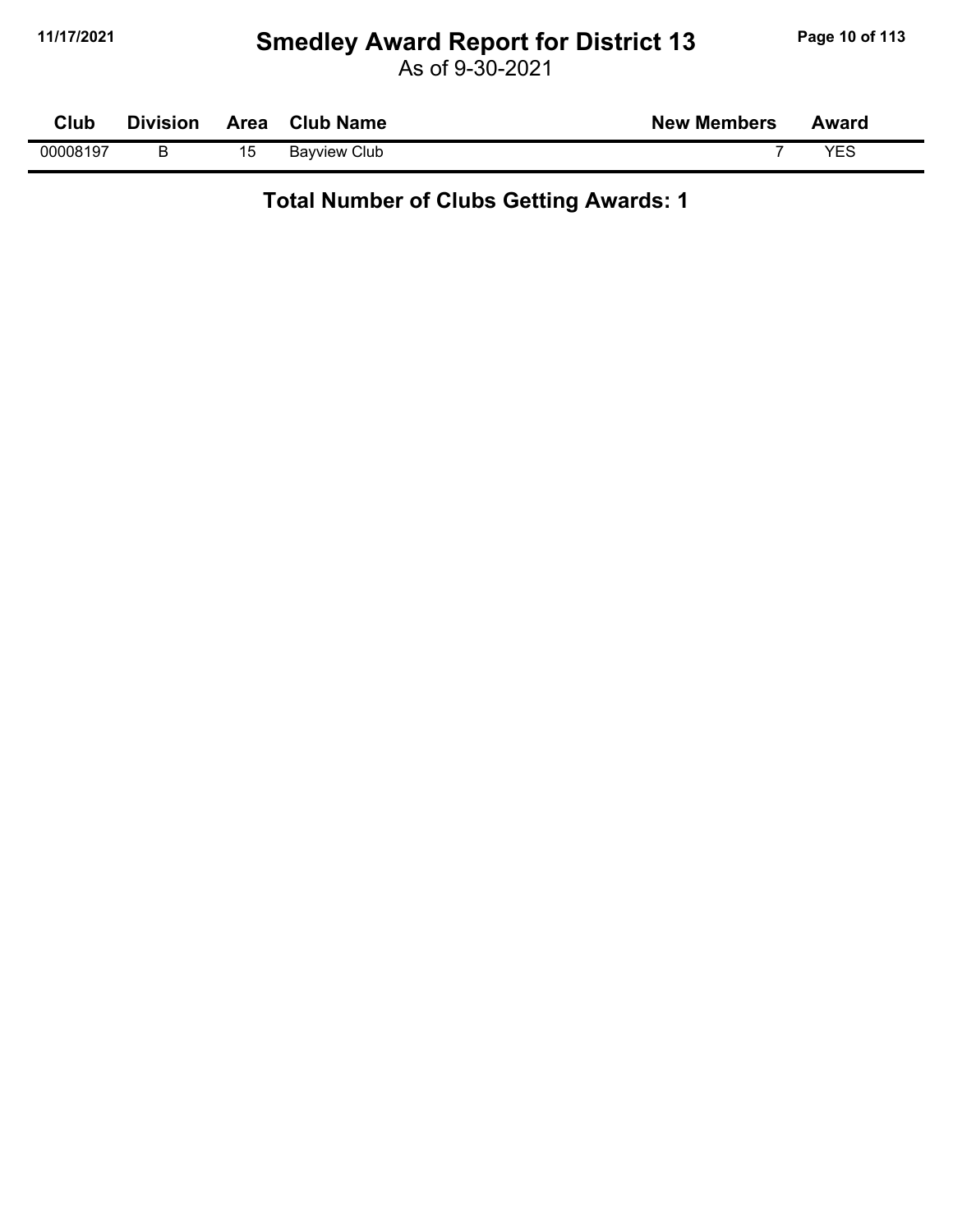## **11/17/2021 Smedley Award Report for District 14 Page 11 of 113**

As of 9-30-2021

| Club     | <b>Division</b> | Area | Club Name                          | <b>New Members</b> | Award |
|----------|-----------------|------|------------------------------------|--------------------|-------|
| 00008710 |                 | 63   | Talk Masters Toastmasters Club     |                    | YES   |
| 07832847 |                 | 73   | Middle GA Speaks Toastmasters Club |                    | YES   |
| 01867570 |                 | 34   | <b>NBBA Toastmasters</b>           | г,                 | YES   |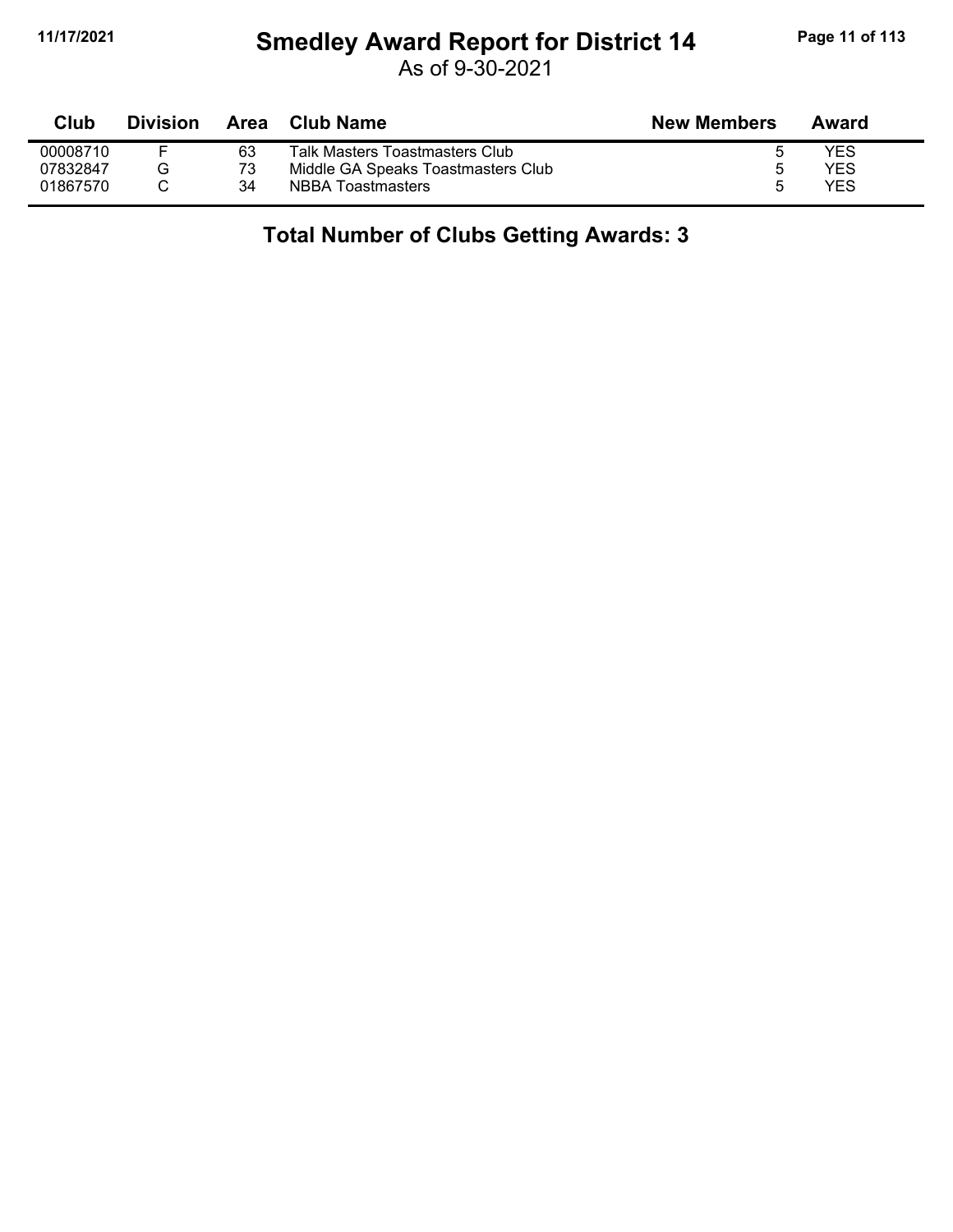#### **11/17/2021 Smedley Award Report for District 17 Page 12 of 113**

As of 9-30-2021

| Club     | Division | <b>Area</b> | <b>Club Name</b>    | <b>New Members</b> | Award |
|----------|----------|-------------|---------------------|--------------------|-------|
| 01334399 |          | 02          | Aspire Toastmasters |                    | YES   |
| 00004416 | N        | 22          | Stirling Club       |                    | YES   |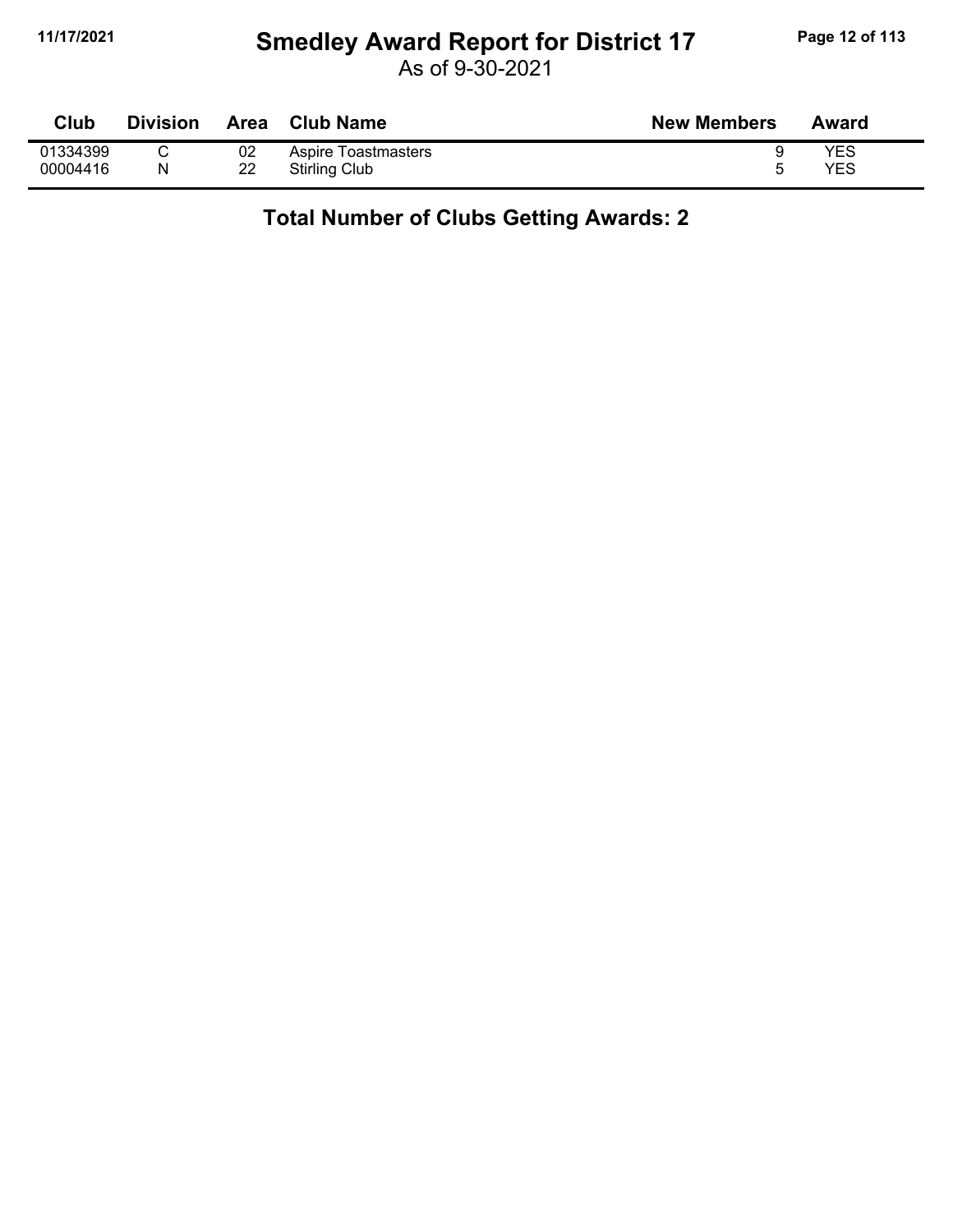#### **11/17/2021 Smedley Award Report for District 18 Page 13 of 113**

As of 9-30-2021

| <b>Club</b> | <b>Division</b> |    | Area Club Name               | <b>New Members</b> | Award |
|-------------|-----------------|----|------------------------------|--------------------|-------|
| 04843411    |                 | 14 | JPMC Wilmington Toastmasters |                    | VES   |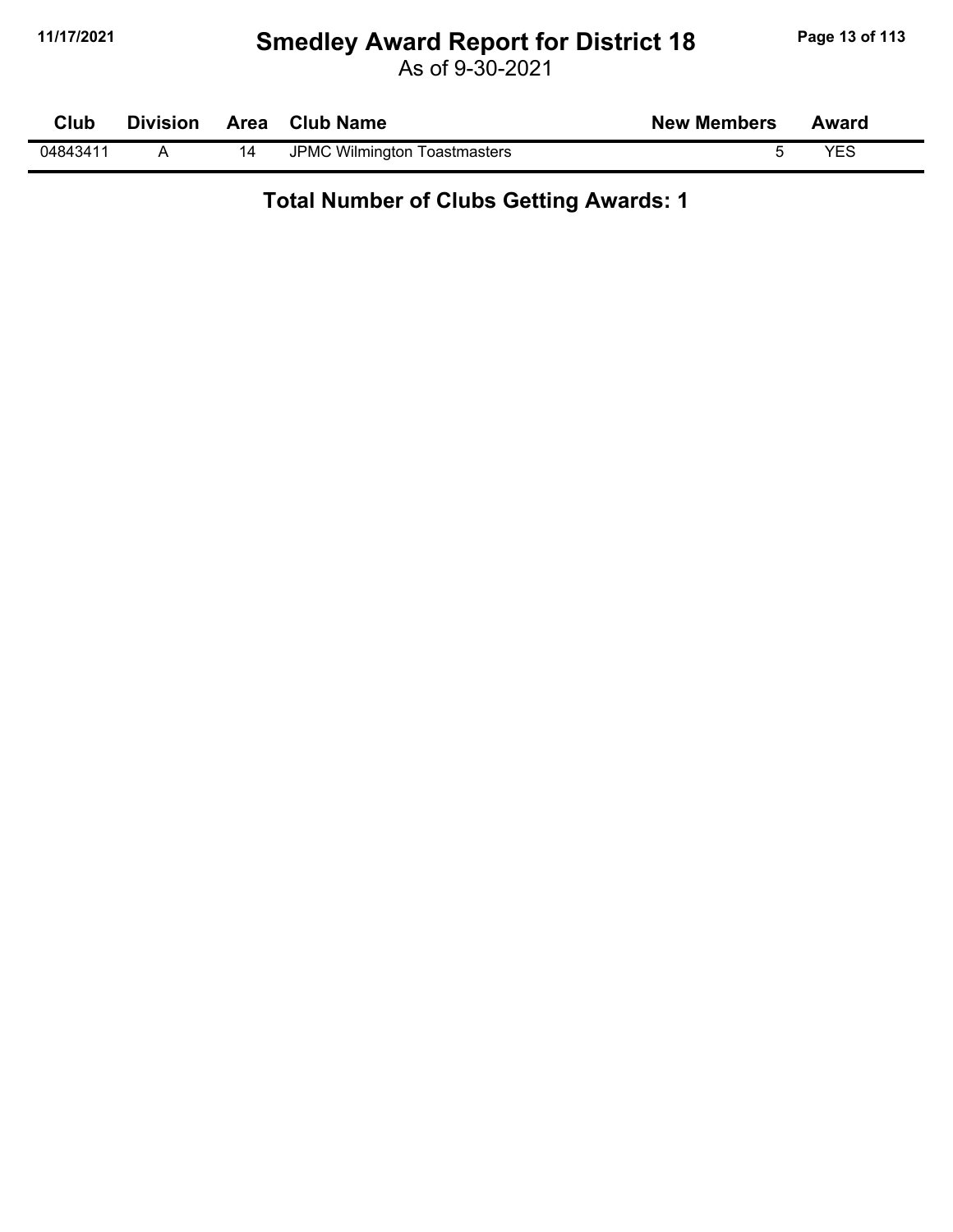## **11/17/2021 Smedley Award Report for District 19 Page 14 of 113**

As of 9-30-2021

| Club     | <b>Division</b> | Area | <b>Club Name</b>                    | <b>New Members</b> | Award |
|----------|-----------------|------|-------------------------------------|--------------------|-------|
| 04409549 |                 | 44   | E-Series Toastmasters Club          |                    | YES   |
| 00004804 |                 | 62   | Tower Toasters Club                 | ∽                  | YES   |
| 00009513 |                 | 82   | <b>Conscious Communicators Club</b> | h                  | YES   |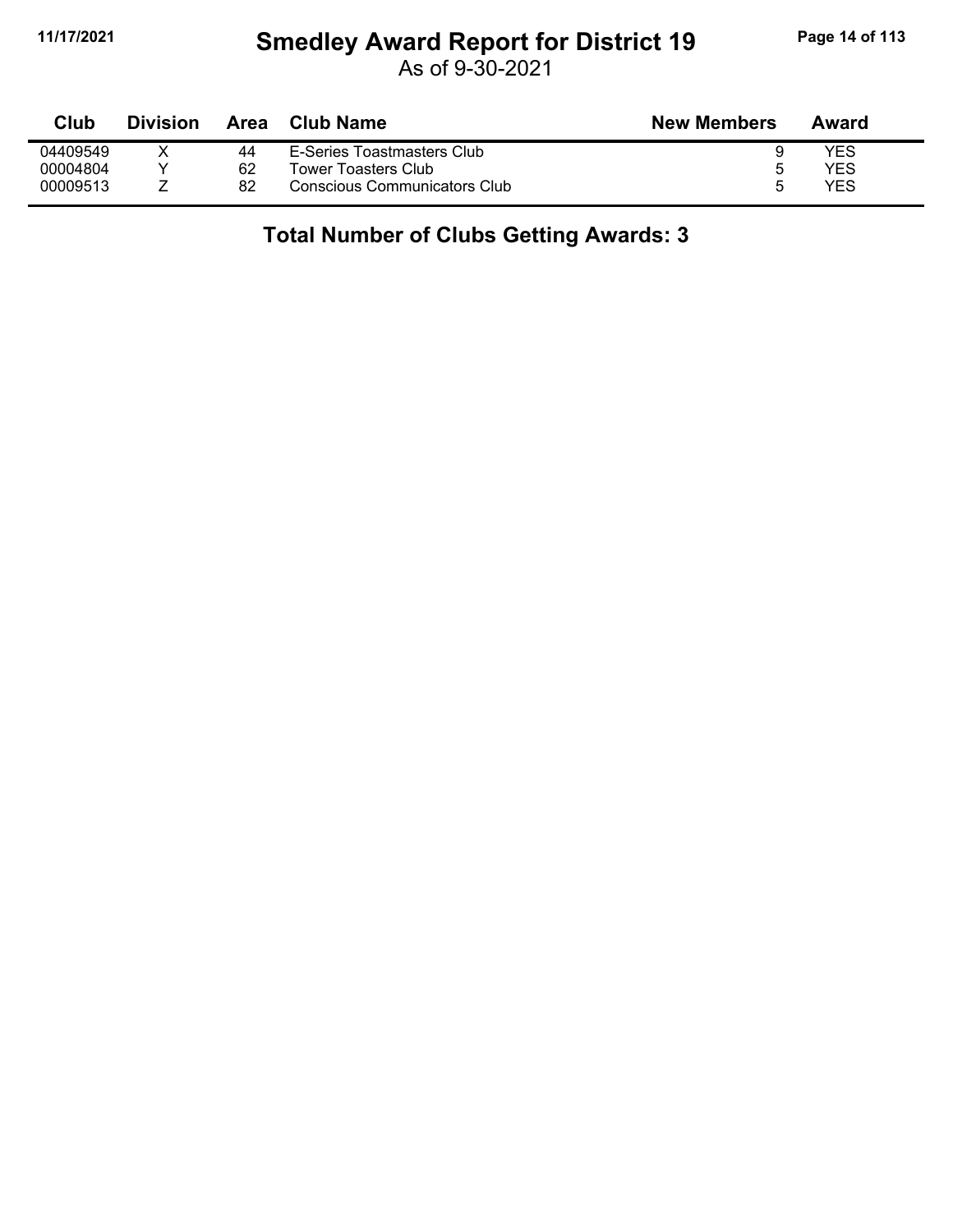#### **11/17/2021 Smedley Award Report for District 20 Page 15 of 113**

As of 9-30-2021

| Club     | <b>Division</b> | <b>Area</b> | <b>Club Name</b>                           | <b>New Members</b> | <b>Award</b> |
|----------|-----------------|-------------|--------------------------------------------|--------------------|--------------|
| 00824350 | А               | 07          | <b>ICABToastmasters Club</b>               | 5                  | <b>YES</b>   |
| 01130743 |                 | 34          | <b>GPIC Toastmasters</b>                   | 5                  | <b>YES</b>   |
| 01150558 | F               | 23          | Al-Rayah                                   | 9                  | YES          |
| 01171968 | D               | 15          | <b>TASCA Toastmasters</b>                  | 5                  | <b>YES</b>   |
| 07709910 | н               | 32          | Empowered Women TMC                        | 8                  | <b>YES</b>   |
| 07771094 | F               | 24          | Rawnaq Toastmasters Club                   | 6                  | <b>YES</b>   |
| 07244848 | С               | 03          | Bahrain IT Professionals Toastmasters Club |                    | <b>YES</b>   |
| 04808494 | E               | 21          | Elite Debaters                             | 6                  | <b>YES</b>   |
| 03041786 | F               | 24          | Rawasi                                     | 6                  | YES          |
| 01682476 | С               | 02          | Young Adult Toastmasters                   | 5                  | <b>YES</b>   |
| 02916798 |                 | 37          | <b>KMCC Toastmasters</b>                   | 6                  | <b>YES</b>   |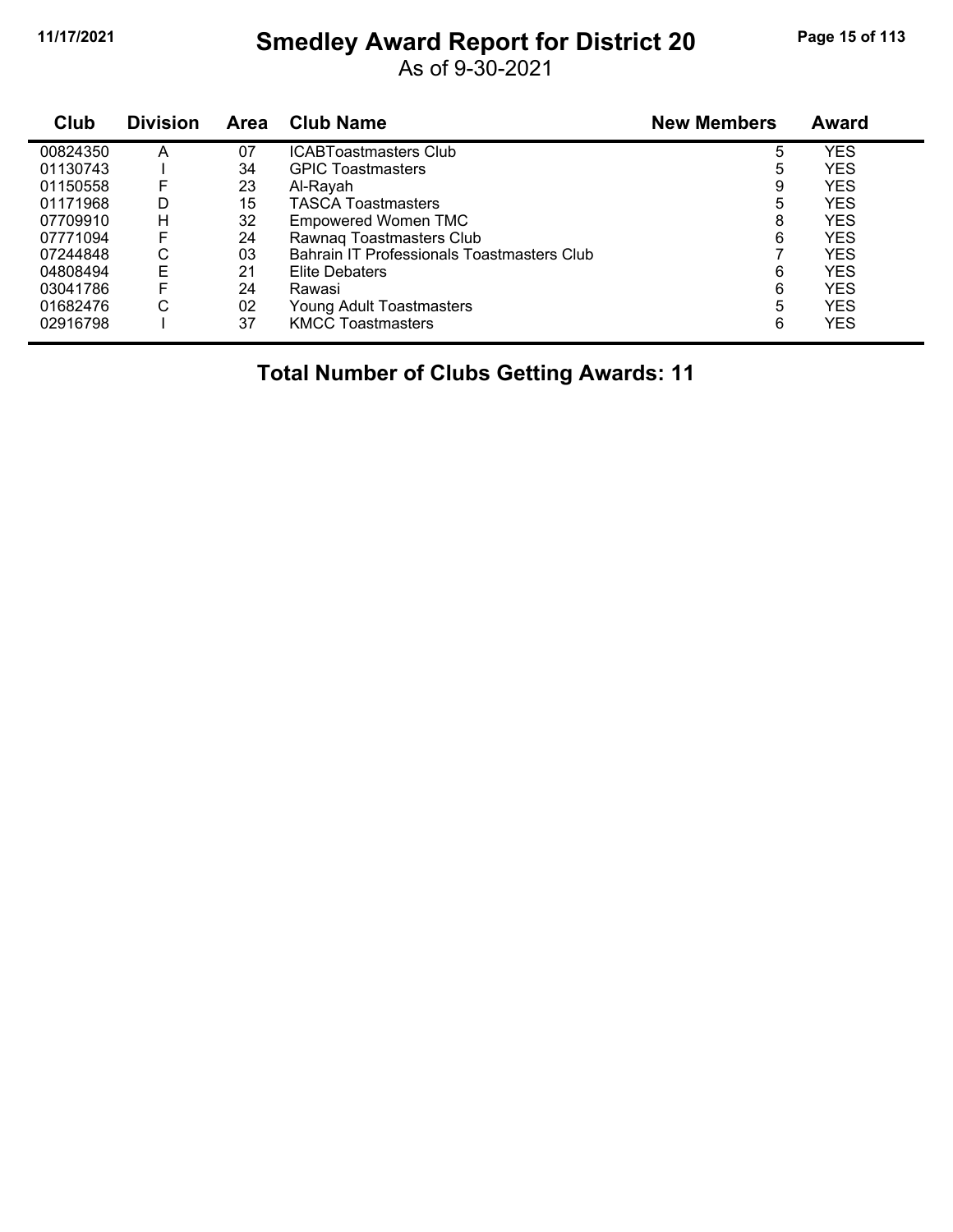#### **11/17/2021 Smedley Award Report for District 21 Page 16 of 113**

As of 9-30-2021

| Club     | Division | Area | <b>Club Name</b>                 | <b>New Members</b> | Award |
|----------|----------|------|----------------------------------|--------------------|-------|
| 04469753 |          | 21   | Island Excellence                |                    | YES   |
| 00003439 |          | 62   | <b>Walnut Grove Toastmasters</b> |                    | YES   |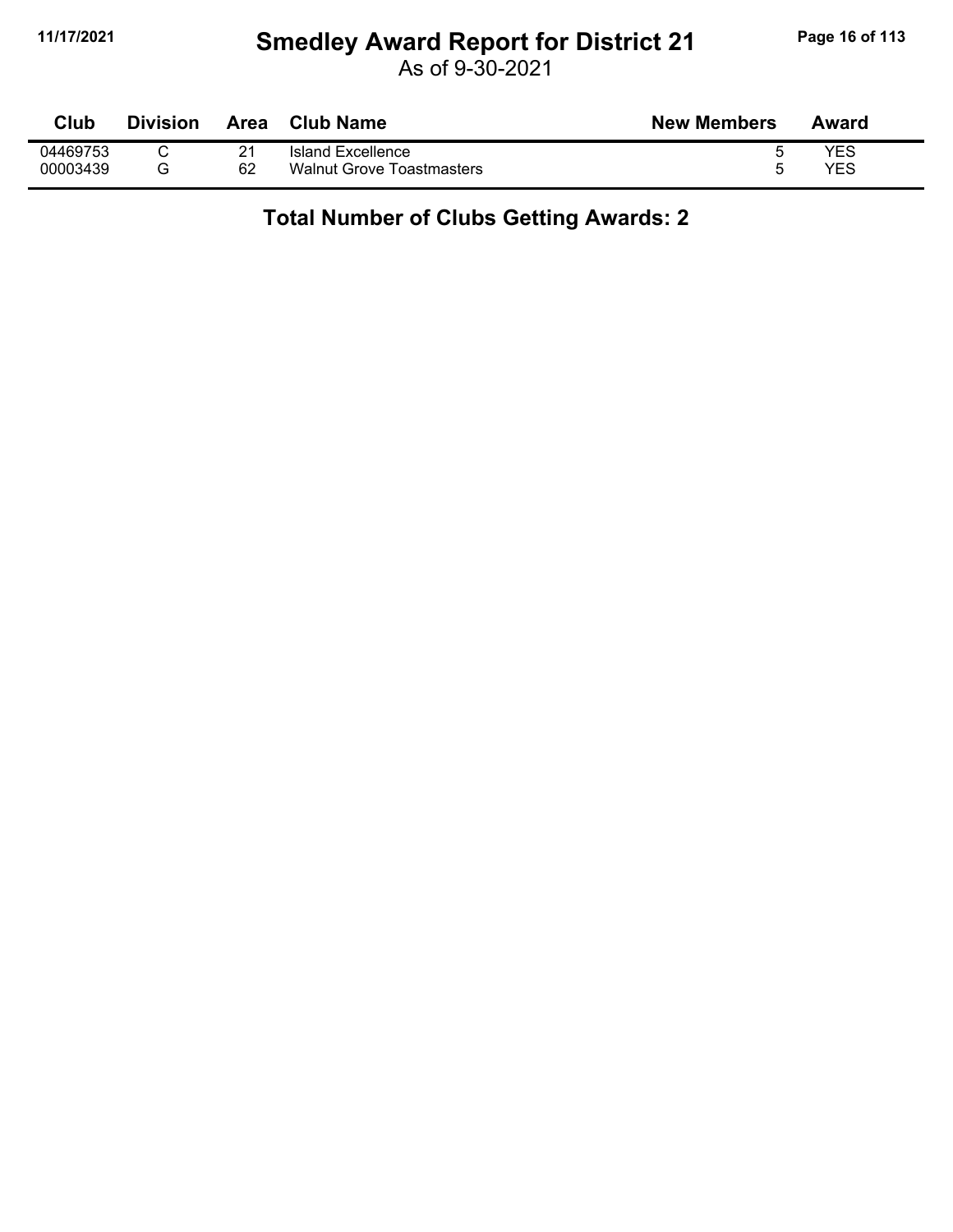#### **11/17/2021 Smedley Award Report for District 22 Page 17 of 113**

As of 9-30-2021

| Club     | Division | Area | <b>Club Name</b>      | <b>New Members</b> | Award |
|----------|----------|------|-----------------------|--------------------|-------|
| 00004989 |          |      | Wichita Downtown Club |                    | YES   |
| 07850198 |          | 73   | Speak and Grow        |                    | YES   |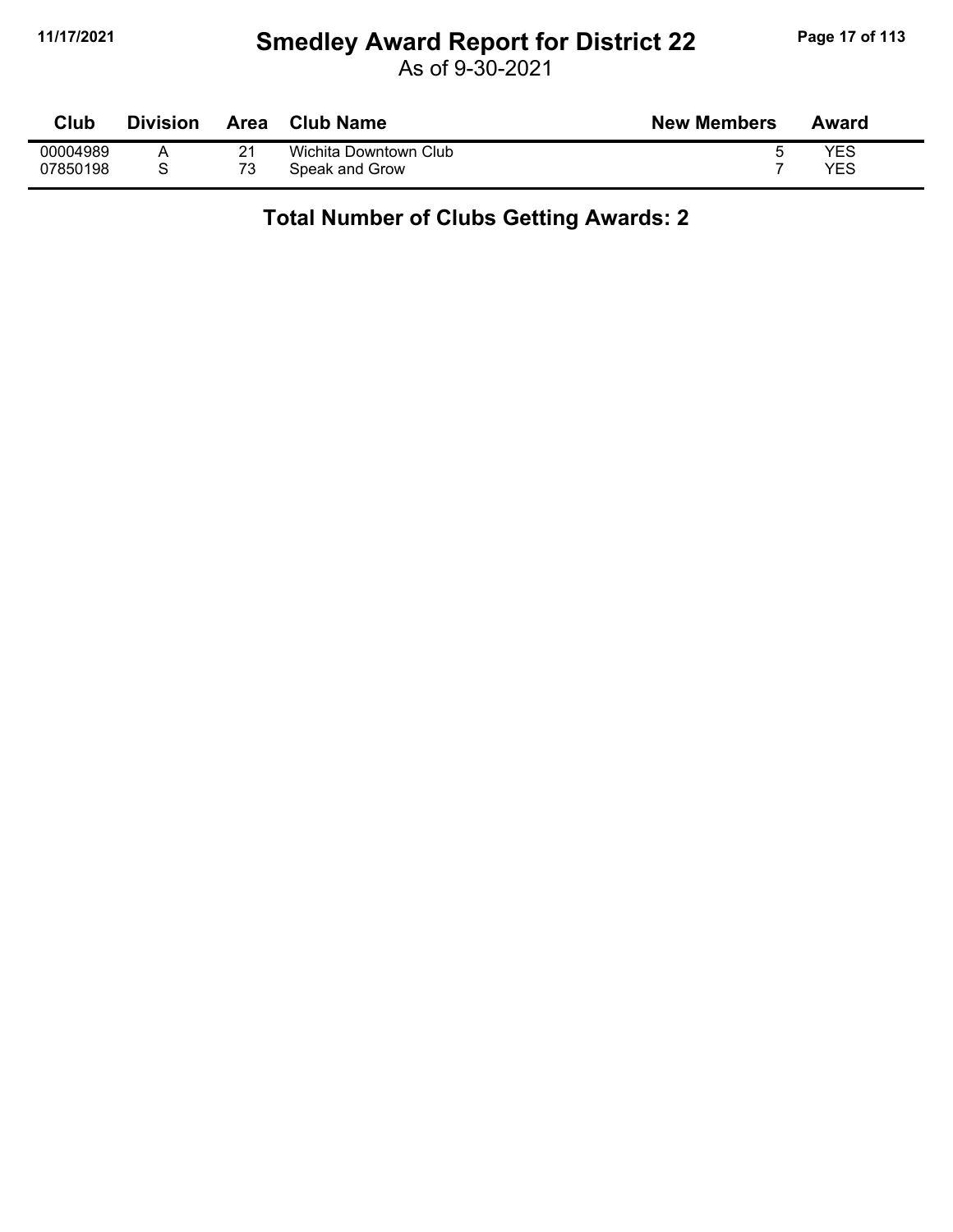#### **11/17/2021 Smedley Award Report for District 23 Page 18 of 113**

As of 9-30-2021

| <b>Club</b> | <b>Division</b> | Area | Club Name                            | <b>New Members</b> | Award |  |
|-------------|-----------------|------|--------------------------------------|--------------------|-------|--|
| 07809111    |                 | 23   | The Presidents' Club of Toastmasters |                    | VES   |  |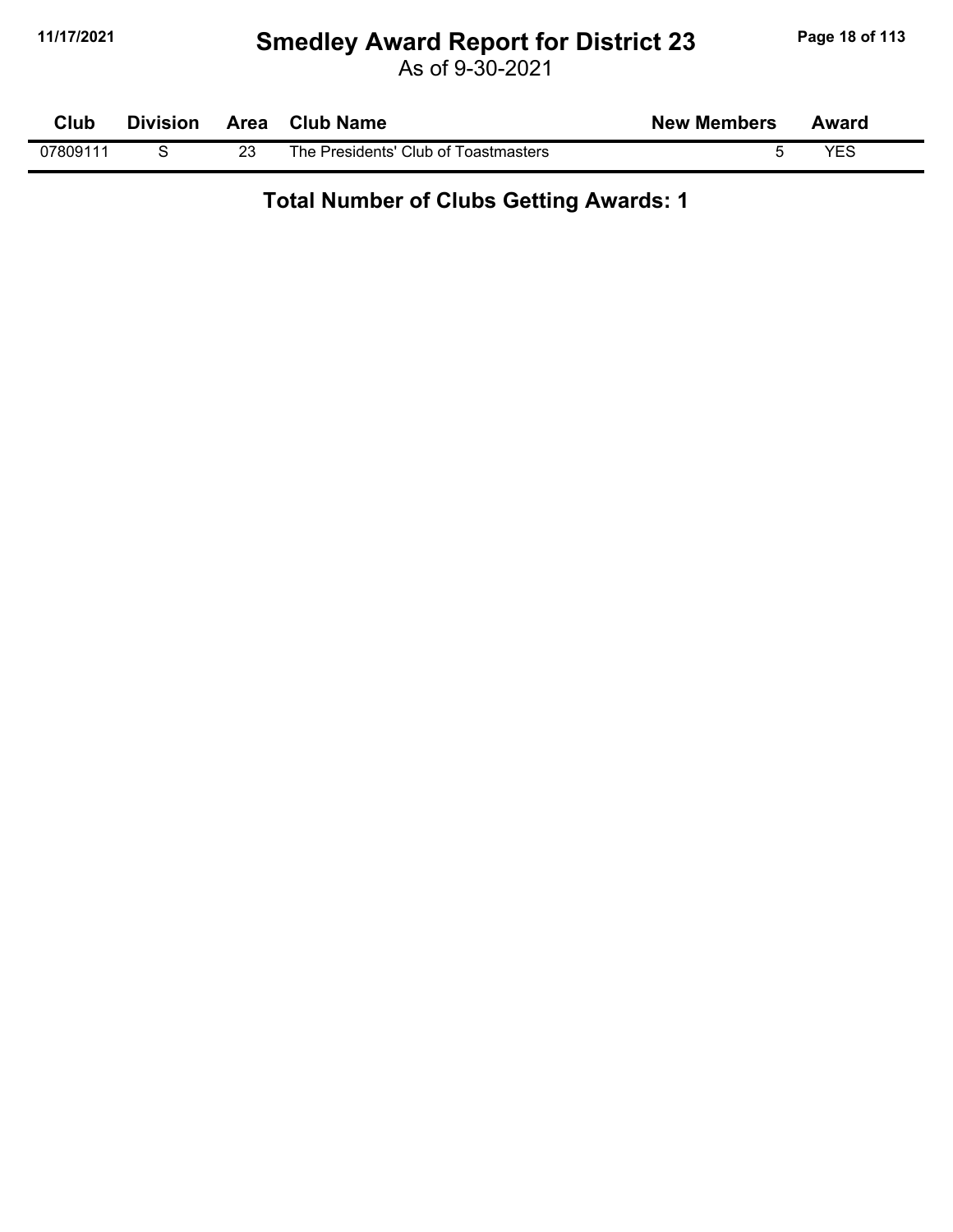#### **11/17/2021 Smedley Award Report for District 24 Page 19 of 113**

As of 9-30-2021

| Club     | <b>Division</b> | <b>Area</b> | <b>Club Name</b>  | <b>New Members</b> | Award |
|----------|-----------------|-------------|-------------------|--------------------|-------|
| 07852130 |                 | 03          | Upgrade Virtually |                    | YES   |
| 07905815 |                 | 31          | Kartalk           |                    | YES   |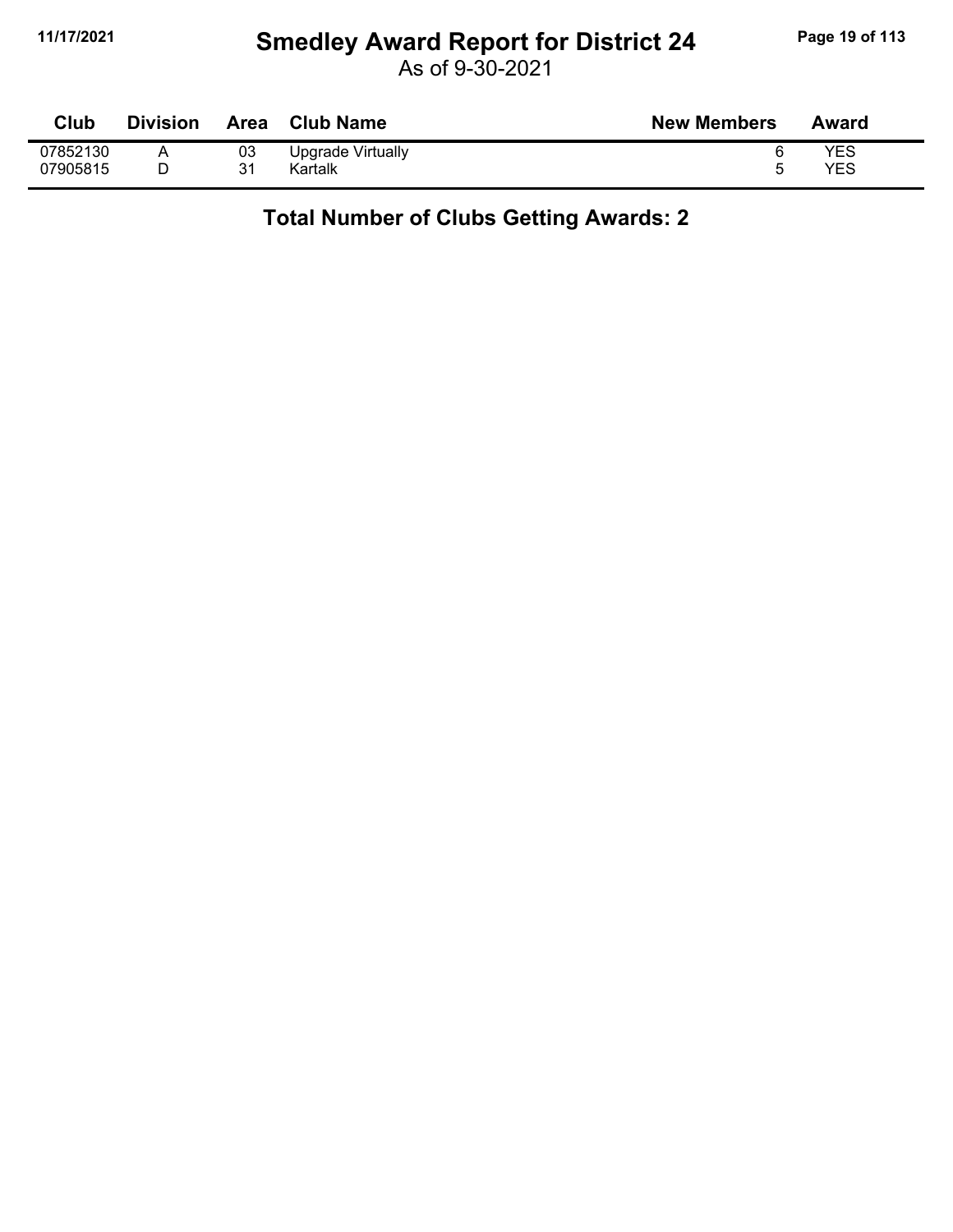#### **11/17/2021 Smedley Award Report for District 27 Page 20 of 113**

As of 9-30-2021

| <b>Club</b> | <b>Division</b> | Area | <b>Club Name</b>                          | <b>New Members</b> | Award      |
|-------------|-----------------|------|-------------------------------------------|--------------------|------------|
| 07445827    |                 |      | <b>Gartner Arlingtoasters</b>             |                    | YES        |
| 02909745    |                 | 42   | <b>UPO Community Leaders Toastmasters</b> |                    | <b>YES</b> |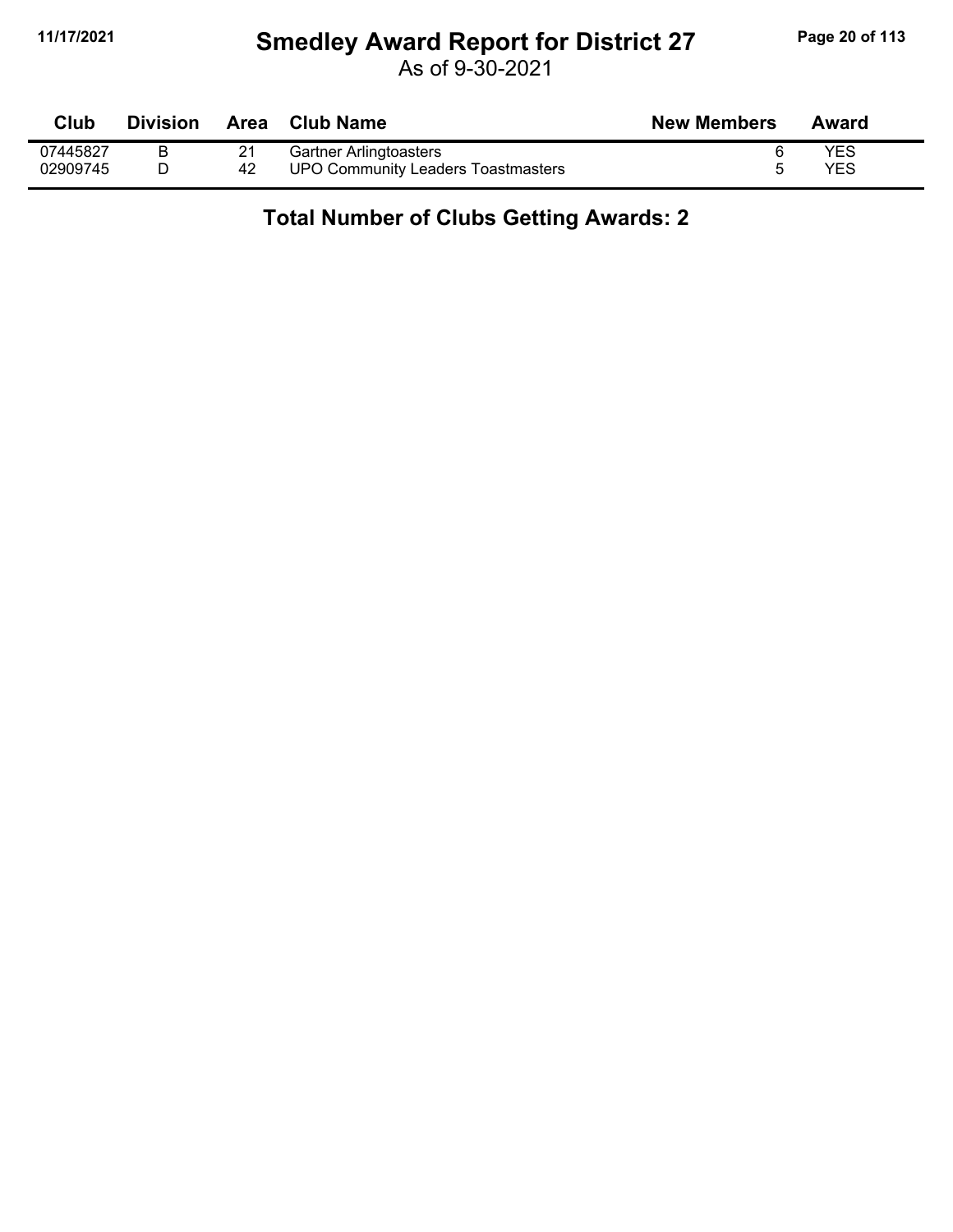#### **11/17/2021 Smedley Award Report for District 29 Page 21 of 113**

As of 9-30-2021

| Club     | <b>Division</b> | <b>Area</b> | <b>Club Name</b>                  | <b>New Members</b> | Award |
|----------|-----------------|-------------|-----------------------------------|--------------------|-------|
| 07480281 |                 | 42          | CBToast-of-the-Town               |                    | YES   |
| 00980049 |                 | 54          | <b>Sterling Toastmasters Club</b> |                    | YES   |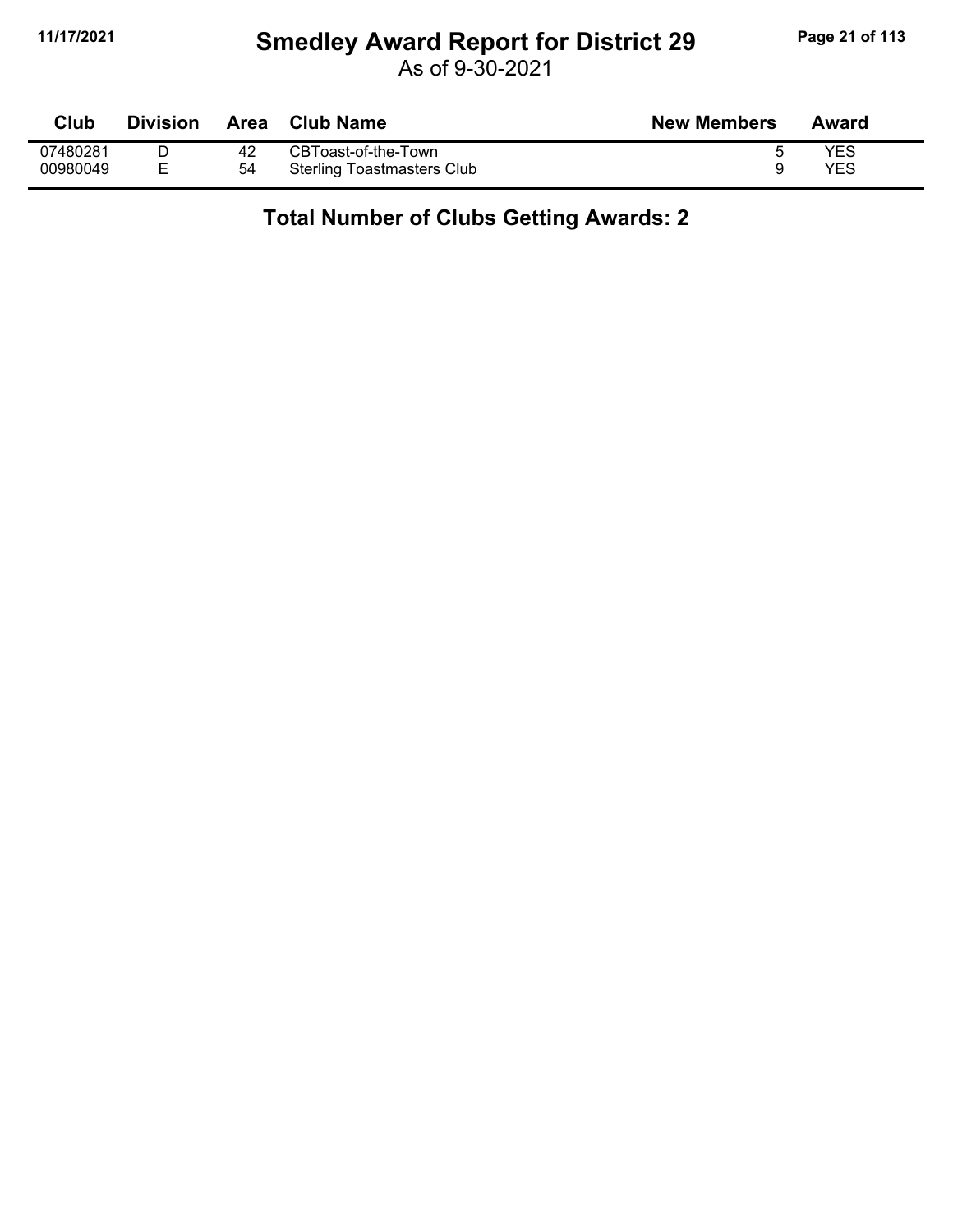#### **11/17/2021 Smedley Award Report for District 30 Page 22 of 113**

As of 9-30-2021

| Club     | <b>Division</b> | Area | <b>Club Name</b>                     | <b>New Members</b> | Award |  |
|----------|-----------------|------|--------------------------------------|--------------------|-------|--|
| 00006027 |                 | 34   | Oak Brook Speakers Toastmasters Club |                    |       |  |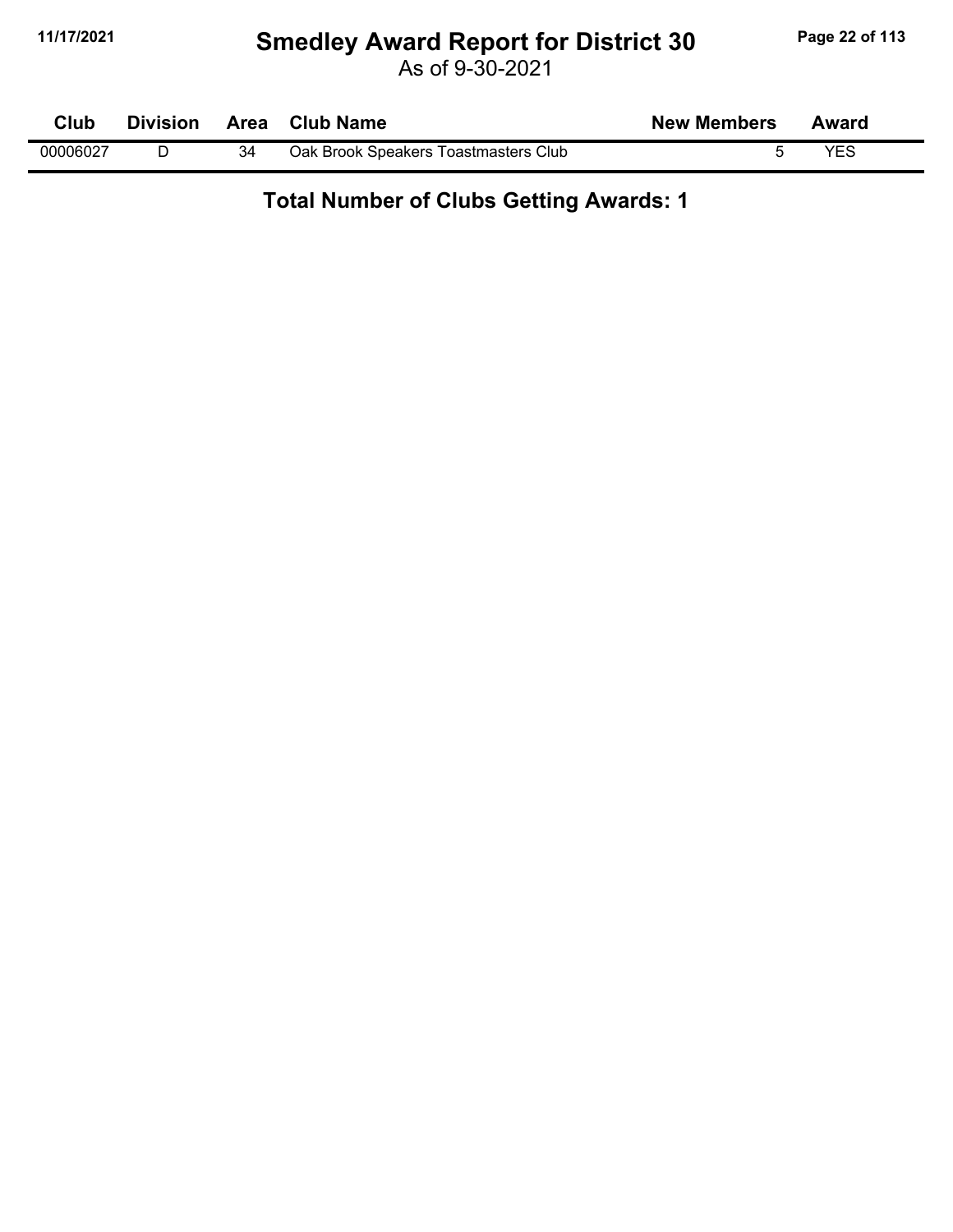## **11/17/2021 Smedley Award Report for District 31 Page 23 of 113**

As of 9-30-2021

| Club     | Division | Area | Club Name                        | <b>New Members</b> | Award |
|----------|----------|------|----------------------------------|--------------------|-------|
| 00006977 |          | 62   | <b>Phoenix Toastmasters Club</b> | 16                 | YES   |
| 00001074 |          | 41   | <b>Boston Toastmasters</b>       | b                  | YES   |
| 02908808 |          | 43   | <b>FactMasters</b>               | a                  | YES   |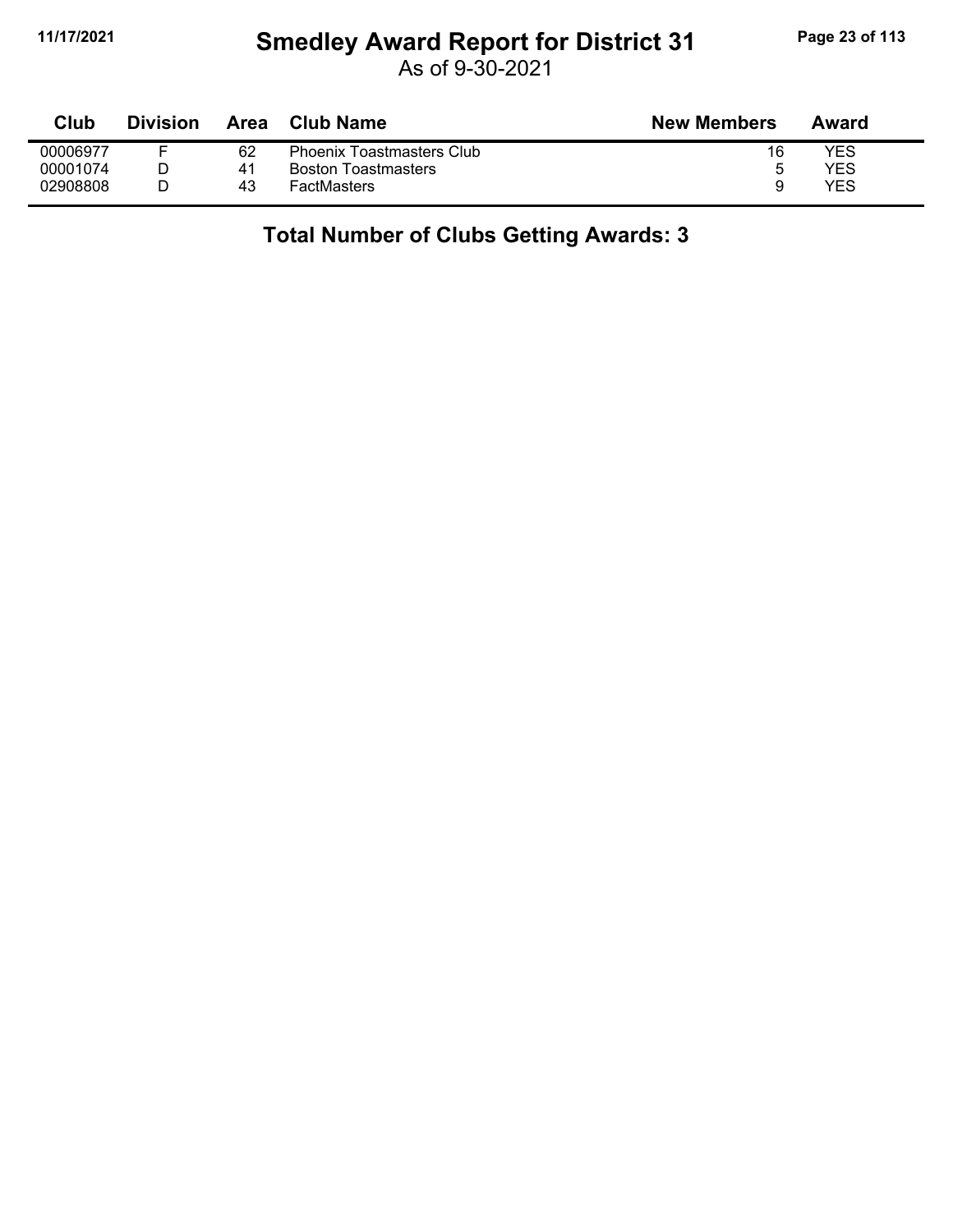#### **11/17/2021 Smedley Award Report for District 32 Page 24 of 113**

As of 9-30-2021

| Club     | <b>Division</b> | Area Club Name                       | <b>New Members</b> | Award |  |
|----------|-----------------|--------------------------------------|--------------------|-------|--|
| 00001123 |                 | Thursday Nite Live Toastmasters Club |                    | YES   |  |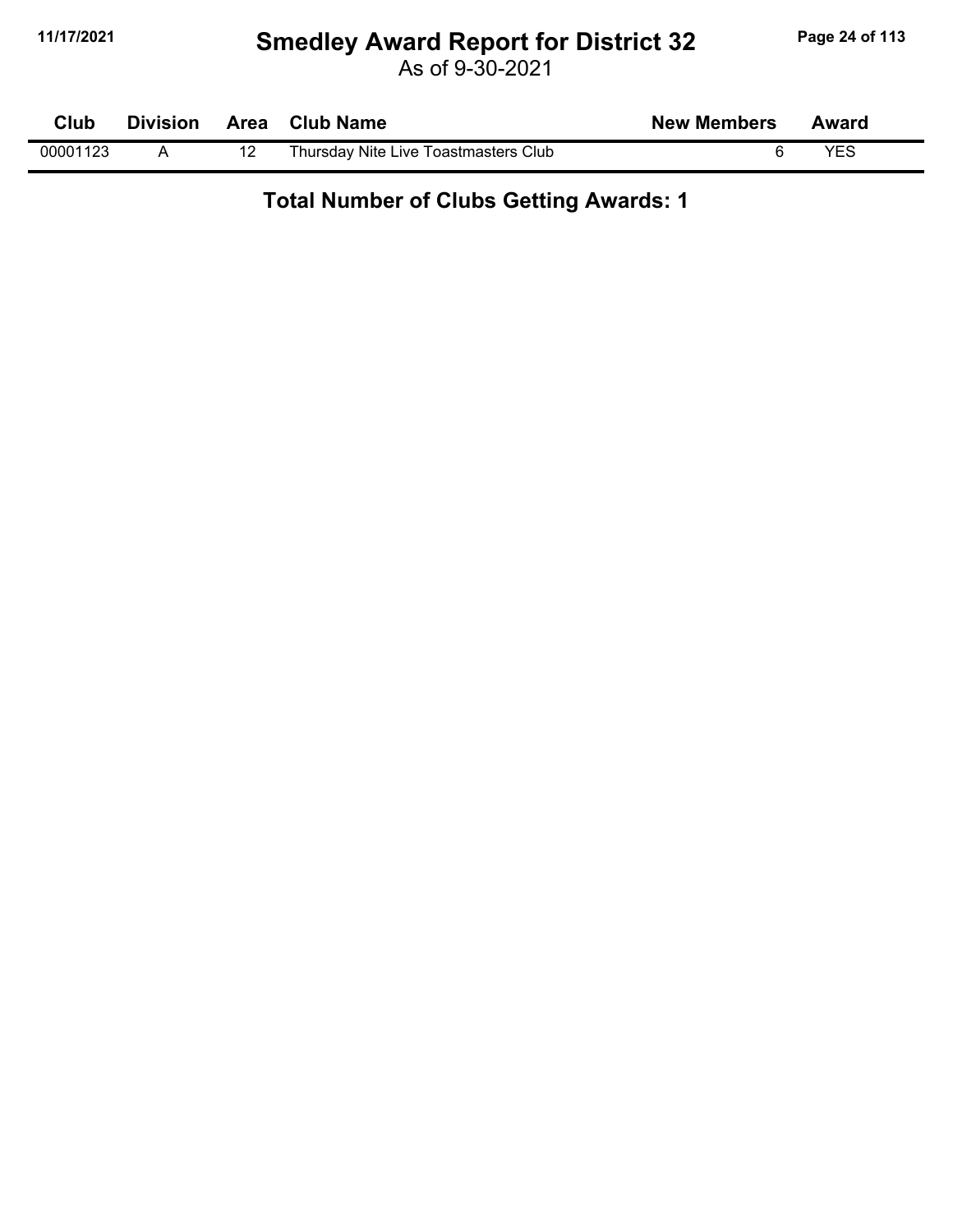#### **11/17/2021 Smedley Award Report for District 33 Page 25 of 113**

As of 9-30-2021

| Club     | <b>Division</b> | Area | <b>Club Name</b>          | <b>New Members</b> | Award |
|----------|-----------------|------|---------------------------|--------------------|-------|
| 00000080 |                 | 03   | Nina Toastmasters Club 80 |                    | YES   |
| 03004526 |                 | 01   | Talk It Up! Toastmasters  |                    | YES   |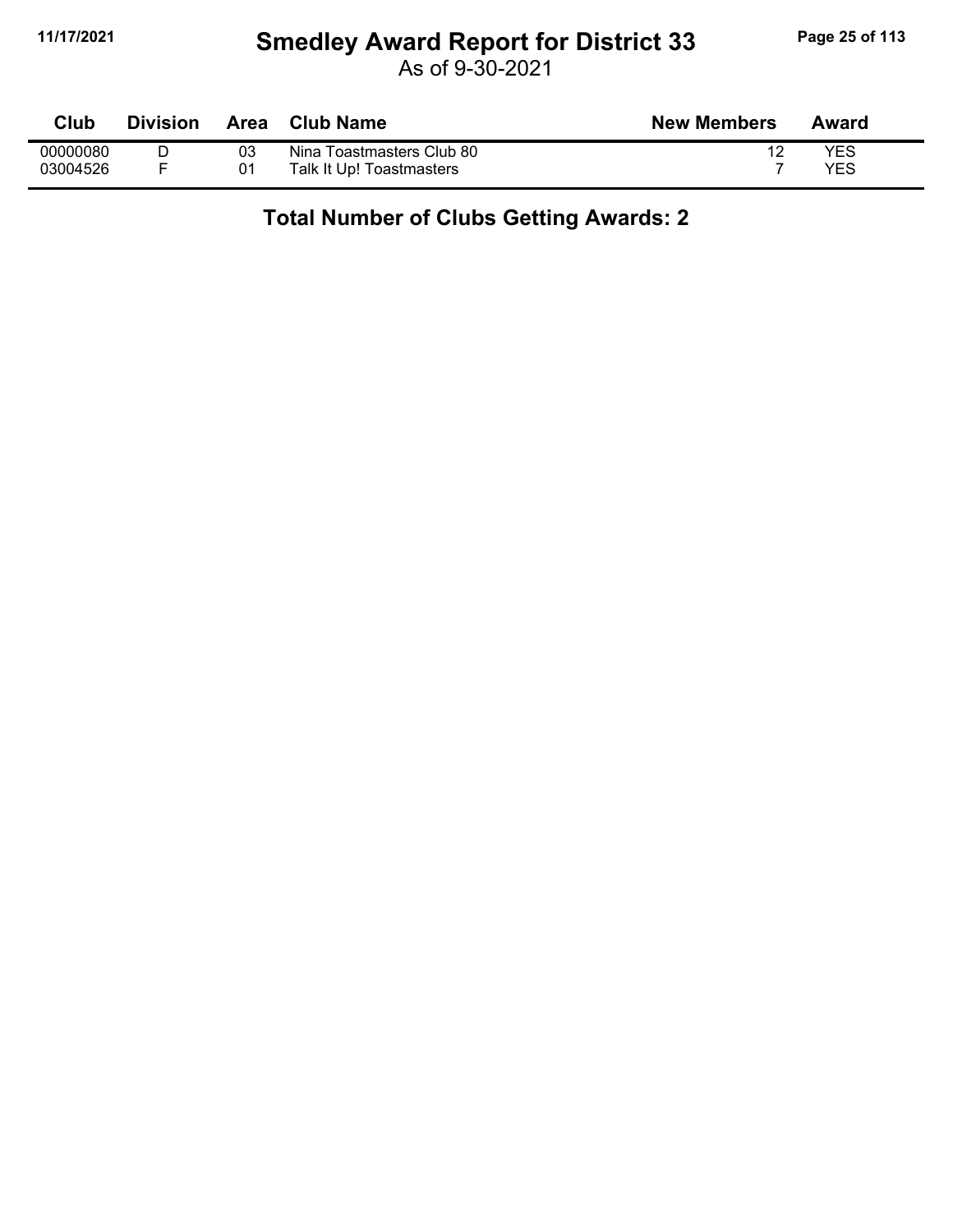## **11/17/2021 Smedley Award Report for District 34 Page 26 of 113**

As of 9-30-2021

| Club     | <b>Division</b> | <b>Area</b> | <b>Club Name</b>       | <b>New Members</b> | Award |
|----------|-----------------|-------------|------------------------|--------------------|-------|
| 05894066 |                 | 03          | Cisco Mexico           | 15                 | YES   |
| 06982157 |                 | 02          | Texcoco                | ა                  | YES   |
| 07781019 |                 | 04          | New Element University | ี                  | YES   |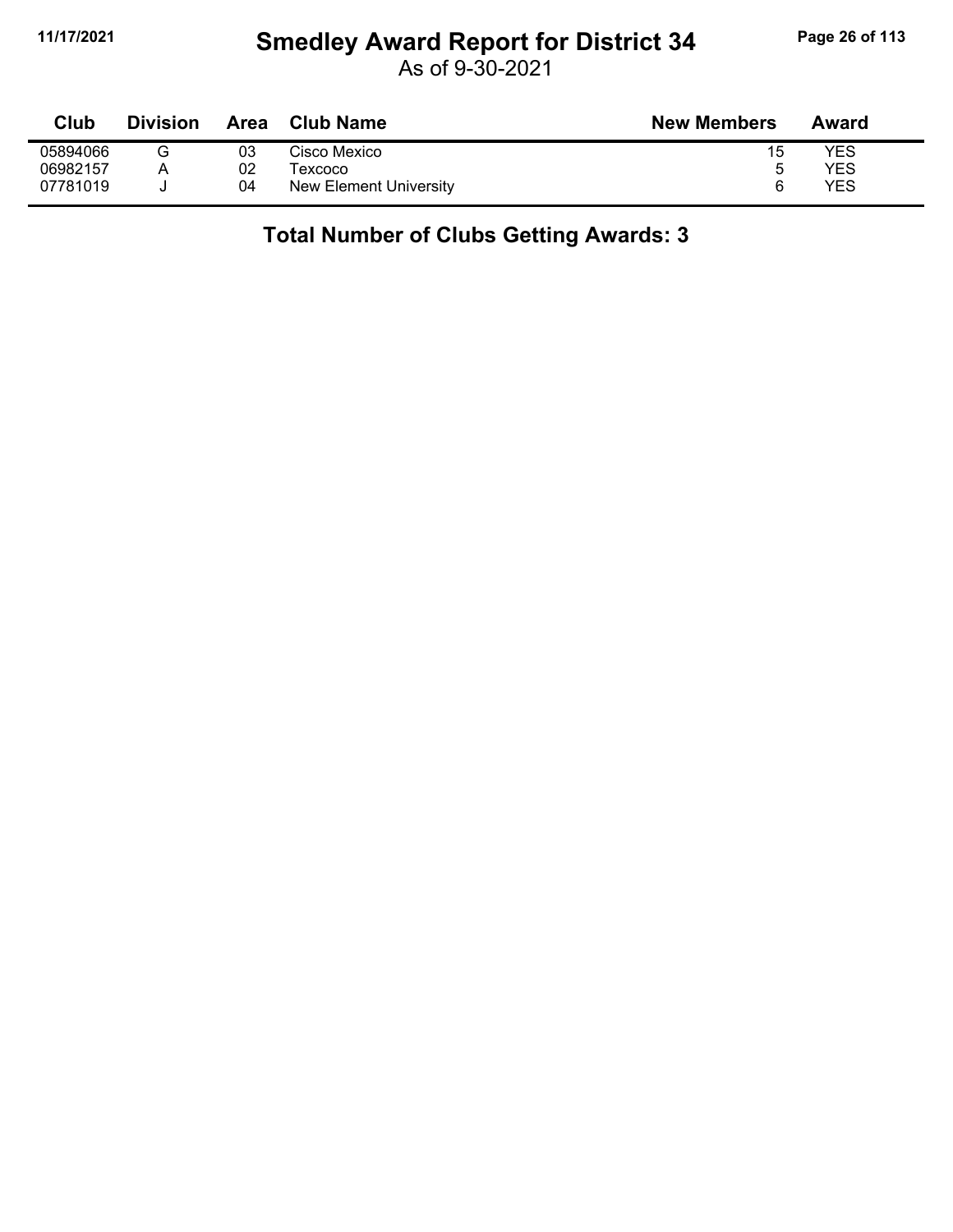## **11/17/2021 Smedley Award Report for District 37 Page 27 of 113**

As of 9-30-2021

| Club     | <b>Division</b> | Area | Club Name                           | <b>New Members</b> | Award |
|----------|-----------------|------|-------------------------------------|--------------------|-------|
| 00770360 |                 | 13   | Friendship Toastmasters Club        |                    | YES   |
| 00001420 |                 | 23   | Queen City Toastmasters Club        |                    | YES   |
| 00002631 |                 | 21   | Gateway To Speaking Excellence Club | h                  | YES   |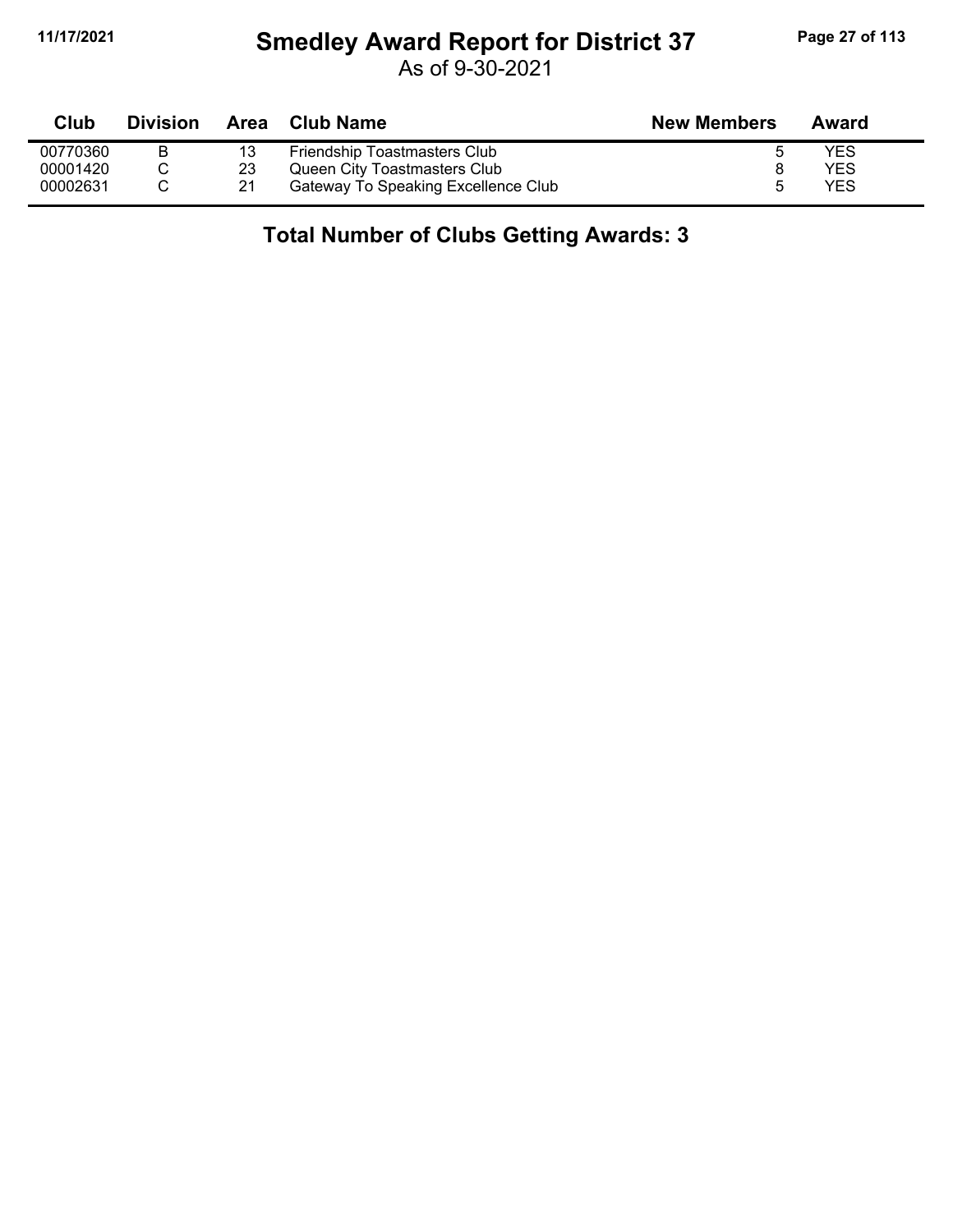#### **11/17/2021 Smedley Award Report for District 38 Page 28 of 113**

As of 9-30-2021

| Club     | <b>Division</b> |    | Area Club Name             | <b>New Members</b> | Award |
|----------|-----------------|----|----------------------------|--------------------|-------|
| 01009854 |                 | 42 | Voorhees Toastmasters Club |                    | YES   |
| 01748386 |                 |    | <b>HYP Toastmasters</b>    |                    | YES   |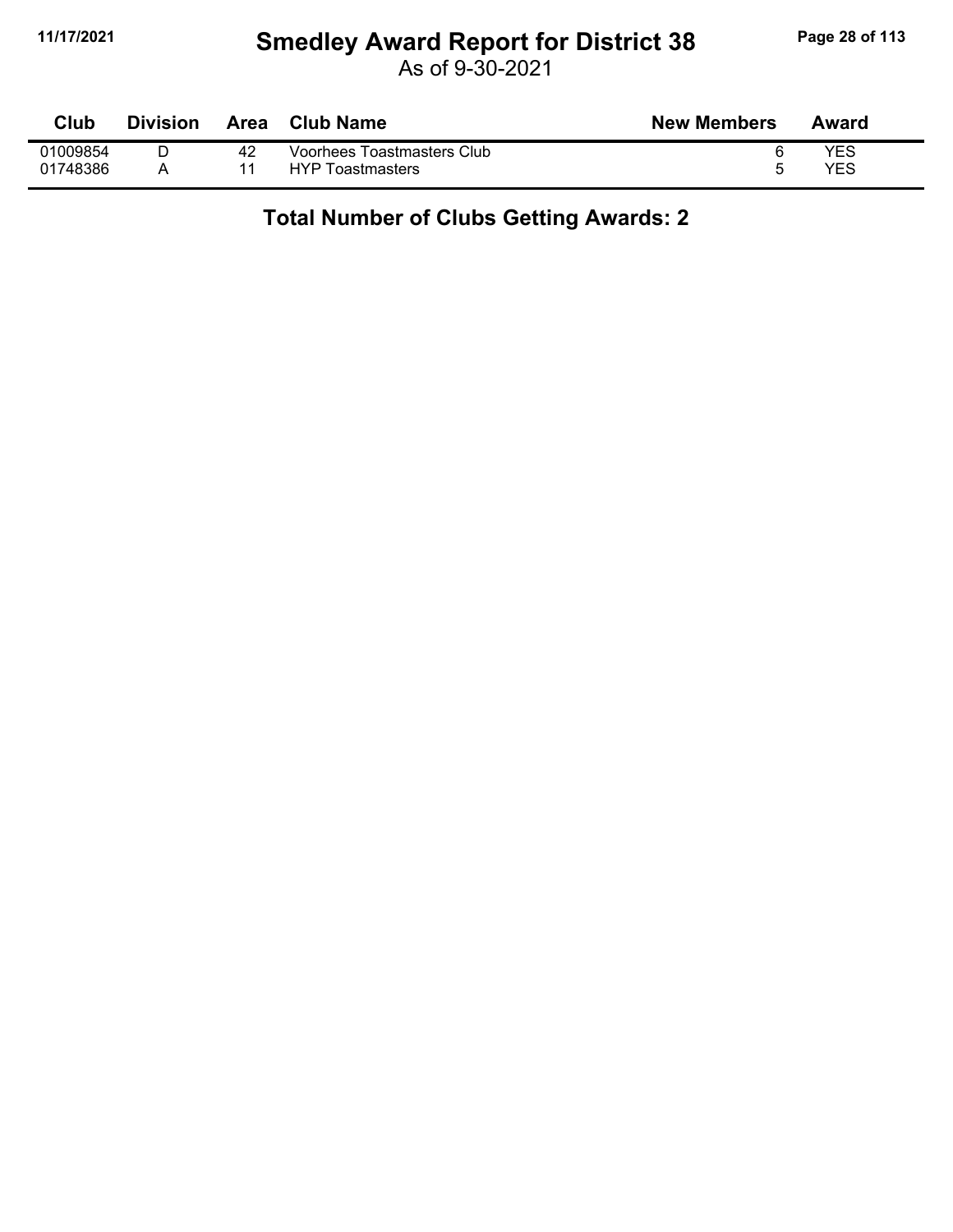## **11/17/2021 Smedley Award Report for District 39 Page 29 of 113**

As of 9-30-2021

| Club     | <b>Division</b> | <b>Area</b> | <b>Club Name</b>      | <b>New Members</b> | Award |
|----------|-----------------|-------------|-----------------------|--------------------|-------|
| 00009292 | -               | 54          | East End Orators Club |                    | YES   |
| 00000197 |                 | 32          | Redding Evening Club  |                    | YES   |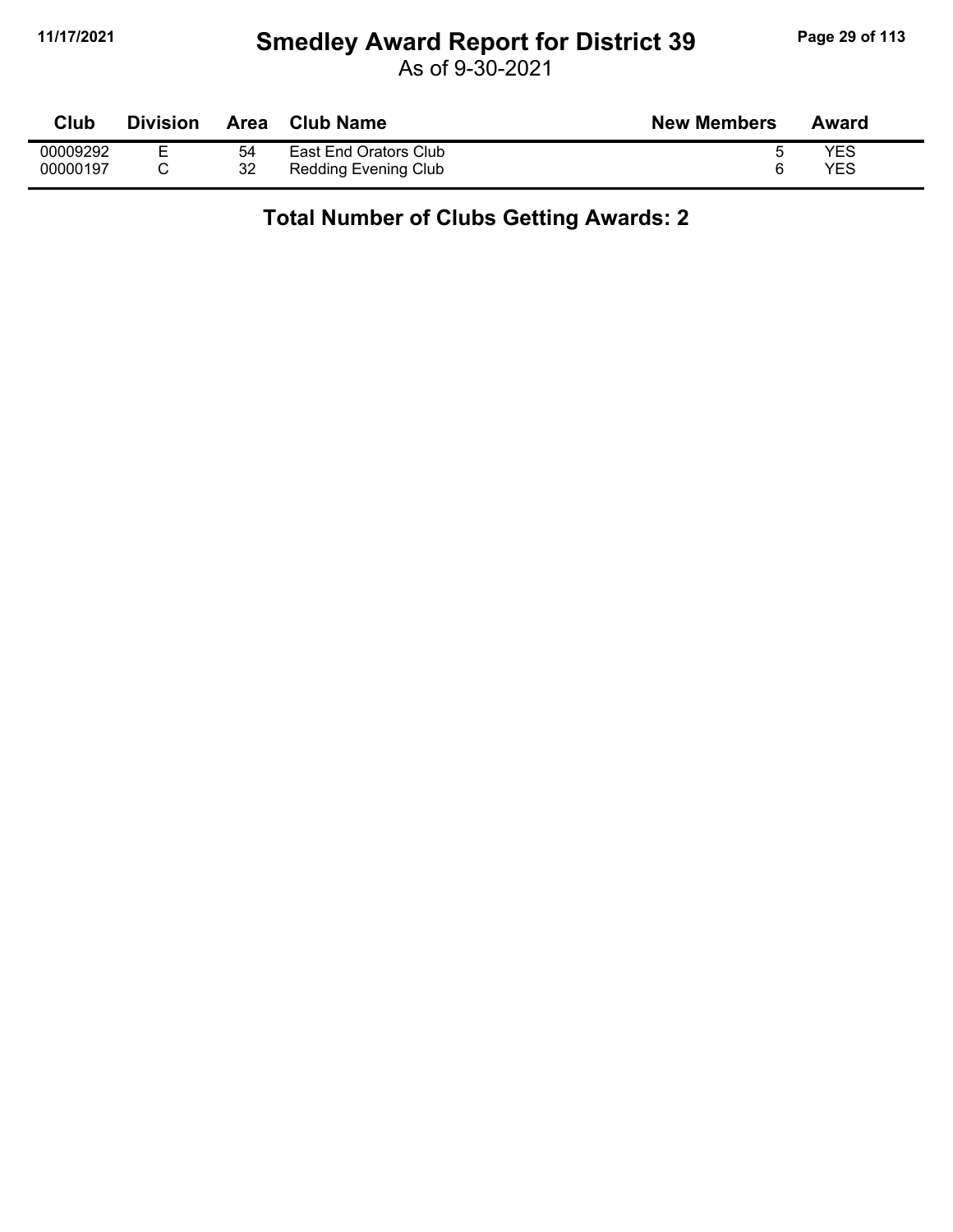## **11/17/2021 Smedley Award Report for District 40 Page 30 of 113**

As of 9-30-2021

| Club     | <b>Division</b> | Area | Club Name                      | <b>New Members</b> | Award      |
|----------|-----------------|------|--------------------------------|--------------------|------------|
| 00000959 |                 | 74   | Columbus Toastmasters Club     |                    | YES        |
| 07519962 |                 | 23   | Huntington Easton Toastmasters | ა                  | YES        |
| 07273470 | A               | 02   | Wright Way Toastmasters        |                    | YES        |
| 00907534 |                 | 35   | FTMT on Campus                 | 9                  | <b>YES</b> |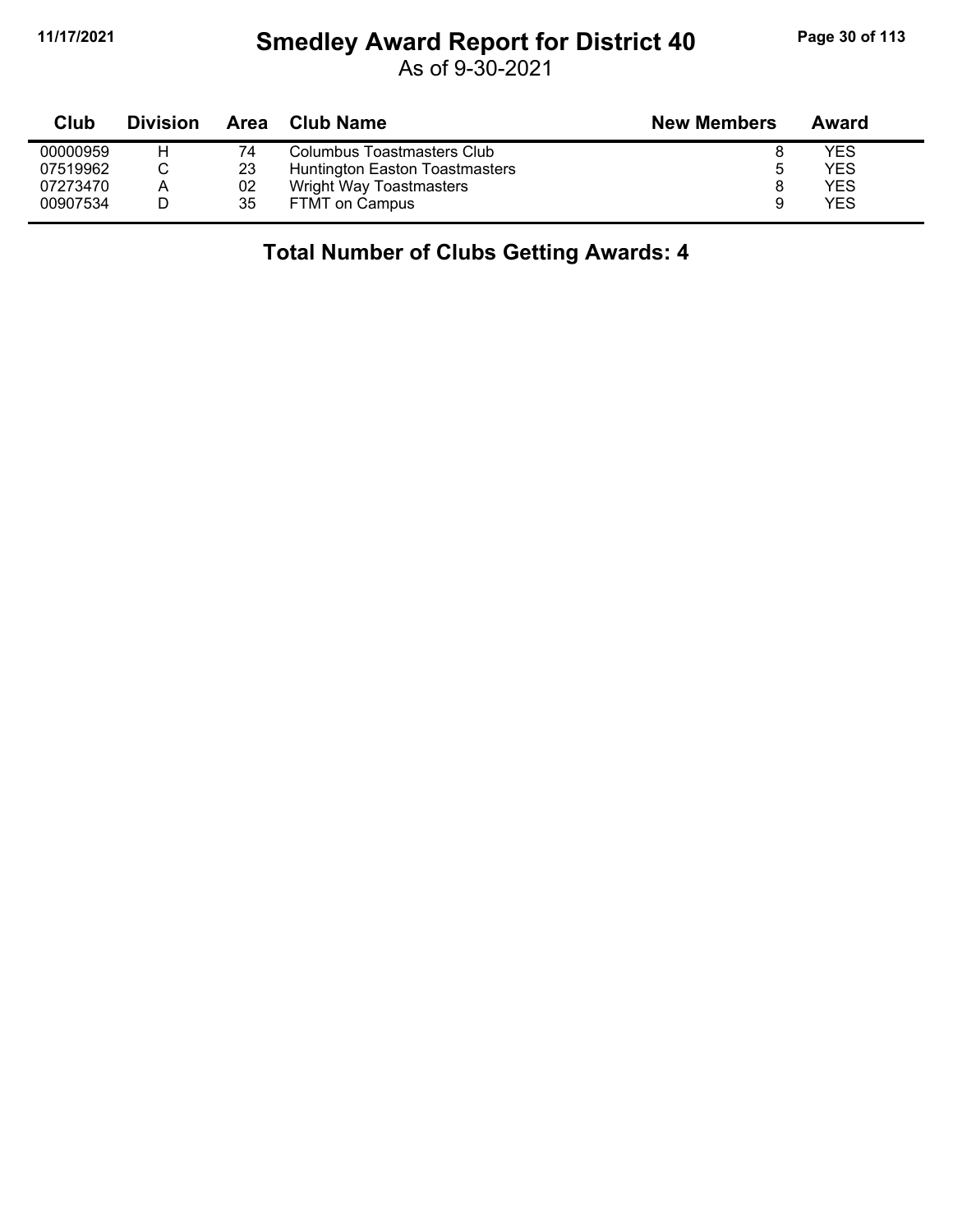## **11/17/2021 Smedley Award Report for District 41 Page 31 of 113**

#### As of 9-30-2021

| Club     | <b>Division</b> | <b>Area</b> | <b>Club Name</b>                                | <b>New Members</b> | <b>Award</b> |
|----------|-----------------|-------------|-------------------------------------------------|--------------------|--------------|
| 00996285 | E               | 03          | <b>Toastmasters Club of Dwarka</b>              | 11                 | <b>YES</b>   |
| 01039812 | T               | 04          | <b>Adobe Toastmasters Club</b>                  | 5                  | <b>YES</b>   |
| 01179292 | R               | 03          | Kolkata Toastmasters Club                       | 8                  | <b>YES</b>   |
| 01200975 | F               | 02          | <b>Gurgaon Toastmasters Club</b>                | 7                  | <b>YES</b>   |
| 01088097 | Κ               | 03          | <b>TCS Maitree Kolkata Toastmasters Club</b>    | 6                  | <b>YES</b>   |
| 01098597 | B               | 01          | <b>Chandigarh Toastmasters Club</b>             | 8                  | <b>YES</b>   |
| 00008112 | Α               | 02          | Kathmandu Toastmasters Club 8112                | 8                  | <b>YES</b>   |
| 00693315 | N               | 03          | <b>Everest Toastmasters Club</b>                | 5                  | <b>YES</b>   |
| 07790463 | Α               | 03          | Ace Toastmasters Club                           | 8                  | <b>YES</b>   |
| 07815096 | Κ               | 03          | Alapcharita Toastmasters Club                   | 5                  | <b>YES</b>   |
| 07799463 | N               | 04          | Northmandu Toastmasters Club                    | 5                  | <b>YES</b>   |
| 07750108 | U               | 03          | Infosys Toastmasters Mohali                     | 6                  | <b>YES</b>   |
| 07749520 | $\sf B$         | 02          | Vocal Vegans - IIM Kashipur Toastmasters Club   | 21                 | <b>YES</b>   |
| 07713677 | N               | 03          | <b>Butwal Toastmasters Club</b>                 | 9                  | <b>YES</b>   |
| 07716503 | N               | 03          | <b>Bhairahawa Toastmasters Club</b>             | 5                  | <b>YES</b>   |
| 07676367 | F               | 03          | <b>MDI Gurgaon Toastmasters Club</b>            | 48                 | <b>YES</b>   |
| 07679914 | A               | 03          | <b>Lead Box Toastmasters Club</b>               | 5                  | <b>YES</b>   |
| 07857704 | $\circ$         | 03          | Jhapa Toastmasters Club                         | 5                  | <b>YES</b>   |
| 07050177 | Q               | 03          | <b>Infinity Toastmasters Club</b>               | 5                  | <b>YES</b>   |
| 06715252 | $\circ$         | 02          | <b>Tourism Toastmasters Club</b>                | 6                  | <b>YES</b>   |
| 06771510 | Q               | 04          | Elite Toastmasters Club                         | 7                  | <b>YES</b>   |
| 06783418 | C               | 03          | <b>DBOI TOASTMASTERS-JAIPUR</b>                 | 9                  | <b>YES</b>   |
| 06044728 | T               | 02          | Lucknow Toastmasters Club                       | 5                  | <b>YES</b>   |
| 07521449 | Q               | 04          | <b>Avatar Toastmasters Club</b>                 | 7                  | <b>YES</b>   |
| 07498484 | $\mathsf{R}$    | 01          | <b>IIFT Kolkata Toastmasters Club</b>           | 5                  | <b>YES</b>   |
| 07509789 | L               | 01          | United Toastmasters Club                        | 5                  | <b>YES</b>   |
| 07472687 | L               | 03          | <b>Bangladesh Youth Toastmasters Club</b>       | 5                  | <b>YES</b>   |
| 07566223 | A               | 04          | <b>ACAN Toastmasters Club</b>                   | 5                  | <b>YES</b>   |
| 01496270 | Κ               | 02          | City of Joy Toastmasters Club                   | 5                  | <b>YES</b>   |
| 01574616 | Ρ               | 01          | Toastmasters Club of West Delhi                 | 12                 | <b>YES</b>   |
| 01336137 | U               | 01          | Panchkula Toastmasters Club                     | 6                  | <b>YES</b>   |
| 02845360 | S               | 03          | <b>IIM Ranchi Toastmasters</b>                  | 11                 | <b>YES</b>   |
| 02782369 | Α               | 04          | Himalaya Toastmasters                           | 5                  | <b>YES</b>   |
| 02193917 | $\mathsf C$     | 04          | Silvertongues IIM Udaipur                       | 25                 | <b>YES</b>   |
| 02387353 | L               | 03          | <b>CMA Bangladesh Tigers Toastmasters</b>       | 5                  | <b>YES</b>   |
| 04497510 | L               | 01          | DHAKA TOASTMASTERS CLUB                         | 5                  | <b>YES</b>   |
| 04822406 | Η               | 01          | <b>Greno Toastmasters Club</b>                  | 8                  | <b>YES</b>   |
| 05274833 | S               | 02          | <b>XLRI Toastmasters Club</b>                   | 37                 | <b>YES</b>   |
| 05346753 | E               | 04          | Toastmasters Club of Speaking and Leadership    | 5                  | <b>YES</b>   |
| 03123534 | E               | 03          | North Spark Toastmasters Club                   | 6                  | <b>YES</b>   |
| 03154173 |                 | 03          | Chitkara University Toastmasters Club           | 11                 | <b>YES</b>   |
| 03281416 | B<br>E          | 01          | Central Delhi Toastmasters Club                 | 7                  | <b>YES</b>   |
| 03321031 | G               | 03          |                                                 |                    | <b>YES</b>   |
|          | S               | 01          | Millennium City Toastmasters Club               | 6                  | <b>YES</b>   |
| 03939528 | Q               |             | In-Steel Toastmasters                           | 6                  | <b>YES</b>   |
| 04069764 |                 | 01          | <b>IIM Calcutta</b>                             | 16                 |              |
| 05815798 | A               | 04          | Standard Chartered Bank Nepal Toastmasters Club | 9                  | <b>YES</b>   |
| 05595195 | M               | 04          | <b>Great Lakes Gurgaon</b>                      | 23                 | <b>YES</b>   |
| 05680890 | E               | 04          | <b>Capital City Toastmasters</b>                | 5                  | <b>YES</b>   |
| 05700331 | E               | 02          | Delhi Toastmasters                              | 6                  | <b>YES</b>   |
| 05954098 | F               | 03          | PwC Gurgaon Toastmasters Club                   | $\bf 8$            | <b>YES</b>   |
| 05954206 | $\mathsf C$     | 02          | Jaipur Toastmasters Club                        | $\overline{7}$     | <b>YES</b>   |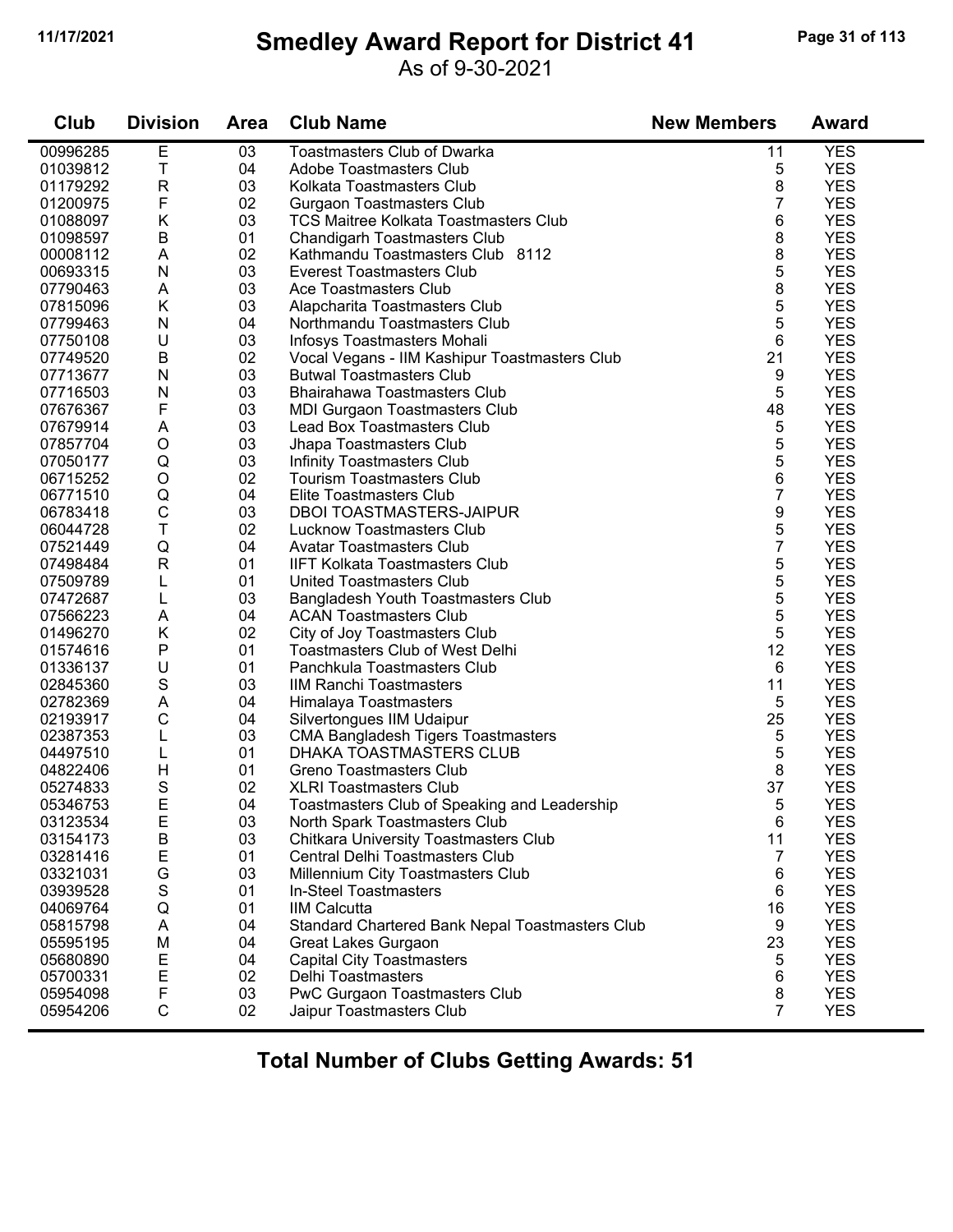#### **11/17/2021 Smedley Award Report for District 42 Page 32 of 113**

As of 9-30-2021

| Club     | <b>Division</b> | Area | <b>Club Name</b>             | <b>New Members</b> | Award      |
|----------|-----------------|------|------------------------------|--------------------|------------|
| 00002799 |                 | 12   | Dynamically Speaking Club    |                    | YES        |
| 00006823 |                 |      | CanOrators Toastmasters Club |                    | <b>YES</b> |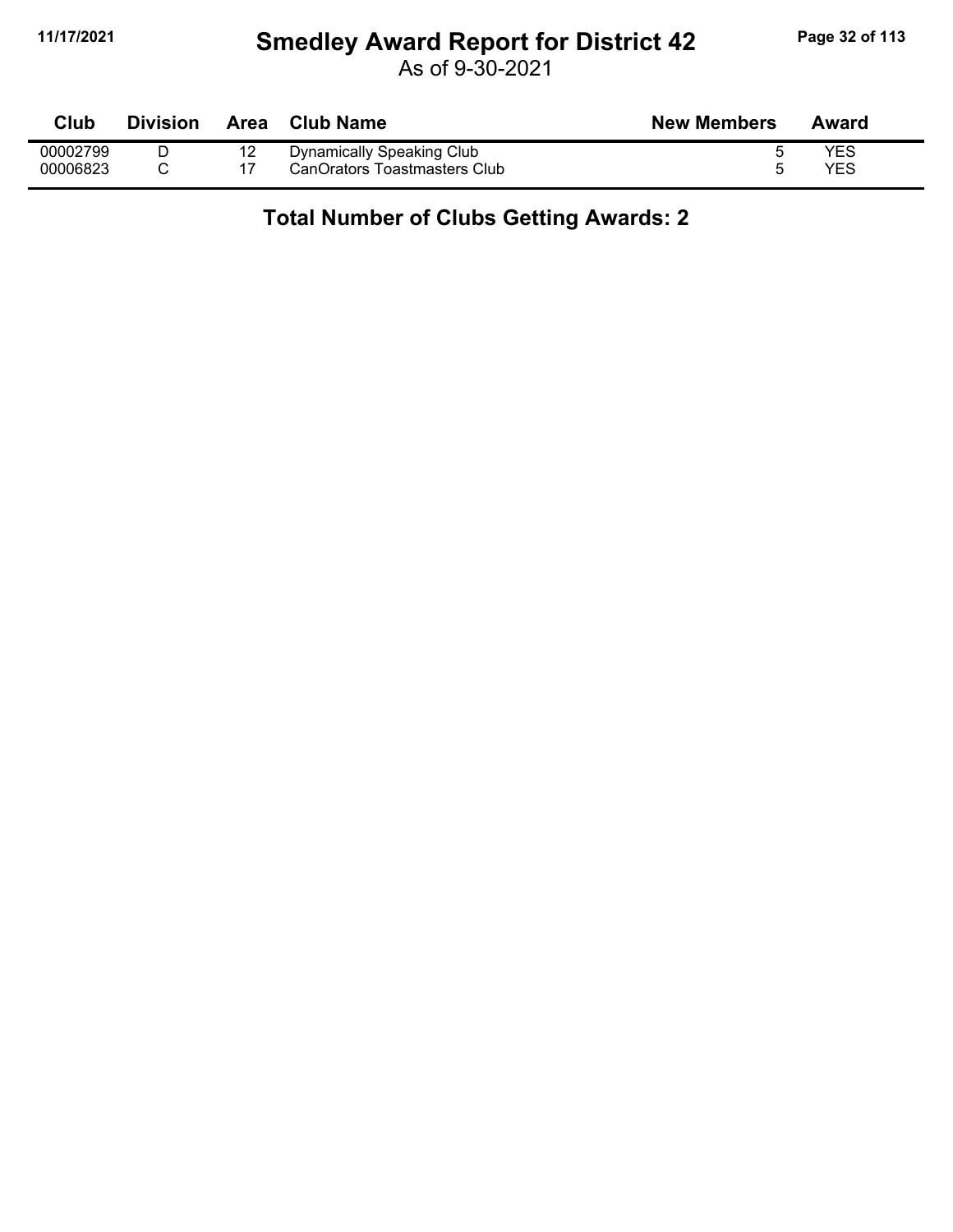## **11/17/2021 Smedley Award Report for District 43 Page 33 of 113**

As of 9-30-2021

| Club     | <b>Division</b> | Area | <b>Club Name</b>                      | <b>New Members</b> | Award |
|----------|-----------------|------|---------------------------------------|--------------------|-------|
| 07216706 | E.              | 03   | MSL Toastmasters Club                 | 5                  | YES   |
| 07809180 |                 | 04   | <b>Buckman Toasters</b>               |                    | YES   |
| 05550917 | Е               | 02   | Reaching Beyond Advanced Toastmasters | 5                  | YES   |
| 04315046 | ⊢               | 03   | J.B. Hunt Toastmasters                | 10                 | YES   |
| 02306456 | -               | 02   | <b>Empowering Walmart Leaders</b>     |                    | YES   |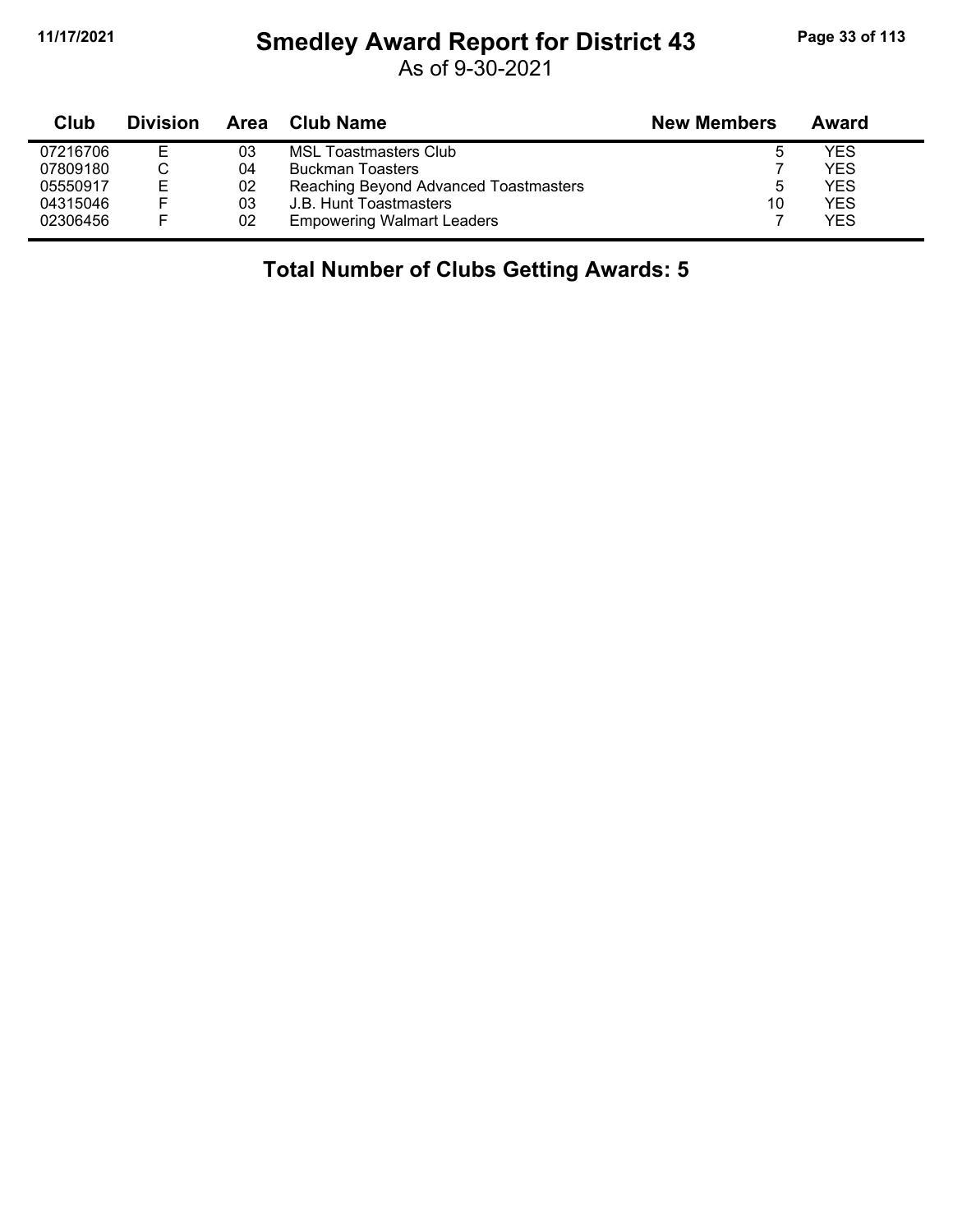## **11/17/2021 Smedley Award Report for District 44 Page 34 of 113**

As of 9-30-2021

| Club     | <b>Division</b> |    | Area Club Name                      | <b>New Members</b> | Award      |
|----------|-----------------|----|-------------------------------------|--------------------|------------|
| 03284305 |                 | 65 | Global Orators                      |                    | YES        |
| 07251479 |                 | 45 | <b>Powder Springs Toasters</b>      |                    | YES        |
| 00005259 | G               | 71 | <b>Community Voice Toastmasters</b> | 5                  | <b>YES</b> |
| 00001247 | G               | 75 | Alpharetta-Milton Toastmasters      | 6                  | YES        |
| 00004465 | н               | 83 | Horizon Club                        | 5                  | <b>YES</b> |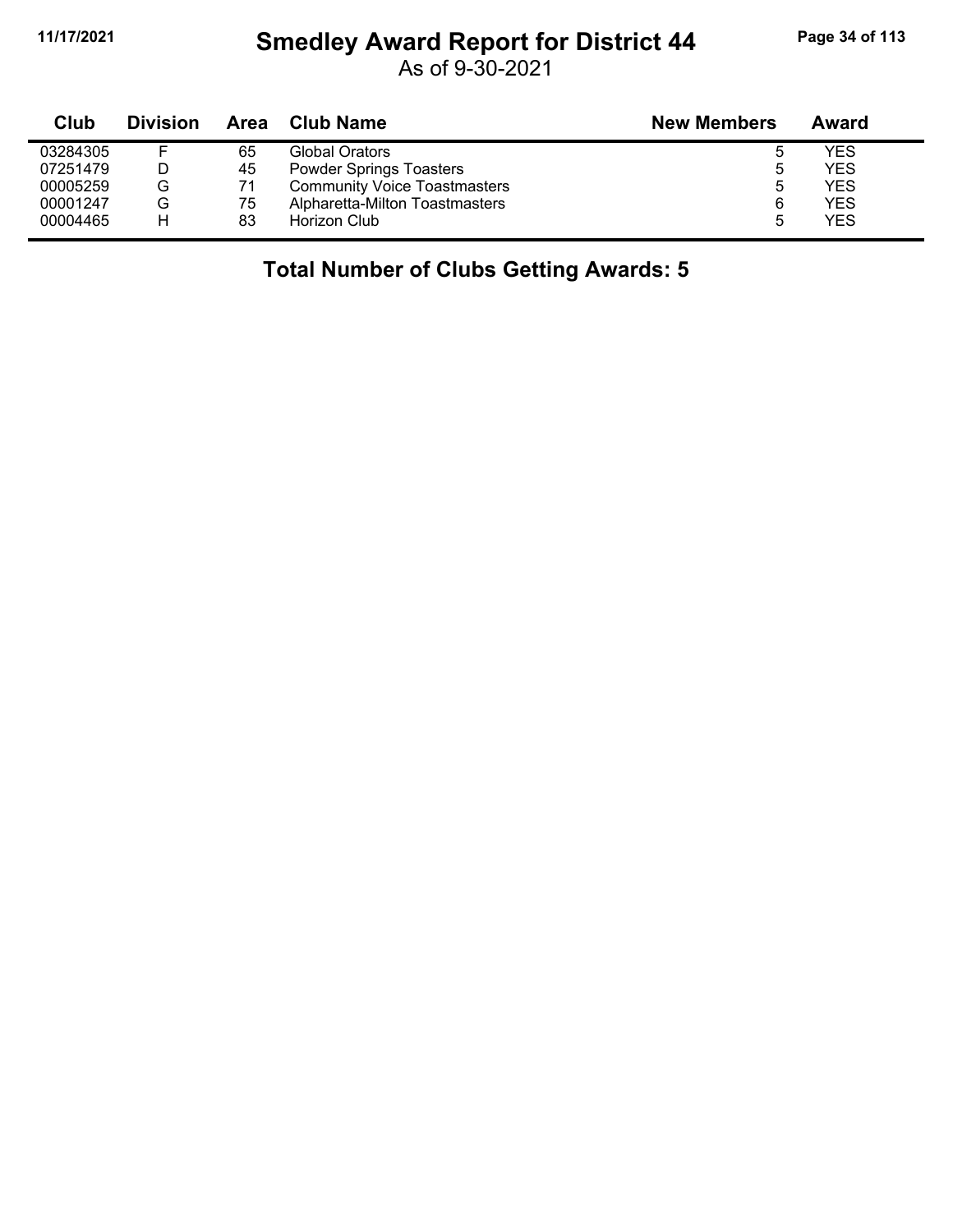#### **11/17/2021 Smedley Award Report for District 45 Page 35 of 113**

As of 9-30-2021

| Club     | <b>Division</b> | <b>Area</b> | <b>Club Name</b>            | <b>New Members</b> | Award |
|----------|-----------------|-------------|-----------------------------|--------------------|-------|
| 04680273 |                 | 25          | <b>Merrimack Motivators</b> |                    | VES   |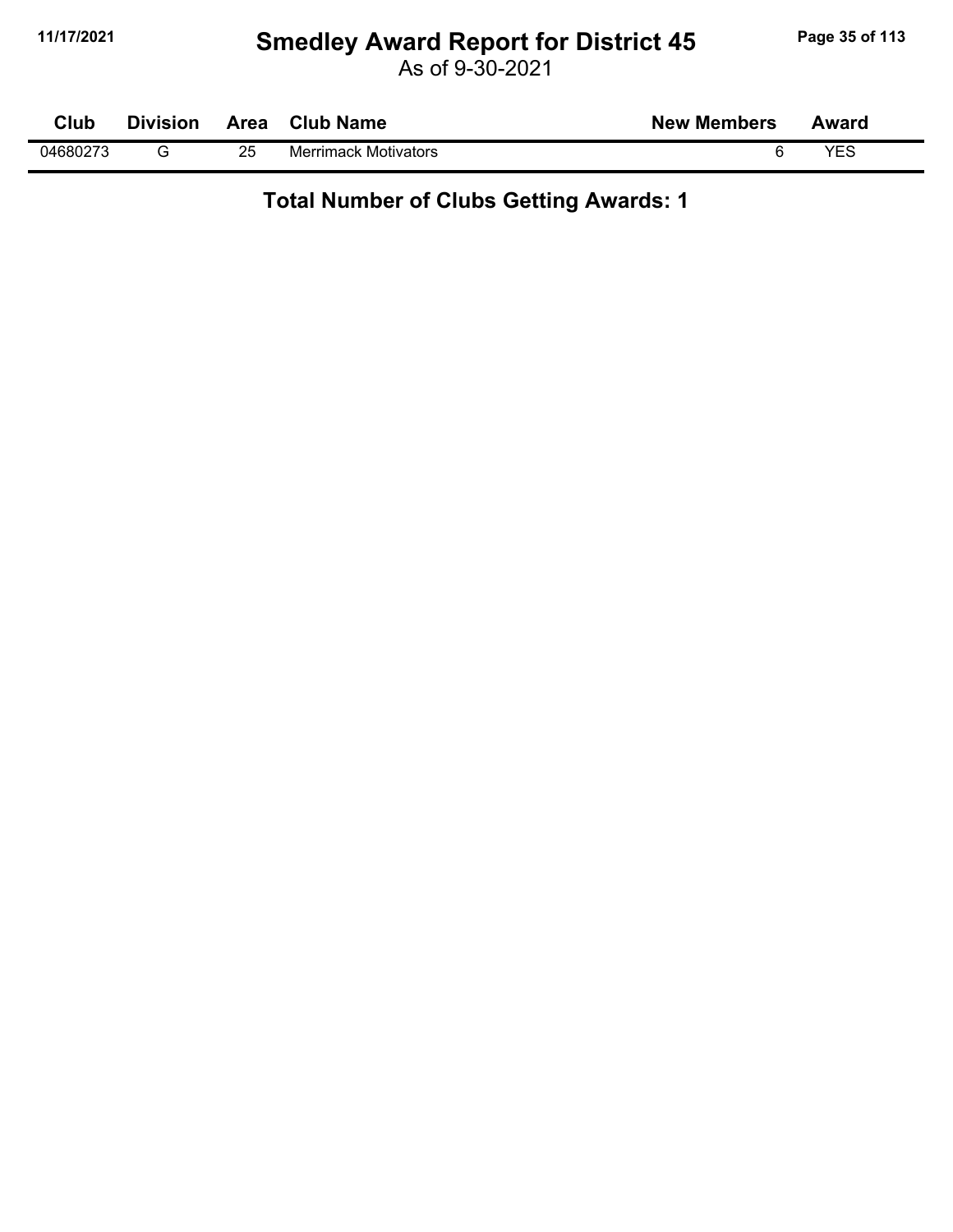## **11/17/2021 Smedley Award Report for District 46 Page 36 of 113**

As of 9-30-2021

| Club     | <b>Division</b> | Area | Club Name                             | <b>New Members</b> | Award      |
|----------|-----------------|------|---------------------------------------|--------------------|------------|
| 04315364 | D               | 44   | The World's Leading Toastmasters      |                    | YES        |
| 03890961 | В               | 22   | Columbia University Toastmasters Club |                    | <b>YES</b> |
| 07896867 |                 | 44   | <b>Podcast Pioneers</b>               | ა                  | YES        |
| 00008558 | A               |      | <b>Hudson River Toastmasters</b>      |                    | <b>YES</b> |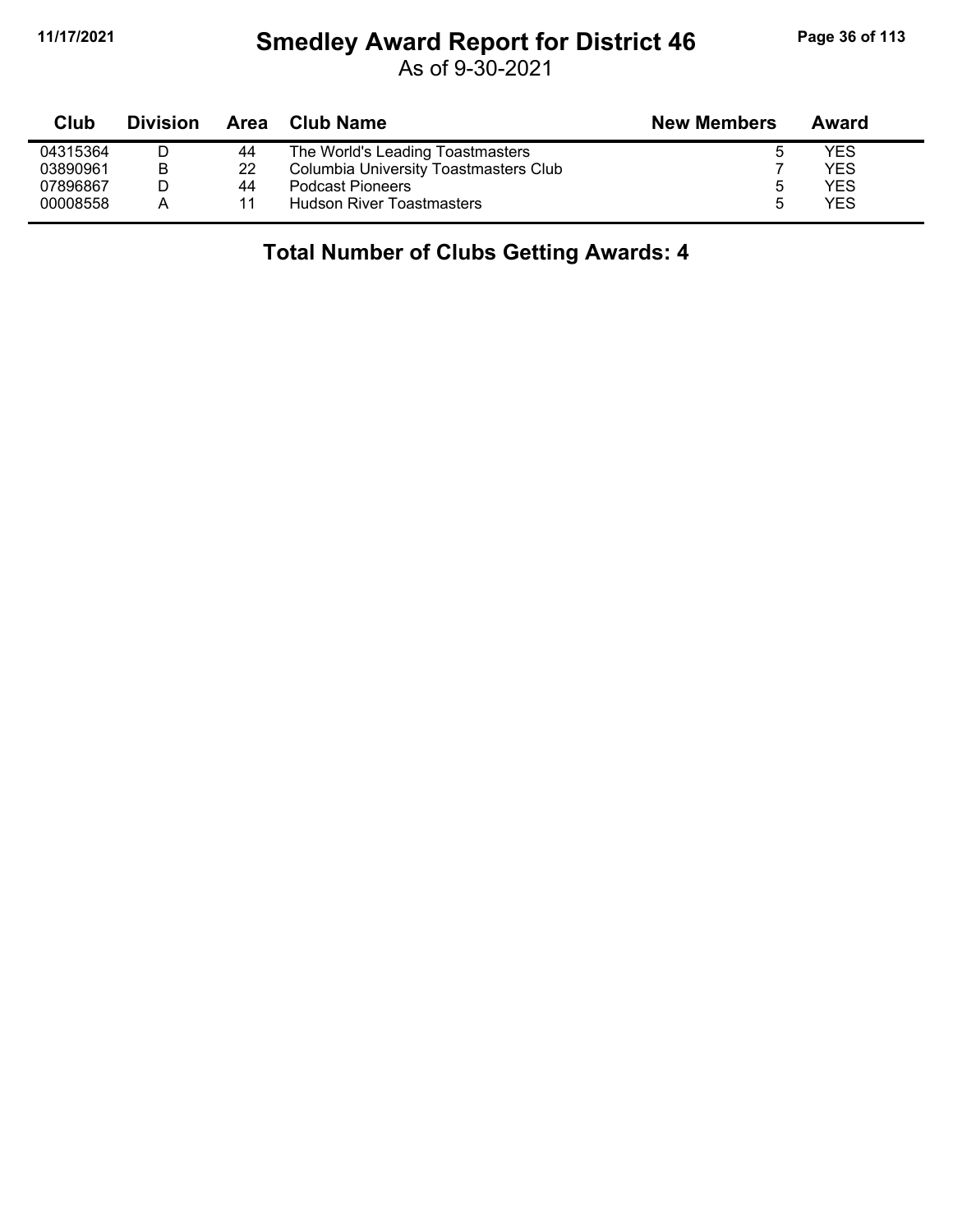## **11/17/2021 Smedley Award Report for District 47 Page 37 of 113**

As of 9-30-2021

| Club     | <b>Division</b> | Area | <b>Club Name</b>                     | <b>New Members</b> | <b>Award</b> |
|----------|-----------------|------|--------------------------------------|--------------------|--------------|
| 00007178 |                 | 61   | <b>Healing Communicators Club</b>    | 5                  | YES          |
| 01118683 | B               | 22   | <b>BPB Talking Heads</b>             | 8                  | YES          |
| 00003840 | Α               | 15   | North Miami Beach Toastmasters Club  | 6                  | YES          |
| 00006298 | Е               | 55   | <b>Key West Toastmasters</b>         | 5                  | YES          |
| 00000861 | E               | 51   | Doral Toastmasters                   | 8                  | YES          |
| 00001600 |                 | 93   | First Bahamas Branch of Toastmasters | 8                  | YES          |
| 00001095 | F               | 60   | Action For Achievement Club 1095     | 5                  | YES          |
| 06484905 |                 | 94   | <b>AGOC Nationbuilders</b>           |                    | YES          |
| 04719842 |                 | 63   | <b>FG Knights</b>                    | 5                  | YES          |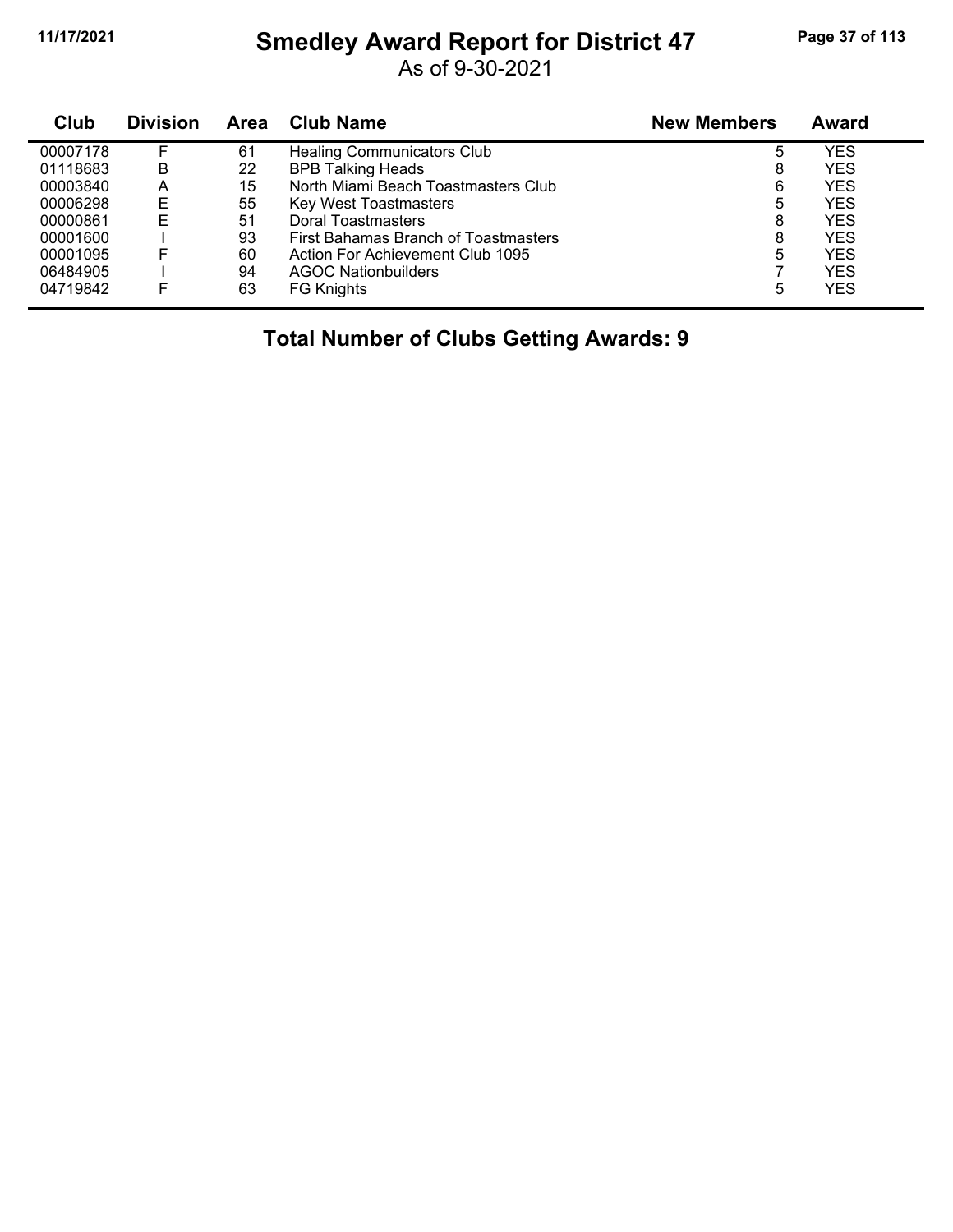## **11/17/2021 Smedley Award Report for District 48 Page 38 of 113**

As of 9-30-2021

| Club     | <b>Division</b> | <b>Area</b> | <b>Club Name</b>         | <b>New Members</b> | Award |
|----------|-----------------|-------------|--------------------------|--------------------|-------|
| 03960237 |                 | 34          | JLT League of Speakers   | 23                 | YES   |
| 06640445 |                 | 32          | Plane Speaking @ Fly TPA |                    | YES   |
| 00008248 |                 | 23          | Palm Harbor Toastmasters |                    | YES   |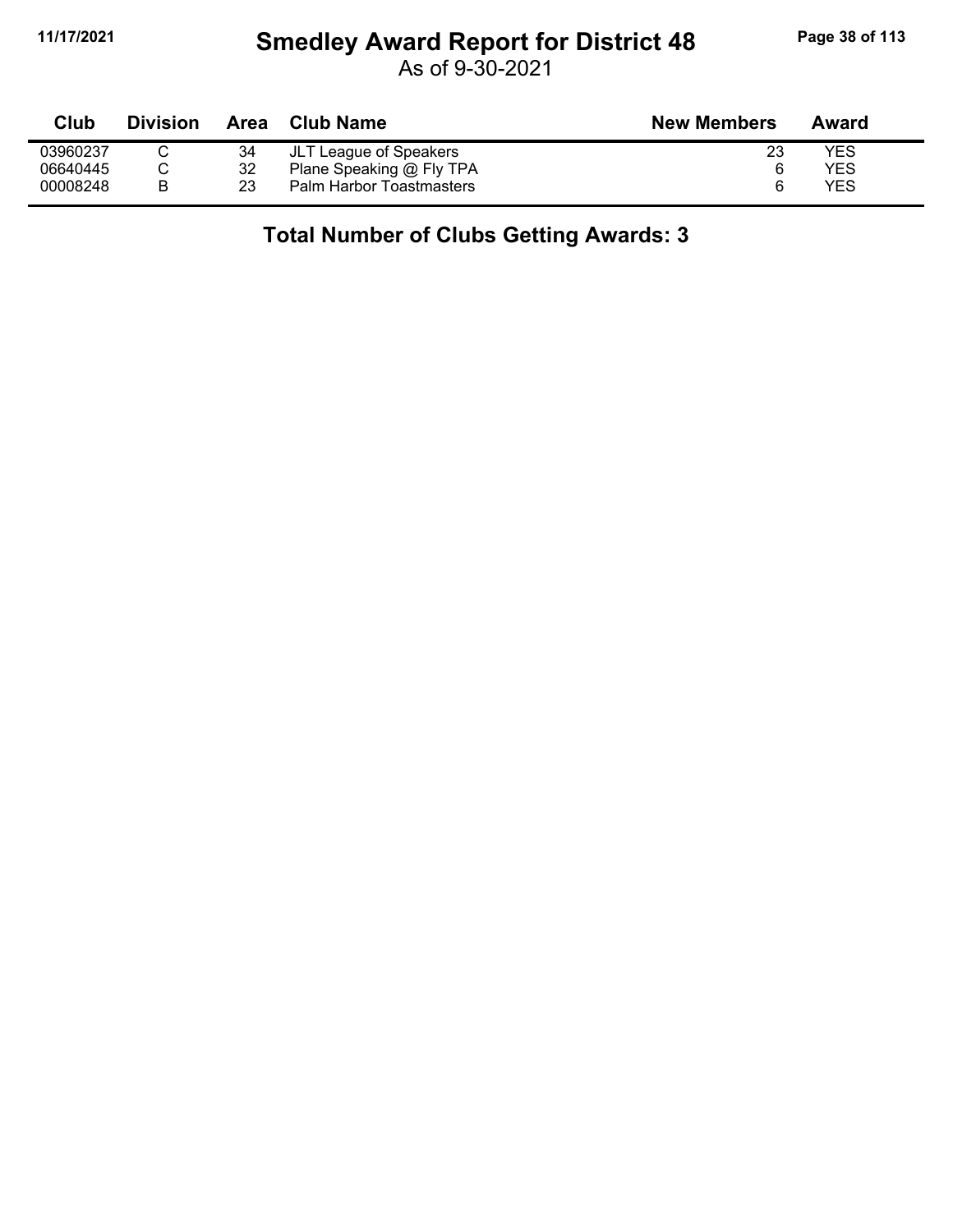## **11/17/2021 Smedley Award Report for District 49 Page 39 of 113**

As of 9-30-2021

| Club     | <b>Division</b> | <b>Area</b> | <b>Club Name</b>                 | <b>New Members</b> | Award |  |
|----------|-----------------|-------------|----------------------------------|--------------------|-------|--|
| 00003611 |                 | 06          | <b>Bancorp Toastmasters Club</b> |                    | VEC   |  |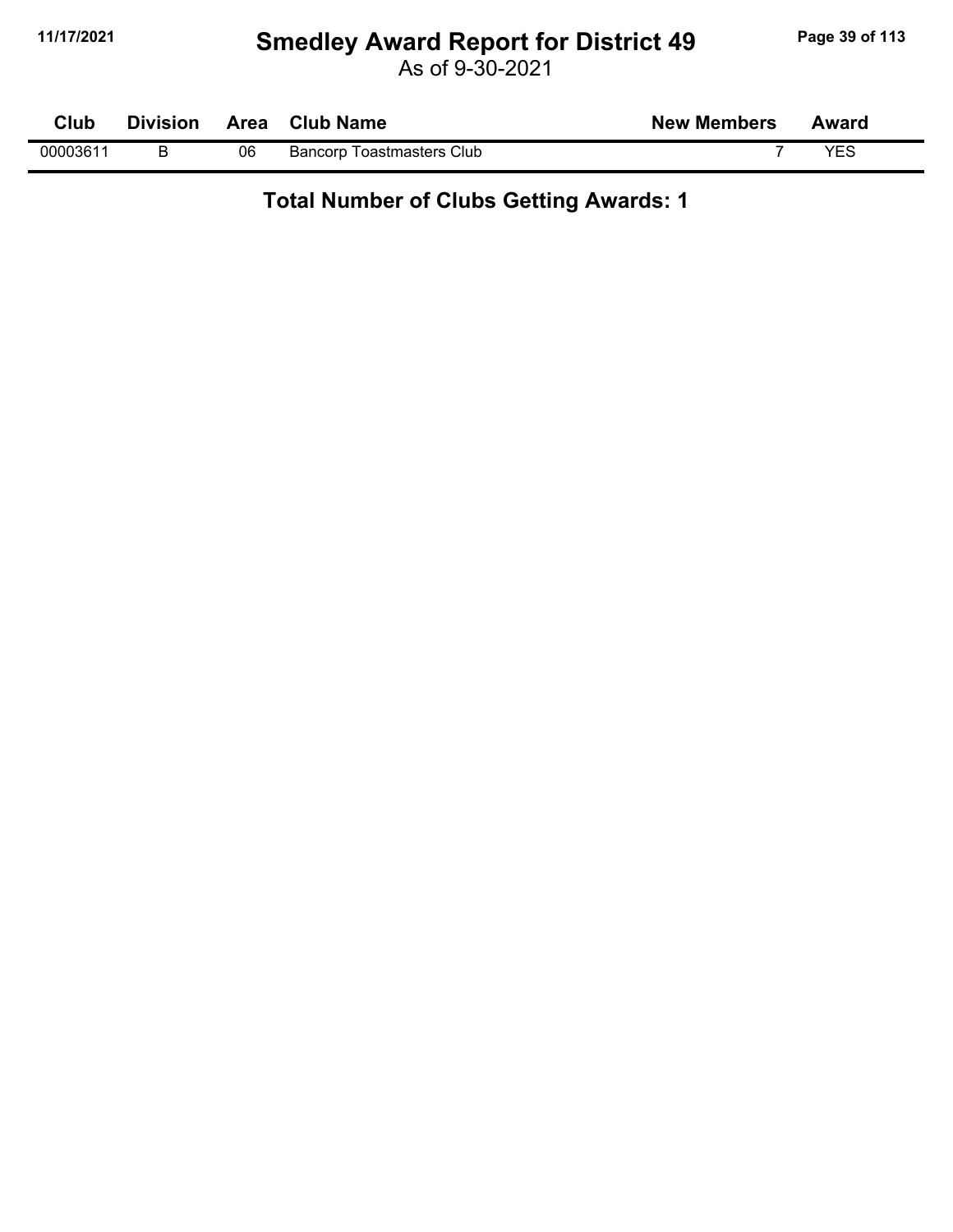## **11/17/2021 Smedley Award Report for District 50 Page 40 of 113**

As of 9-30-2021

| Club     | Division | Area | <b>Club Name</b>     | <b>New Members</b> | Award |
|----------|----------|------|----------------------|--------------------|-------|
| 00000713 | М        | 31   | Big "D" Toastmasters | h                  | YES   |
| 06644914 |          | 24   | Hilti Plano          |                    | YES   |
| 06632930 |          | 64   | <b>PAN Toasters</b>  | 6                  | YES   |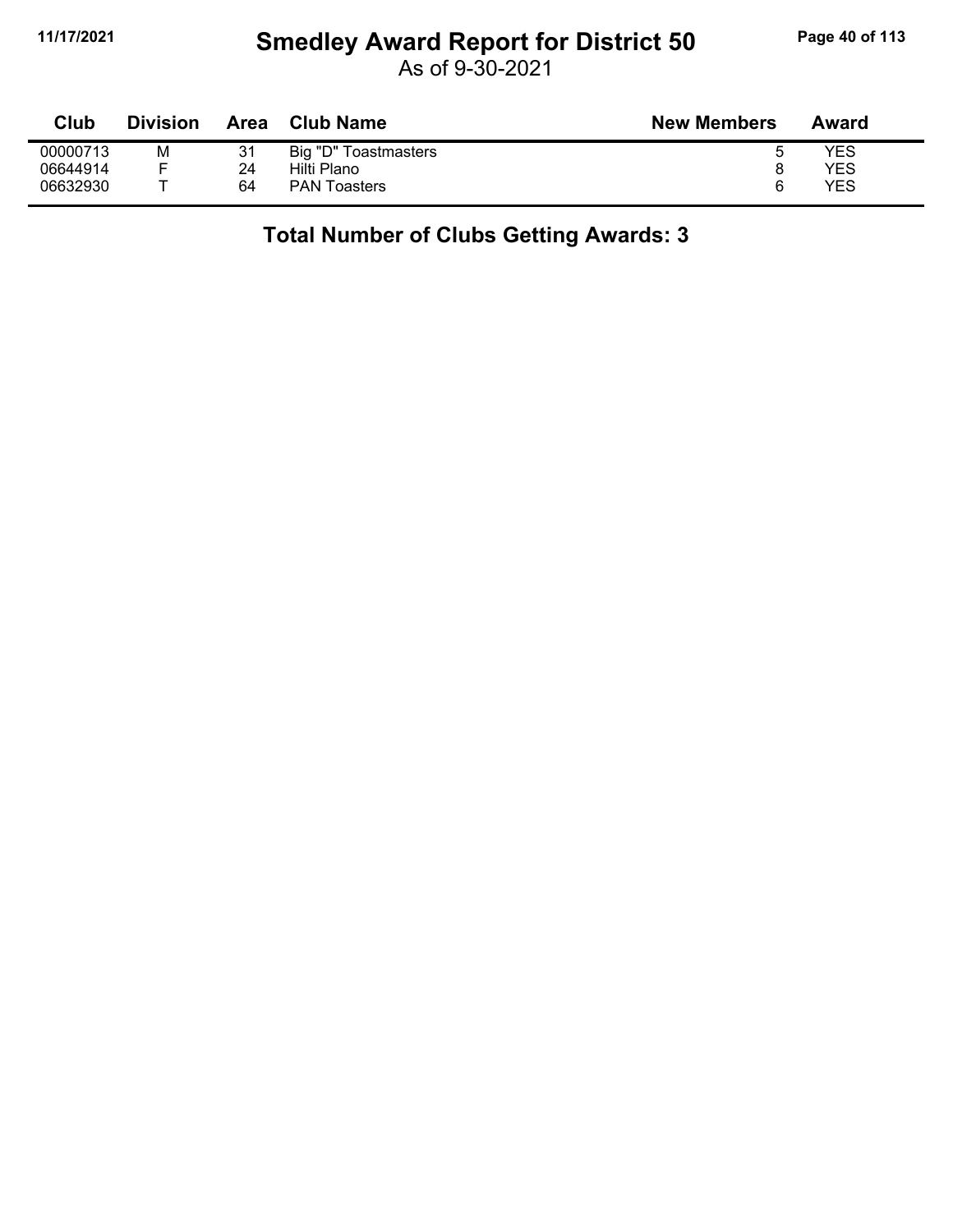## **11/17/2021 Smedley Award Report for District 51 Page 41 of 113**

As of 9-30-2021

| Club     | <b>Division</b> | Area | <b>Club Name</b>                      | <b>New Members</b> | <b>Award</b> |
|----------|-----------------|------|---------------------------------------|--------------------|--------------|
| 07239611 | P               | 04   | McDermott KL Toastmasters Club        | 6                  | YES          |
| 00001997 | P               | 01   | <b>TMIKL Toastmasters</b>             | 5                  | YES          |
| 00006033 | н               | 02   | Samudera Club                         | 5                  | YES          |
| 00005111 | W               | 03   | <b>TTDI Toastmasters Club</b>         | 5                  | YES          |
| 00007050 | O               | 01   | Bayan Baru Mandarin Toastmasters Club | 5                  | YES          |
| 00811596 | S               | 04   | Dell Penang Toastmasters Club         | 9                  | <b>YES</b>   |
| 07908409 | S               | 04   | <b>Venus Toastmasters Club</b>        | 6                  | YES          |
| 03117606 | -S              | 02   | N I Shall Speak Toastmasters Club     | 29                 | YES          |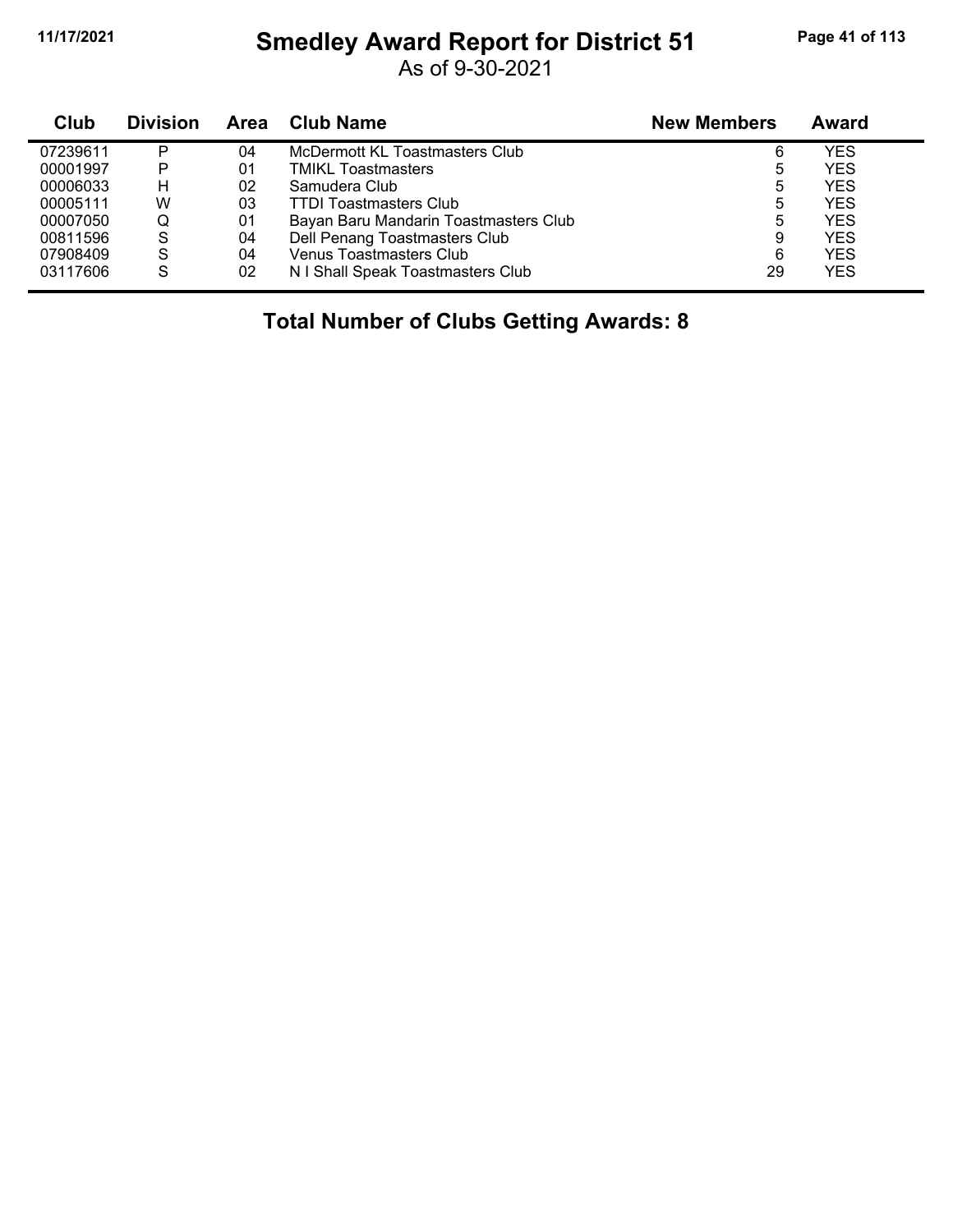## **11/17/2021 Smedley Award Report for District 52 Page 42 of 113**

As of 9-30-2021

| <b>Club</b> | <b>Division</b> | Area | Club Name                        | <b>New Members</b> | Award |
|-------------|-----------------|------|----------------------------------|--------------------|-------|
| 07775006    |                 | 53   | Successmasters Toastmasters Club |                    | YES   |
| 00002966    |                 | 10   | Warner Center Toastmasters       |                    | YES   |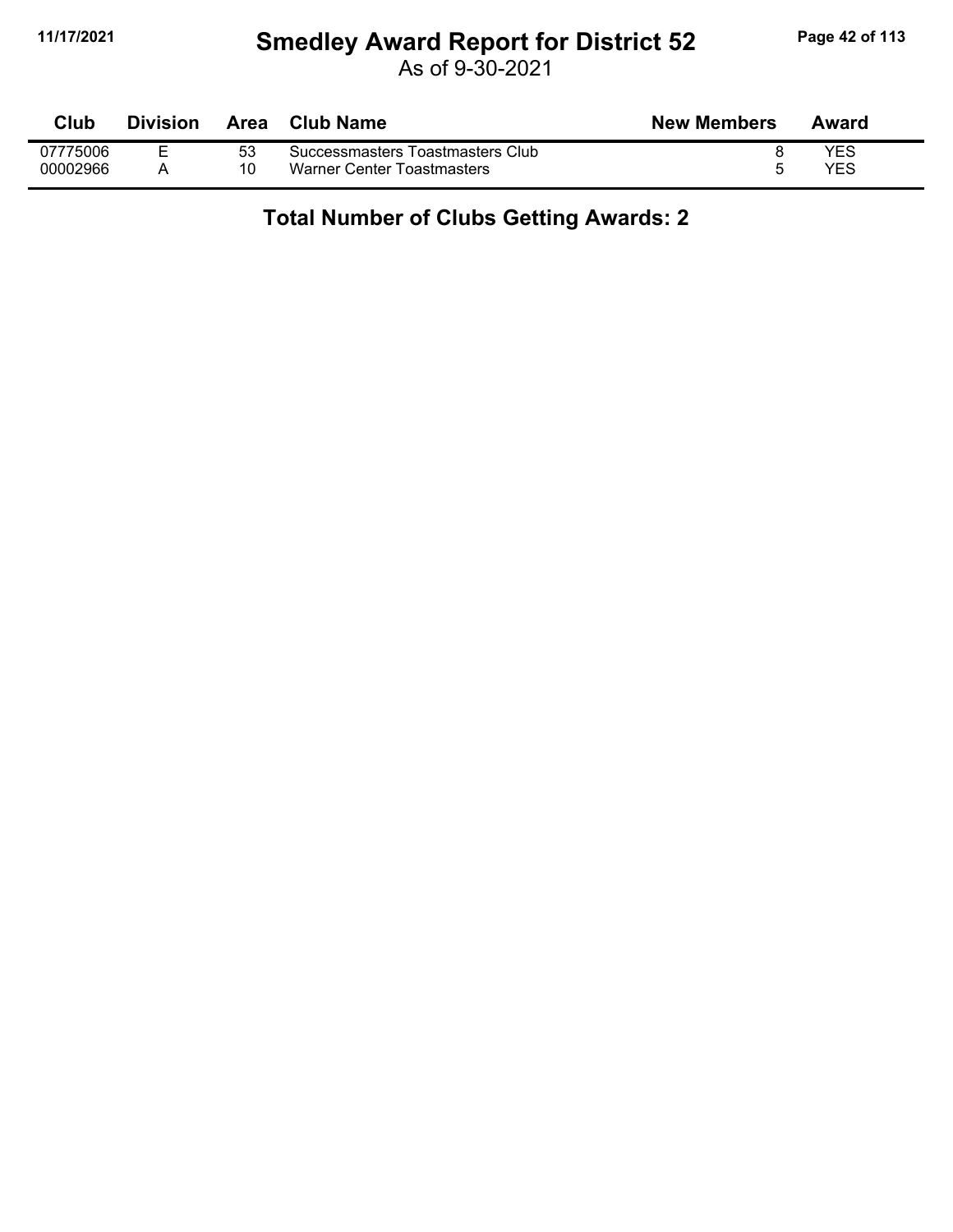## **11/17/2021 Smedley Award Report for District 54 Page 43 of 113**

| Club     | Division | <b>Area</b> | Club Name                            | <b>New Members</b> | Award |
|----------|----------|-------------|--------------------------------------|--------------------|-------|
| 00005765 |          |             | <b>Prairieland Toastmasters Club</b> |                    | YES   |
| 00000467 |          | 42          | McKinley Club                        |                    | YES   |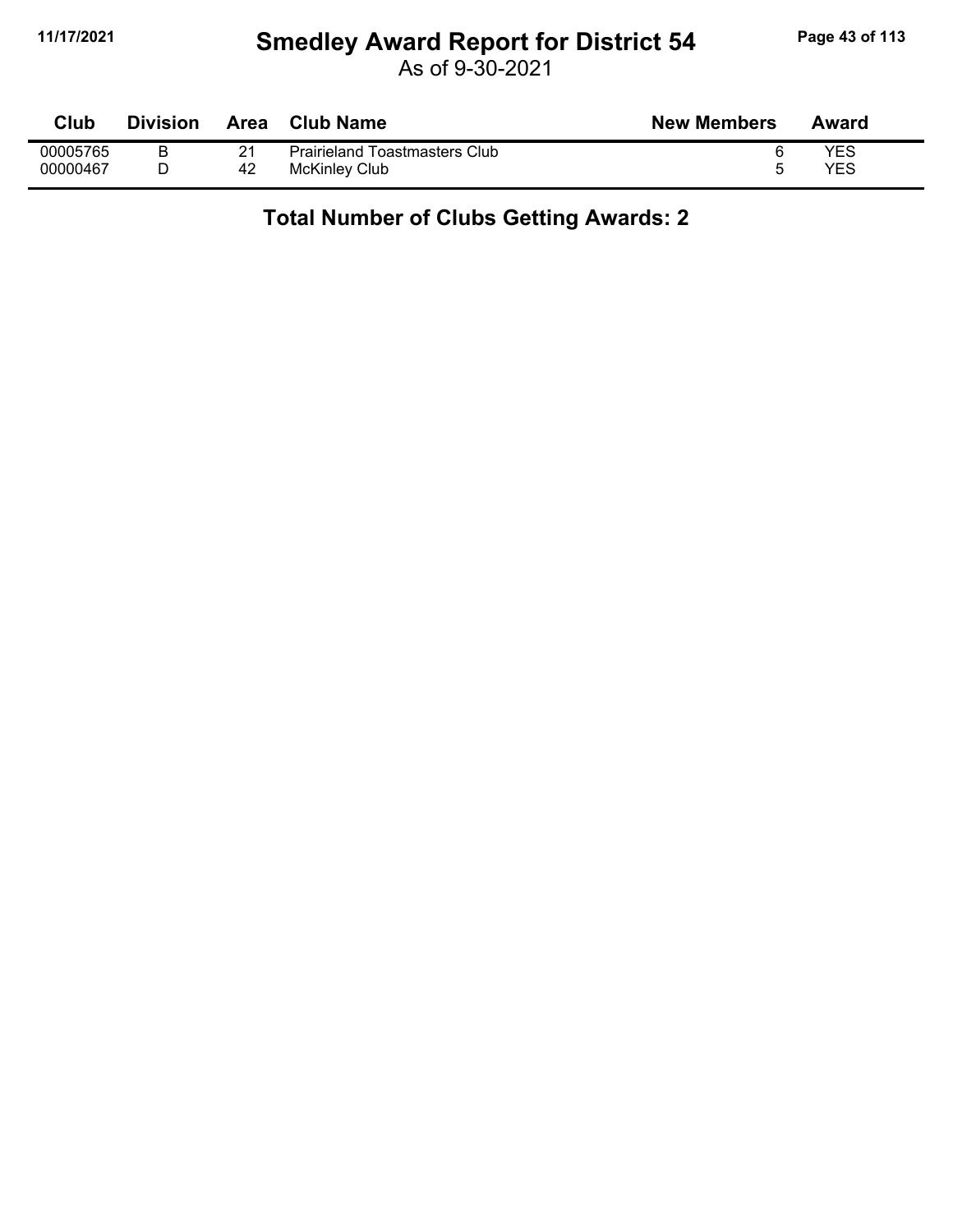## **11/17/2021 Smedley Award Report for District 55 Page 44 of 113**

As of 9-30-2021

| Club     | <b>Division</b> | Area | Club Name                       | <b>New Members</b> | Award      |
|----------|-----------------|------|---------------------------------|--------------------|------------|
| 00004256 | ີ               | 63   | Austin Toastmasters Club        |                    | <b>YES</b> |
| 07182375 |                 | 25   | <b>Brownsville Toastmasters</b> | 5                  | <b>YES</b> |
| 06962863 |                 | 54   | HDR Austin Toastmaster's Club   | b                  | <b>YES</b> |
| 07852245 |                 | 85   | Day One Toastmasters            | 6                  | <b>YES</b> |
| 00947037 |                 | 73   | Laughing Matters                | :5                 | <b>YES</b> |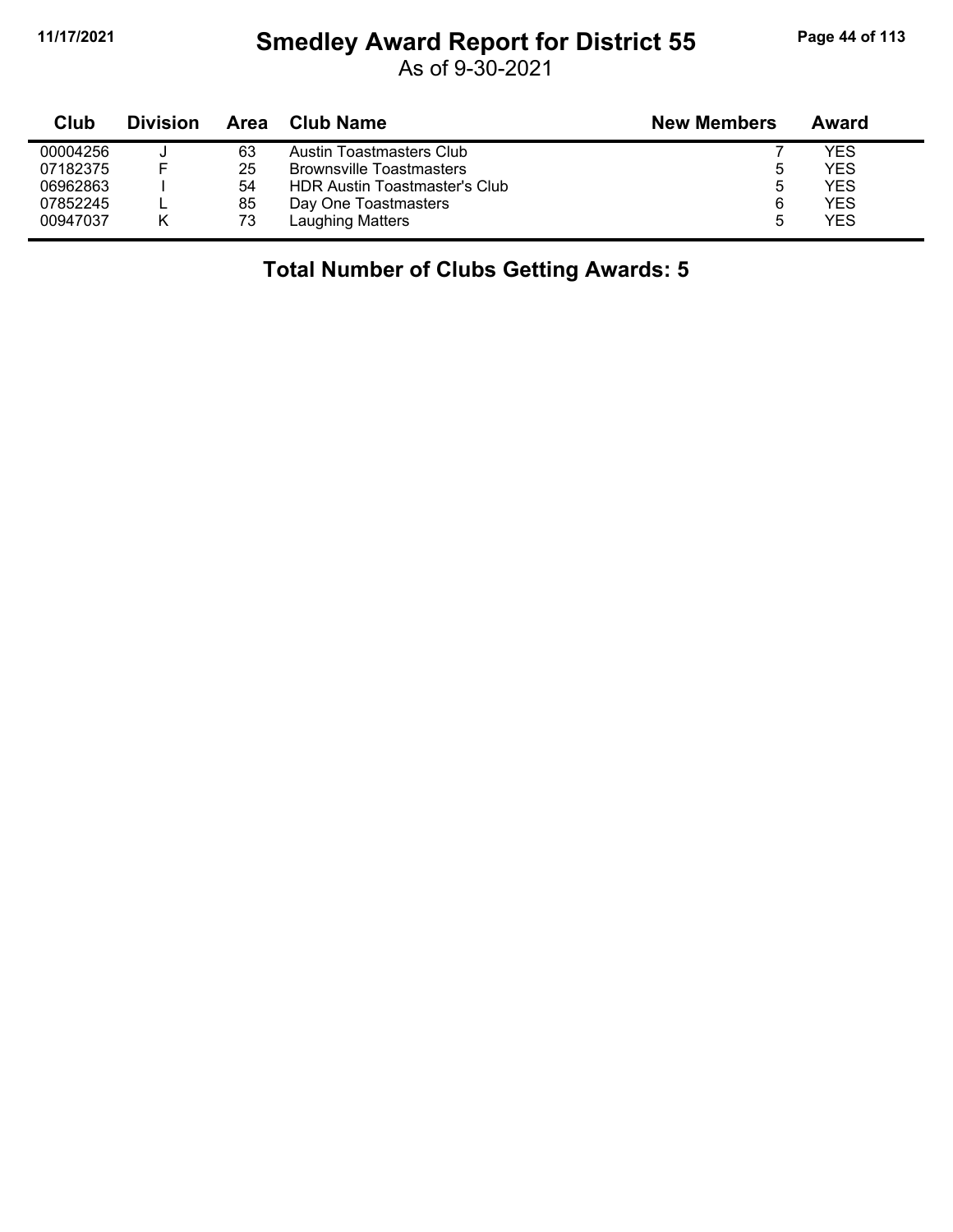## **11/17/2021 Smedley Award Report for District 56 Page 45 of 113**

As of 9-30-2021

| Club     | <b>Division</b> | Area | <b>Club Name</b>                     | <b>New Members</b> | Award      |
|----------|-----------------|------|--------------------------------------|--------------------|------------|
| 07834039 |                 | 13   | Hess Explorers Toastmasters          | 8                  | YES        |
| 07742549 |                 | 42   | <b>Woodforest Toastmasters Club</b>  | 8                  | <b>YES</b> |
| 00004570 | P               | 01   | ANICO Articulators Toastmasters Club | 5                  | YES        |
| 00006294 | M               | 30   | <b>Sugar Land Toastmasters</b>       | 6                  | YES        |
| 00006918 |                 | 44   | Woodlands Toastmasters Club          | 5                  | YES        |
| 04659373 | Q               | 54   | <b>Spirited Speech Masters</b>       | 5                  | <b>YES</b> |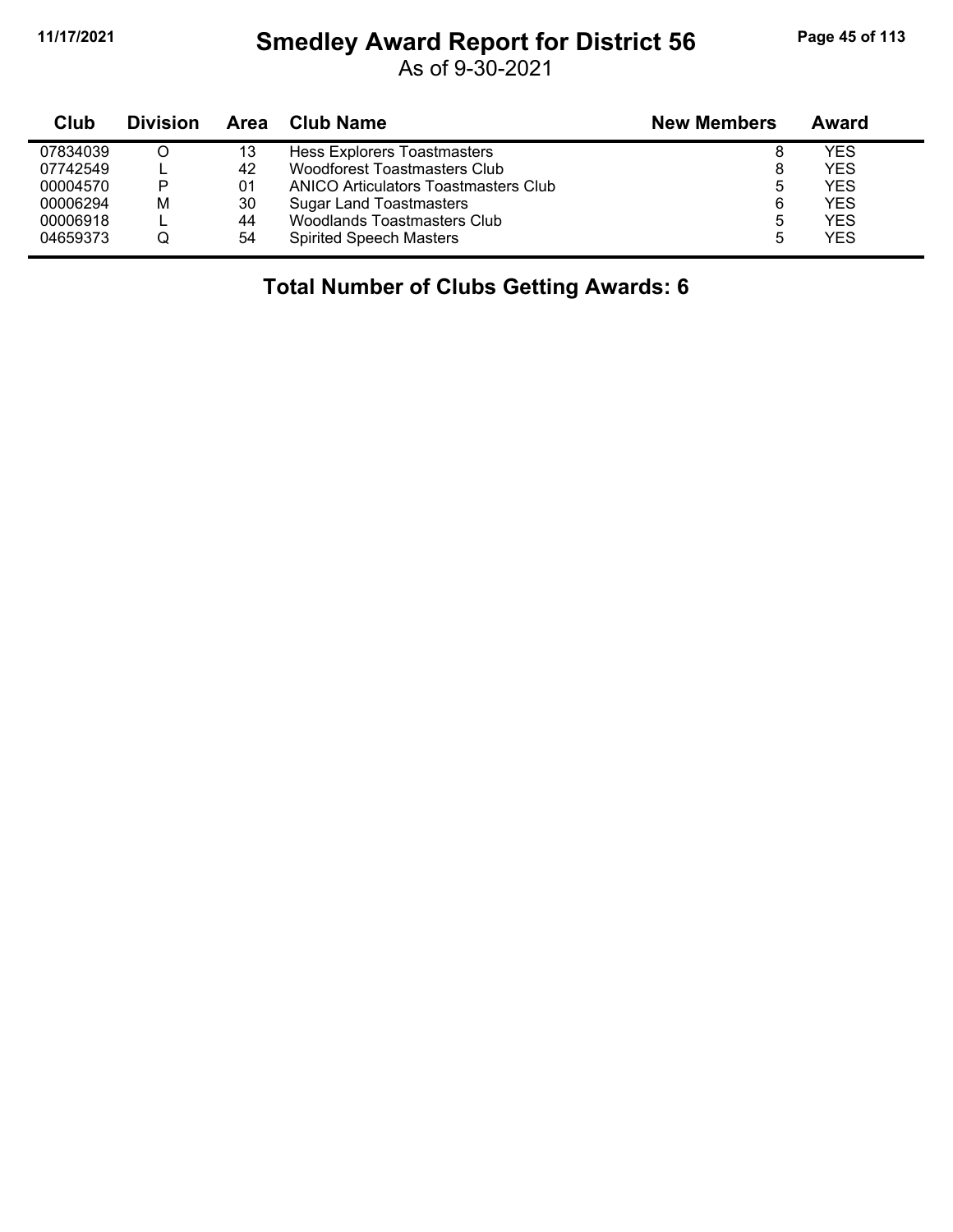## **11/17/2021 Smedley Award Report for District 57 Page 46 of 113**

As of 9-30-2021

| Club     | <b>Division</b> | <b>Area</b> | <b>Club Name</b>                | <b>New Members</b> | Award |  |
|----------|-----------------|-------------|---------------------------------|--------------------|-------|--|
| 00004453 |                 | 28          | Hacienda Park Toastmasters Club |                    | VES   |  |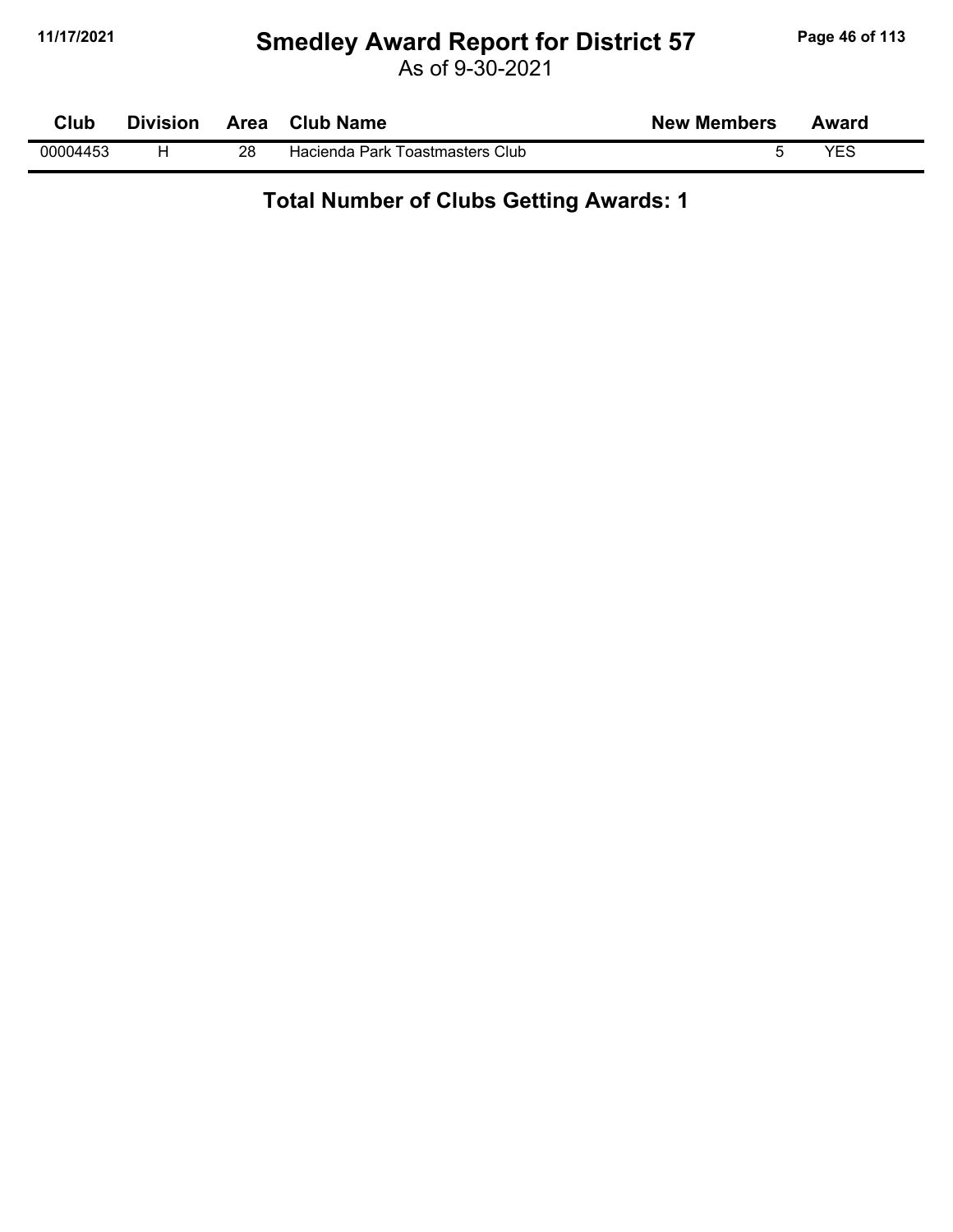## **11/17/2021 Smedley Award Report for District 58 Page 47 of 113**

As of 9-30-2021

| <b>Club</b> | <b>Division</b> | Area Club Name          | <b>New Members</b> | Award |
|-------------|-----------------|-------------------------|--------------------|-------|
| 07765790    |                 | <b>ACA Toastmasters</b> |                    | YES   |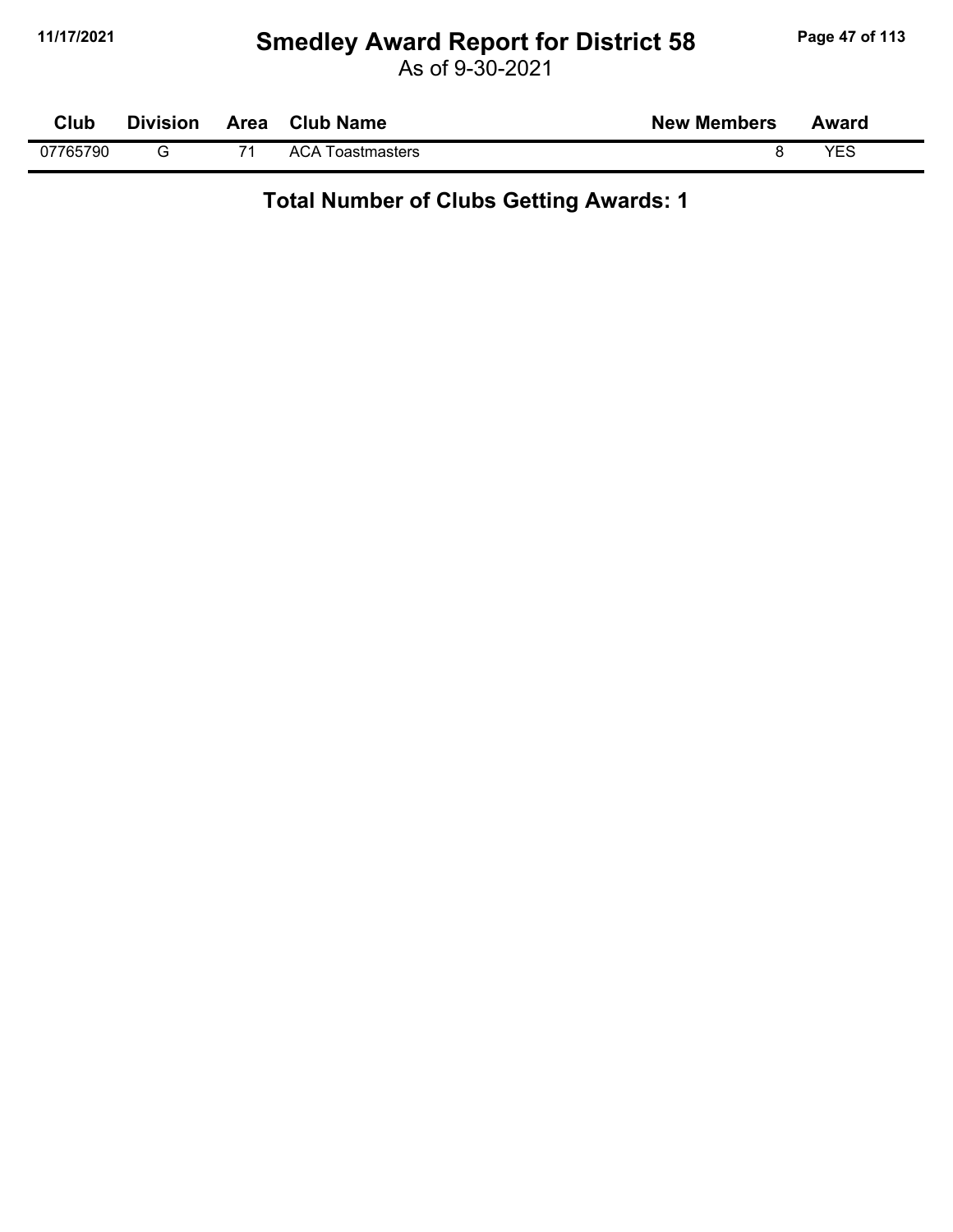## **11/17/2021 Smedley Award Report for District 59 Page 48 of 113**

As of 9-30-2021

| Club     | <b>Division</b> | Area | <b>Club Name</b>                     | <b>New Members</b> | Award      |  |
|----------|-----------------|------|--------------------------------------|--------------------|------------|--|
| 01994030 |                 | 03   | Sprekershaven Toastmasters Rotterdam |                    | <b>YES</b> |  |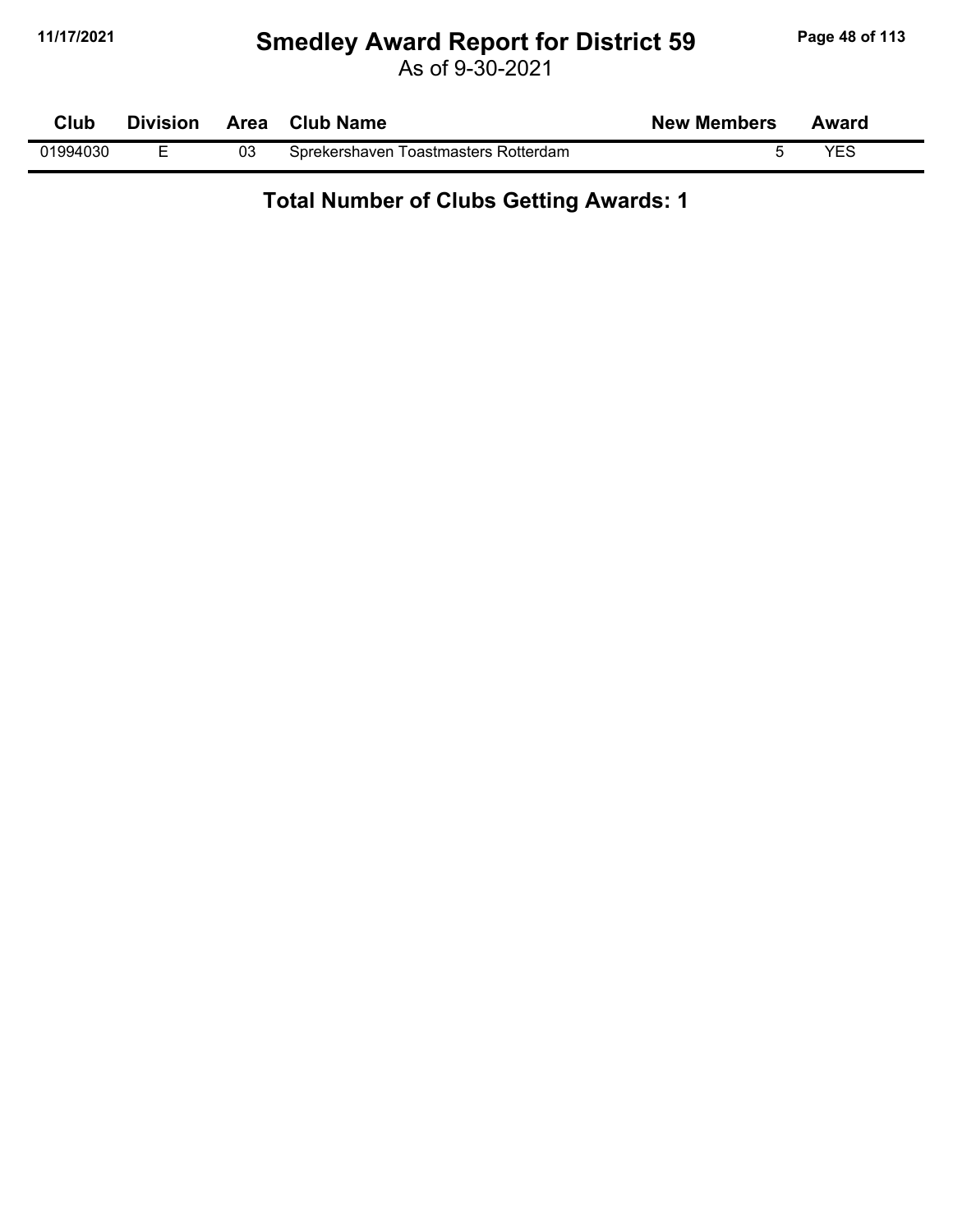## **11/17/2021 Smedley Award Report for District 60 Page 49 of 113**

As of 9-30-2021

| Club     | <b>Division</b> | Area | <b>Club Name</b>                   | <b>New Members</b> | Award      |  |
|----------|-----------------|------|------------------------------------|--------------------|------------|--|
| 02666972 | E               | 54   | Alpha Beta Toastmasters            | 6                  | YES        |  |
| 01474196 | Е               | 52   | <b>Ryerson Toastmasters</b>        | 5                  | <b>YES</b> |  |
| 01458082 | С               | 33   | 20 Bay PROS of PROSE               | 5                  | YES        |  |
| 03792518 | Е               | 54   | <b>AIR MILES Toastmasters</b>      | 17                 | YES        |  |
| 04103513 | B               | 23   | Trader Toasters Club               | 5                  | <b>YES</b> |  |
| 00001744 | Е               | 54   | Downtown Toronto Toastmasters Club | 8                  | <b>YES</b> |  |
| 07510050 | F               | 64   | <b>Pitch Please</b>                | 47                 | <b>YES</b> |  |
| 07373331 | D               | 42   | Native Canadian Toastmasters       | 9                  | YES        |  |
| 07073865 | D               | 41   | Peer Talk                          | 6                  | <b>YES</b> |  |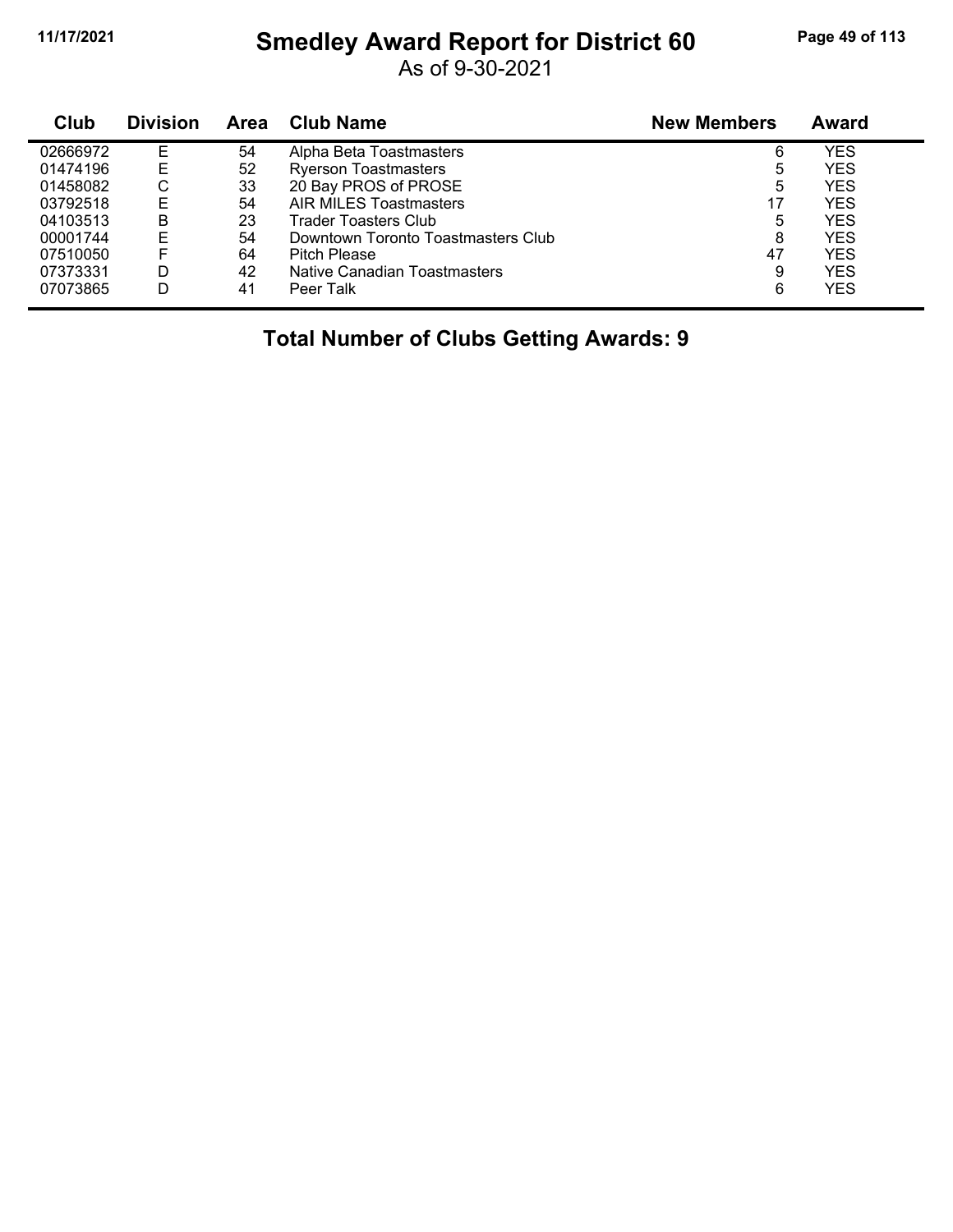## **11/17/2021 Smedley Award Report for District 61 Page 50 of 113**

As of 9-30-2021

| Club     | <b>Division</b> |    | Area Club Name                       | <b>New Members</b> | Award      |
|----------|-----------------|----|--------------------------------------|--------------------|------------|
| 01036983 |                 | 55 | Maîtres parleurs de Blainville       |                    | <b>YES</b> |
| 01849755 |                 | 01 | Toastmasters At St. Lawrence College |                    | YES        |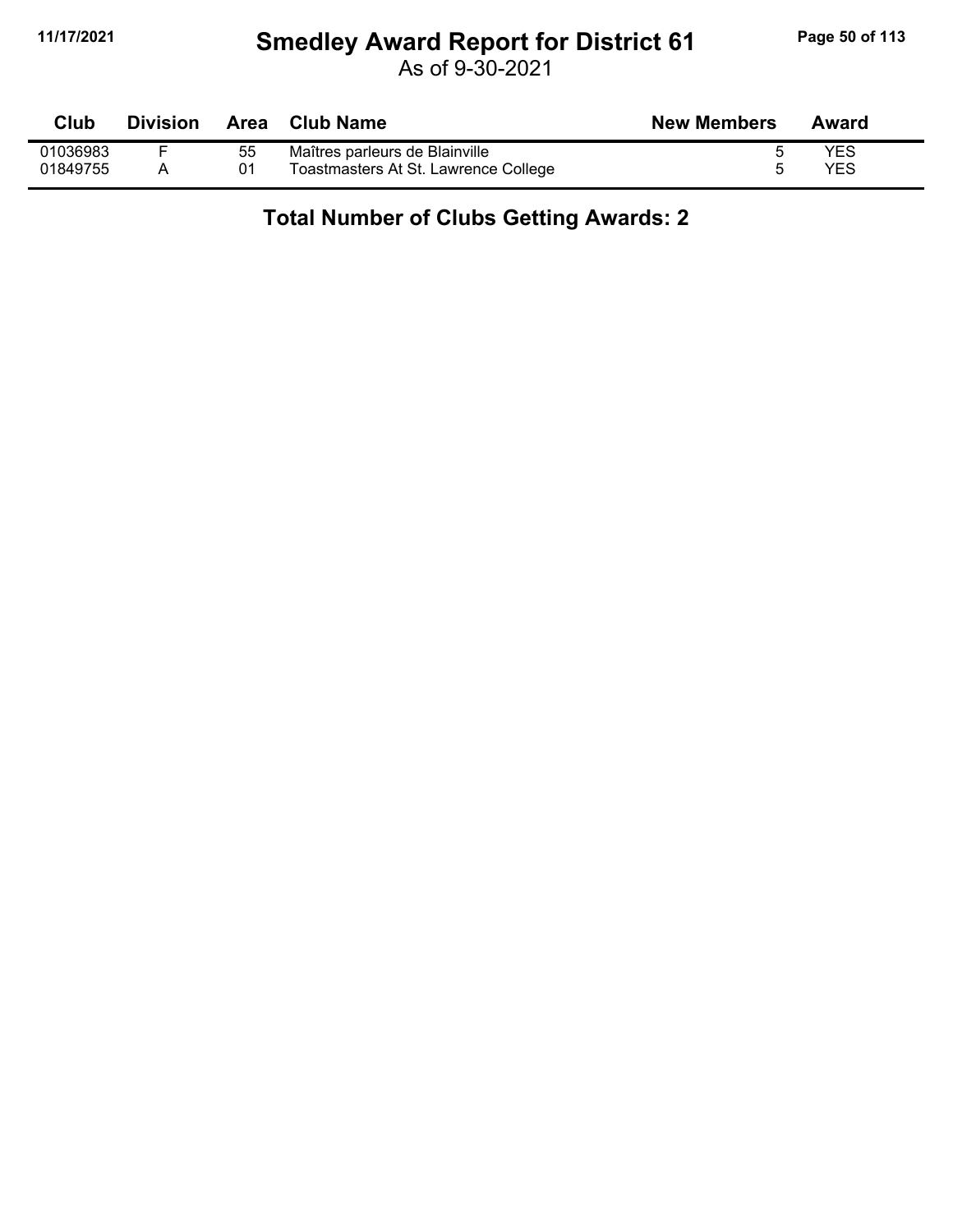## **11/17/2021 Smedley Award Report for District 62 Page 51 of 113**

As of 9-30-2021

| Club     | <b>Division</b> | Area Club Name                | <b>New Members</b> | Award |  |
|----------|-----------------|-------------------------------|--------------------|-------|--|
| 00000202 |                 | <b>Whirlpool Toastmasters</b> |                    | VES   |  |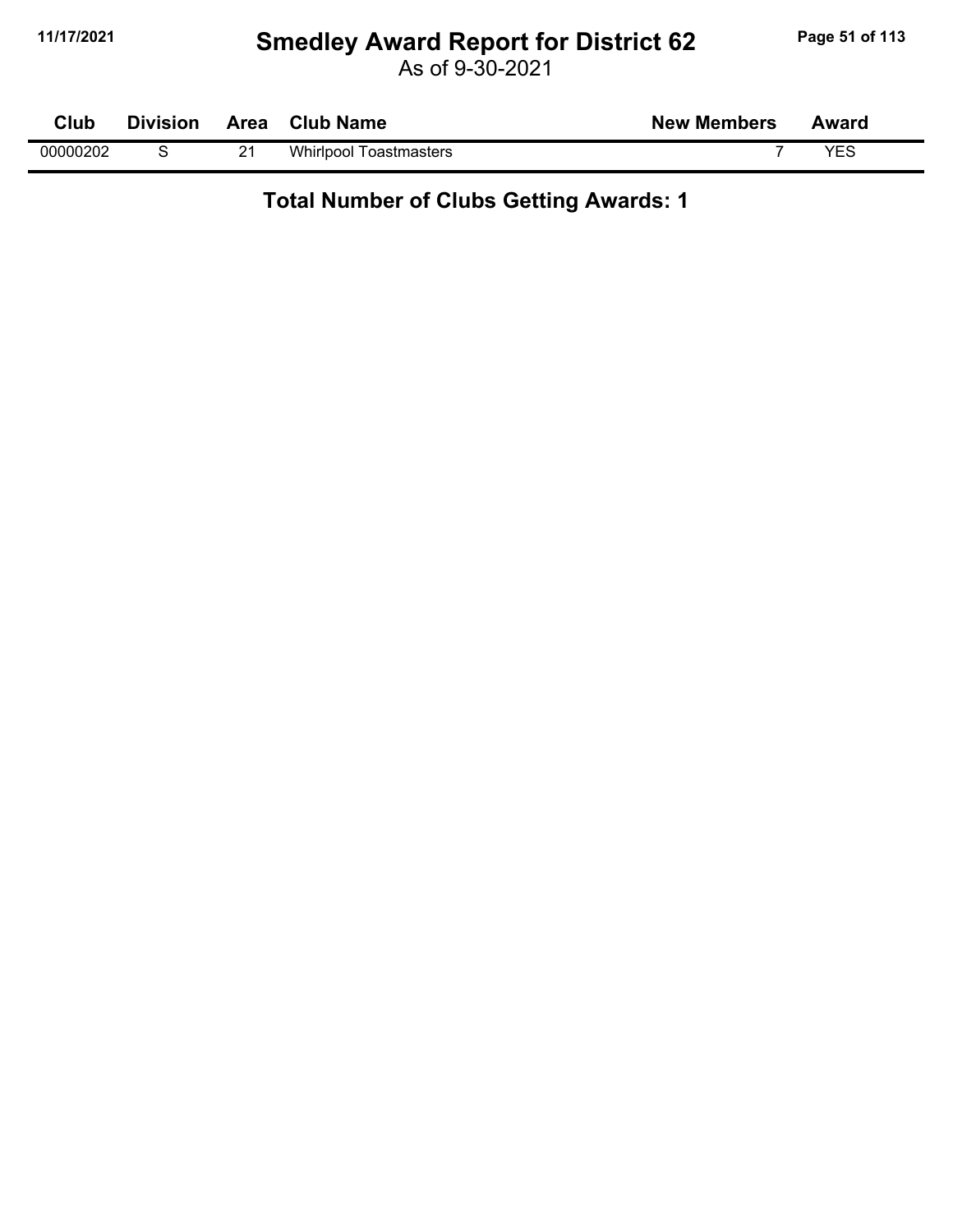## **11/17/2021 Smedley Award Report for District 63 Page 52 of 113**

As of 9-30-2021

| Club     | <b>Division</b> | <b>Area</b> | <b>Club Name</b>      | <b>New Members</b> | Award |  |
|----------|-----------------|-------------|-----------------------|--------------------|-------|--|
| 07273395 |                 | າາ<br>ےت    | Comadata Toastmasters | 22                 | VES   |  |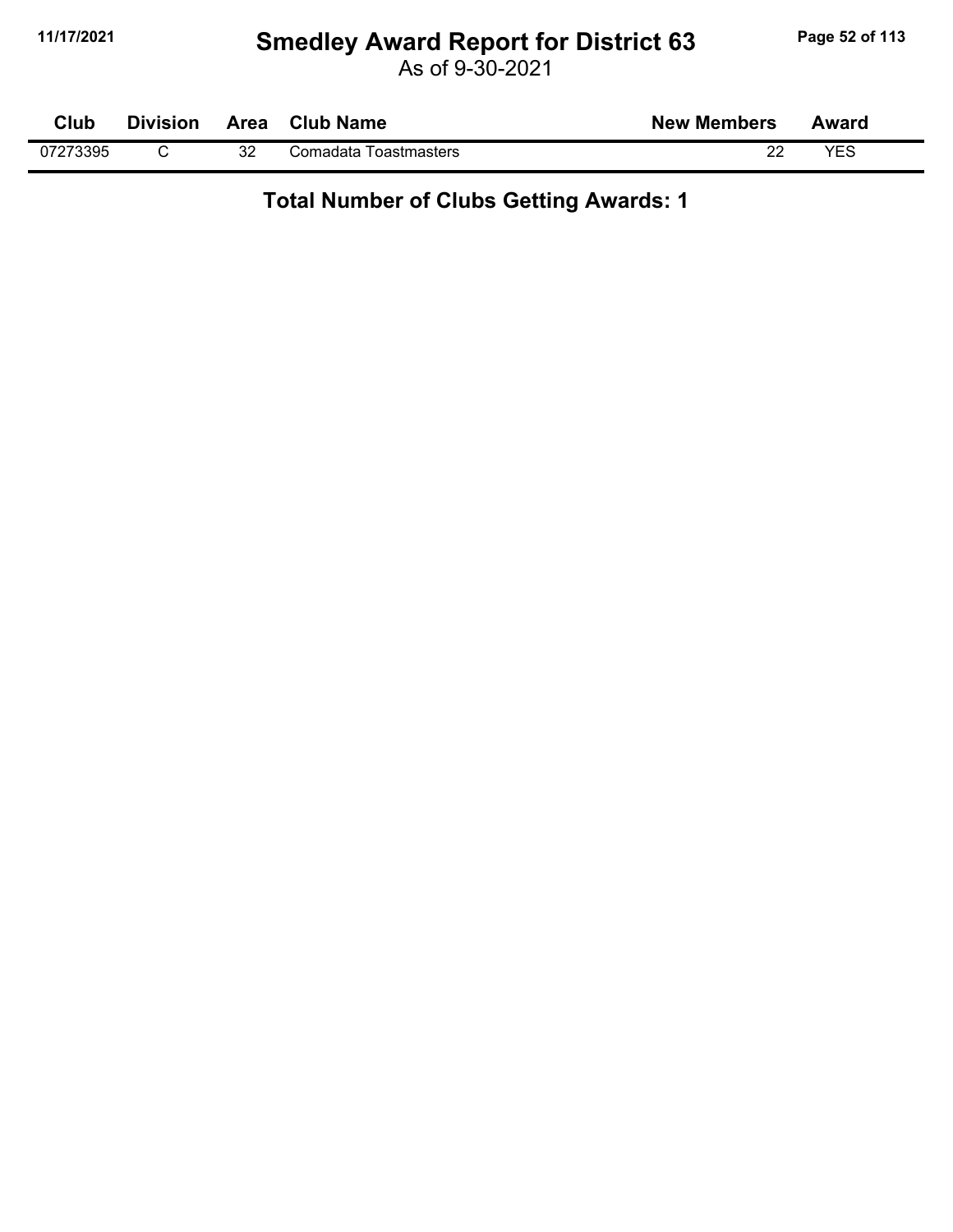## **11/17/2021 Smedley Award Report for District 64 Page 53 of 113**

As of 9-30-2021

| Club     | <b>Division</b> |    | Area Club Name    | <b>New Members</b> | Award |
|----------|-----------------|----|-------------------|--------------------|-------|
| 00008484 |                 | 14 | Kelsey Trail Club |                    | YES   |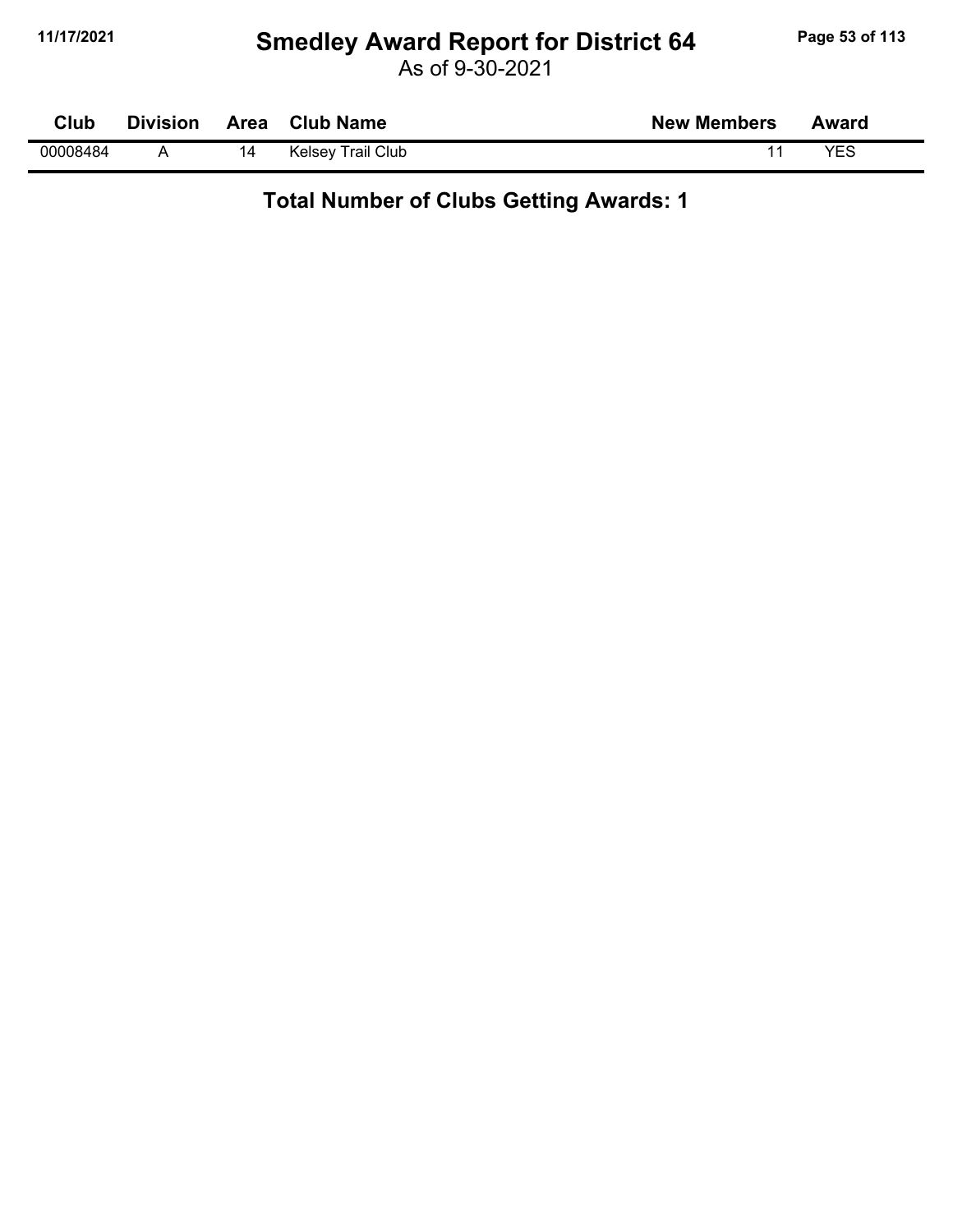## **11/17/2021 Smedley Award Report for District 65 Page 54 of 113**

As of 9-30-2021

| Club     | <b>Division</b> | Area | <b>Club Name</b>              | <b>New Members</b> | Award |
|----------|-----------------|------|-------------------------------|--------------------|-------|
| 01407031 |                 |      | Chautaugua Talks Toastmasters |                    | YES   |
| 05959290 |                 | 53   | <b>Toast the Grid</b>         |                    | YES   |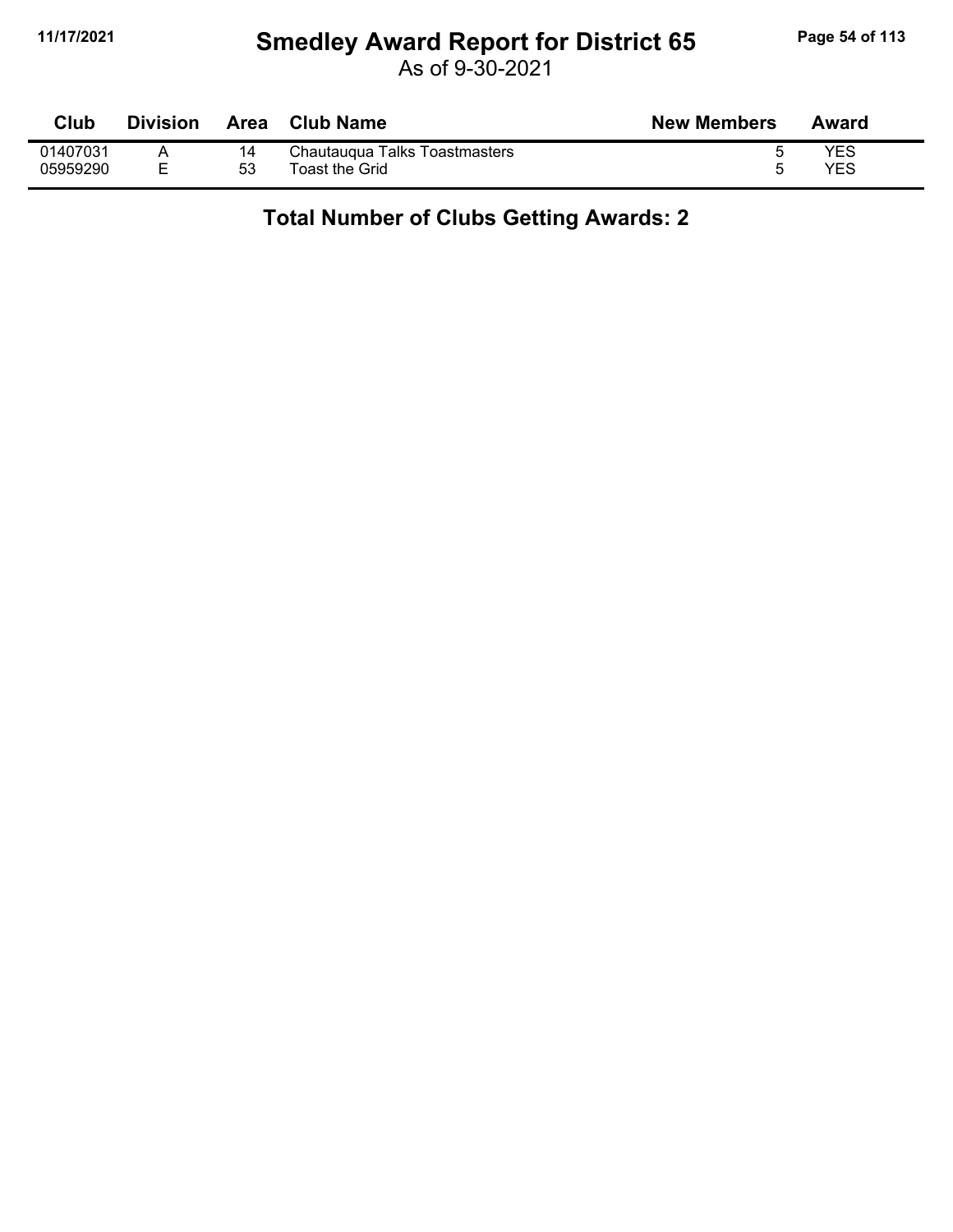## **11/17/2021 Smedley Award Report for District 67 Page 55 of 113**

As of 9-30-2021

| Club     | <b>Division</b> | Area | Club Name                        | <b>New Members</b> | Award      |
|----------|-----------------|------|----------------------------------|--------------------|------------|
| 00008900 | N               | 02   | Taipei Phoenix Toastmasters Club |                    | YES        |
| 00007638 |                 | 03   | Pu-Shin Bilingual Club           | n                  | YES        |
| 01189377 | R               | 01   | Huwei Toastmasters Club          | ี                  | <b>YES</b> |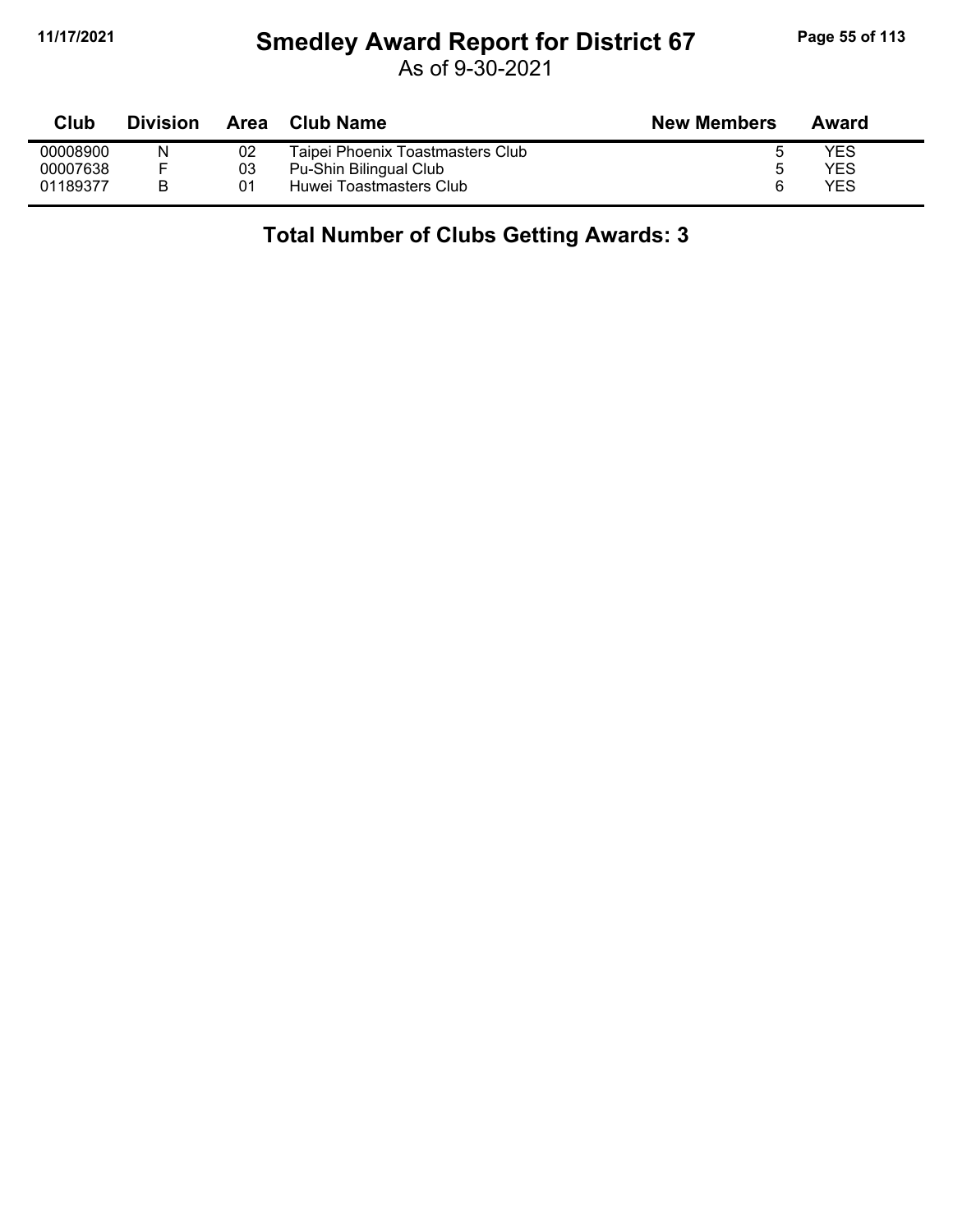## **11/17/2021 Smedley Award Report for District 69 Page 56 of 113**

As of 9-30-2021

| Club     | <b>Division</b> | Area | Club Name               | <b>New Members</b> | Award      |
|----------|-----------------|------|-------------------------|--------------------|------------|
| 00008096 |                 | 28   | Weblec Club             |                    | YES        |
| 00000669 | М               | 03   | Pines Toastmasters Club |                    | YES        |
| 00003944 |                 | 24   | Southport Club          | h                  | <b>YES</b> |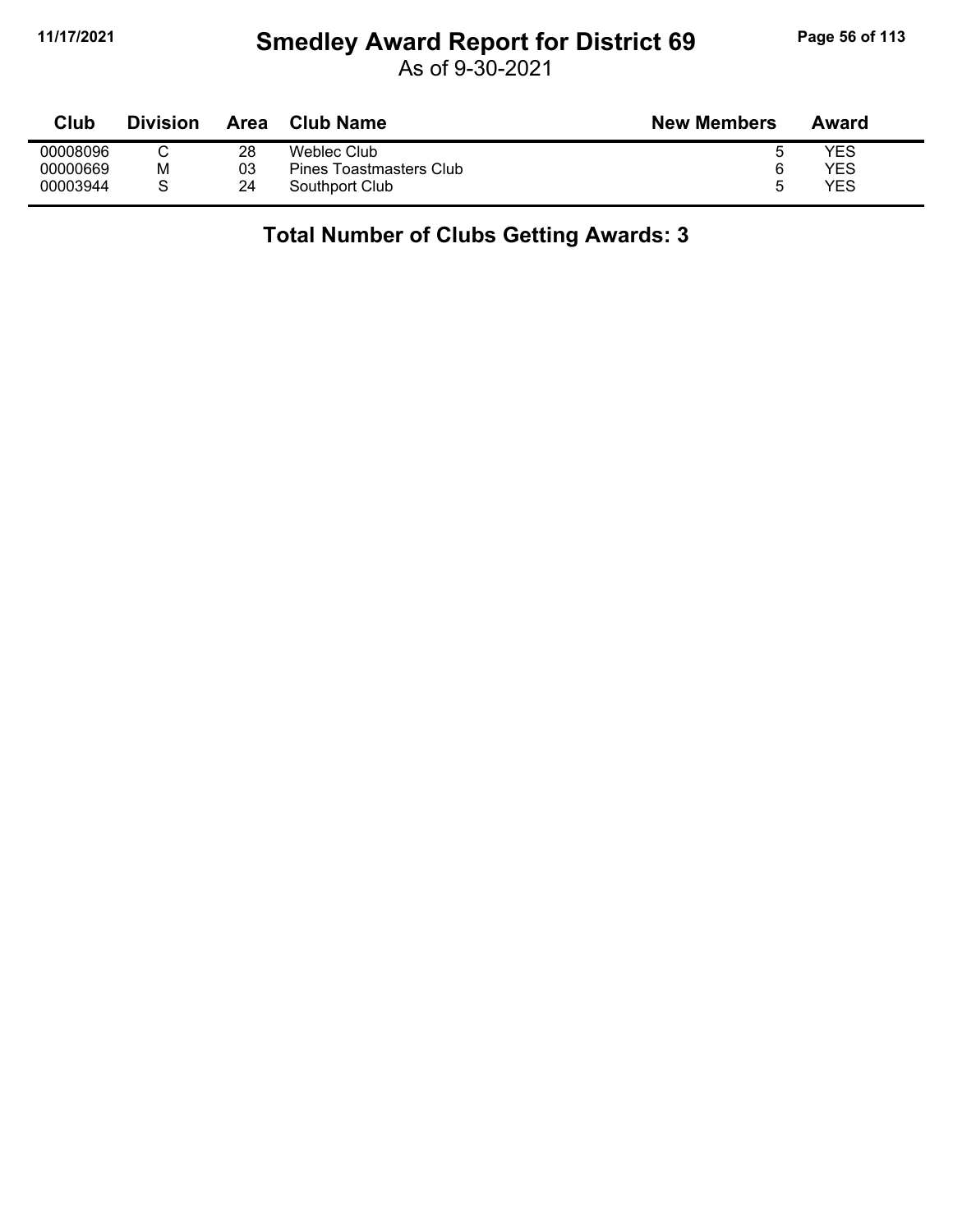## **11/17/2021 Smedley Award Report for District 70 Page 57 of 113**

As of 9-30-2021

| <b>Club</b> | <b>Division</b> | <b>Area</b> | <b>Club Name</b>           | <b>New Members</b> | Award      |
|-------------|-----------------|-------------|----------------------------|--------------------|------------|
| 00003440    |                 | 01          | Professional Speakers Club |                    | YES        |
| 00752498    |                 |             | Paddington                 |                    | <b>YES</b> |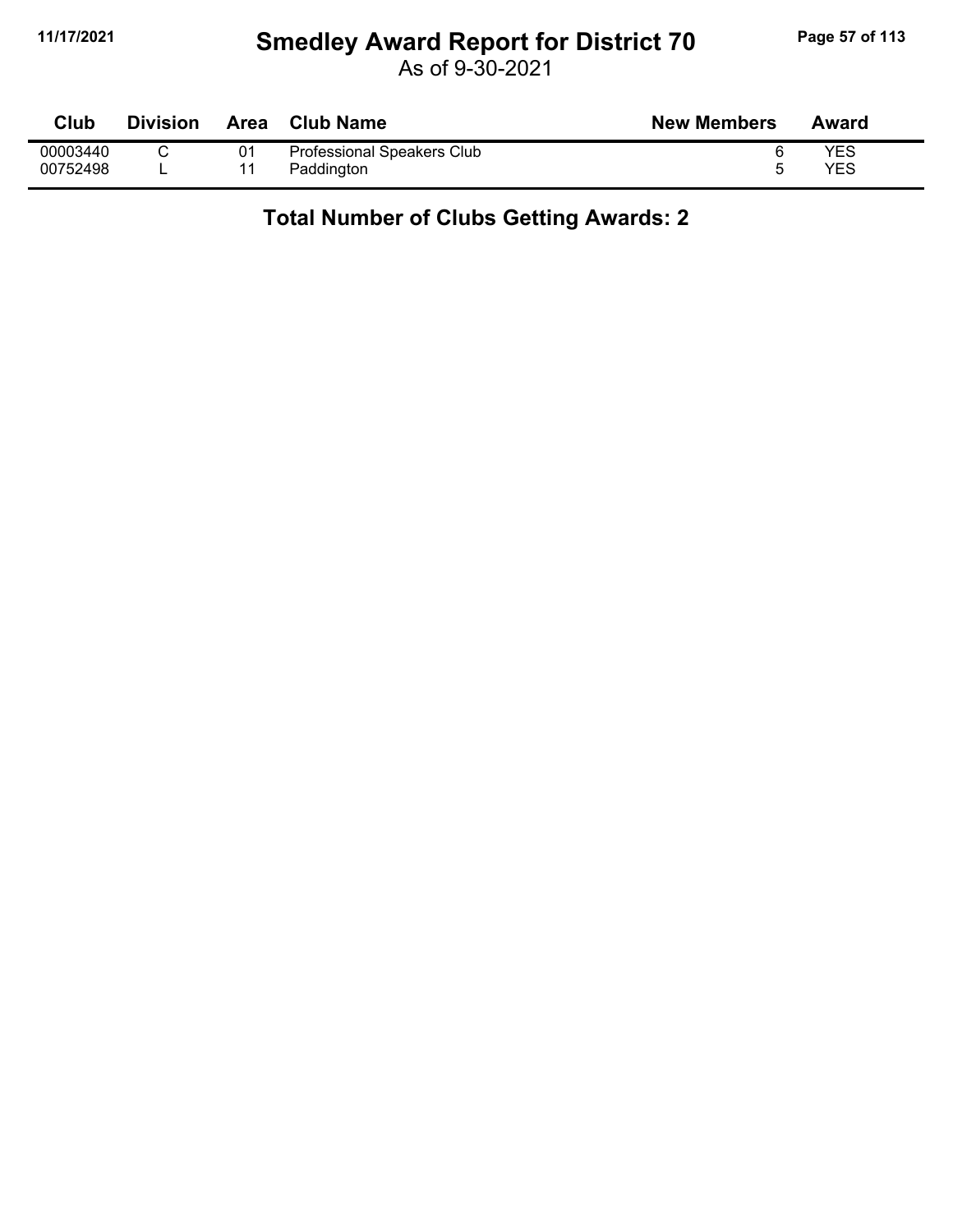## **11/17/2021 Smedley Award Report for District 71 Page 58 of 113**

As of 9-30-2021

| Club     | <b>Division</b> | Area | Club Name                   | <b>New Members</b> | Award |
|----------|-----------------|------|-----------------------------|--------------------|-------|
| 01139752 |                 | 12   | Tuam Toastmasters Club      |                    | YES   |
| 06973786 | N               | 31   | Liverpool City Toastmasters |                    | YES   |
| 05512178 | Е               | 42   | Godiva Speakers             |                    | YES   |
| 05168217 | F.              | 06   | Lincolnshire Speakers       |                    | YES   |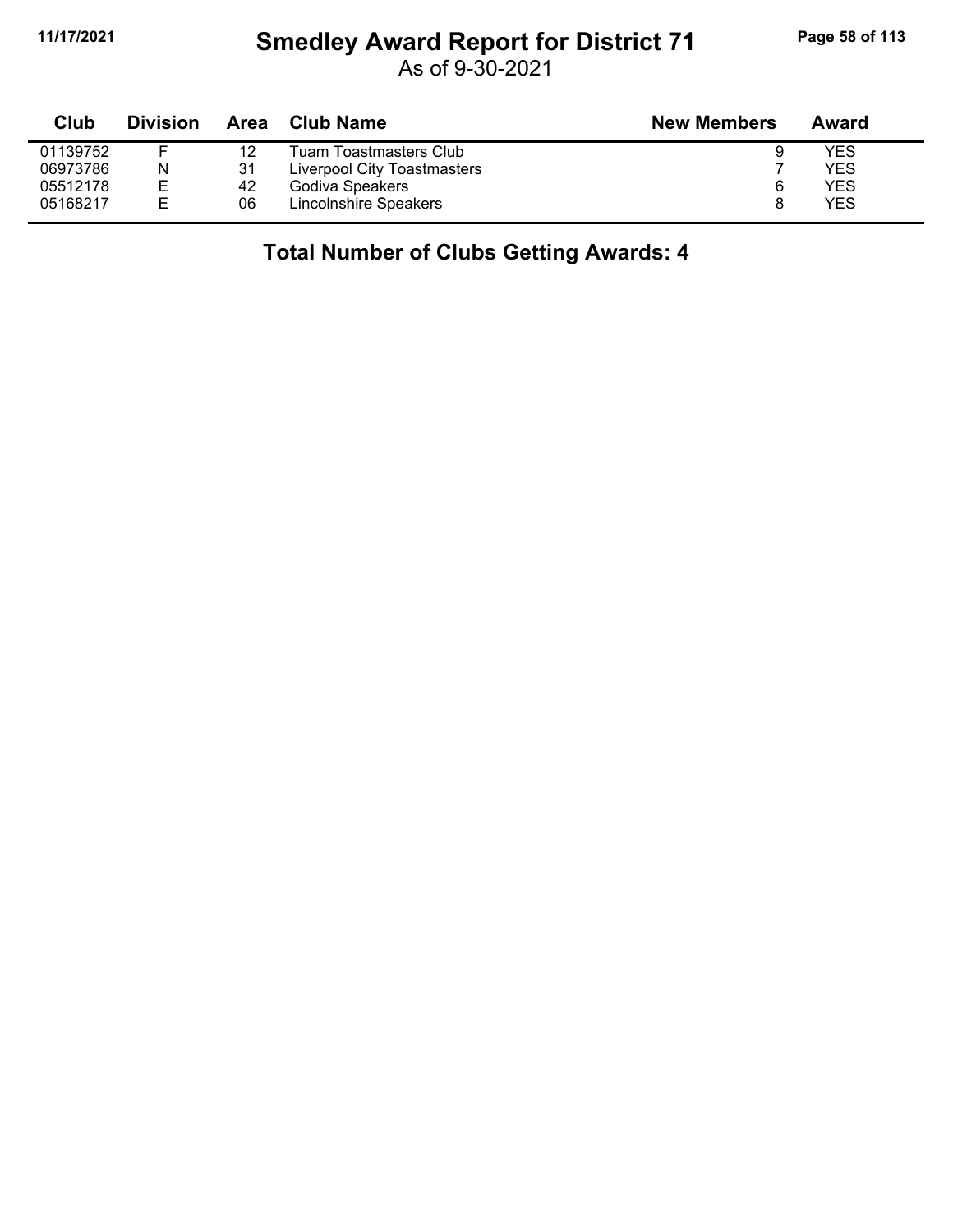## **11/17/2021 Smedley Award Report for District 72 Page 59 of 113**

As of 9-30-2021

| Club     | <b>Division</b> |    | Area Club Name    | <b>New Members</b> | Award |  |
|----------|-----------------|----|-------------------|--------------------|-------|--|
| 07629195 |                 | 06 | LINZ Toastmasters |                    | YES   |  |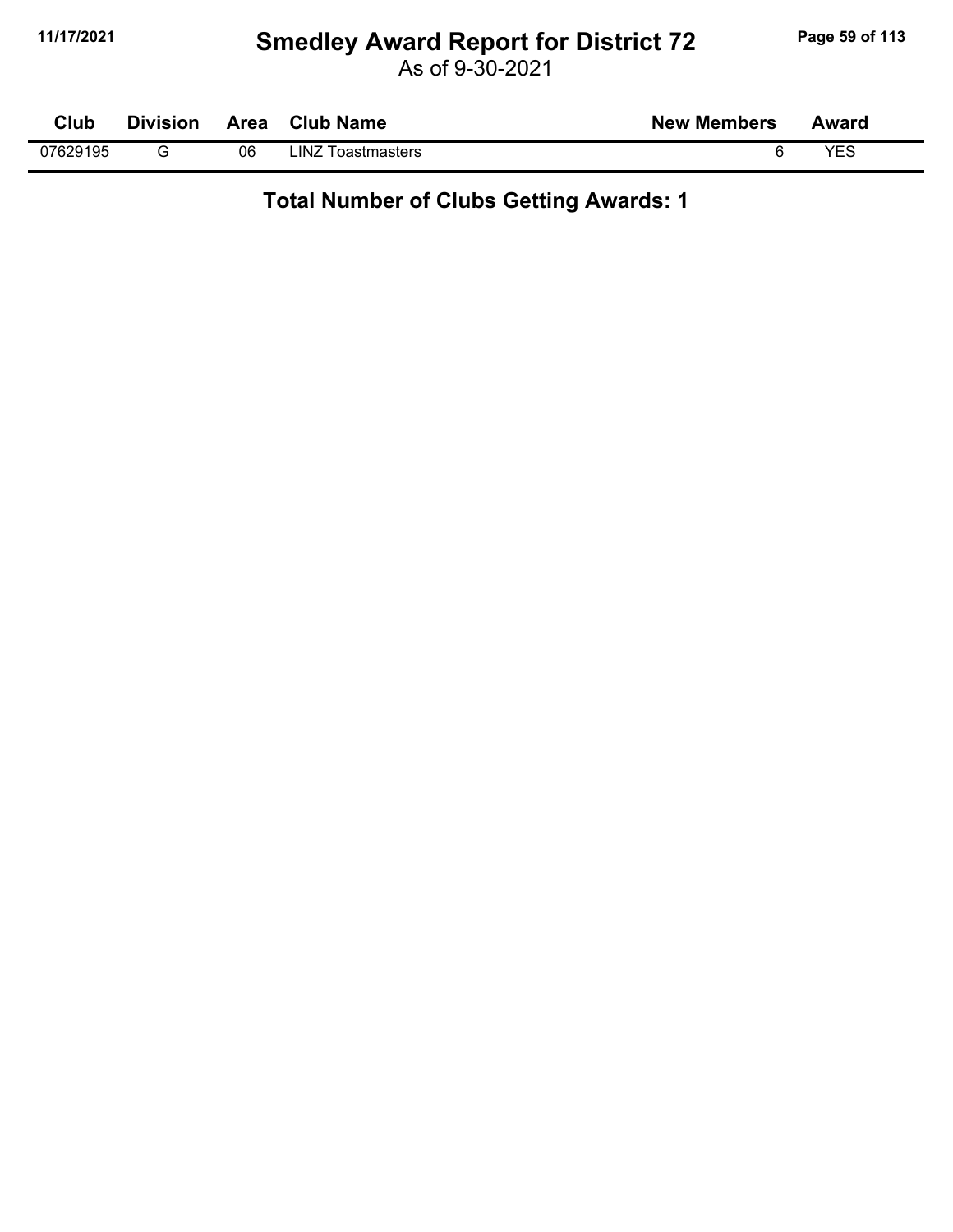## **11/17/2021 Smedley Award Report for District 73 Page 60 of 113**

As of 9-30-2021

| Club     | <b>Division</b> |    | Area Club Name             | <b>New Members</b> | Award |  |
|----------|-----------------|----|----------------------------|--------------------|-------|--|
| 03011962 |                 | 35 | <b>Wandin Toastmasters</b> |                    | YES   |  |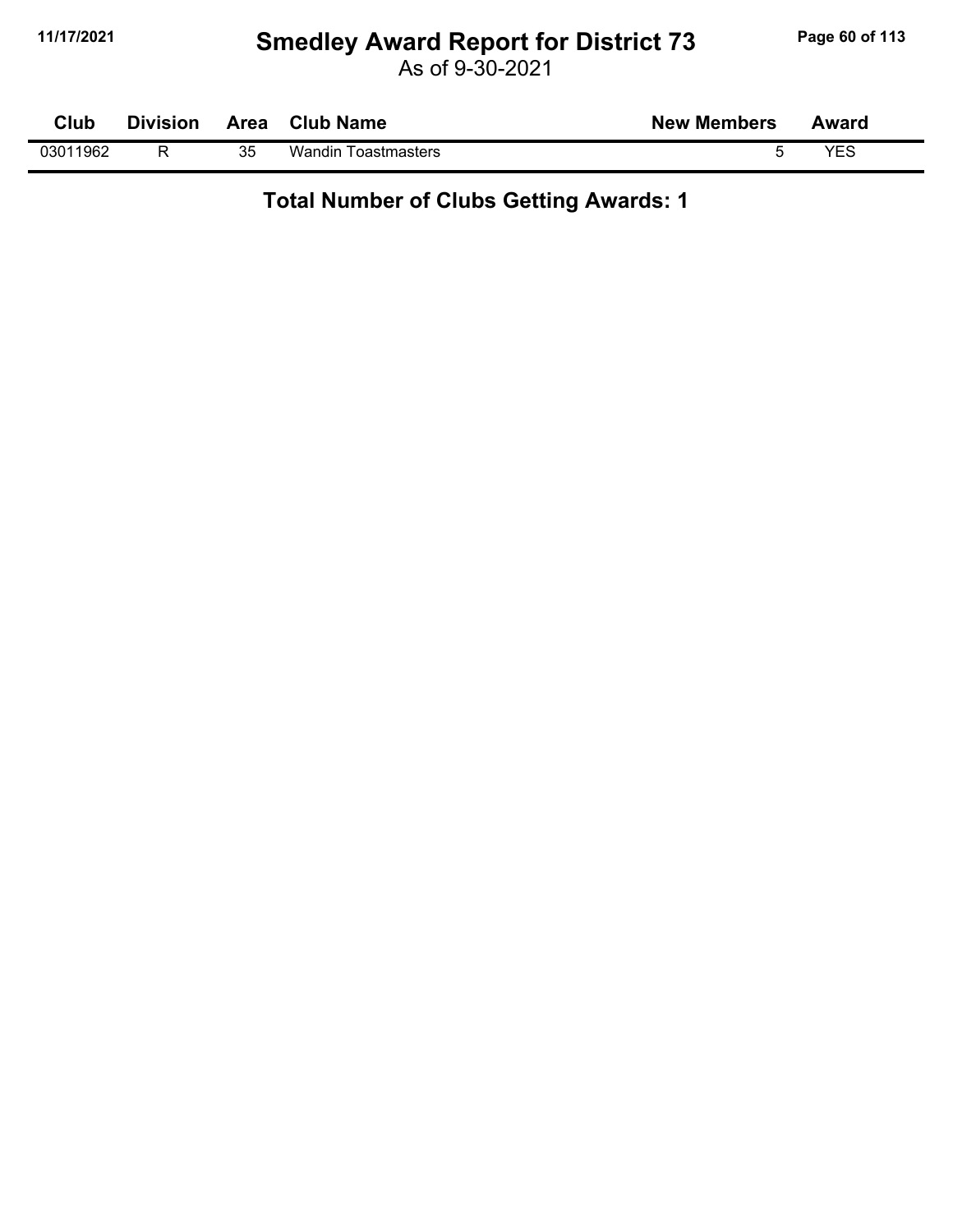## **11/17/2021 Smedley Award Report for District 74 Page 61 of 113**

As of 9-30-2021

| Club     | <b>Division</b> | <b>Area</b> | <b>Club Name</b>                            | <b>New Members</b> | Award      |
|----------|-----------------|-------------|---------------------------------------------|--------------------|------------|
| 02566709 | н               | 04          | Communiqate - IQ Business Toastmasters Club | 39                 | <b>YES</b> |
| 03902078 | Y               | 02          | Lakeside Centurion                          | 5                  | <b>YES</b> |
| 05411230 | Ρ               | 02          | Umgeni Water Pietermaritzburg Toastmasters  | 6                  | <b>YES</b> |
| 05756624 | н               | 03          | <b>Woodmead North Toastmasters Club</b>     | 5                  | <b>YES</b> |
| 00002132 | E               | 04          | Protea Club                                 | 5                  | <b>YES</b> |
| 07459628 | M               | 02          | Lusaka Executive Toastmasters               | 5                  | <b>YES</b> |
| 00004049 | Ζ               | 02          | <b>Capital Toastmasters Club</b>            | 5                  | <b>YES</b> |
| 05585650 | S               | 02          | The WesBank Toastmasters                    |                    | <b>YES</b> |
| 07638051 | A               | 01          | Harties Toastmasters Club                   | 6                  | <b>YES</b> |
| 00005624 | Н               | 04          | Rivonia Toastmasters Club                   | 5                  | <b>YES</b> |
| 00934378 | O               | 03          | Eloquent Speakers Club                      | 6                  | <b>YES</b> |
| 00907573 |                 | 01          | <b>Maputo Toastmasters Club</b>             | 5                  | <b>YES</b> |
| 00592015 | Β               | 02          | Plateau Toastmasters Club                   | 5                  | <b>YES</b> |
| 07810395 | E               | 02          | KWASAA TOASTMASTERS                         | 6                  | <b>YES</b> |
| 07796647 | Z               | 03          | Projects Hub Toastmasters                   | 5                  | <b>YES</b> |
| 07830098 | Z               | 04          | <b>Bulawayo Diamonds</b>                    | 6                  | <b>YES</b> |
| 07865933 | A               | 05          | Accelerators Toastmasters Club              | 5                  | <b>YES</b> |
| 07879911 | B               | 04          | The Oracle Toastmasters Club                | 5                  | <b>YES</b> |
| 07881282 | Z               | 04          | <b>Extraordinary Global Women</b>           | 5                  | <b>YES</b> |
| 07894828 | H               | 02          | Sell the Sizzle                             | 5                  | <b>YES</b> |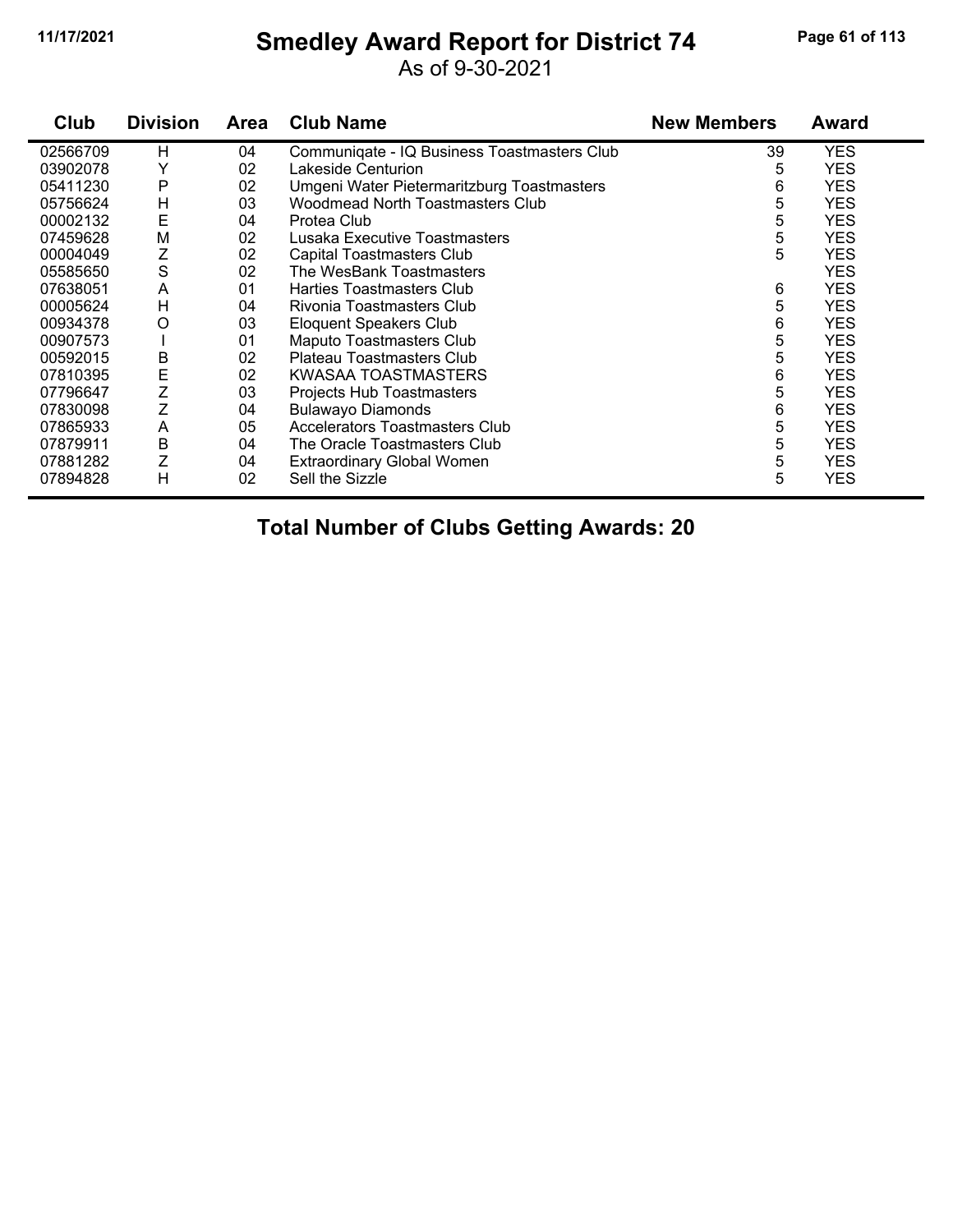### **11/17/2021 Smedley Award Report for District 75 Page 62 of 113**

As of 9-30-2021

| Club     | <b>Division</b> | <b>Area</b> | <b>Club Name</b>                                   | <b>New Members</b> | <b>Award</b> |
|----------|-----------------|-------------|----------------------------------------------------|--------------------|--------------|
| 07892197 | M               | 02          | Entrepreneurs Society of the Philippines (ESP) Toa | 8                  | <b>YES</b>   |
| 07861638 | M               | 04          | Pinoy Readers Toastmasters Club                    | 5                  | <b>YES</b>   |
| 07793380 | A               | 05          | A.L.A.B. Toastmasters Club                         | 5                  | <b>YES</b>   |
| 00009442 |                 | 04          | Mactan Toastmasters Club                           | 5                  | <b>YES</b>   |
| 00007447 | C               | 03          | Cebu South Toastmasters Club                       | 5                  | <b>YES</b>   |
| 00007540 | E               | 03          | Bench & Bar                                        | 5                  | <b>YES</b>   |
| 00007770 | C               | 06          | PICPA-Cebu Toastmasters Club                       | 20                 | <b>YES</b>   |
| 00929602 | B               | 04          | <b>TOPS Toastmasters Club</b>                      | 5                  | <b>YES</b>   |
| 00828778 | $\mathsf B$     | 05          | <b>IAME and Associates Toastmasters Club</b>       | 8                  | <b>YES</b>   |
| 01204168 | H               | 02          | Metro South Alabang Toastmasters Club              | 5                  | <b>YES</b>   |
| 00006688 | M               | 06          | El Presidente Toastmasters Club                    | 6                  | <b>YES</b>   |
| 00003128 | D               | 01          | <b>Barangay Toastmasters Club</b>                  | 7                  | <b>YES</b>   |
| 00004494 | F               | 02          | Cagayan De Oro Toastmasters Club                   | 7                  | <b>YES</b>   |
| 00004971 | M               | 01          | Silver & White Toastmasters Club                   | 7                  | <b>YES</b>   |
| 00001119 | A               | 04          | Metro Manila Toastmasters Club                     | 13                 | <b>YES</b>   |
| 00001164 | Α               | 01          | <b>Tamaraw Toastmasters Club</b>                   | 20                 | <b>YES</b>   |
| 07085873 | E               | 01          | <b>Gensan Toastmasters Club</b>                    | 5                  | <b>YES</b>   |
| 03357121 | K               | 05          | Dasmarinas City Toastmasters Club                  | 8                  | <b>YES</b>   |
| 05359072 | G               | 03          | City of Angeles Toastmasters Club                  | 6                  | <b>YES</b>   |
| 04349467 | C               | 06          | Viva Sugbo Toastmasters Club                       | 8                  | <b>YES</b>   |
| 01901958 |                 | 02          | <b>MEZ 1 Toastmasters Club</b>                     | 7                  | <b>YES</b>   |
| 01346670 | M               | 04          | Premier Business & Professional Toastmasters Clul  | 7                  | <b>YES</b>   |
| 01780629 | M               | 01          | Fountainseeds Toastmasters Club                    | 5                  | <b>YES</b>   |
| 01467779 |                 | 03          | Cancabato Bay Toastmasters Club                    | 8                  | <b>YES</b>   |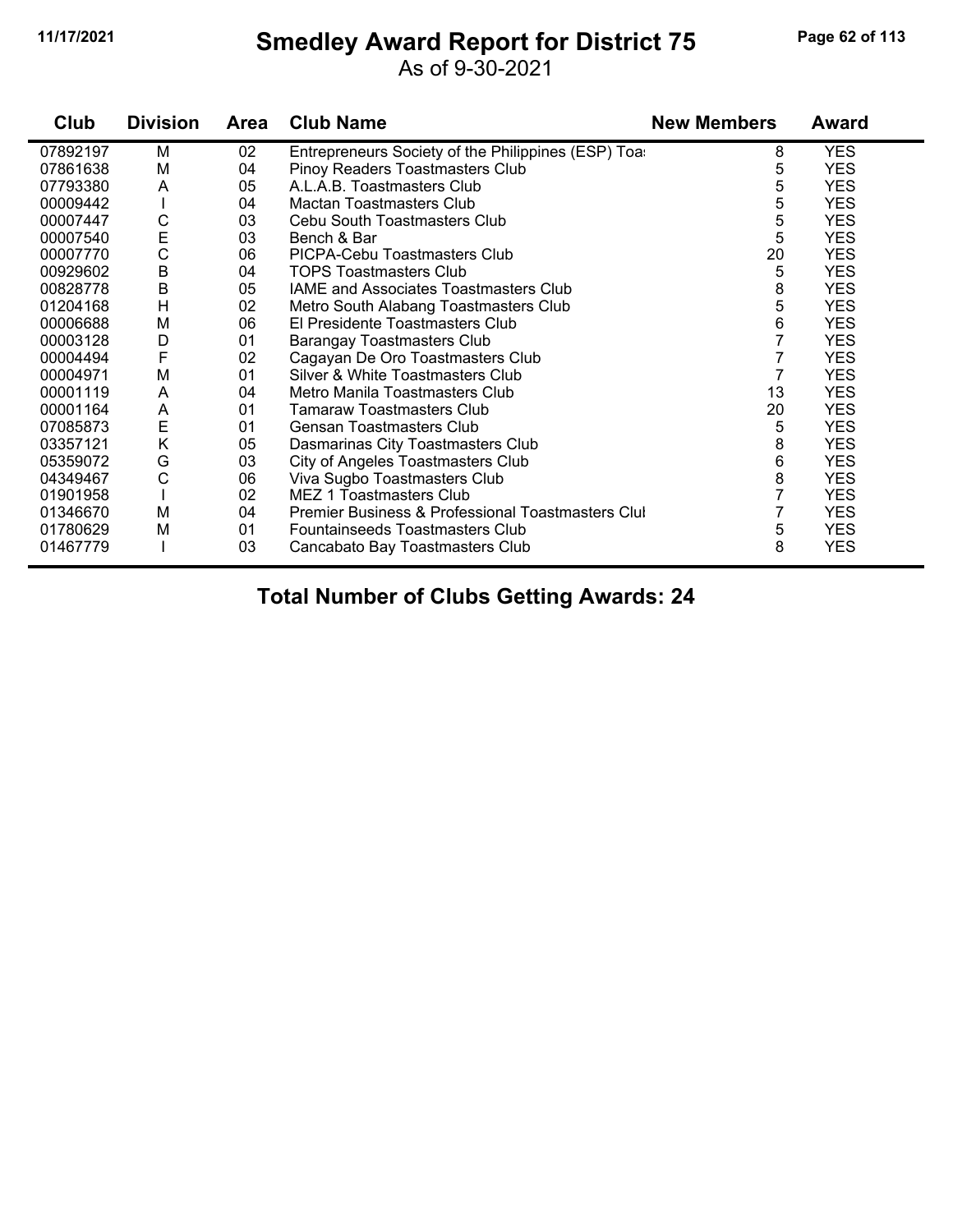## **11/17/2021 Smedley Award Report for District 76 Page 63 of 113**

As of 9-30-2021

| Club     | <b>Division</b> | Area | <b>Club Name</b>                  | <b>New Members</b> | Award |  |
|----------|-----------------|------|-----------------------------------|--------------------|-------|--|
| 04564980 |                 |      | Yokohama Ni Hao Toastmasters Club |                    | VES   |  |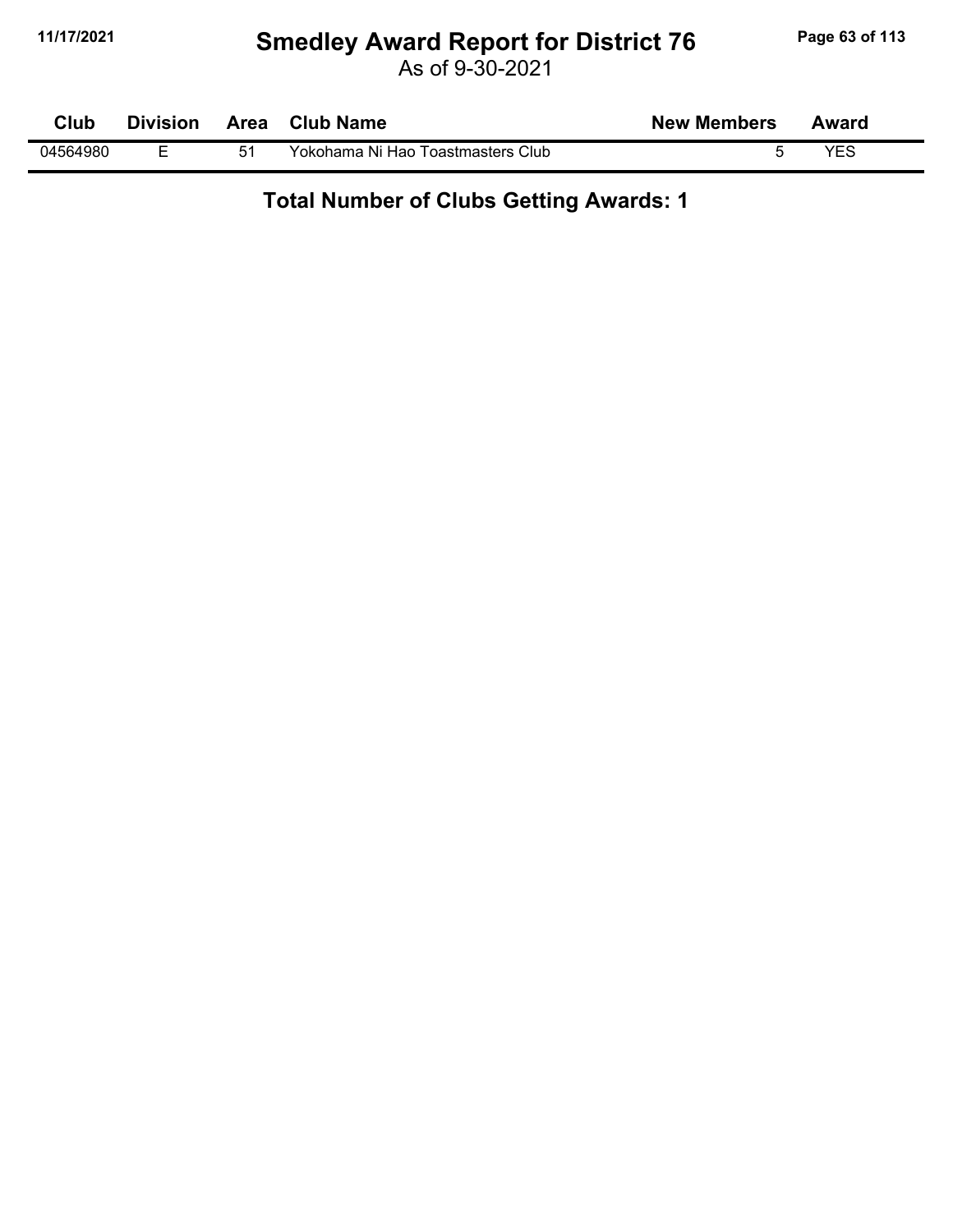## **11/17/2021 Smedley Award Report for District 77 Page 64 of 113**

As of 9-30-2021

| Club     | Division | Area | <b>Club Name</b>         | <b>New Members</b> | Award |
|----------|----------|------|--------------------------|--------------------|-------|
| 01553559 |          |      | UAB Toastmasters Club    |                    | YES   |
| 05606202 |          | 14   | <b>Premier Providers</b> |                    | YES   |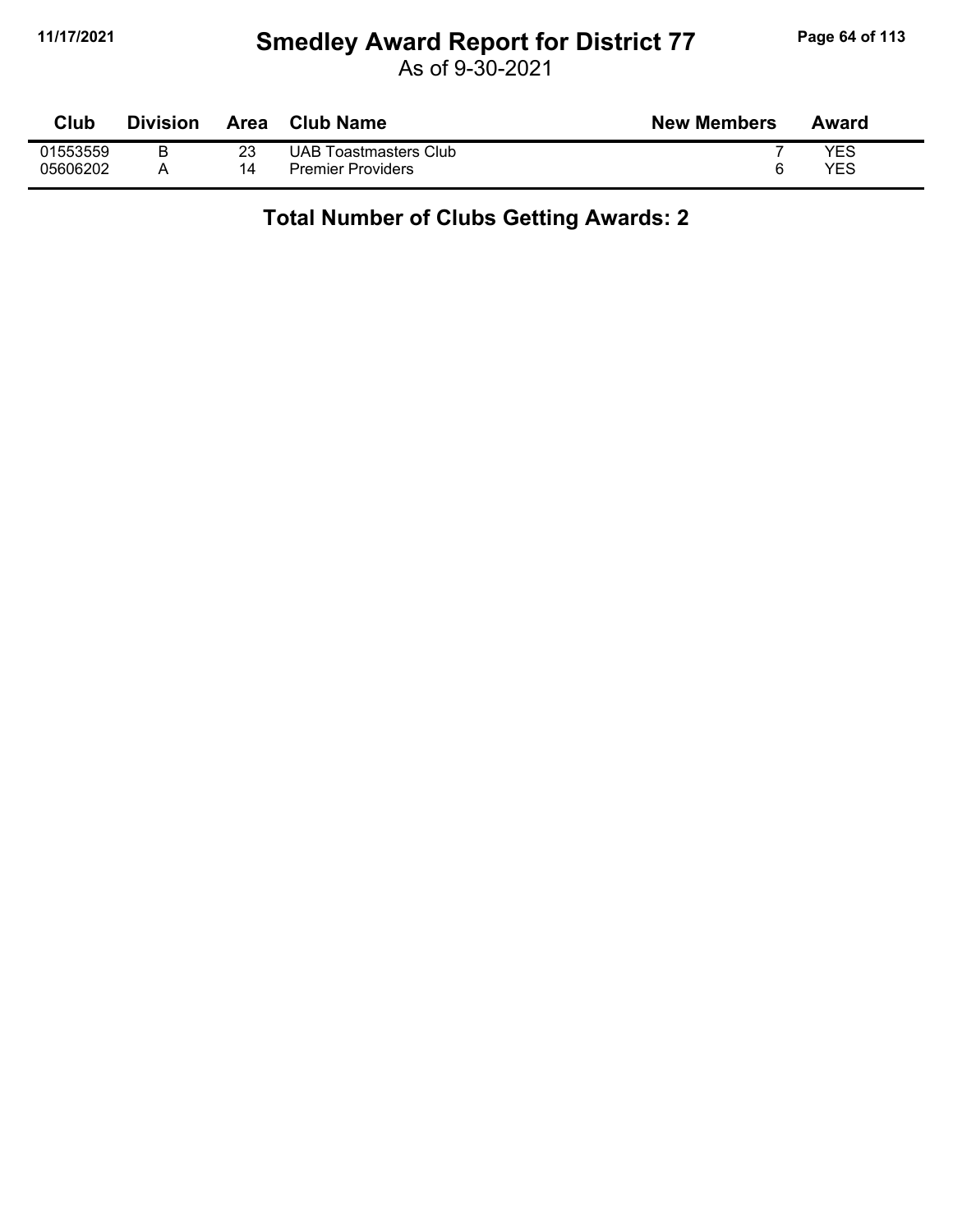### **11/17/2021 Smedley Award Report for District 79 Page 65 of 113**

As of 9-30-2021

| Club     | <b>Division</b> | <b>Area</b> | <b>Club Name</b>                      | <b>New Members</b> | <b>Award</b> |
|----------|-----------------|-------------|---------------------------------------|--------------------|--------------|
| 05430717 | $\mathsf{R}$    | 35          | Alsafwah Toastmasters Club            | 8                  | <b>YES</b>   |
| 01427793 | G               | 08          | La'aLe'e Toastmasters                 | 5                  | <b>YES</b>   |
| 02523088 | G               | 45          | <b>Cateus Toastmasters</b>            | 8                  | <b>YES</b>   |
| 04343115 | F               | 61          | Algosaibi Toastmasters Club           | 5                  | <b>YES</b>   |
| 05272586 | $\mathsf{R}$    | 36          | Alrowad                               | 5                  | <b>YES</b>   |
| 03639719 | G               | 07          | Gherass                               | 5                  | <b>YES</b>   |
| 03201345 | N               | 66          | Riyadh Tamil Toastmasters Club        | 5                  | <b>YES</b>   |
| 03025886 | M               | 50          | <b>Explorers Toastmasters</b>         | 7                  | <b>YES</b>   |
| 07226502 | G               | 45          | <b>Maysan Toastmasters</b>            | 5                  | <b>YES</b>   |
| 07030499 | G               | 08          | <b>REHAB Toastmasters Club</b>        | 5                  | <b>YES</b>   |
| 07013378 | F               | 60          | Perlas Ng Silangan Toastmasters       | 5                  | <b>YES</b>   |
| 07370520 | S               | 57          | <b>KFUPM-DTV Toastmasters</b>         | 6                  | <b>YES</b>   |
| 07299183 | $\circ$         | 09          | Pakistani Community Toastmasters Club | 10                 | <b>YES</b>   |
| 07414274 | G               | 72          | Qwat AlBaian                          | 5                  | <b>YES</b>   |
| 06798227 | G               | 72          | Al Kalimah Gowh                       | 6                  | <b>YES</b>   |
| 06569335 | B               | 06          | <b>Grand Professionals'</b>           | 5                  | <b>YES</b>   |
| 06051628 | G               | 45          | Resala                                | 6                  | <b>YES</b>   |
| 06133205 | ${\sf R}$       | 36          | <b>Riyadh Leaders</b>                 | $\overline{7}$     | <b>YES</b>   |
| 00001158 | B               | 06          | Taj Club                              | 5                  | <b>YES</b>   |
| 07468427 | J               | 32          | Telugu Toastmasters Club              | 5                  | <b>YES</b>   |
| 00006897 | A               | 01          | Riyadh Toastmasters Club              | $\overline{7}$     | <b>YES</b>   |
| 04757688 | F               | 31          | <b>SLFE Toastmasters Club</b>         |                    | <b>YES</b>   |
| 00005762 | L               | 53          | Arabian Toastmasters Club             | 5                  | <b>YES</b>   |
| 01009364 | J               | 43          | <b>Discovery Toastmasters Club</b>    | 5                  | <b>YES</b>   |
| 00008076 |                 | 17          | <b>Jubail Toastmasters Club</b>       | 6                  | <b>YES</b>   |
| 00008490 | N               | 05          | PICPA Riyadh Toastmasters Club (PRTC) | 5                  | <b>YES</b>   |
| 00009209 | N               | 66          | Kohinoor Toastmasters Club            | 8                  | <b>YES</b>   |
| 07657625 | S               | 16          | Ta'aloq                               | 5                  | <b>YES</b>   |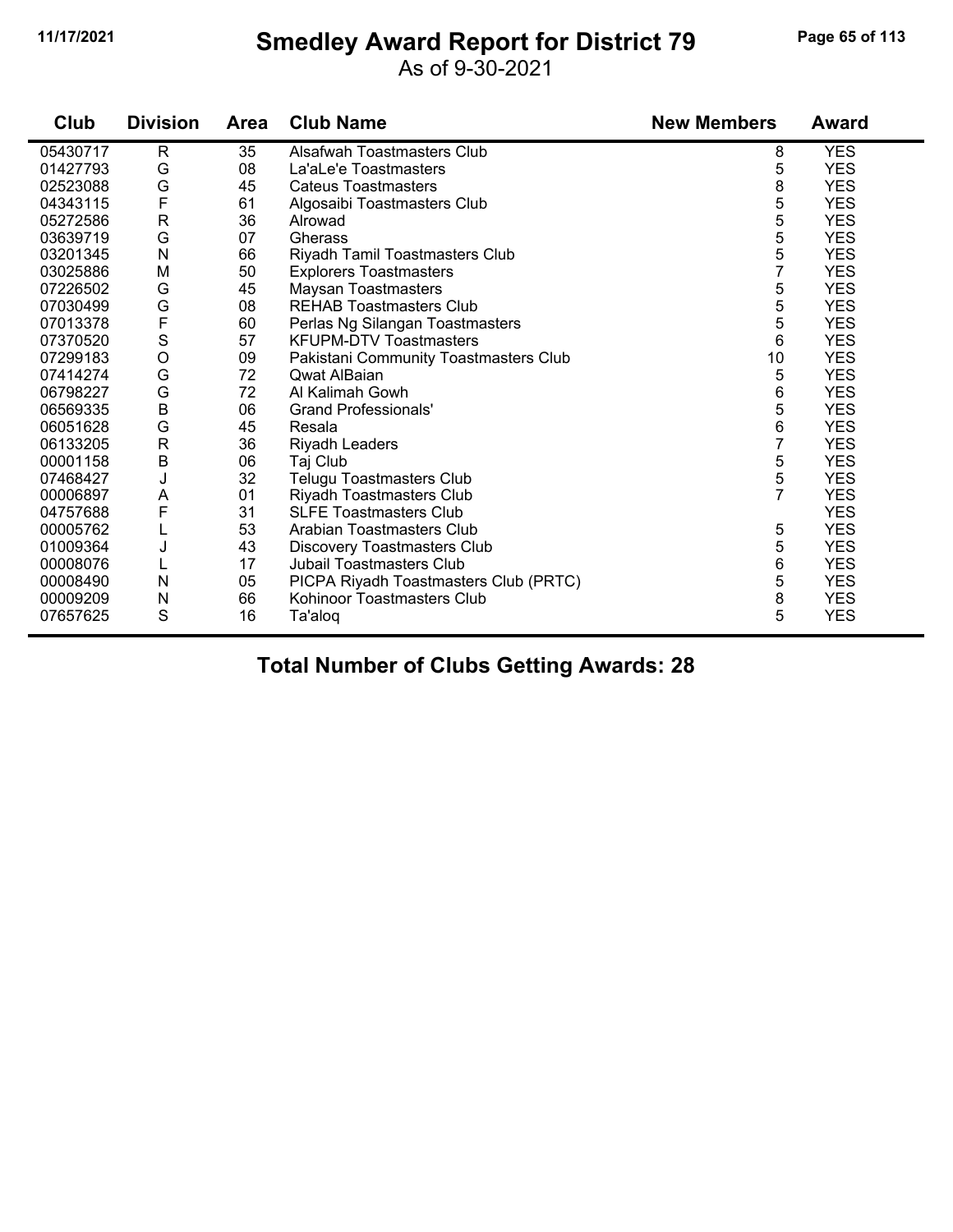## **11/17/2021 Smedley Award Report for District 80 Page 66 of 113**

As of 9-30-2021

| Club     | <b>Division</b> | <b>Area</b> | <b>Club Name</b>                              | <b>New Members</b> | <b>Award</b> |
|----------|-----------------|-------------|-----------------------------------------------|--------------------|--------------|
| 07916414 |                 | 01          | Singapore Tamil Youth Toastmasters Club       | 6                  | <b>YES</b>   |
| 00008816 | D               | 01          | Money Mastery (Singapore) Toastmasters Club   | 10                 | <b>YES</b>   |
| 00008531 |                 | 03          | <b>SCCCI Mandarin Club</b>                    | 10                 | <b>YES</b>   |
| 00918649 | D               | 04          | NTU Toastmasters Club                         | 17                 | <b>YES</b>   |
| 00005891 | B               | 05          | West Coast Toastmasters Club                  | 5                  | <b>YES</b>   |
| 00006551 | B               | 03          | Leng Kee Advanced Toastmasters Club           | 9                  | <b>YES</b>   |
| 00005193 |                 | 04          | Ang Mo Kio C.C. Mandarin Toastmasters Club    | 8                  | <b>YES</b>   |
| 00005105 |                 | 01          | <b>TLCS Toastmasters Club</b>                 | 8                  | <b>YES</b>   |
| 00003414 |                 | 05          | Teo Ann Huay Kuan Mandarin Club               | 5                  | <b>YES</b>   |
| 07472477 | U               | 06          | <b>UCT Toastmasters Club</b>                  | 8                  | <b>YES</b>   |
| 00000357 | U               | 04          | Toastmasters Club Of Singapore                | 5                  | <b>YES</b>   |
| 03301449 |                 | 08          | Toa Payoh East Mandarin Advanced Toastmasters | 5                  | <b>YES</b>   |
| 04069638 |                 | 05          | Yuhua Mandarin Toastmasters Club              | 10                 | <b>YES</b>   |
| 04818055 |                 | 02          | Chozhan Tamil Toastmasters club               | 5                  | <b>YES</b>   |
| 04435381 |                 | 02          | <b>YD Toastmasters Club</b>                   | 5                  | <b>YES</b>   |
| 01346644 |                 | 03          | LISHA Tamil Toastmasters Club                 |                    | <b>YES</b>   |
| 05922405 |                 | 04          | <b>Cheran Toastmasters Club</b>               | 5                  | <b>YES</b>   |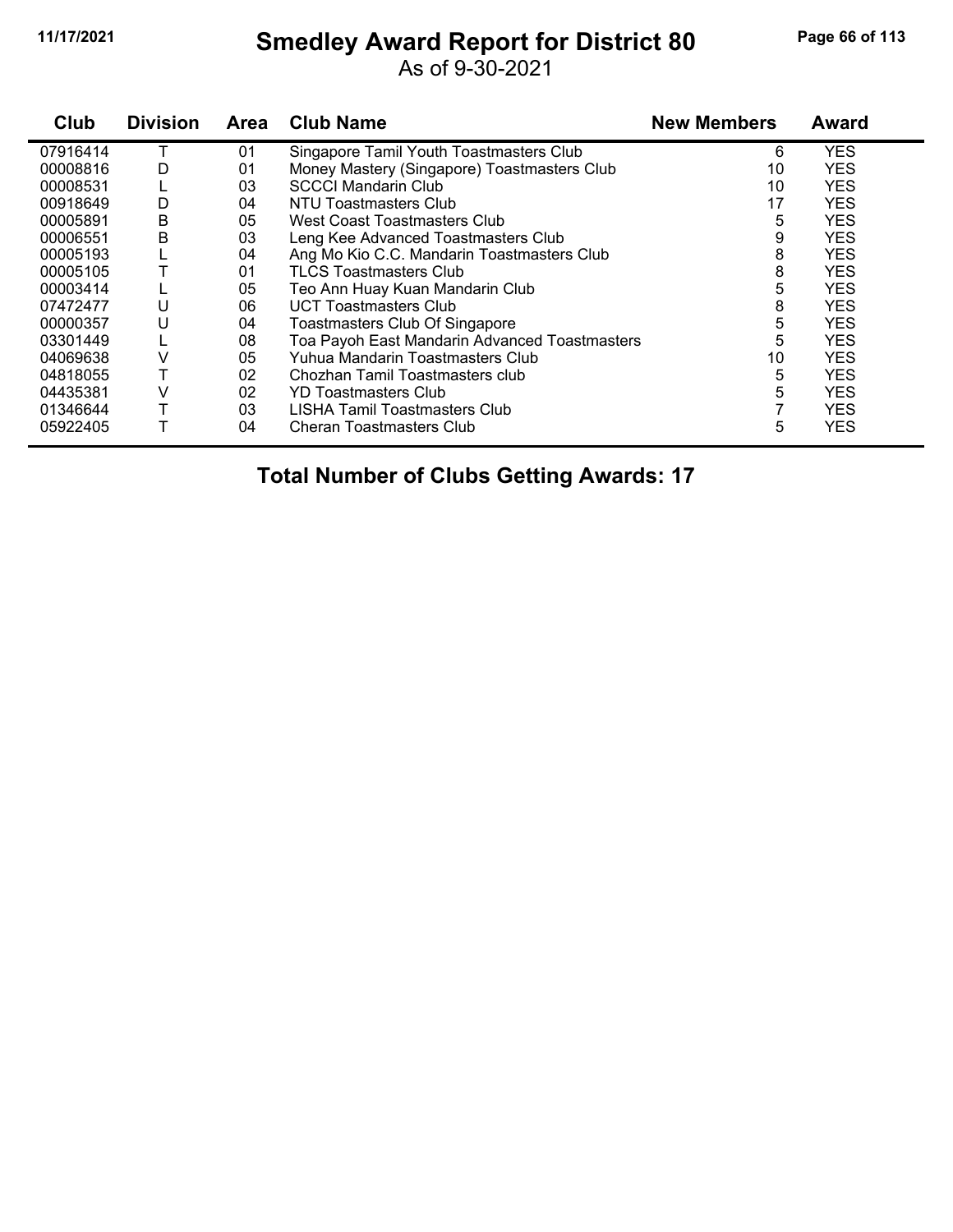## **11/17/2021 Smedley Award Report for District 81 Page 67 of 113**

As of 9-30-2021

| Club     | <b>Division</b> | <b>Area</b> | <b>Club Name</b>                      | <b>New Members</b> | <b>Award</b> |
|----------|-----------------|-------------|---------------------------------------|--------------------|--------------|
| 01269967 | D               | 17          | Lotus                                 | 5                  | <b>YES</b>   |
| 01279661 | G               | 33          | Puerto Rico Toastmasters Club         | 6                  | <b>YES</b>   |
| 02532147 | н               | 36          | Yamanota Toastmasters Club            | 5                  | <b>YES</b>   |
| 02185054 | G               | 33          | Momentum Toastmasters                 | 5                  | <b>YES</b>   |
| 02888258 | D               | 22          | Club Toastmasters Sursum Corda        | 5                  | <b>YES</b>   |
| 04617742 | E               | 24          | <b>Sugar City Toastmasters</b>        | 5                  | <b>YES</b>   |
| 03652496 | D               | 19          | Agora Toastmasters Club               | 5                  | <b>YES</b>   |
| 07479334 | н               | 38          | Orua Toastmasters Club                | 6                  | <b>YES</b>   |
| 00002686 | Κ               | 54          | <b>Grand Cayman Toastmasters Club</b> | 5                  | <b>YES</b>   |
| 00002687 | J               | 51          | Georgetown Toastmasters Club          | 5                  | <b>YES</b>   |
| 00841600 | D               | 22          | Capucine Club                         | 5                  | <b>YES</b>   |
| 00778468 | K               | 52          | <b>UCC Toastmasters Club</b>          | 5                  | <b>YES</b>   |
| 01239471 | В               | 09          | Western Knights                       | 6                  | <b>YES</b>   |
| 01143673 | D               | 20          | <b>Stellaire</b>                      | 5                  | <b>YES</b>   |
| 00008750 | С               | 15          | NIC Toastmasters Club                 | 5                  | <b>YES</b>   |
| 00008260 | В               | 08          | Dynamic Speakers Club                 | 9                  | <b>YES</b>   |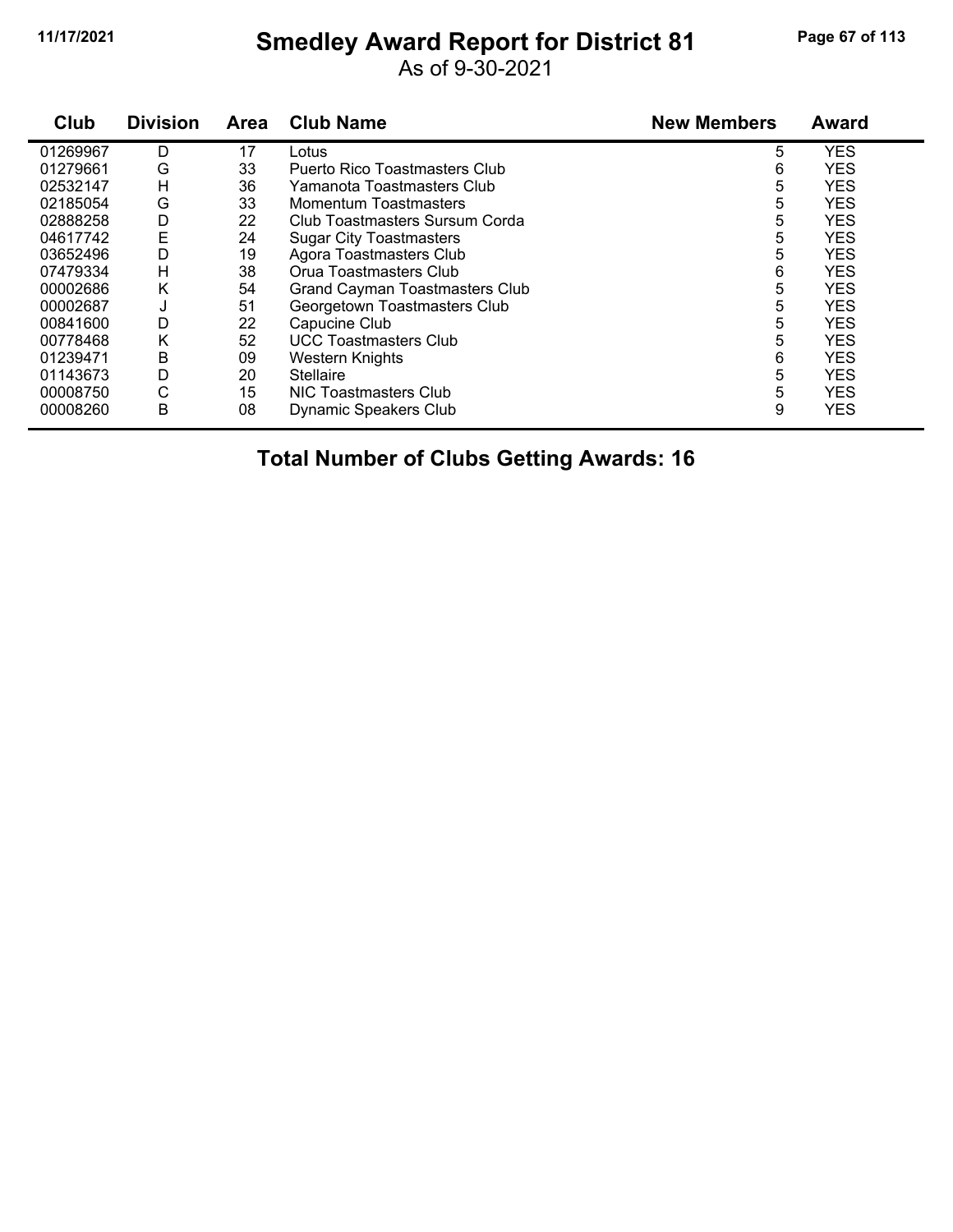## **11/17/2021 Smedley Award Report for District 82 Page 68 of 113**

#### As of 9-30-2021

| Club     | <b>Division</b> | <b>Area</b> | <b>Club Name</b>                               | <b>New Members</b> | <b>Award</b> |
|----------|-----------------|-------------|------------------------------------------------|--------------------|--------------|
| 00007595 | E               | 01          | The Millennium Toastmasters Club               | 5                  | <b>YES</b>   |
| 00007639 | H               | 02          | SriLankan Airlines Toastmasters Club           | 5                  | <b>YES</b>   |
| 00614737 | D               | 05          | <b>IESL Toastmasters Club</b>                  | 7                  | <b>YES</b>   |
| 00630851 | E               | 04          | <b>Smedley Toastmasters Club</b>               | 7                  | <b>YES</b>   |
| 00636934 | С               | 03          | Lyceum Toastmasters Club Nugegoda              | 5                  | <b>YES</b>   |
| 00642857 | G               | 01          | <b>HNB Toastmasters Club</b>                   | 6                  | <b>YES</b>   |
| 01223810 | H               | 04          | Jaffna Toastmasters Club (JTMC)                | 5                  | <b>YES</b>   |
| 01122025 |                 | 02          | Panadura Toastmasters                          | 5                  | <b>YES</b>   |
| 01055854 | $\mathsf{H}$    | 03          | Wayamba Toastmasters                           | 6                  | <b>YES</b>   |
| 00822324 | F               | 04          | Kandy Toastmasters Club                        | 5                  | <b>YES</b>   |
| 00918669 | B               | 01          | <b>Bcis Toastmasters Club</b>                  | 6                  | <b>YES</b>   |
| 01016391 | $\mathsf{C}$    | 04          | <b>Braybrooke Toastmasters Club</b>            | 8                  | <b>YES</b>   |
| 07902856 | D               | 04          | Golden Mile Toastmasters Club                  | 5                  | <b>YES</b>   |
| 07832471 | E               | 05          | Ragama Toastmasters Club                       | 5                  | <b>YES</b>   |
| 07846183 | $\sf B$         | 03          | Kelaniya Toastmasters Club                     | 6                  | <b>YES</b>   |
| 07856786 | F               | 01          | <b>Silvermill Toastmasters Club</b>            | 5                  | <b>YES</b>   |
| 07851001 | Α               | 01          | <b>GENXT Toastmasters Club</b>                 | 5                  | <b>YES</b>   |
| 07726132 | F               | 02          | <b>Zenith Toastmasters Club</b>                |                    | <b>YES</b>   |
| 07794085 |                 | 01          | <b>UOC Mind Blowers</b>                        | 5                  | <b>YES</b>   |
| 07792006 | G               | 01          | Bar Association of Sri Lanka Toastmasters Club | 5                  | <b>YES</b>   |
| 07780371 | $\sf B$         | 01          | <b>AATSL Emerging Toastmasters Club</b>        | 9                  | <b>YES</b>   |
| 00005324 | A               | 02          | The Colombo Toastmasters Club                  | 6                  | <b>YES</b>   |
| 06488853 | G               | 02          | <b>Cargills Bank Toastmasters</b>              |                    | <b>YES</b>   |
| 00649172 |                 | 03          | Serendib Toastmasters Club                     |                    | <b>YES</b>   |
| 00918672 | D               | 01          | Ralph Toastmasters Club                        |                    | <b>YES</b>   |
| 07471485 | $\mathsf C$     | 02          | Dehiwala Toastmasters Club                     | 5                  | <b>YES</b>   |
| 07466745 | B               | 05          | Kaduwela Toastmasters Club                     | 8                  | <b>YES</b>   |
| 07489389 | F               | 01          | <b>Frontliners Toastmasters Club</b>           | 6                  | <b>YES</b>   |
| 06046112 | E               | 02          | <b>Mobitel Toastmasters Club</b>               | 7                  | <b>YES</b>   |
| 06592577 | В               | 05          | Kadawatha Toastmasters Club                    | 5                  | <b>YES</b>   |
| 06602877 | F               | 01          | Kegalle Toastmasters Club                      | 8                  | <b>YES</b>   |
| 06604478 | В               | 03          | Ja-Ela Toastmasters Club                       | 7                  | <b>YES</b>   |
| 06650246 | $\sf B$         | 01          | University of Colombo Toastmasters Club        | 5                  | <b>YES</b>   |
| 06929313 | $\mathsf E$     | 02          | <b>LALAN Toastmasters Club</b>                 | 11                 | <b>YES</b>   |
| 07392229 | D               | 02          | Startup Colombo Toastmasters Club              | 5                  | <b>YES</b>   |
| 07391111 | H               | 01          | <b>Puttalam Toastmasters</b>                   | 5                  | <b>YES</b>   |
| 07287138 | Е               | 03          | Maharagama Toastmasters                        | 6                  | <b>YES</b>   |
| 07207259 |                 | 03          | Battaramulla Toastmasters Club                 | 7                  | <b>YES</b>   |
| 07156385 | Α               | 01          | MillenniumIT ESP Toastmasters                  | 5                  | <b>YES</b>   |
| 03835845 | С               | 02          | Informatics Institute of Technology            | 5                  | <b>YES</b>   |
| 04091394 | A               | 03          | Ceylinco Life Toastmasters Club                | 6                  | <b>YES</b>   |
| 03578140 | E               | 05          | <b>NDB</b> Toastmasters                        | 8                  | <b>YES</b>   |
| 03179593 | H               | 01          | <b>Kekirawa Toastmasters</b>                   | 5                  | <b>YES</b>   |
| 03200777 | H               | 03          | Kuliyapitiya Toastmasters Club                 | 5                  | <b>YES</b>   |
| 04628720 | G               | 02          | Voice of Colombo Toastmasters Club             | 9                  | <b>YES</b>   |
| 04703328 | $\sf B$         | 05          | <b>CEB Toastmasters Club</b>                   | 5                  | <b>YES</b>   |
| 05275304 |                 | 03          | Rajagiriya Toastmasters Club                   | 5                  | <b>YES</b>   |
| 05270893 | G               | 03          | <b>PLC Toastmasters Club</b>                   | 5                  | <b>YES</b>   |
| 02552549 | B               | 02          | <b>DIMO Toastmasters Club</b>                  | 5                  | <b>YES</b>   |
| 02823690 | D               | 05          | <b>KDU Toastmasters Club</b>                   | 8                  | <b>YES</b>   |
| 01861319 | D               | 04          | Moratuwa Toastmasters                          | 5                  | <b>YES</b>   |
| 01888115 | D               | 02          | <b>Bank of Ceylon Toastmasters Club</b>        | 5                  | <b>YES</b>   |
| 02321352 |                 | 04          | Aitken Spence Toastmasters                     | 6                  | <b>YES</b>   |
| 02302941 |                 | 01          | Expolanka Toastmasters Club                    | 5                  | <b>YES</b>   |
| 01317290 | G               | 01          | <b>APIIT Toastmasters</b>                      | 5                  | <b>YES</b>   |
| 01334805 | C               | 03          | <b>CIPM Toastmasters Club</b>                  | 6                  | <b>YES</b>   |
| 01424892 |                 | 01          | <b>Union Assurance Toastmasters</b>            | 5                  | <b>YES</b>   |
| 01481554 | F               | 01          | <b>Oasis Toastmasters</b>                      | 9                  | <b>YES</b>   |
| 01391757 | A               | 01          | Dialog Toastmasters Club                       | 10                 | <b>YES</b>   |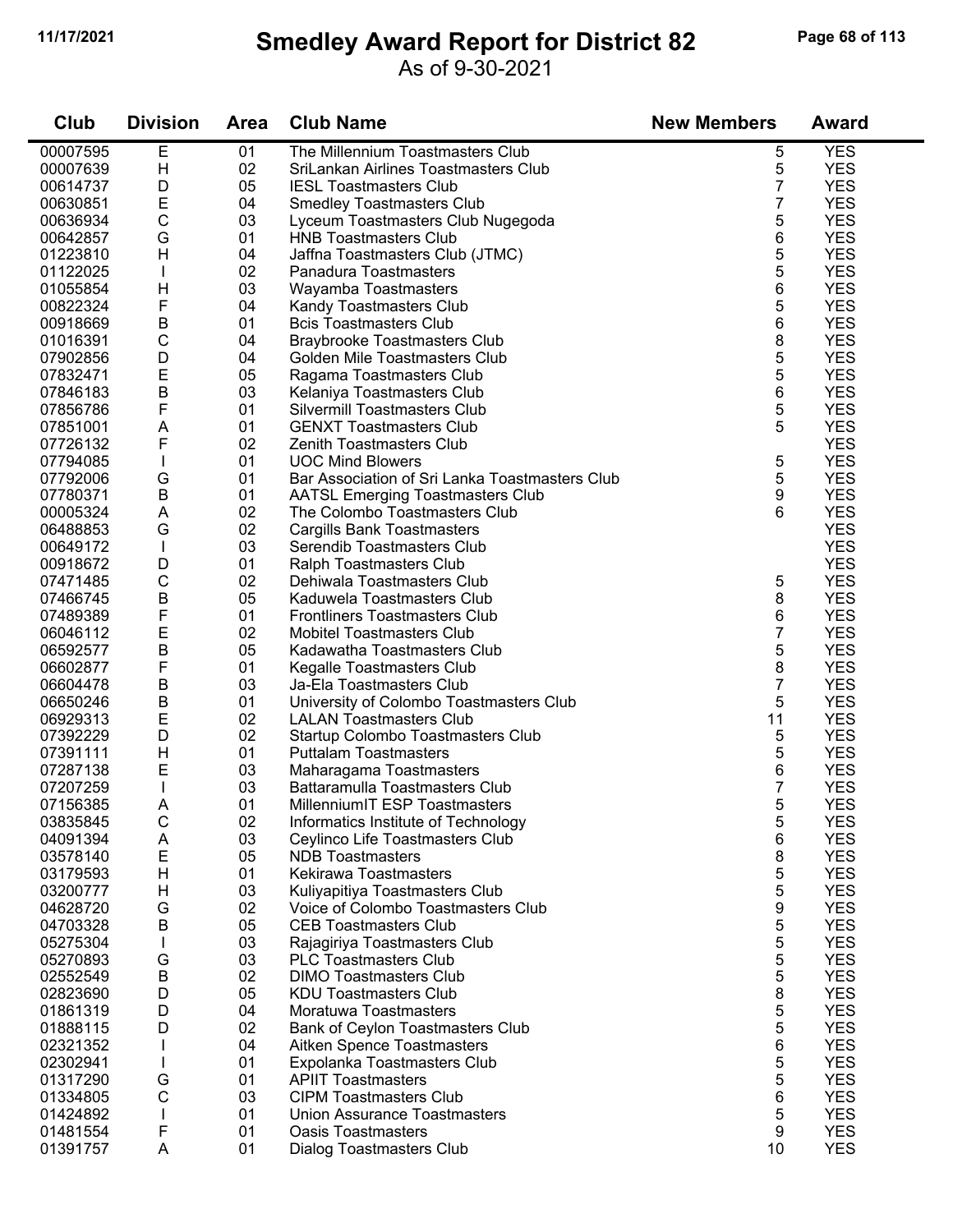## **11/17/2021 Smedley Award Report for District 82 Page 69 of 113**

As of 9-30-2021

| Club     | <b>Division</b> | <b>Area</b> | Club Name                         | <b>New Members</b> | Award      |
|----------|-----------------|-------------|-----------------------------------|--------------------|------------|
| 01401009 | В               | 03          | Lyceum Toastmasters Club, Wattala | 6                  | YES        |
| 01355969 |                 | 02          | <b>AATSL Toastmasters Club</b>    | ხ                  | YES        |
| 01357117 |                 | 03          | HILL CAPITAL TOASTMASTERS         | 5                  | <b>YES</b> |
| 01553096 |                 | 02          | Siyane Toastmasters               | 14                 | <b>YES</b> |
| 05859174 | А               | 03          | Pan Asia Toastmasters             | 5                  | <b>YES</b> |
| 05477954 | В               | 02          | Innovative Minds Toastmasters     | 9                  | <b>YES</b> |
| 05663570 | D               | 03          | Sysco Labs SL Toastmasters        | 8                  | <b>YES</b> |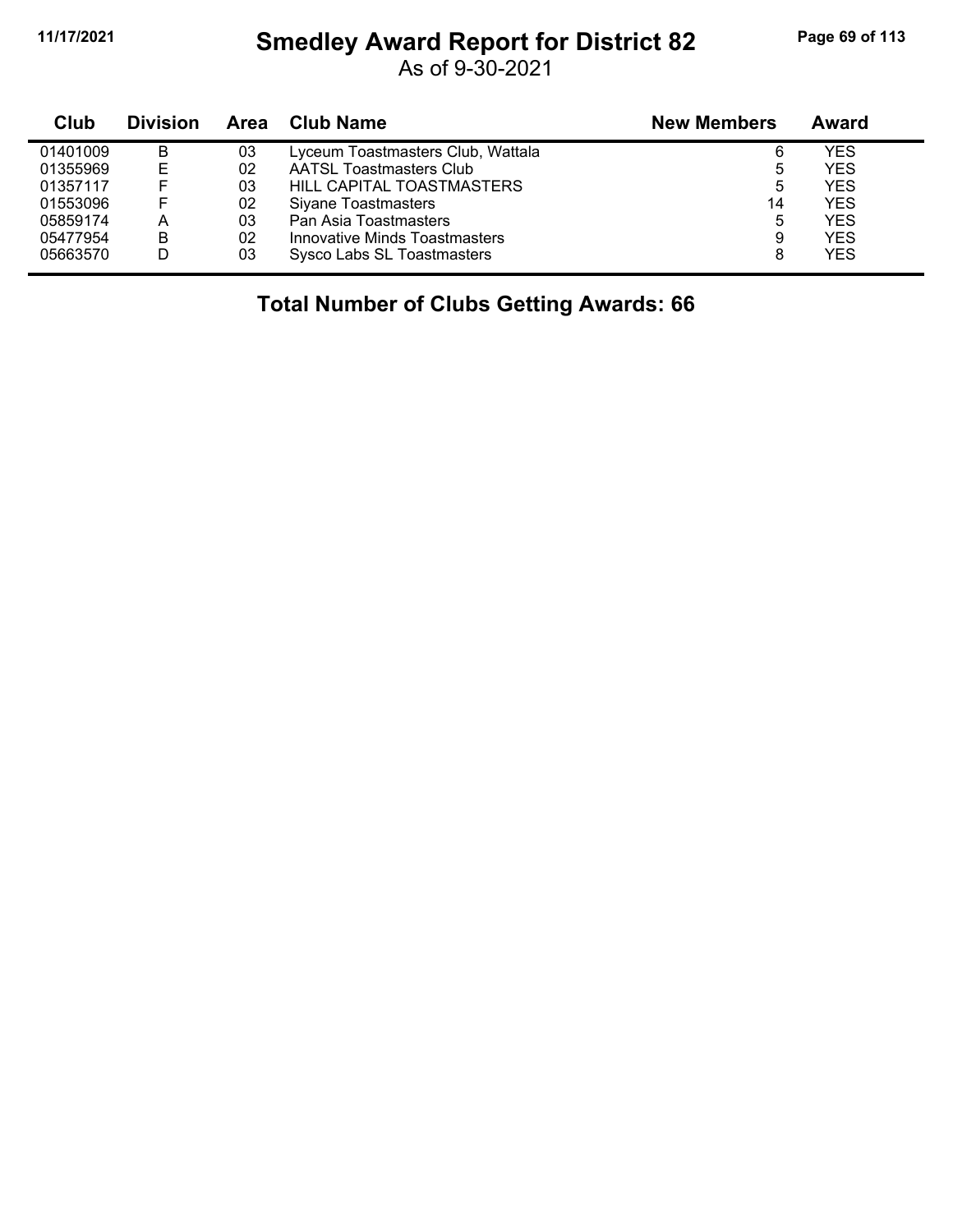## **11/17/2021 Smedley Award Report for District 83 Page 70 of 113**

As of 9-30-2021

| Club     | <b>Division</b> | Area | <b>Club Name</b>              | <b>New Members</b> | Award |  |
|----------|-----------------|------|-------------------------------|--------------------|-------|--|
| 00927494 |                 | 93   | Germinators Toastmasters Club |                    | VES   |  |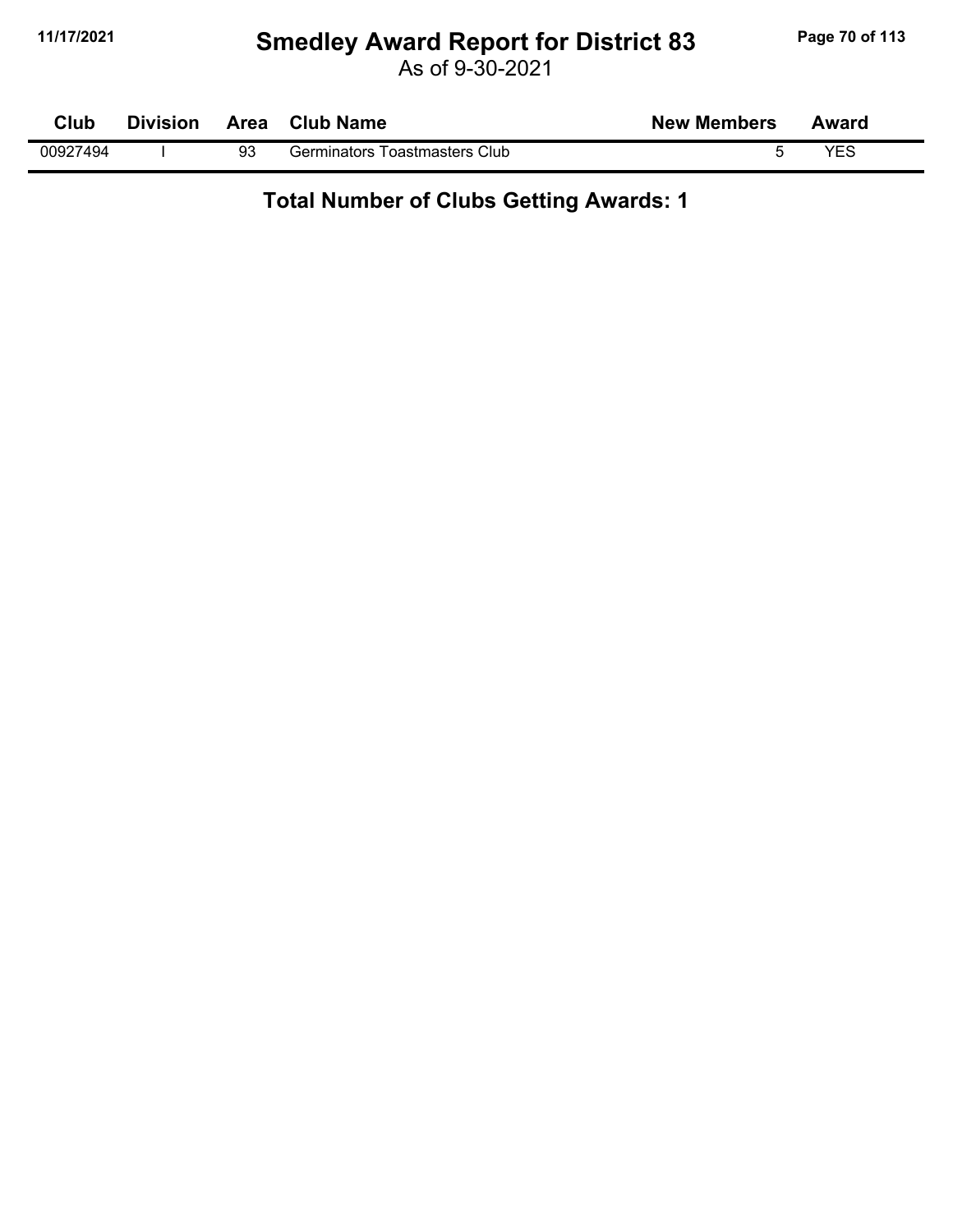## **11/17/2021 Smedley Award Report for District 84 Page 71 of 113**

As of 9-30-2021

| Club     | <b>Division</b> | Area | Club Name                     | <b>New Members</b> | Award      |
|----------|-----------------|------|-------------------------------|--------------------|------------|
| 07018285 |                 | 90   | D5 Department of Toasters     | 8                  | YES        |
| 06938954 | G               | 71   | Early Bird Ocala              | 5                  | YES        |
| 00003179 | D               | 41   | Oviedo Toastmasters           | 5                  | YES        |
| 00004413 | D               | 40   | Let's Talk Toastmasters Club  | 6                  | YES        |
| 00003674 | D               | 40   | Winter Park Toastmasters Club | 5                  | YES        |
| 01475643 |                 | 50   | Wyndham Easy Speakers         | 5                  | <b>YES</b> |
| 01948459 | G               | 73   | <b>Clermont Toastmasters</b>  |                    | YES        |
| 04926540 | D               | 42   | <b>CEO</b> Toastmasters       | 5                  | YES        |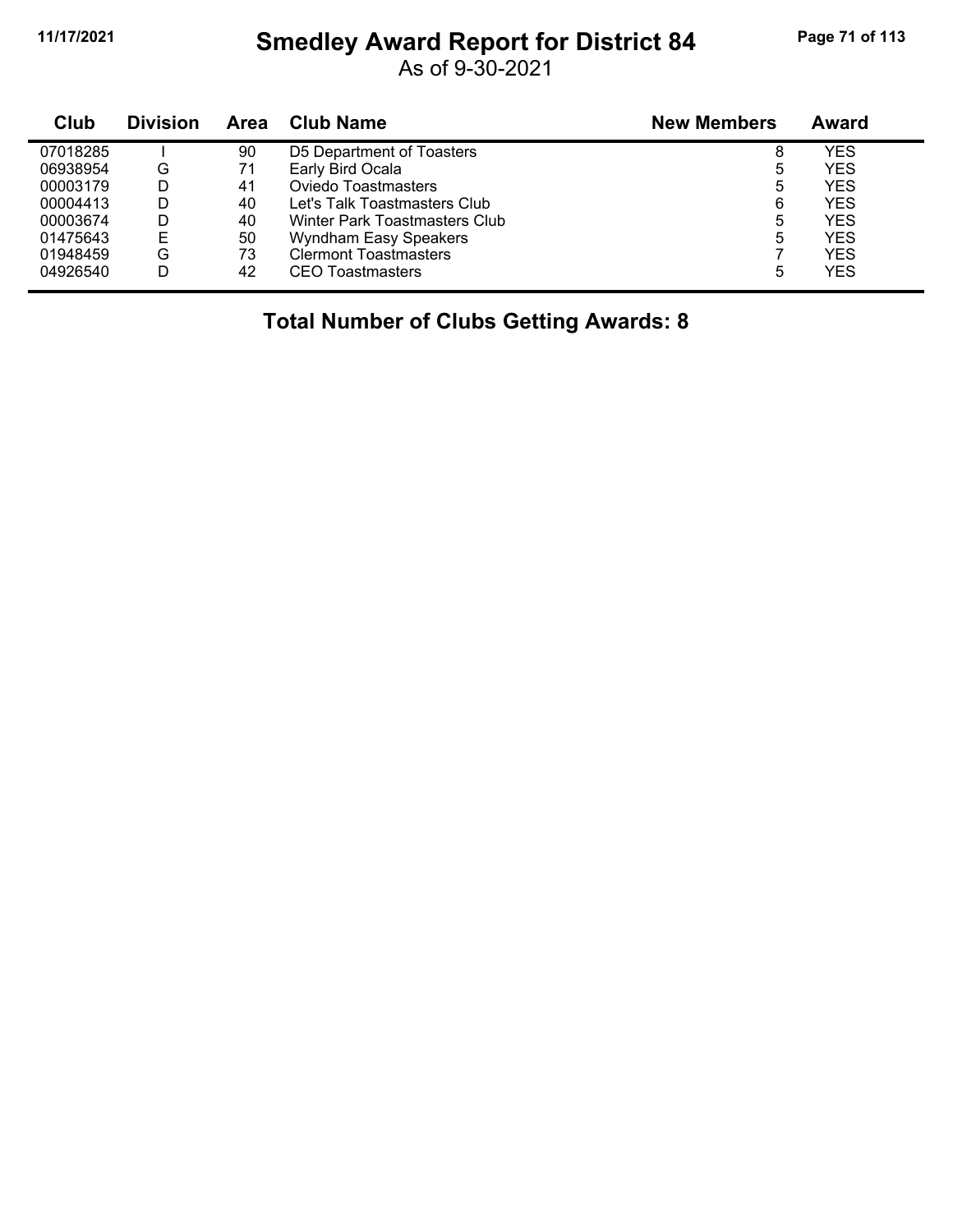#### **11/17/2021 Smedley Award Report for District 85 Page 72 of 113**

#### As of 9-30-2021

| Club     | <b>Division</b> | <b>Area</b> | <b>Club Name</b>                              | <b>New Members</b> | Award      |
|----------|-----------------|-------------|-----------------------------------------------|--------------------|------------|
| 05021536 | N               | 01          | A.A.C.T.P SH Toastmasters                     | 5                  | <b>YES</b> |
| 05071737 | L               | 01          | Shanghai Wealth Management Bilingual          | 6                  | <b>YES</b> |
| 04386750 | R               | 01          | Honeywell SH Toastmasters Club                | 9                  | <b>YES</b> |
| 03966285 | R               | 03          | Hai Pfi Toastmasters Club                     | 5                  | <b>YES</b> |
| 02425109 | N               | 04          | Shanghai Yu-Life Toastmasters Club            | 7                  | <b>YES</b> |
| 02450682 | N               | 03          | Cisco R&D SH Toastmasters Club                | 5                  | <b>YES</b> |
| 02771670 | $\mathsf{R}$    | 04          | Lenovo Le-Sharing Bilingual Toastmasters Club | 5                  | <b>YES</b> |
| 01532858 | $\mathsf{R}$    | 02          | <b>GE Toastmasters Club</b>                   | 8                  | <b>YES</b> |
| 05315986 | O               | 02          | Shanghai Miracle Persuasive Speakers TMC      | 6                  | <b>YES</b> |
| 05380138 | Υ               | 02          | Yi Wu No. 1 Toastmasters Club                 | 5                  | <b>YES</b> |
| 07445788 | $\mathsf{R}$    | 02          | UPS SHA Toastmaster Club                      | 5                  | <b>YES</b> |
| 07626845 | Ζ               | 01          | Xiaoshan No. 1 Mandarin Toastmasters          | 6                  | <b>YES</b> |
| 06911168 | $\mathbf S$     | 03          | <b>OSRAM Toastmasters Club</b>                | 6                  | <b>YES</b> |
| 06812069 | $\mathsf{R}$    | 04          | Marathon International Toastmasters Club      | 5                  | <b>YES</b> |
| 06984897 | T               | 04          | NJ Elite Management TMC                       | $\overline{7}$     | YES.       |
| 06654600 | U               | 02          | JiaDing IMAGINE Toastmasters Club             | 7                  | <b>YES</b> |
| 06588791 | S               | 02          | Dance & Drama Toastmasters Club               | 5                  | <b>YES</b> |
| 07235326 | P               | 04          | DADA Shanghai Toastmasters Club               | 5                  | <b>YES</b> |
| 07391143 | $\mathbf S$     | 01          | <b>AACTP Suzhou Toastmasters</b>              | 12                 | <b>YES</b> |
| 07410811 | $\mathsf{R}$    | 01          | Be Being Better Toastmasters Club             | 6                  | <b>YES</b> |
| 01039858 | O               | 04          | China Advanced Toastmasters Club              | 8                  | <b>YES</b> |
| 01015193 | L               | 03          | Lighthouse Shanghai Toastmasters Club         | 5                  | <b>YES</b> |
| 00996251 | $\mathsf{R}$    | 02          | 1st Bilingual Zhangjiang                      | 5                  | <b>YES</b> |
| 07803937 | S               | 04          | Changeway Bilingual Suzhou Toastmasters Club  | 5                  | <b>YES</b> |
| 07720437 | N               | 03          | Air Liquide China Oxygen                      | 5                  | <b>YES</b> |
| 07854443 | Z               | 03          | Future Champion Advanced Toastmasters Club    | 5                  | <b>YES</b> |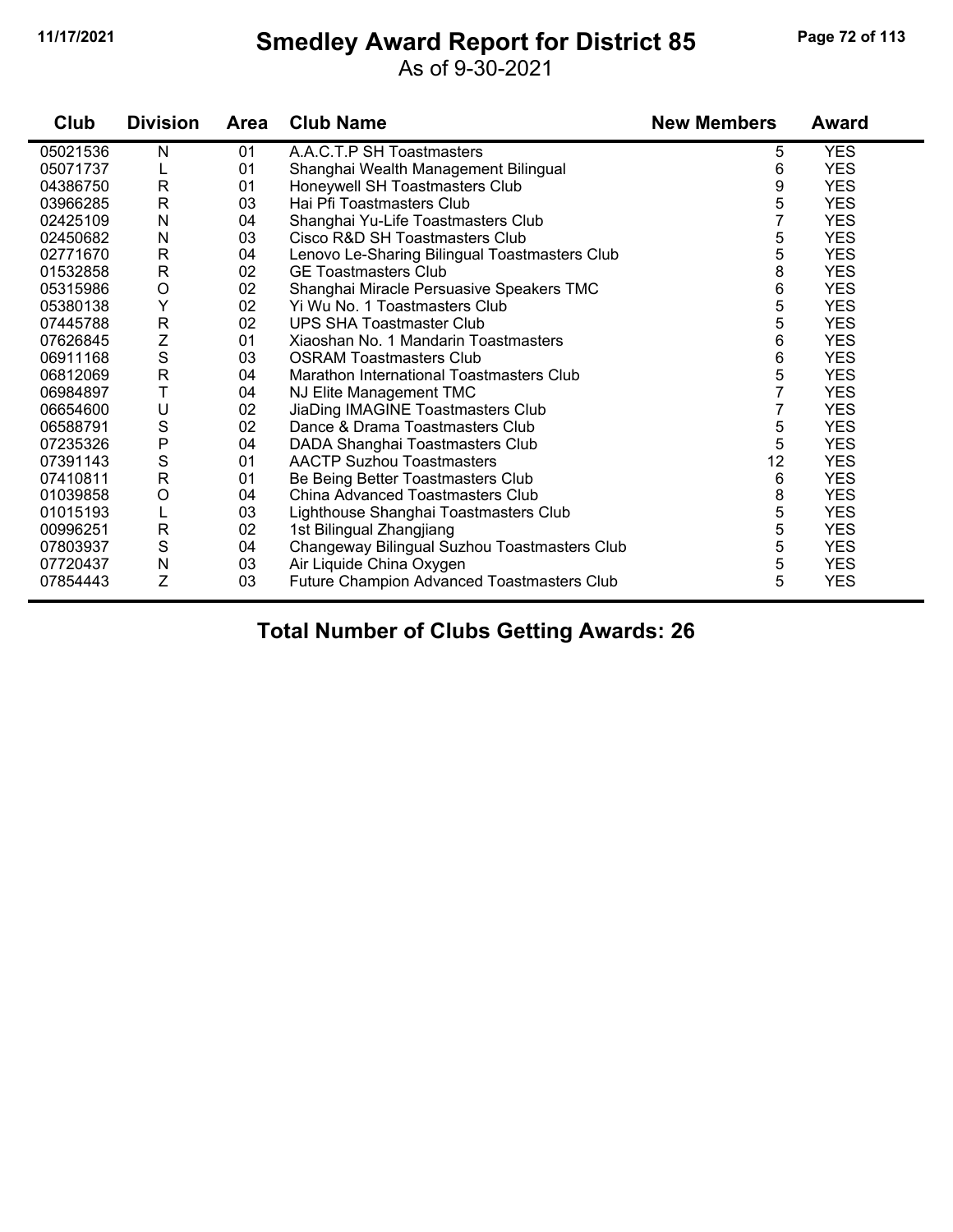## **11/17/2021 Smedley Award Report for District 86 Page 73 of 113**

As of 9-30-2021

| Club     | <b>Division</b> | Area | Club Name                             | <b>New Members</b> | Award |
|----------|-----------------|------|---------------------------------------|--------------------|-------|
| 07837802 |                 | 94   | UofG Toastmasters                     | b                  | YES   |
| 01120086 |                 | 13   | Comfortably Speaking                  |                    | YES   |
| 07493180 |                 | 44   | <b>Milton Escarpment Toastmasters</b> | 5                  | YES   |
| 01633651 |                 | 82   | Mi Speak                              |                    | YES   |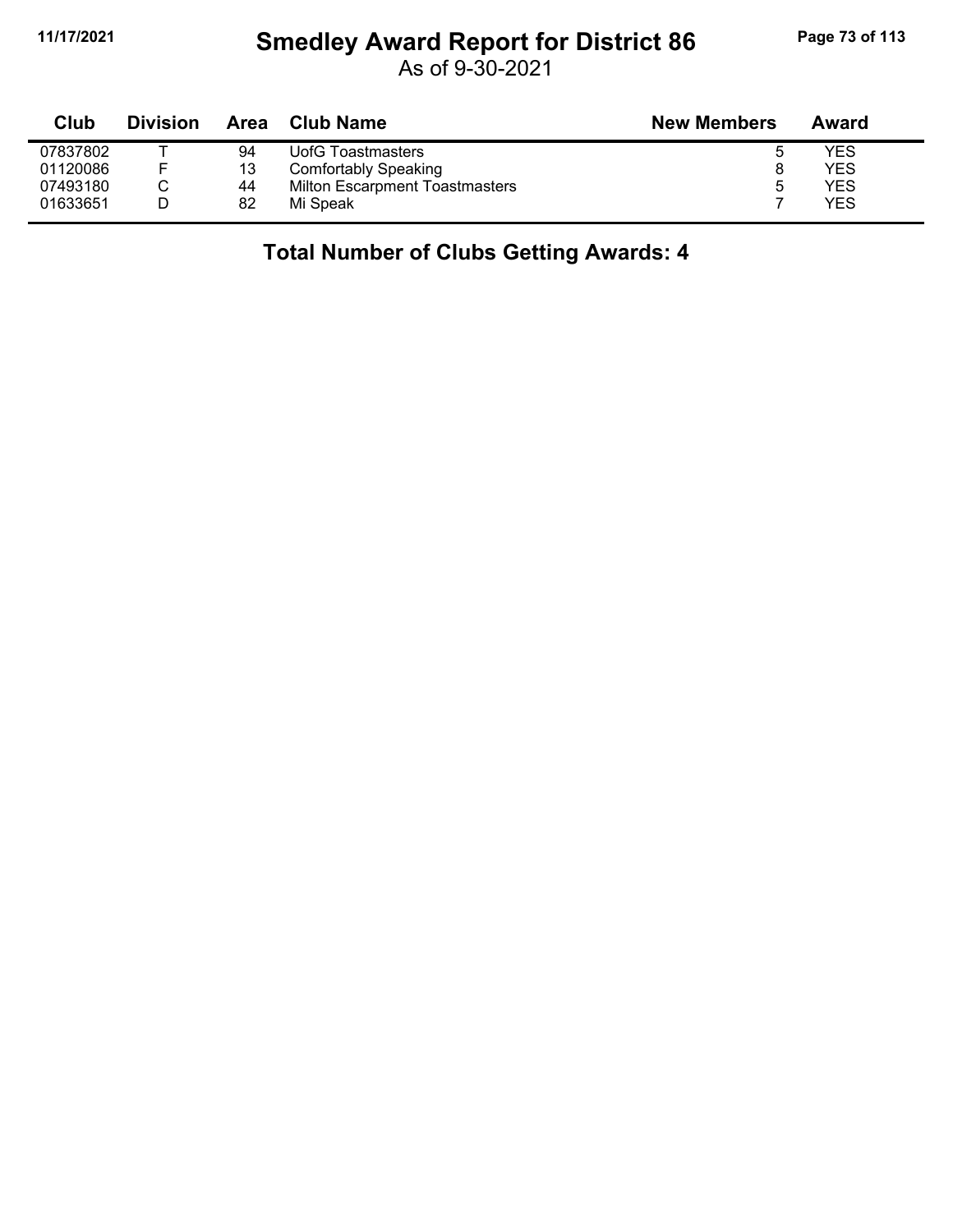## **11/17/2021 Smedley Award Report for District 87 Page 74 of 113**

As of 9-30-2021

| Club     | <b>Division</b> | <b>Area</b> | <b>Club Name</b>                          | <b>New Members</b> | <b>Award</b> |
|----------|-----------------|-------------|-------------------------------------------|--------------------|--------------|
| 01840115 | M               | 03          | Binjai Platinum                           | 10                 | <b>YES</b>   |
| 03653156 | М               | 03          | Binjai Quantum Toastmasters Pidato Club   | 8                  | <b>YES</b>   |
| 03783389 |                 | 04          | Hakindah Toastmasters Club                | 6                  | <b>YES</b>   |
| 04069430 | S               | 02          | Sarikei Toastmasters Club                 | 5                  | <b>YES</b>   |
| 04918200 | $\circ$         | 03          | Cowie Bay Mandarin Toastmasters Club      | 11                 | <b>YES</b>   |
| 04822383 | М               | 03          | Brandan Diamond Tmc                       | 6                  | <b>YES</b>   |
| 00004067 |                 | 01          | Jakarta Toastmasters Club                 | 5                  | <b>YES</b>   |
| 07010868 | S               | 04          | THE BEST TOASTMASTERS CLUB                |                    | <b>YES</b>   |
| 06714069 | B               | 03          | Bahasa Nusantara Online Toastmasters Club | 5                  | <b>YES</b>   |
| 01060760 | М               | 02          | Medan Miracle Pidato Club                 | 5                  | <b>YES</b>   |
| 01060801 |                 | 03          | Jakarta Bahasa                            |                    | YES          |
| 00596885 | B               | 03          | Maranatha Club                            |                    | <b>YES</b>   |
| 00763429 |                 | 02          | British Toastmasters Club Jakarta - BTMC  | 15                 | <b>YES</b>   |
| 00763432 |                 | 03          | <b>SCBD Toastmasters Club</b>             | 8                  | <b>YES</b>   |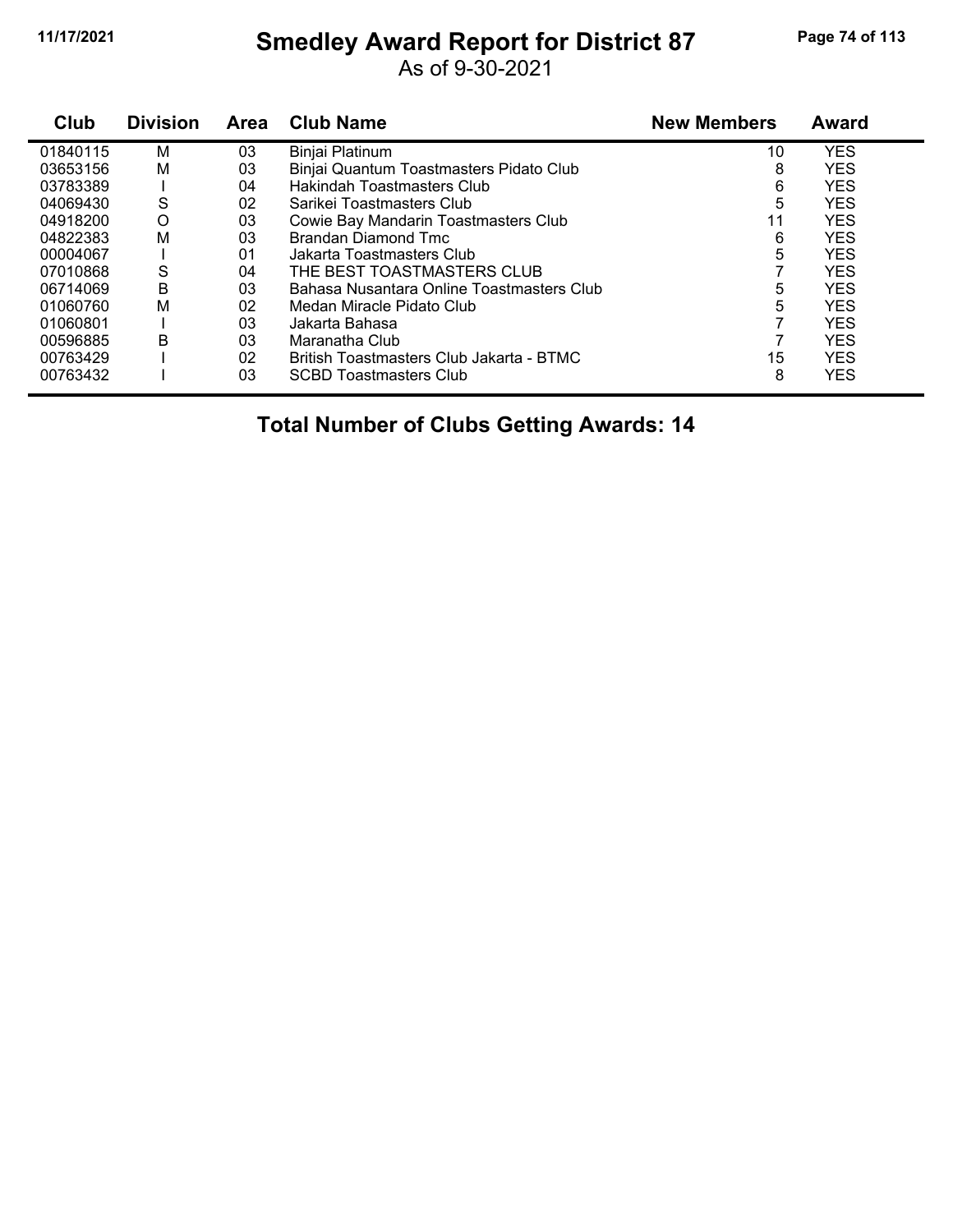## **11/17/2021 Smedley Award Report for District 88 Page 75 of 113**

As of 9-30-2021

| Club     | <b>Division</b> | <b>Area</b> | <b>Club Name</b>                                  | <b>New Members</b> | <b>Award</b> |
|----------|-----------------|-------------|---------------------------------------------------|--------------------|--------------|
| 00009237 | F               | 01          | Tianjin No.1 Toastmasters Club                    | 6                  | <b>YES</b>   |
| 07912979 | J               | 01          | Leader Show Mandarin Toastmasters Club            | 5                  | <b>YES</b>   |
| 06736799 | E               | 01          | Dushu Miao                                        | 5                  | <b>YES</b>   |
| 06815804 | B               | 04          | Life Partner Toastmasters Club                    | 5                  | <b>YES</b>   |
| 06475964 | J               | 04          | Qingdao Voice of Love Bilingual Toastmasters Club | 5                  | <b>YES</b>   |
| 07309456 | Κ               | 02          | Dalian Japanese Toastmasters Club                 | 6                  | <b>YES</b>   |
| 07247017 | В               | 01          | Positive Parents Toastmasters Club                | 6                  | <b>YES</b>   |
| 07239971 | E               | 03          | Spiritual Wealth Toastmasters Club                | 5                  | <b>YES</b>   |
| 07554776 |                 | 03          | Qingdao PRO Toastmasters Club                     | 6                  | <b>YES</b>   |
| 07494578 | J               | 02          | <b>Qilu Excellent Mandarin Toastmasters Club</b>  | 5                  | <b>YES</b>   |
| 04757386 | Κ               | 03          | <b>DLSP Toastmasters Club</b>                     | 5                  | <b>YES</b>   |
| 04198735 | F               | 04          | Tianjin Binhai E-Bridge Toastmasters Club         | 6                  | <b>YES</b>   |
| 03443002 | A               | 03          | AmCham China Toastmasters Club                    | 5                  | <b>YES</b>   |
| 02575355 |                 | 02          | Beijing Bilingual Toastmasters Club               |                    | <b>YES</b>   |
| 05934768 |                 | 03          | <b>HJ Toastmasters Club</b>                       | 6                  | <b>YES</b>   |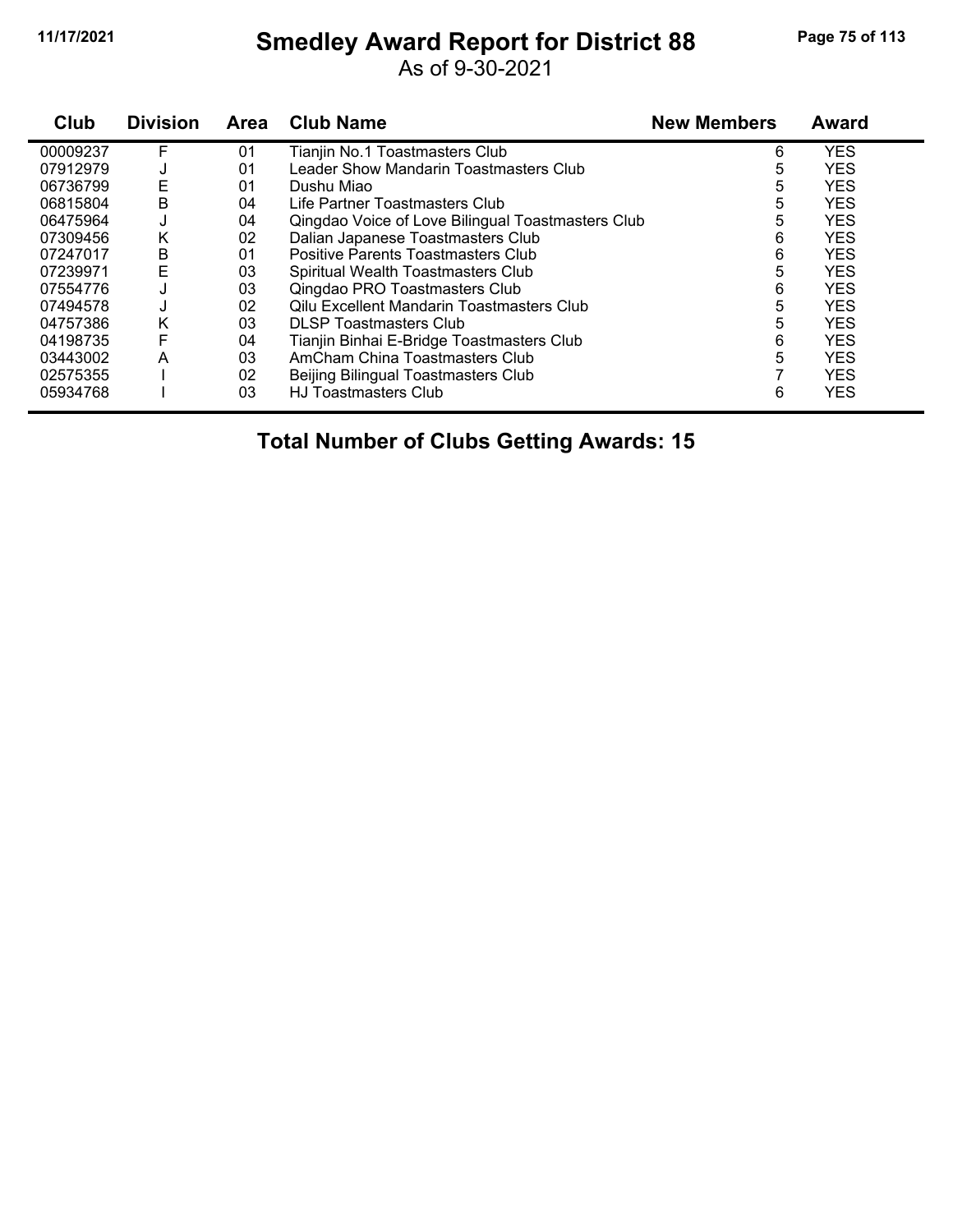## **11/17/2021 Smedley Award Report for District 89 Page 76 of 113**

As of 9-30-2021

| Club     | <b>Division</b> | Area | Club Name                             | <b>New Members</b> | Award |  |
|----------|-----------------|------|---------------------------------------|--------------------|-------|--|
| 01270299 | w               | 01   | First Fuzhou Toastmasters Club        |                    | YES   |  |
| 06951612 | Κ               | 01   | Tung Chung Toastmasters Club          |                    | YES   |  |
| 00009151 |                 | 03   | Centraler Toastmasters Club           |                    | YES   |  |
| 00009567 | н               | 04   | Hong Kong Achievers Toastmasters Club | h                  | YES   |  |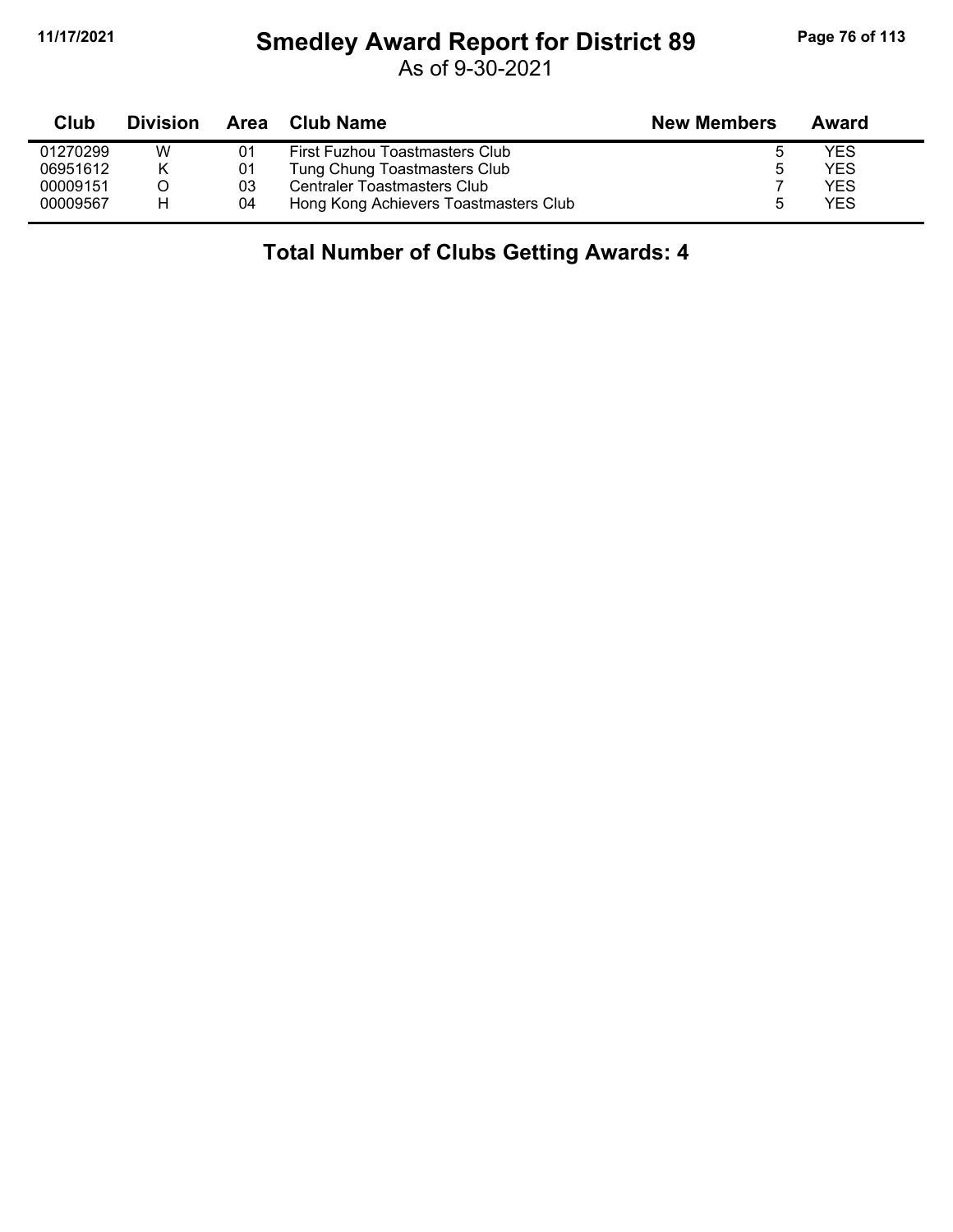## **11/17/2021 Smedley Award Report for District 90 Page 77 of 113**

As of 9-30-2021

| <b>Club</b> | <b>Division</b> |    | Area Club Name                          | <b>New Members</b> | Award |
|-------------|-----------------|----|-----------------------------------------|--------------------|-------|
| 00763715    |                 | 26 | Corporate Connections Toastmasters Club |                    | YES   |
| 00001121    |                 | 15 | Newcastle Toastmasters Club             |                    | YES   |
| 05892120    | M               | 32 | Oracle Sydney Toastmasters              | h                  | YFS   |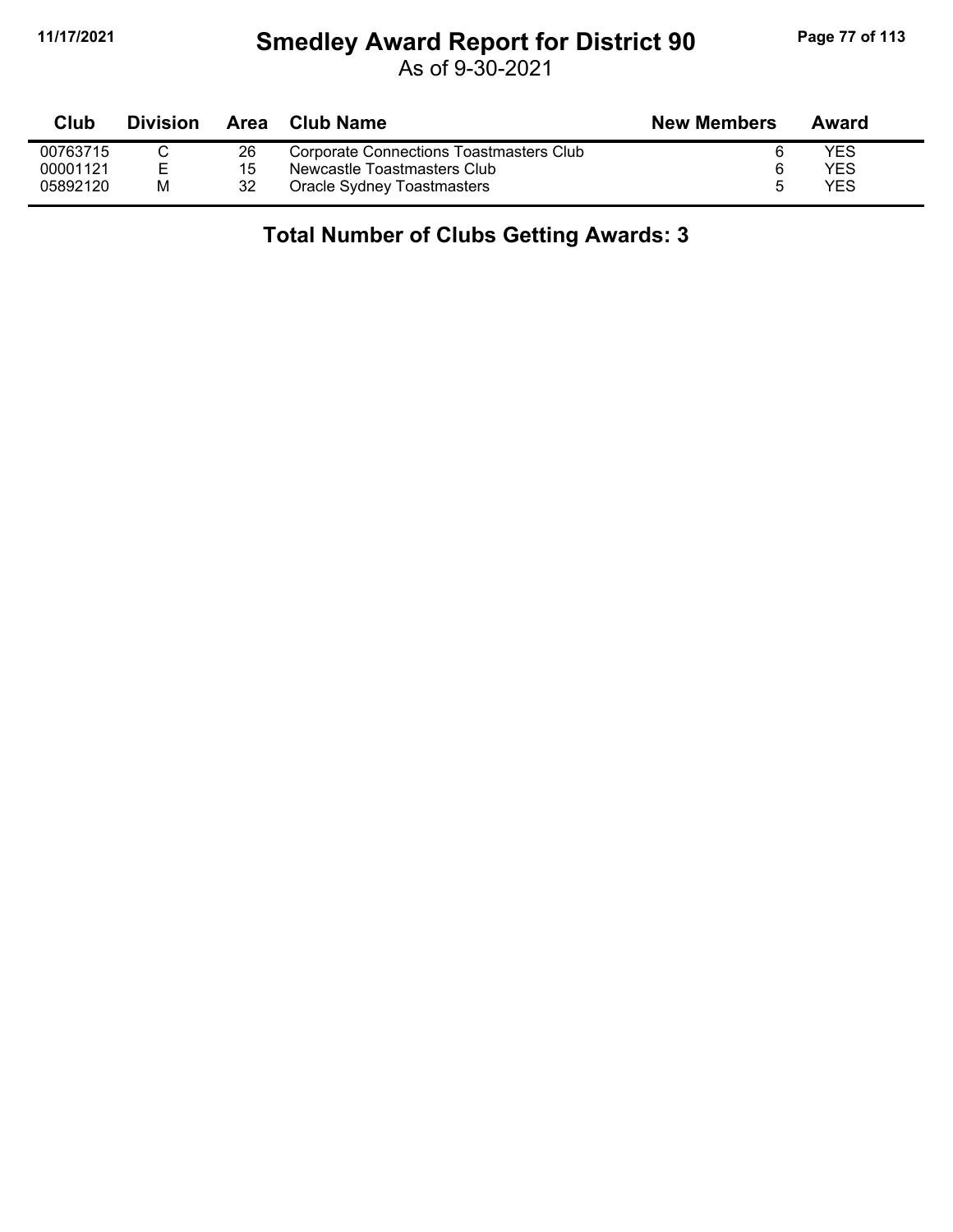## **11/17/2021 Smedley Award Report for District 91 Page 78 of 113**

As of 9-30-2021

| Club     | <b>Division</b> |    | Area Club Name                       | <b>New Members</b> | Award |
|----------|-----------------|----|--------------------------------------|--------------------|-------|
| 00005391 |                 | 53 | Mole Valley Speakers LEATHERHEAD     | 14                 | YES   |
| 06718778 |                 | 58 | <b>Bloomberg London Toastmasters</b> | 9                  | YES   |
| 05987771 | K               | 03 | <b>Central London Toastmasters</b>   |                    | YES   |
| 00778270 | K               | 13 | Canary Wharf Communicators Club      |                    | YES   |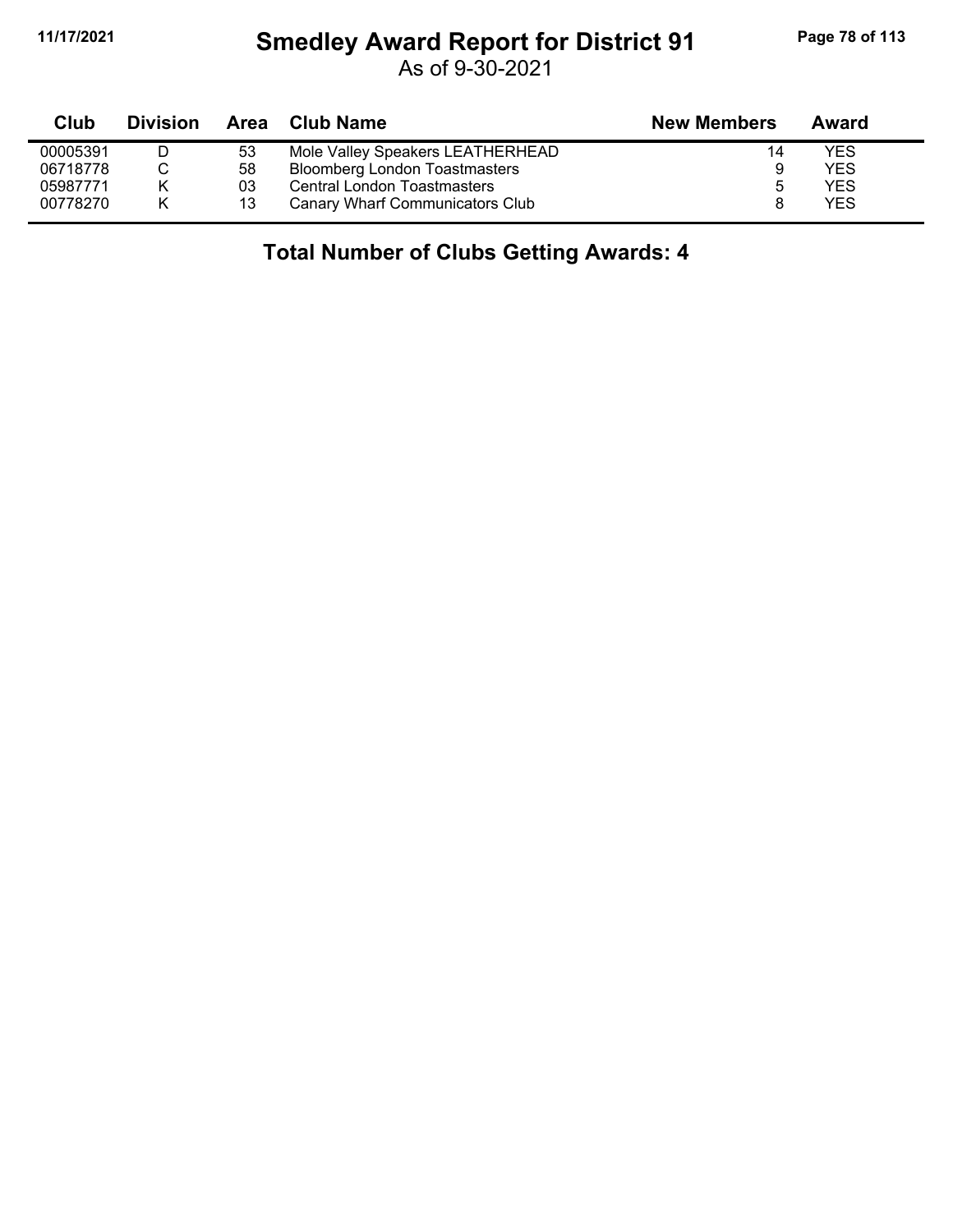#### **11/17/2021 Smedley Award Report for District 92 Page 79 of 113**

As of 9-30-2021

| Club     | <b>Division</b>           | <b>Area</b> | <b>Club Name</b>                               | <b>New Members</b> | <b>Award</b> |
|----------|---------------------------|-------------|------------------------------------------------|--------------------|--------------|
| 01134620 | E                         | 03          | Capgemini Toastmasters Club                    | 8                  | <b>YES</b>   |
| 00009496 | A                         | 02          | LA Nineteen Twenty-Four Club                   | 6                  | <b>YES</b>   |
| 00009713 | A                         | 01          | <b>Sunshine Toastmasters Club</b>              | $\overline{7}$     | <b>YES</b>   |
| 07851874 | F                         | 01          | LinkedIn Orators Club of India                 | 20                 | <b>YES</b>   |
| 07712481 | H                         | 01          | <b>Toastmasters For Hubballi Entrepreneurs</b> | 5                  | <b>YES</b>   |
| 07677545 | $\mathsf{C}$              | 03          | Samvid Lumen Toastmasters Club                 | 6                  | <b>YES</b>   |
| 07776935 | $\mathbf C$               | 04          | Cisco Orators Club                             | 5                  | <b>YES</b>   |
| 07806290 | E                         | 04          | The Gabbys                                     | 10                 | <b>YES</b>   |
| 07812281 | F                         | 03          | Speaking and Beyond                            | 6                  | <b>YES</b>   |
| 06507031 | F                         | 01          | ANZ Bangalore Eco World                        | 12                 | <b>YES</b>   |
| 06511234 | G                         | 03          | Toastmasters Amrita Bengaluru                  | 6                  | <b>YES</b>   |
| 06997339 | H                         | 01          | <b>KLS IMER Toastmasters</b>                   | $\overline{7}$     | <b>YES</b>   |
| 06925924 | $\mathsf{C}$              | 02          | <b>Eikonic Toastmasters</b>                    | 5                  | <b>YES</b>   |
| 07310596 | D                         | 03          | Koch Toastmasters Club                         | 5                  | <b>YES</b>   |
| 07432265 | F                         | 01          | Standard Chartered GBS Eco World Toastmasters  | 8                  | <b>YES</b>   |
| 07170117 | G                         | 03          | Narrator's Club                                | 5                  | <b>YES</b>   |
| 00001766 | $\boldsymbol{\mathsf{A}}$ | 04          | Daffodils Toastmasters Club                    | 5                  | <b>YES</b>   |
| 07535157 | H                         | 04          | Speech Studio Toastmasters Club                | $\overline{7}$     | <b>YES</b>   |
| 05840831 | G                         | 04          | Juniper India                                  | 6                  | <b>YES</b>   |
| 05843268 | $\sf B$                   | 04          | Rock the Talk                                  | 6                  | <b>YES</b>   |
| 05947684 | E<br>E                    | 03          | <b>TCS Maitree - Chevy Orators</b>             | 5                  | <b>YES</b>   |
| 01364680 |                           | 01          | Caterpillar Bangalore RMZ Toastmasters Club    | 8                  | <b>YES</b>   |
| 01769687 | $\mathbf C$               | 01          | <b>DELL EMC VOICEIT</b>                        | 5                  | <b>YES</b>   |
| 01535535 | G                         | 01          | <b>Schneider Electric Toastmasters Club</b>    | 9                  | <b>YES</b>   |
| 01548643 | D                         | 03          | Express2Lead Toastmasters Club                 | 8                  | <b>YES</b>   |
| 02102647 | $\overline{B}$            | 01          | Dell Sukti Toastmasters Club                   | 9                  | <b>YES</b>   |
| 03572259 | A                         | 03          | <b>First Aureate</b>                           | 8                  | <b>YES</b>   |
| 03078424 | $\sf B$                   | 01          | Toastmasters Indiranagar Pride                 | $\overline{7}$     | <b>YES</b>   |
| 04184180 | H                         | 01          | Deshpande Educational Trust Toastmasters Club  | $\overline{7}$     | <b>YES</b>   |
| 04053211 | $\mathsf{C}$              | 03          | <b>Walk The Talk</b>                           | 6                  | <b>YES</b>   |
| 04703229 | D                         | 01          | <b>PSN Toastmasters Club</b>                   | 6                  | <b>YES</b>   |
| 04731608 | F                         | 04          | <b>JPMC Bangalore Toastmasters</b>             | 6                  | <b>YES</b>   |
| 04870166 | D                         | 01          | <b>HPE Smart Orators Club</b>                  | 7                  | <b>YES</b>   |
| 04403220 | B                         | 03          | <b>Rising Speakers Toastmasters Club</b>       | 5                  | <b>YES</b>   |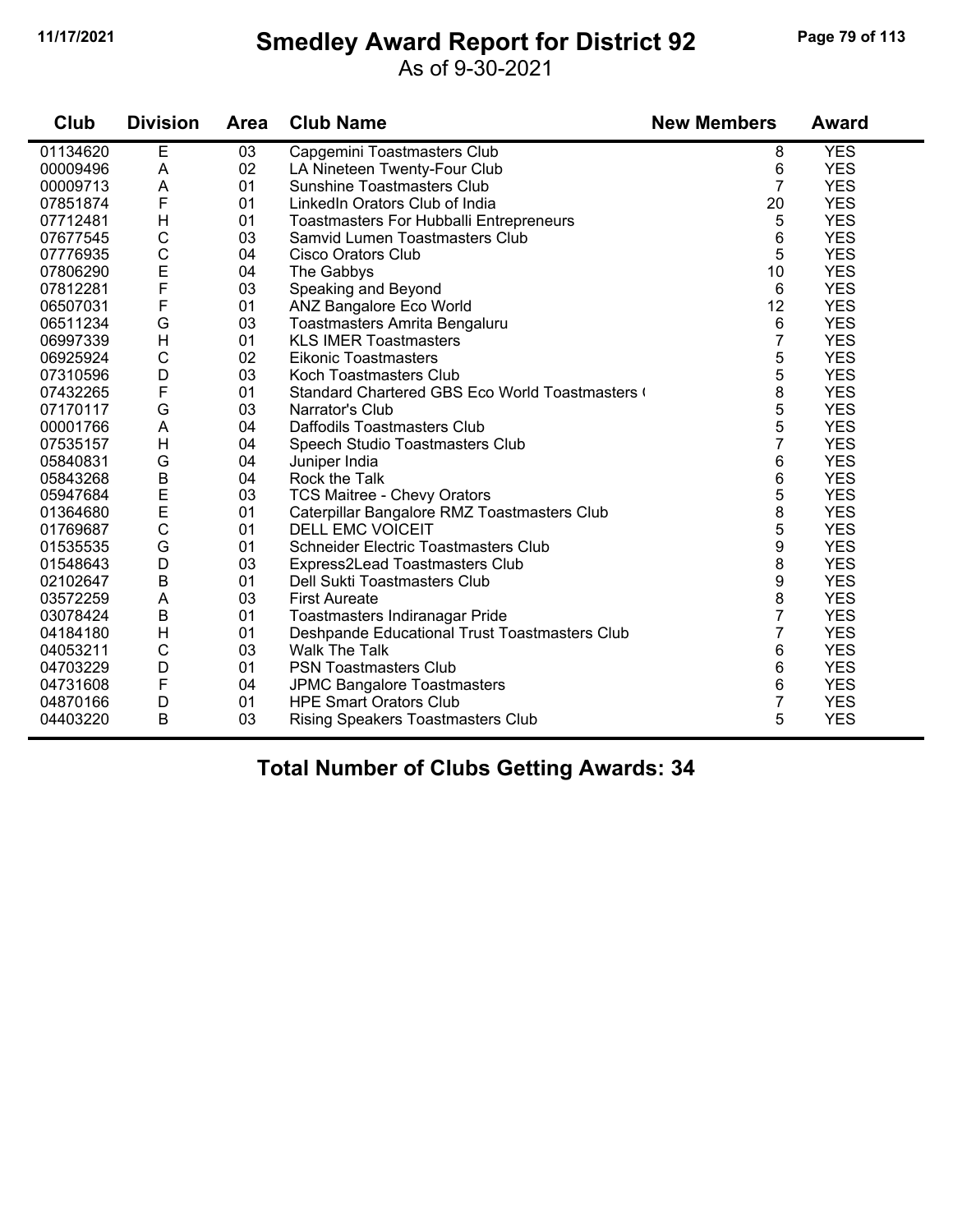## **11/17/2021 Smedley Award Report for District 93 Page 80 of 113**

As of 9-30-2021

| Club     | <b>Division</b> | Area | <b>Club Name</b>     | <b>New Members</b> | Award |
|----------|-----------------|------|----------------------|--------------------|-------|
| 01305860 |                 | 81   | Jinju Toastmasters   |                    | YES   |
| 06608731 |                 | 61   | Y.O.L.O Toastmasters |                    | YES   |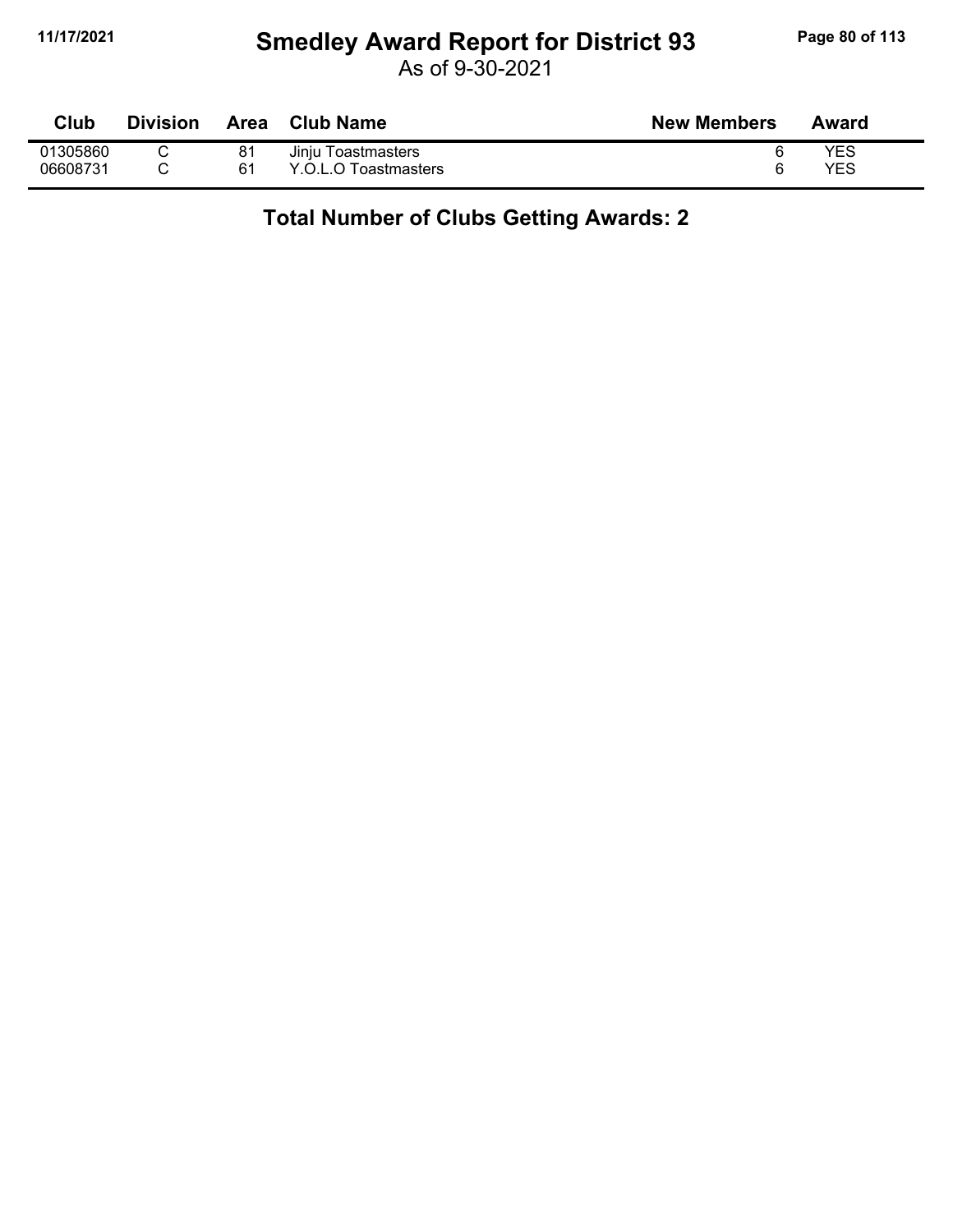#### **11/17/2021 Smedley Award Report for District 94 Page 81 of 113**

As of 9-30-2021

| Club                 | <b>Division</b> | <b>Area</b> | <b>Club Name</b>                             | <b>New Members</b> | <b>Award</b>             |
|----------------------|-----------------|-------------|----------------------------------------------|--------------------|--------------------------|
| 06613234             | C               | 36          | <b>Ouaga Elite</b>                           | 6                  | <b>YES</b>               |
| 06603130             | G               | 39          | Page Toastmasters                            | 5                  | <b>YES</b>               |
| 05995130             | C               | 07          | <b>CCI Leaders Toastmasters Club</b>         | 5                  | <b>YES</b>               |
| 06054003             |                 | 41          | <b>PAA Toastmasters Club</b>                 | 5                  | <b>YES</b>               |
| 07156855             | J               | 29          | <b>OUAGA YELEEN</b>                          | 5                  | <b>YES</b>               |
| 07007687             | A               | 02          | PERSEVERANCE TOASTMASTERS CLUB               | $\overline{7}$     | <b>YES</b>               |
| 07038260             | $\sf B$         | 04          | Cotonou Elite                                | 5                  | <b>YES</b>               |
| 07050286             | Κ               | 28          | <b>Tutors and Trainers Toastmasters Club</b> | 5                  | <b>YES</b>               |
| 06980664             | H               | 22          | Lumen Toastmasters Club De Lome              | 5                  | <b>YES</b>               |
| 06891058             | B               | 27          | <b>EBENE Toastmasters Club</b>               | 6                  | <b>YES</b>               |
| 07418252             | A               | 24          | Akwaba Abidjan SUD                           | 5                  | <b>YES</b>               |
| 07370987             | C               | 48          | <b>Ouaga Eveil Toastmasters Club</b>         | 5                  | <b>YES</b>               |
| 07349605             | A               | 24          | Rhetorica                                    | 5                  | <b>YES</b>               |
| 07493268             | L               | 41          | <b>Seniors Toastmasters</b>                  | 5                  | <b>YES</b>               |
| 00001583             | A               | 01          | Agora Toastmasters Club D'Abidjan            | 5                  | <b>YES</b>               |
| 00005196             | A               | 02          | Logos Toastmasters Club                      | 11                 | <b>YES</b>               |
| 07816318             | L               | 35          | American Embassy Abidjan Toastmasters        | 6                  | <b>YES</b>               |
| 07805667             | A               | 20          | <b>Success Toastmasters Club</b>             | $\overline{7}$     | <b>YES</b>               |
| 07795717             | C               | 36          | <b>Ouaga Oasis</b>                           | 5                  | <b>YES</b>               |
| 07787901             | J               | 29          | <b>OUAGA SANTE</b>                           | 5                  | <b>YES</b>               |
| 07778284             | L               | 41          | Vision Online Toastmasters Club              | 5                  | <b>YES</b>               |
| 07774200             | J               | 42          | Club Toastmasters Orange Digital             | 5                  | <b>YES</b>               |
| 07734933             | B               | 38          | Saré Toastmasters Club                       | 5                  | <b>YES</b>               |
| 07852040             |                 | 46          | <b>Premium Toastmasters Club</b>             | 9                  | <b>YES</b>               |
| 07854486             | L               | 40          | ARC-EN-CIEL                                  | 5                  | <b>YES</b>               |
| 07825655             | J               | 42          | SONABEL ETOILE                               | 8                  | <b>YES</b>               |
| 07836464             | H               | 32          | Emergence Toastmasters Club De Lome          | 5                  | <b>YES</b>               |
| 07915637             | A               | 24          | Deloitte Cote D'Ivoire Toastmasters Club     | 5                  | <b>YES</b>               |
| 07894412             | A               | 20          | Opera Toastmasters Club                      | 13                 | <b>YES</b>               |
| 07887617             | A               | 01          | SAPHIR TOASTMASTERS CLUB                     | 8                  | <b>YES</b>               |
| 00670876             | C               | 07<br>12    | <b>Ouaga Forum Toastmasters Club</b>         | 11                 | <b>YES</b><br><b>YES</b> |
| 01266972<br>01069205 | D<br>J          | 08          | Dakar Xewel Toastmasters Club<br>Club Kuma   | 6<br>5             | <b>YES</b>               |
| 01102010             | C               | 09          | Aura Toastmasters Club                       | 6                  | <b>YES</b>               |
| 00806093             | B               | 05          | Eloquentia Toastmasters Club                 | 9                  | <b>YES</b>               |
| 01332574             | H               | 22          | Excellence                                   | 5                  | <b>YES</b>               |
| 01364716             | H               | 34          | Kekeli Toastmasters Club                     | 5                  | <b>YES</b>               |
| 01373532             | B               | 21          | Emeraude Toastmasters Club De Cotonou        | 5                  | <b>YES</b>               |
| 01577924             | B               | 04          | Sika                                         | 5                  | <b>YES</b>               |
| 02137392             | L               | 40          | Attoungblan Toastmasters Club                | 5                  | <b>YES</b>               |
| 02100300             |                 | 40          | Sophia Toastmasters Club                     | 5                  | <b>YES</b>               |
| 02586612             | A               | 20          | Shakespeare                                  | 6                  | <b>YES</b>               |
| 02705776             | C               | 09          | Hamzari Toastmasters Club Niamey             | 5                  | <b>YES</b>               |
| 02889495             | A               | 44          | Abidjan Toastmasters Club                    | 5                  | <b>YES</b>               |
| 02951914             | H               | 32          | Noblesse Toastmasters Club De Lome           | 5                  | <b>YES</b>               |
| 02909877             | Α               | 44          | Eburnea                                      | 5                  | <b>YES</b>               |
| 02983245             | $\sf B$         | 04          | <b>Houeze Toastmasters Club</b>              | 5                  | <b>YES</b>               |
| 04323560             | H               | 22          | Performance Toastmasters Club De Lome        | 5                  | <b>YES</b>               |
| 04460439             | C               | 48          | DGI Ouaga Lumiere                            | 5                  | <b>YES</b>               |
| 04553130             | T               | 25          | <b>Tinkisso Prestige</b>                     | 8                  | <b>YES</b>               |
| 04687239             | $\sf B$         | 21          | <b>EVEREST</b>                               | 5                  | <b>YES</b>               |
| 04518315             | M               | 33          | <b>Airport Toastmasters</b>                  | 5                  | <b>YES</b>               |
| 04757806             | L               | 35          | REVEIL TOASTMASTERS CLUB                     | 5                  | <b>YES</b>               |
| 04772307             | C               | 09          | <b>Club Avance Prisme</b>                    | 5                  | <b>YES</b>               |
| 03912651             | В               | 05          | Prestige                                     | 5                  | <b>YES</b>               |
| 03877015             | C               | 09          | Kouzari                                      | 5                  | <b>YES</b>               |
| 04181775             | A               | 44          | <b>Ciceron Toastmasters Club</b>             | 6                  | <b>YES</b>               |
| 04130906             | F               | 18          | Lighthouse Prestige Toastmasters Club        | 5                  | <b>YES</b>               |
| 03255183             | K               | 23          | Garden City Toastmasters Club                | 5                  | <b>YES</b>               |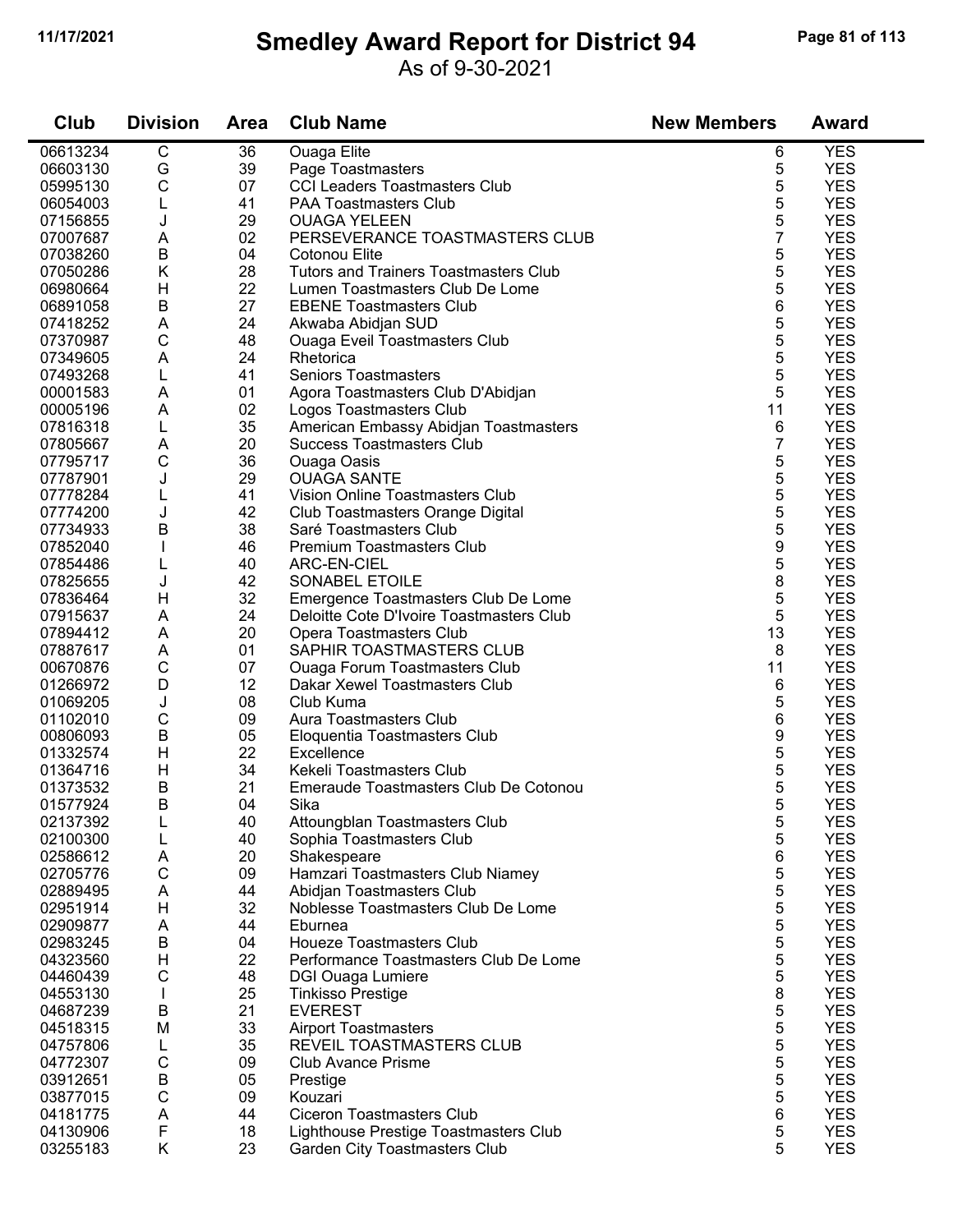## **11/17/2021 Smedley Award Report for District 94 Page 82 of 113**

As of 9-30-2021

| Club     | <b>Division</b> | <b>Area</b> | <b>Club Name</b>                           | <b>New Members</b> | Award      |
|----------|-----------------|-------------|--------------------------------------------|--------------------|------------|
| 03643551 | А               | 20          | <b>Star Toastmasters Club</b>              | 6                  | YES        |
| 03517725 |                 | 43          | UYO PREMIER SPEAKERS (akwachievers) Toastr | ხ                  | <b>YES</b> |
| 03355879 |                 | 25          | Nimba Toastmasters Club                    | 6                  | <b>YES</b> |
| 05495364 |                 | 45          | Academie                                   | 6                  | <b>YES</b> |
| 05505244 | в               | 38          | Langa Douala Toastmasters Club             | 5                  | <b>YES</b> |
| 05546327 | А               | 44          | San Pedro Toastmasters Club                | 6                  | <b>YES</b> |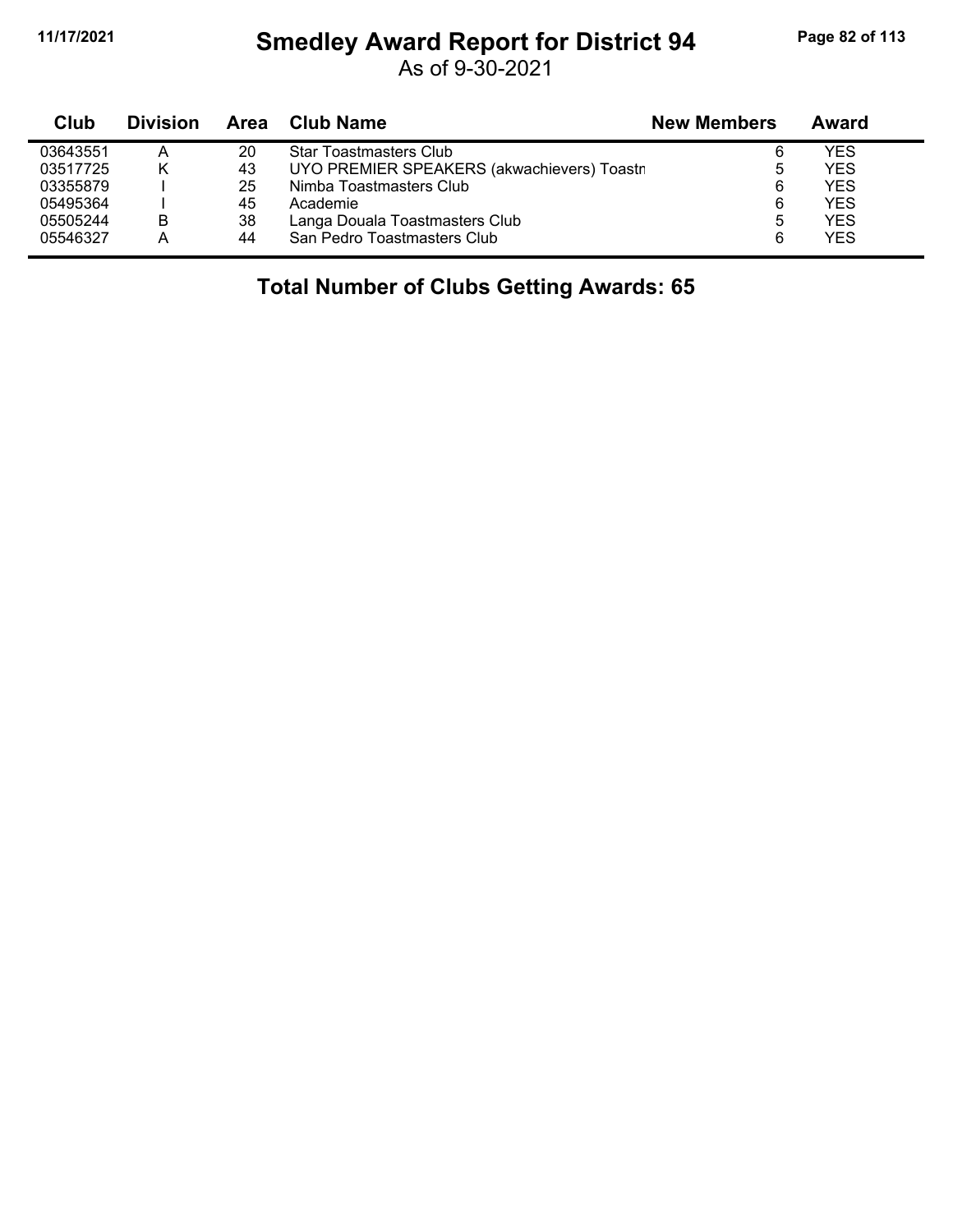### **11/17/2021 Smedley Award Report for District 95 Page 83 of 113**

As of 9-30-2021

| Club     | <b>Division</b> | Area | Club Name                        | <b>New Members</b> | Award      |
|----------|-----------------|------|----------------------------------|--------------------|------------|
| 04517292 | G               | 04   | <b>Esbjerg Toastmasters Club</b> | э                  | YES        |
| 02174231 |                 | 02   | <b>Rhetorik Club Wiesbaden</b>   | b                  | YES        |
| 01668448 |                 | 04   | Toastmasters Dresden             | b                  | YES        |
| 00680945 | н               | 02   | Duesseldorfer Toastmasters       | 9                  | <b>YES</b> |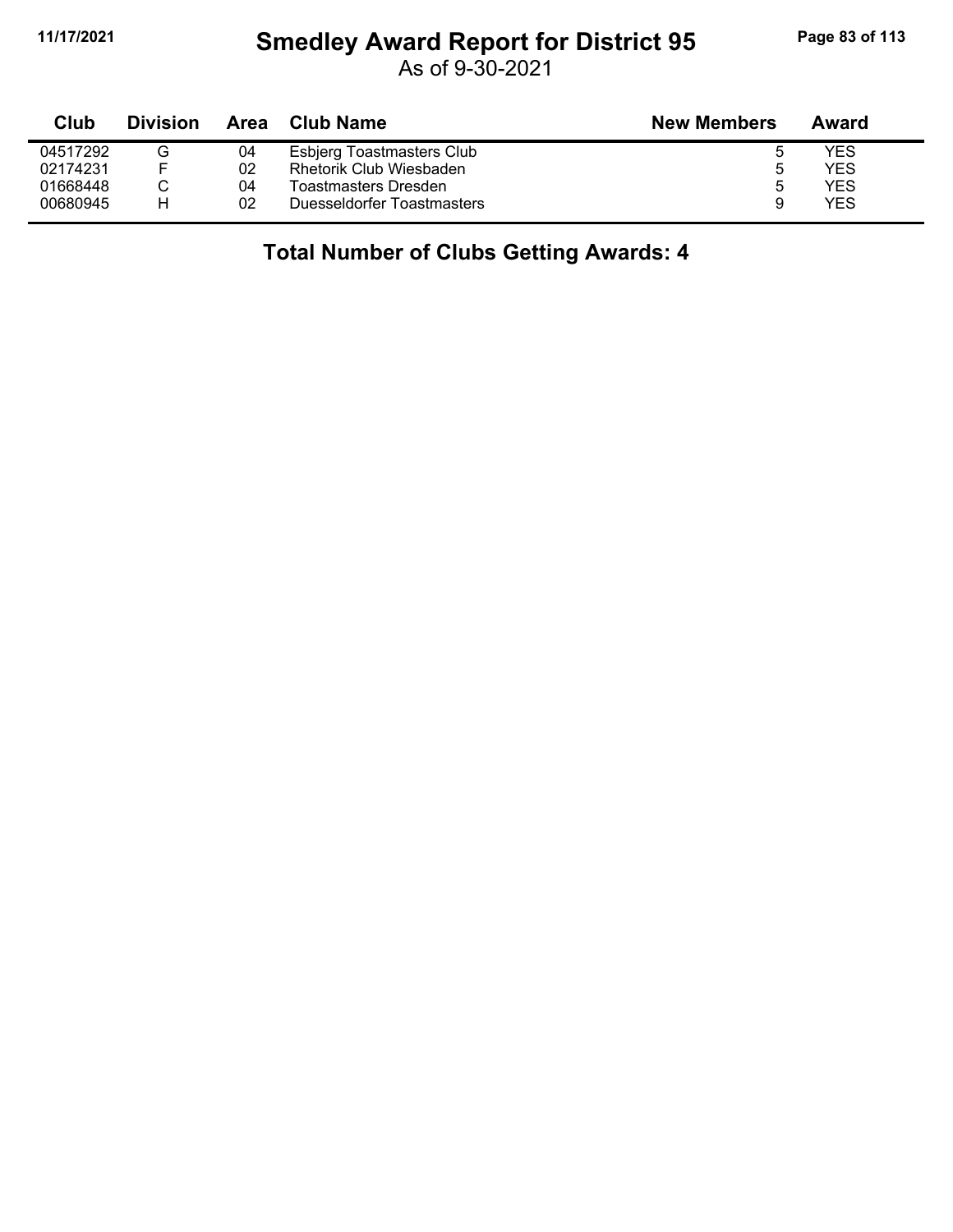# **11/17/2021 Smedley Award Report for District 96 Page 84 of 113**

As of 9-30-2021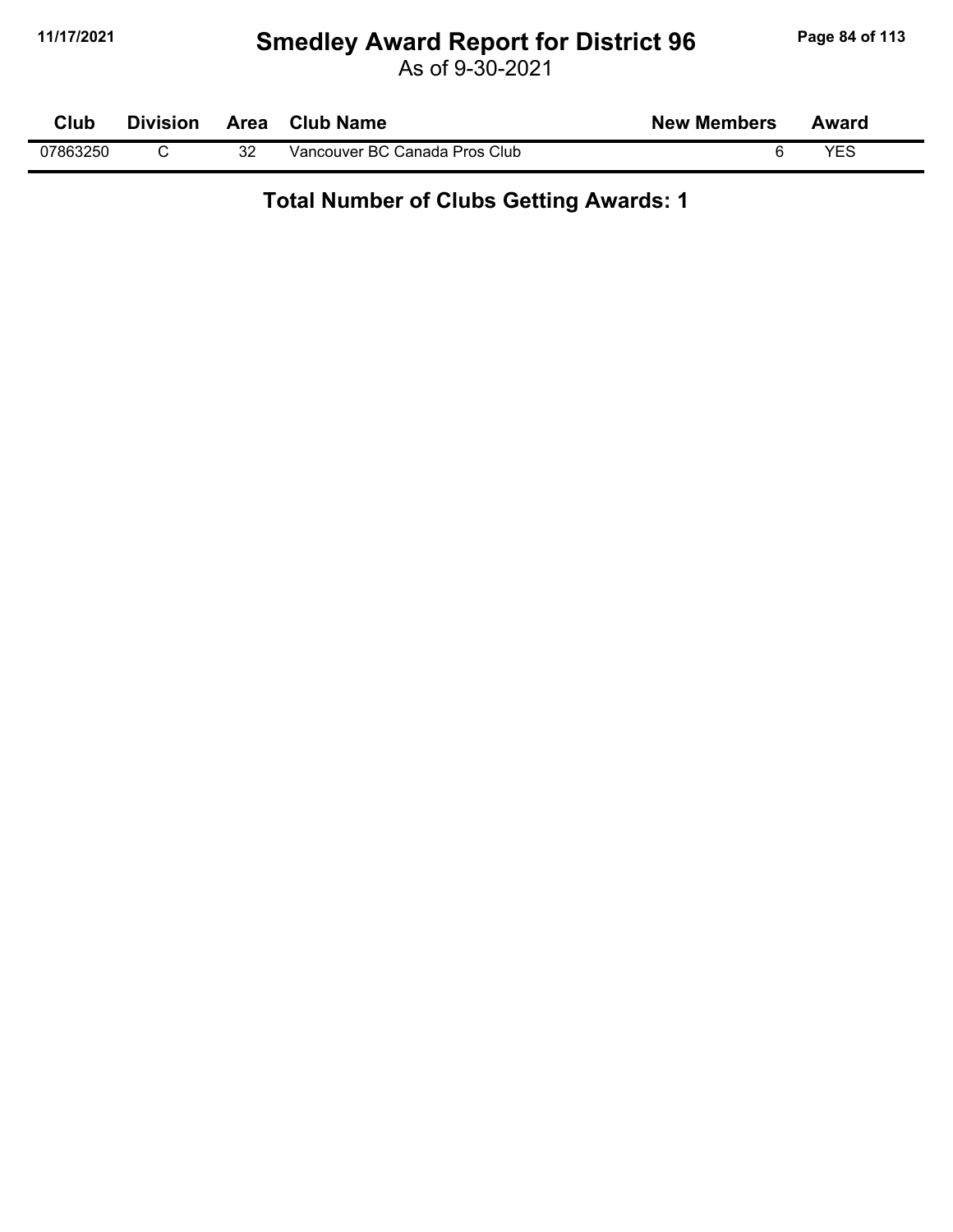### **11/17/2021 Smedley Award Report for District 97 Page 85 of 113**

As of 9-30-2021

| Club     | <b>Division</b> |    | Area Club Name     | <b>New Members</b> | Award      |
|----------|-----------------|----|--------------------|--------------------|------------|
| 07581455 |                 | 02 | Hanoi Toastmasters |                    | <b>YFS</b> |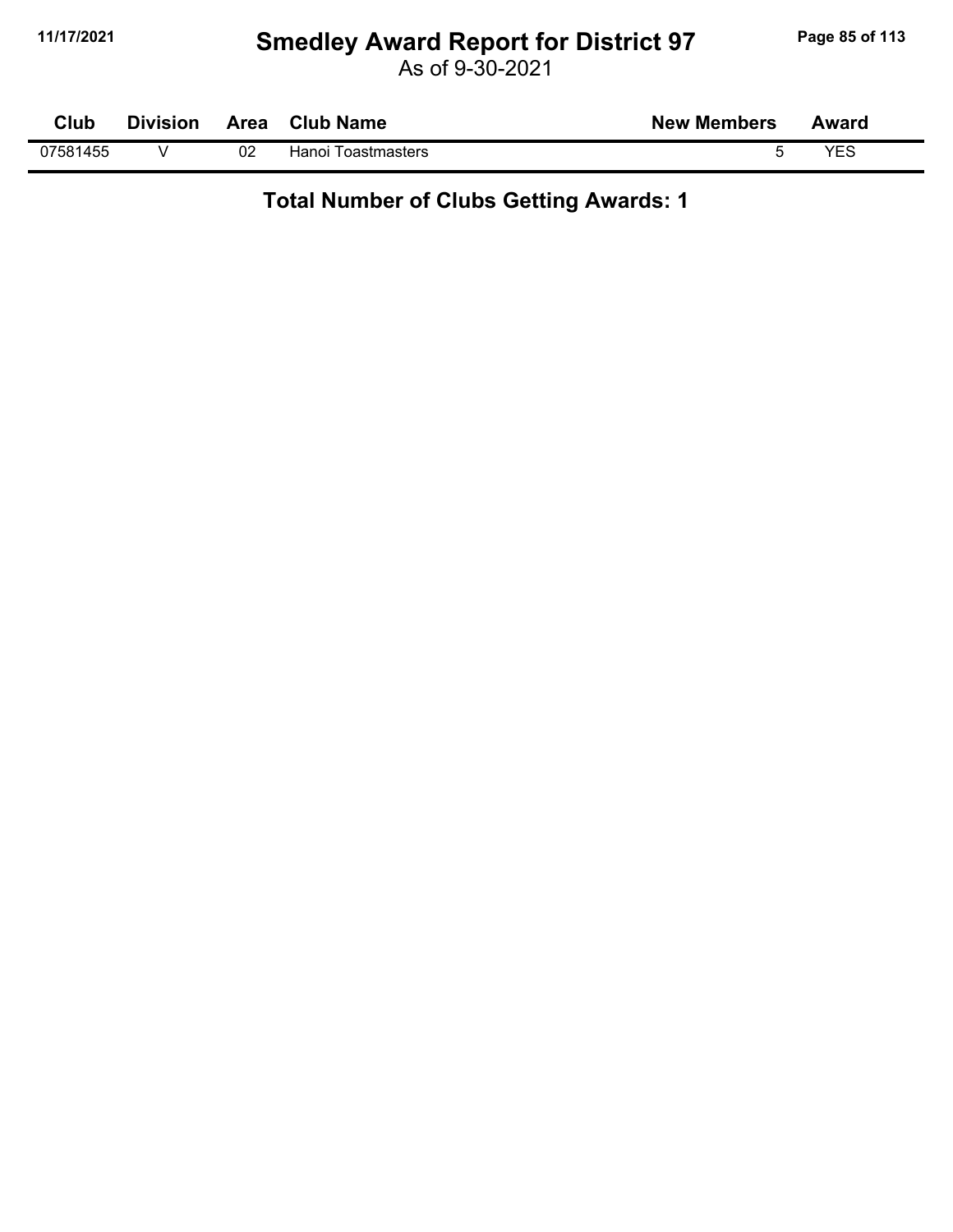#### **11/17/2021 Smedley Award Report for District 98 Page 86 of 113**

#### As of 9-30-2021

| Club                 | <b>Division</b> | <b>Area</b> | <b>Club Name</b>                                                              | <b>New Members</b> | <b>Award</b> |
|----------------------|-----------------|-------------|-------------------------------------------------------------------------------|--------------------|--------------|
| 07542047             | G               | 03          | <b>BITS-H Toastmasters Club</b>                                               | 5                  | <b>YES</b>   |
| 07454302             | Н               | 01          | Dilsukhnagar Toastmasters                                                     | 10                 | <b>YES</b>   |
| 07470706             | Ρ               | 01          | Pune Marathi Toastmasters Club                                                | 5                  | <b>YES</b>   |
| 01135184             | B               | 01          | <b>Bombay Toastmasters</b>                                                    |                    | <b>YES</b>   |
| 05689336             | J               | 02          | RG Speakers Toastmasters Club                                                 |                    | <b>YES</b>   |
| 07300474             | W               | 05          | Kharadi Toastmasters Club                                                     | $\overline{7}$     | <b>YES</b>   |
| 07327561             | D               | 03          | <b>Teradata Pune Toastmasters Club</b>                                        | $\overline{7}$     | <b>YES</b>   |
| 07244872             | J               | 02          | RIL JMD Speakers Toastmasters Club                                            | 15                 | <b>YES</b>   |
| 07065798             | S               | 01          | Sobo Toastmasters                                                             | $\overline{7}$     | <b>YES</b>   |
| 07169553             | J               | 02          | <b>RG Doyens</b>                                                              | 13                 | <b>YES</b>   |
| 07185923             | J               | 02          | <b>RG Orators Toastmasters Club</b>                                           | 8                  | <b>YES</b>   |
| 06097544             | C               | 01          | <b>Toastmasters for Pune Entrepreneurs</b>                                    | 5                  | <b>YES</b>   |
| 06592020             | $\bigcirc$      | 01          | Deutsche Bank Pune Toastmasters Club                                          | 5                  | <b>YES</b>   |
| 06604804             | D               | 01          | <b>Bibvewadi Toastmasters Club</b>                                            | 15                 | <b>YES</b>   |
| 06641278             | ${\sf P}$       | 03          | 3DS Pune Toastmasters Club                                                    | 6                  | <b>YES</b>   |
| 06941455             | W               | 01          | <b>Tangentia Toastmasters</b>                                                 | 9                  | <b>YES</b>   |
| 06977979             | A               | 04          | <b>TCS Maitree Toastmasters Club Indore</b>                                   | 5                  | <b>YES</b>   |
| 06649866             | U               | 04          | <b>TYHO SDA Bocconi</b>                                                       | 18                 | <b>YES</b>   |
| 06692382             | Α               | 04          | Impact Toastmasters Club                                                      | 5                  | <b>YES</b>   |
| 06786792             | $\mathsf C$     | 02          | WIPRO Rendezvous Toastmasters Club of Pune                                    | 5                  | <b>YES</b>   |
| 07870960             | $\mathsf O$     | 02          | Mastering Leadership TMC                                                      | 5                  | <b>YES</b>   |
| 07913167             | F               | 02          | <b>ZF Toastmasters</b>                                                        | 9                  | <b>YES</b>   |
| 07908895             | D               | 02          | Speak-a-Holic Toastmasters Club                                               | 5                  | <b>YES</b>   |
| 07912189             | F               | 03          | <b>MANAGE Toastmasters</b>                                                    | 5                  | <b>YES</b>   |
| 07908104             | G               | 04          | <b>Toastmasters For Cashflow Entrepreneurs</b>                                | 6                  | <b>YES</b>   |
| 07840662             | B               | 04          | Mumbai Speakers Toastmasters Club                                             | 6                  | <b>YES</b>   |
| 07850267             | D               | 02          | <b>Backpackers Toastmasters Club</b>                                          | 15                 | <b>YES</b>   |
| 07726190             | B               | 04          | Goregaon Speakers Community Toastmasters-(GS                                  | $\overline{7}$     | <b>YES</b>   |
| 07749915             | U               | 04          | L&T Toastmasters Club, Powai Chapter                                          | 12                 | <b>YES</b>   |
| 07757012             | O               | 02          | Toastmasters Club of BMC Software Customer Suc                                | 5                  | <b>YES</b>   |
| 07764009             | $\mathsf C$     | 01          | Capgemini Ikigai Toastmasters Club                                            | 6                  | <b>YES</b>   |
| 00616631             | U               | 04          | <b>TCS Maitree Toastmasters Club</b>                                          | 5                  | <b>YES</b>   |
| 00991226             | G               | 01          | Vision Toastmasters (community Club)                                          | 6                  | <b>YES</b>   |
| 00993448             | S               | 02          | Mumbai Toastmasters                                                           | 7                  | <b>YES</b>   |
| 01036431             | $\mathsf{H}$    | 03          | Deloitte Hyderabad Toastmasters Club                                          | 5                  | <b>YES</b>   |
| 00916446             | С               | 04          | Infosys Pune Toastmasters Club                                                | 8                  | <b>YES</b>   |
| 01095031             | G               | 02          | Indian School of Business Toastmasters                                        | 5                  | <b>YES</b>   |
| 01246728             | $\sf U$         | 01          | <b>Mulund Toastmasters Club</b>                                               | 5                  | <b>YES</b>   |
| 01141787             | P               | 01          | <b>Toastmasters Club of Pune</b>                                              | 5                  | <b>YES</b>   |
| 01543586             | D               | 04          | <b>Toastmasters Club of Pune South East</b>                                   | $\overline{7}$     | <b>YES</b>   |
| 01534609             | Ρ               | 02          | <b>Toastmasters Club of Pune-West</b>                                         | 9                  | <b>YES</b>   |
| 01272701             | Е               | 01          | Elan Toastmasters Hyderabad                                                   | 5                  | <b>YES</b>   |
| 01937401             | H               | 03          | <b>Golden Falcon Toastmasters</b>                                             | $\overline{7}$     | <b>YES</b>   |
| 02472534             | J               | 01          | <b>Amdavad Toastmasters Club</b>                                              | 5                  | <b>YES</b>   |
| 02380536             | M               | 02          | <b>Agnel Toastmasters Club</b>                                                | 10                 | <b>YES</b>   |
| 02973814             | O               | 04          | Toastmasters Club of Pune - North East                                        | 11                 | <b>YES</b>   |
| 02854357             | B               | 02          | <b>Eminent Toastmasters Club</b>                                              | 13                 | <b>YES</b>   |
| 02694327             | E               | 01          | <b>Toastmasters CBIT</b>                                                      | 5                  | <b>YES</b>   |
| 05306488             | A               | 02          | Vadodara Toastmasters Club                                                    | $\overline{7}$     | <b>YES</b>   |
|                      | H               | 03          |                                                                               | 10                 | <b>YES</b>   |
| 03543283<br>03214306 | W               | 02          | Quest-Qualcomm's Enlightened Speakers of Tomor                                | $\sqrt{5}$         | <b>YES</b>   |
| 03123809             | H               | 01          | International Centre GOA (ICG) Toastmasters Club<br>Secunderabad Toastmasters | 8                  | <b>YES</b>   |
| 04167410             | $\mathsf C$     | 01          | <b>TCS Maitree Toastmasters Club Pune</b>                                     | 12                 | <b>YES</b>   |
|                      |                 | 05          |                                                                               |                    | <b>YES</b>   |
| 05506714             | $\mathsf C$     |             | <b>Baner Toastmasters Club</b>                                                | 6                  |              |
| 05757009             | N               | 02          | <b>IIM Nagpur Toastmasters Club</b>                                           | 14                 | <b>YES</b>   |
| 05748839             | U               | 02          | Somaiya Toastmasters Club                                                     | 5                  | <b>YES</b>   |
| 05965350             | $\mathsf C$     | 04          | Pimpri Toastmasters Club                                                      | 6                  | <b>YES</b>   |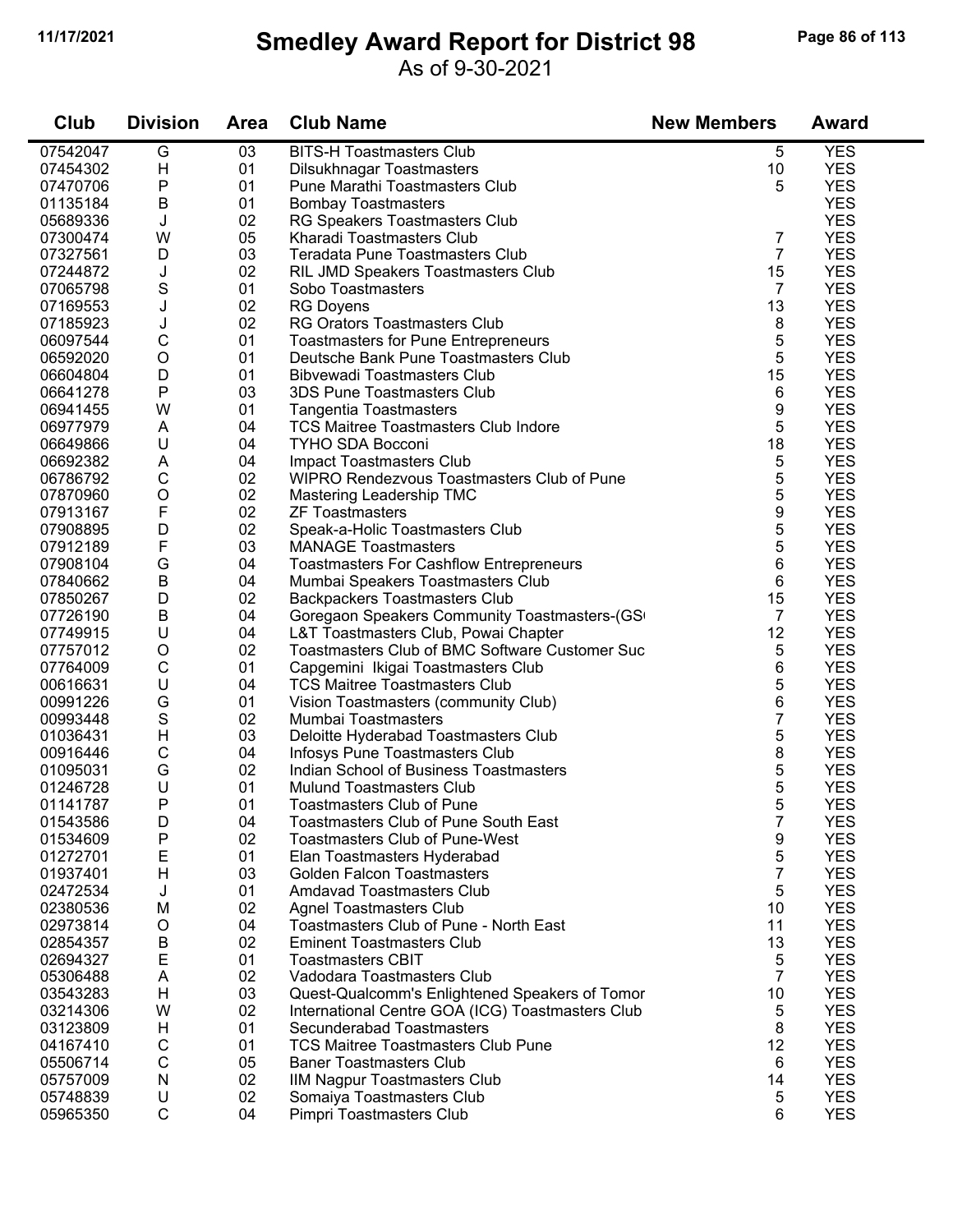# **11/17/2021 Smedley Award Report for District 98 Page 87 of 113**

As of 9-30-2021

**Club Division Area Club Name New Members Award**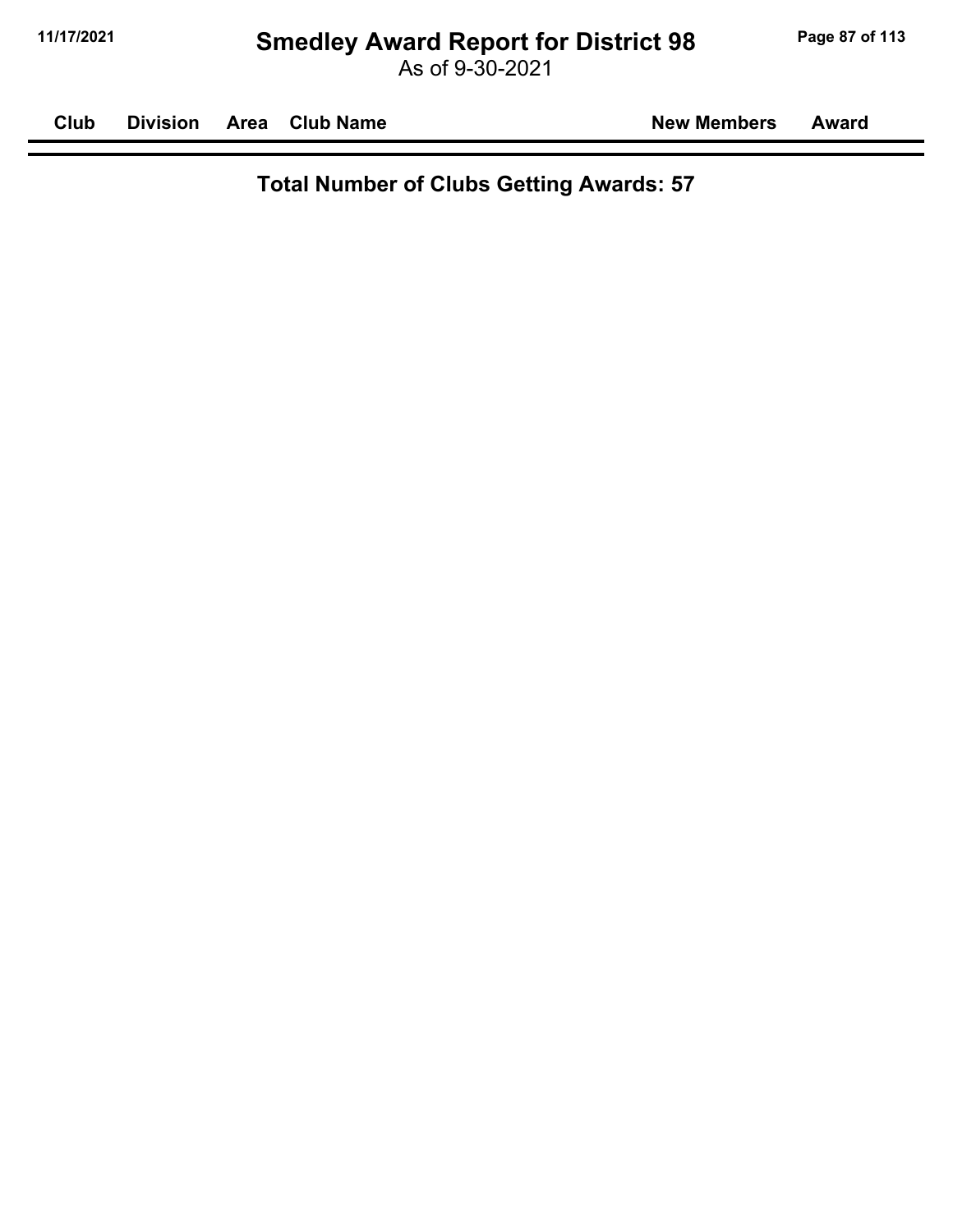#### **11/17/2021 Smedley Award Report for District 100 Page 88 of 113**

As of 9-30-2021

| <b>Club</b> | <b>Division</b> | <b>Area</b> | <b>Club Name</b>      | <b>New Members</b> | Award |
|-------------|-----------------|-------------|-----------------------|--------------------|-------|
| 01412788    |                 | 01          | La Palma Toastmasters |                    | VEC.  |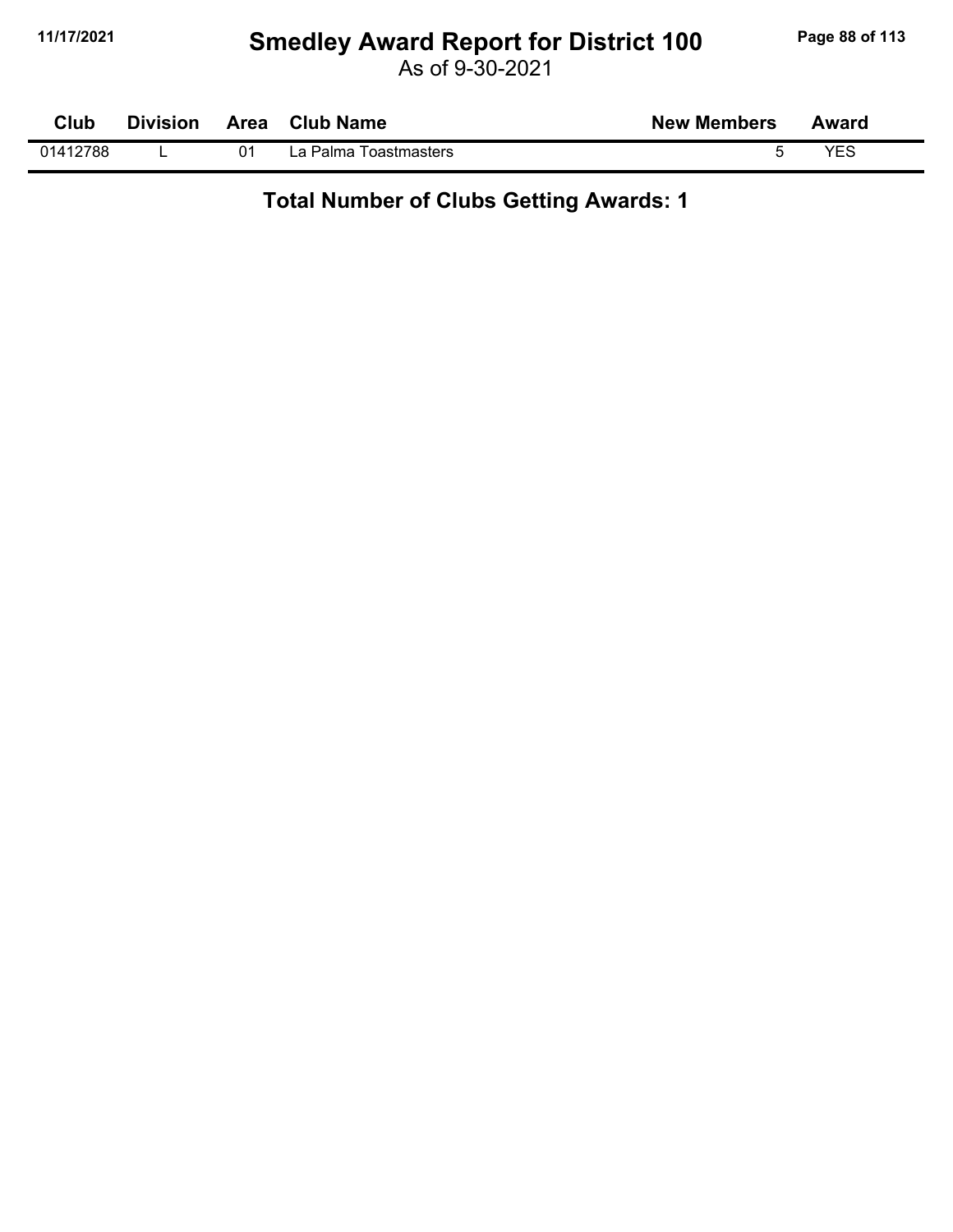## **11/17/2021 Smedley Award Report for District 101 Page 89 of 113**

As of 9-30-2021

| Club     | <b>Division</b> | Area | Club Name                        | <b>New Members</b> | Award |
|----------|-----------------|------|----------------------------------|--------------------|-------|
| 01490234 |                 | 04   | nSpeak                           |                    | YES   |
| 01684769 |                 | 01   | SynapTalks                       | 13                 | YES   |
| 01852523 | G               | 04   | Now You're Talk[In]              | b                  | YES   |
| 07854613 | G               | 05   | Women L.E.A.D. Toastmasters Club | 6                  | YES   |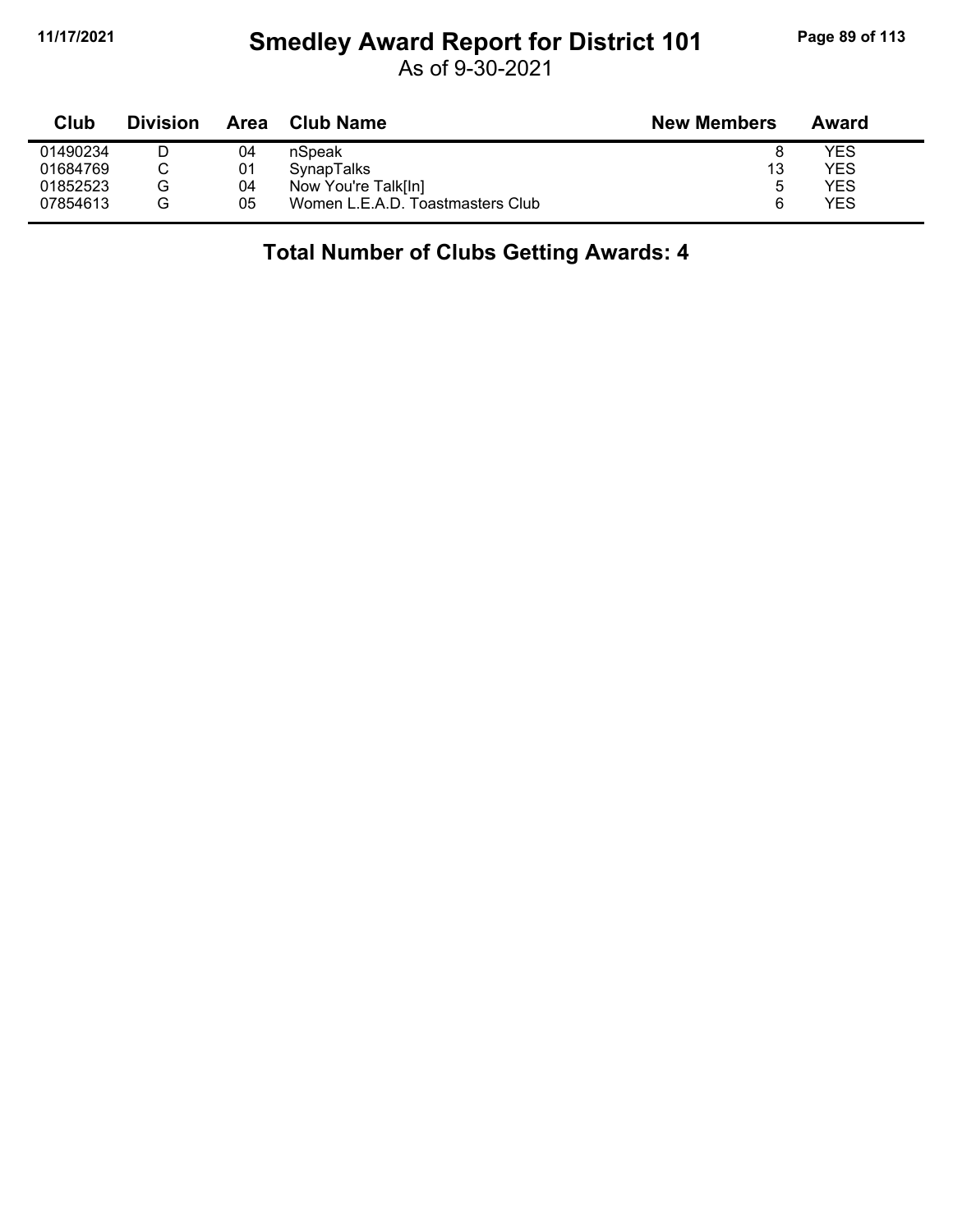j,

### **11/17/2021 Smedley Award Report for District 102 Page 90 of 113**

As of 9-30-2021

| Club     | <b>Division</b> | Area | Club Name                                      | <b>New Members</b> | Award      |
|----------|-----------------|------|------------------------------------------------|--------------------|------------|
| 07665625 |                 | 02   | MWKA Toastmasters Club                         |                    | <b>YES</b> |
| 00008969 | B               | 03   | Shah Alam Toastmasters Club                    | 5                  | <b>YES</b> |
| 00007315 | А               | 01   | Malacca Toastmasters Club                      | ა                  | <b>YES</b> |
| 06430231 |                 | 06   | MDA Kuala Lumpur and Selangor Toastmasters Clu | 5                  | <b>YES</b> |
| 01558120 | B               | 01   | Taylor's Toastmasters Club                     | 5                  | <b>YES</b> |
| 05163258 |                 | 03   | <b>MUCM Toastmasters Club</b>                  | 6                  | <b>YES</b> |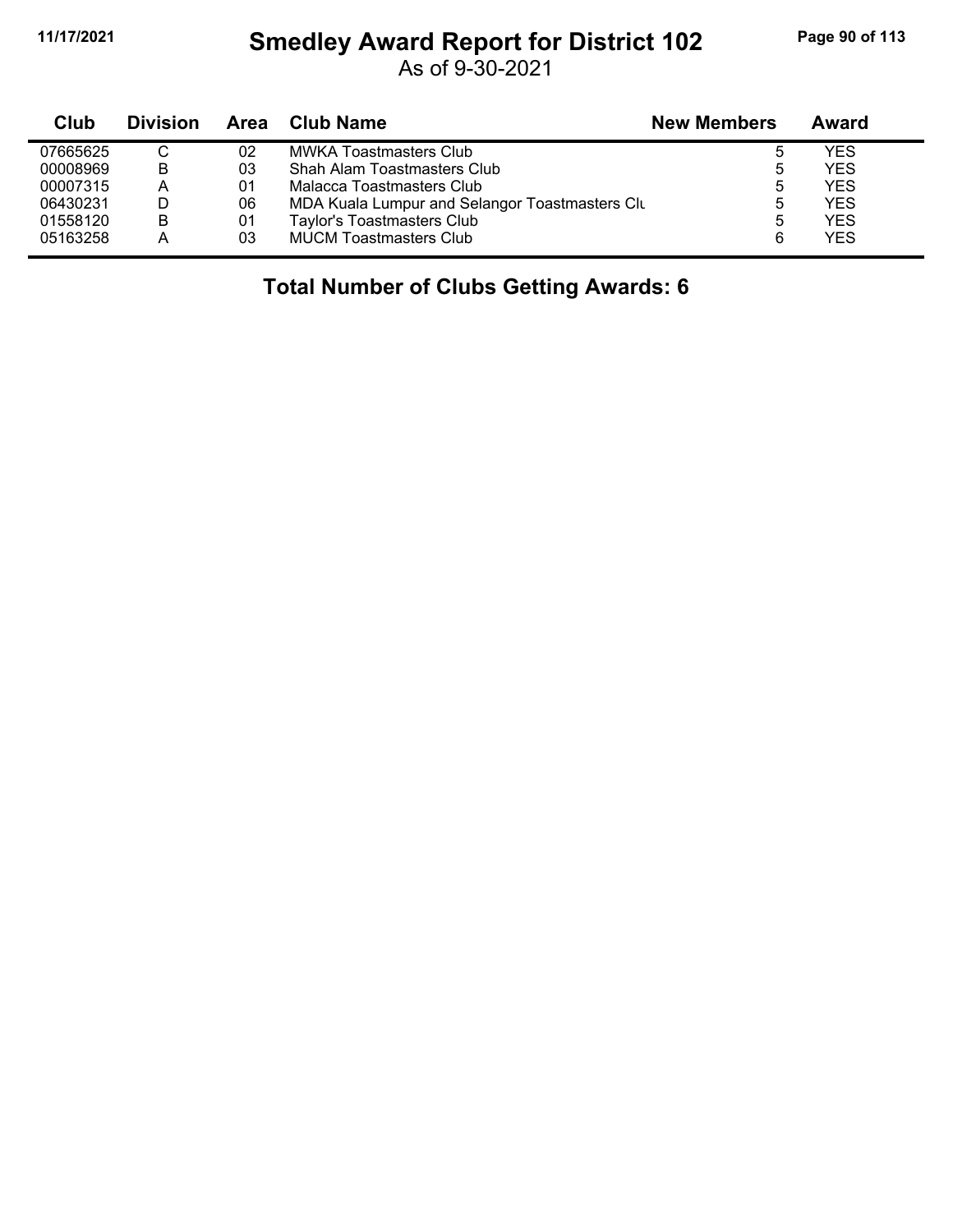## **11/17/2021 Smedley Award Report for District 104 Page 91 of 113**

As of 9-30-2021

| Club     | <b>Division</b> | Area | <b>Club Name</b>                      | <b>New Members</b> | Award      |
|----------|-----------------|------|---------------------------------------|--------------------|------------|
| 05305878 | Κ               | 06   | Somoo Jeddah Club                     | 8                  | YES        |
| 04703032 | н               | 37   | ALEBDA Toastmasters Club (arabic)     |                    | YES        |
| 01584579 | С               | 27   | Al-Ertiga                             | 5                  | <b>YES</b> |
| 05922371 |                 | 46   | Alresalah                             | 5                  | YES        |
| 06804496 |                 | 46   | Al Riyadah                            | 6                  | <b>YES</b> |
| 06962303 | С               | 08   | Saudia Toastmasters Club              | 5                  | <b>YES</b> |
| 07335331 | С               | 27   | Eshragah (arabic)                     | 6                  | <b>YES</b> |
| 07711759 | н               | 05   | <b>Pharmtivity Toastmasters Club</b>  | 5                  | <b>YES</b> |
| 07786305 |                 | 73   | The Nobles Advanced Toastmasters Club | 8                  | <b>YES</b> |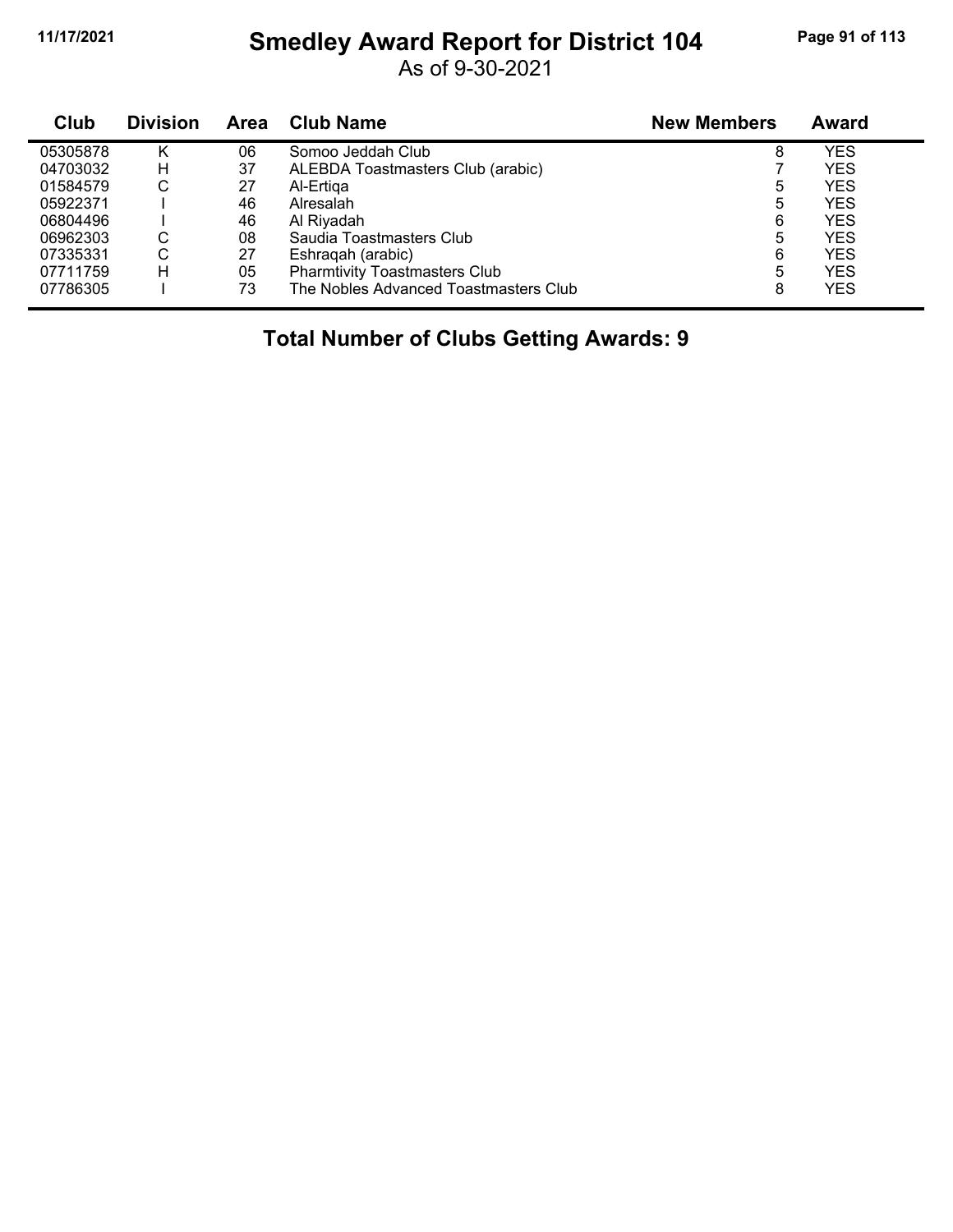### **11/17/2021 Smedley Award Report for District 105 Page 92 of 113**

As of 9-30-2021

| Club     | <b>Division</b> | <b>Area</b> | <b>Club Name</b>                                 | <b>New Members</b> | <b>Award</b> |
|----------|-----------------|-------------|--------------------------------------------------|--------------------|--------------|
| 07789018 | $\circ$         | 53          | <b>Pond Park Advanced Toastmasters</b>           | 5                  | <b>YES</b>   |
| 07784080 | K               | 46          | Ameeraga Tamil Sangam TMC                        | 5                  | <b>YES</b>   |
| 07797971 | G               | 19          | <b>KTMMR Toastmasters Club</b>                   | 5                  | <b>YES</b>   |
| 07792683 | $\circ$         | 25          | <b>God's Own Toastmasters Club</b>               | 5                  | <b>YES</b>   |
| 07791917 | B               | 20          | Dubai Legends Toastmasters Club                  | 5                  | <b>YES</b>   |
| 07802304 | B               | 21          | <b>Aster Toastmasters Club</b>                   | 15                 | <b>YES</b>   |
| 07806663 | F               | 60          | Podcasters Toastmasters Club                     | 5                  | <b>YES</b>   |
| 07807840 | L               | 49          | IIM Dubai Toastmasters Club                      | 5                  | <b>YES</b>   |
| 07712911 | B               | 23          | <b>UAE Ladies Toastmasters Club</b>              | 5                  | <b>YES</b>   |
| 07702487 | ${\sf P}$       | 64          | The Showstoppers Toastmasters Club               | $\overline{7}$     | <b>YES</b>   |
| 07854469 | G               | 18          | <b>BEC Toastmasters Club</b>                     | 5                  | <b>YES</b>   |
| 07847812 | F               | 52          | Ace It Marina Toastmasters Club                  | 5                  | <b>YES</b>   |
| 07827305 | L               | 50          | <b>STAC Toastmasters Club</b>                    | 5                  | <b>YES</b>   |
| 07830309 | P               | 64          | Prathidhwani Telugu Toastmasters Club            | 5                  | <b>YES</b>   |
| 07906241 | N               | 55          | Al Ruwais Toastmasters Club                      | 5                  | <b>YES</b>   |
| 07927492 | L               | 48          | <b>IPA Toastmasters Club</b>                     | 6                  | <b>YES</b>   |
| 07889917 | M               | 38          | Sohar Aluminium Toastmasters                     | $\overline{7}$     | <b>YES</b>   |
| 00007492 | B               | 20          | Dubai Toastmasters Club                          | 5                  | <b>YES</b>   |
| 00008403 | Κ               | 59          | Sharjah Club                                     | 6                  | <b>YES</b>   |
| 00596103 | A               | 02          | <b>Rainbow Toastmasters Club</b>                 | 5                  | <b>YES</b>   |
| 00624236 | F               | 26          | <b>Emirates Toastmasters Club</b>                | 5                  | <b>YES</b>   |
|          | Κ               | 47          | FUJAIRAH TOASTMASTERS CLUB                       | 5                  | <b>YES</b>   |
| 00687847 |                 | 35          | <b>SLP</b>                                       | 6                  | <b>YES</b>   |
| 01055870 | J<br>E          |             |                                                  |                    | <b>YES</b>   |
| 01079197 |                 | 13          | New Thought and Inspiration (Khimji's) Toastmast | 5                  |              |
| 00889574 | $\circ$         | 27          | <b>ICAT Toastmasters Dubai</b>                   | 5                  | <b>YES</b>   |
| 00930087 | N               | 58          | <b>Kera Toastmasters</b>                         | 6                  | <b>YES</b>   |
| 00804519 | L               | 48          | TGIS Toastmasters Club, Dubai, UAE               | 6                  | <b>YES</b>   |
| 01048201 | L               | 50          | ESCF (Emirates Supply Chain Forum)               | 5                  | <b>YES</b>   |
| 00946137 | $\circ$         | 53          | Friends of Yoga Toastmasters Club                | 5                  | <b>YES</b>   |
| 07285961 | F               | 57          | The Keynoters Toastmasters Club, DKP             | 5                  | <b>YES</b>   |
| 07286067 | ${\sf N}$       | 55          | <b>ADK Toastmasters</b>                          | 9                  | <b>YES</b>   |
| 07401115 | В               | 21          | <b>NIMS Toastmasters Clubs</b>                   | 5                  | <b>YES</b>   |
| 07212928 | F               | 57          | <b>Cummins Toastmasters Club</b>                 | 5                  | <b>YES</b>   |
| 07239387 | Κ               | 46          | Scholars Malayalam Toastmasters Club             | 5                  | <b>YES</b>   |
| 07026452 |                 | 30          | <b>HR Connexions Toastmasters Club</b>           | 9                  | <b>YES</b>   |
| 07006339 | L               | 48          | <b>JSS Toastmasters Club</b>                     | 5                  | <b>YES</b>   |
| 06778108 | B               | 23          | <b>IMT Dubai Toastmasters Club</b>               | 5                  | <b>YES</b>   |
| 06750202 | J               | 33          | Speech Weavers Toastmasters Club Dubai           | 5                  | <b>YES</b>   |
| 06695879 | C               | 10          | Royal Meadows Toastmasters Club                  | 5                  | <b>YES</b>   |
| 06562921 | B               | 20          | <b>TAEGUS Toastmasters Club</b>                  | 5                  | <b>YES</b>   |
| 06487442 | E               | 13          | Rise & Climb                                     | 5                  | <b>YES</b>   |
| 06581474 | M               | 51          | Wise Minds @ ISG Toastmasters Club               | 5                  | <b>YES</b>   |
| 06588513 | C               | 12          | <b>Muscat Family Toastmasters Club</b>           |                    | <b>YES</b>   |
| 07637212 | N               | 55          | PICE-UAE & Fellows Toastmasters Club             | 5                  | <b>YES</b>   |
| 00006392 | Κ               | 45          | Lagoon Club                                      | 5                  | <b>YES</b>   |
| 00002913 | J               | 33          | Star of Arabia Club                              | 5                  | <b>YES</b>   |
| 07470741 | B               | 22          | Leads Toastmasters Club                          | 5                  | <b>YES</b>   |
| 07468753 | G               | 17          | <b>Galaxy Toastmasters Club</b>                  | 5                  | <b>YES</b>   |
| 00001950 | H               | 39          | Abu Dhabi Toastmasters                           | 6                  | <b>YES</b>   |
| 05477632 | Κ               | 59          | Ajman Orators Toastmasters Club                  | 6                  | <b>YES</b>   |
| 05965832 | O               | 25          | <b>CMA Dubai Toastmasters Club</b>               | 5                  | <b>YES</b>   |
| 05984189 | F               | 52          | JLT Dubai Toastmasters Club                      | 5                  | <b>YES</b>   |
| 01670793 | J               | 35          | Digerati Toastmasters Club                       | 5                  | <b>YES</b>   |
| 01671090 |                 | 30          | Arabian Dreams Toastmasters Club                 | 5                  | <b>YES</b>   |
| 01594550 | Ρ               | 29          | AL NAHDA TOASTMASTERS CLUB                       | 5                  | <b>YES</b>   |
| 01602864 | Κ               | 46          | Spectrum Toastmasters Club                       | 5                  | <b>YES</b>   |
| 01329527 | L               | 49          | ACE (Active, Creative & Educative)               | 5                  | <b>YES</b>   |
| 01353103 | G               | 17          | <b>ABC Toastmasters Club</b>                     | 5                  | <b>YES</b>   |
| 01347513 | $\circ$         | 25          | <b>ECC Toastmasters Club</b>                     | 5                  | <b>YES</b>   |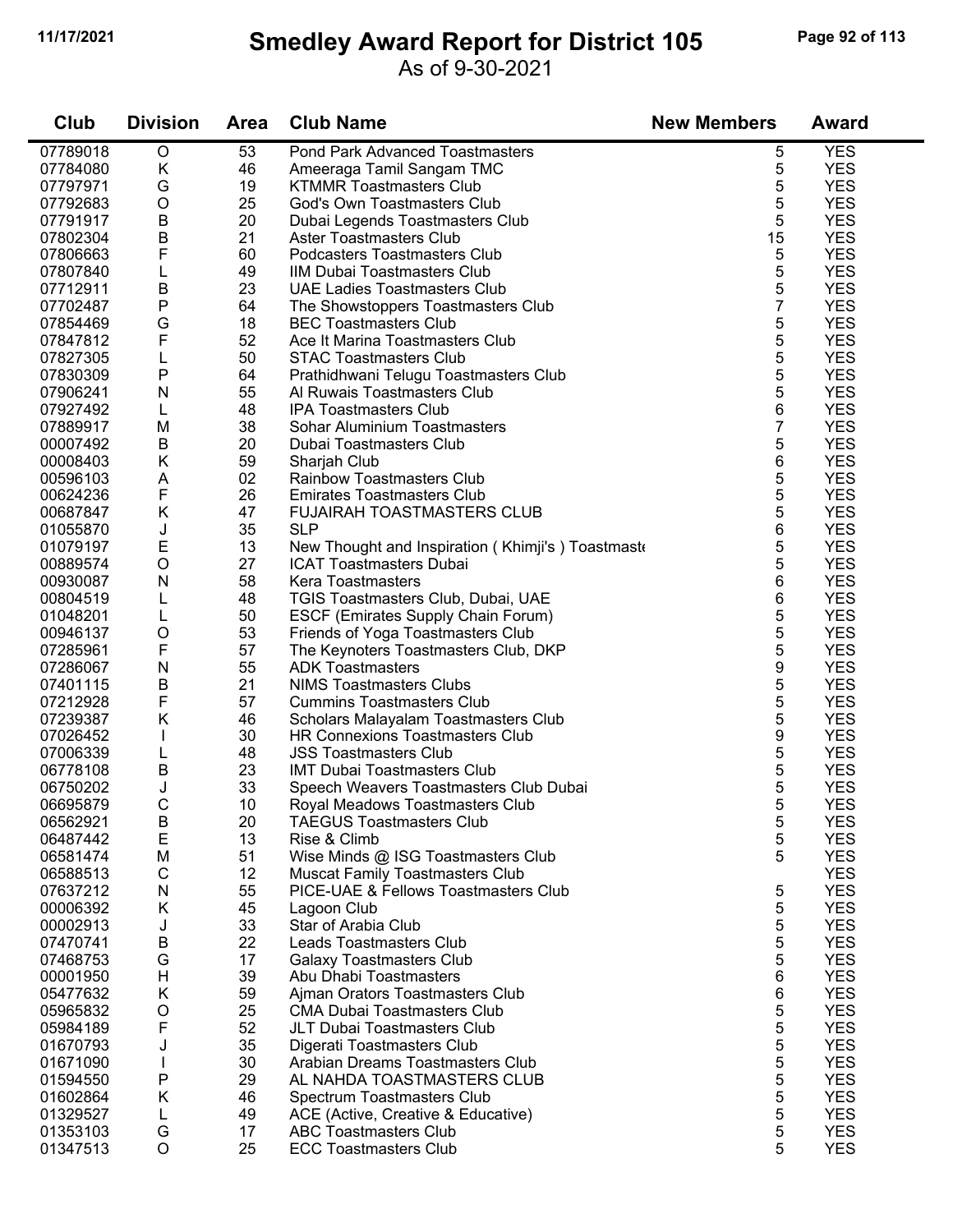#### **11/17/2021 Smedley Award Report for District 105 Page 93 of 113**

As of 9-30-2021

| Club     | <b>Division</b> | <b>Area</b> | <b>Club Name</b>                    | <b>New Members</b> | <b>Award</b> |  |
|----------|-----------------|-------------|-------------------------------------|--------------------|--------------|--|
| 02741533 |                 | 37          | <b>Bowlers Toastmasters Club</b>    | 6                  | YES          |  |
| 02980001 | м               | 38          | Sohar Toastmasters                  | 5                  | <b>YES</b>   |  |
| 02991308 | F               | 28          | Discovery Gardens Toastmasters Club | 6                  | <b>YES</b>   |  |
| 02298659 | κ               | 46          | Scholars Toastmaster Club           | 5                  | YES          |  |
| 02527551 | O               | 61          | Wings of Magic                      | 6                  | YES          |  |
| 01901915 | н               | 42          | Mussafah Toastmasters               | 5                  | YES          |  |
| 04657736 | в               | 23          | <b>DSO Toastmasters Club</b>        | 10                 | YES          |  |
| 05056167 | м               | 51          | Speak & Lead Toastmasters           | 5                  | YES          |  |
| 04790106 | А               | 03          | Power Elite Toastmasters Club       | 5                  | YES.         |  |
| 03134985 |                 | 31          | Muhaisnah Toastmasters Club         | 6                  | YES          |  |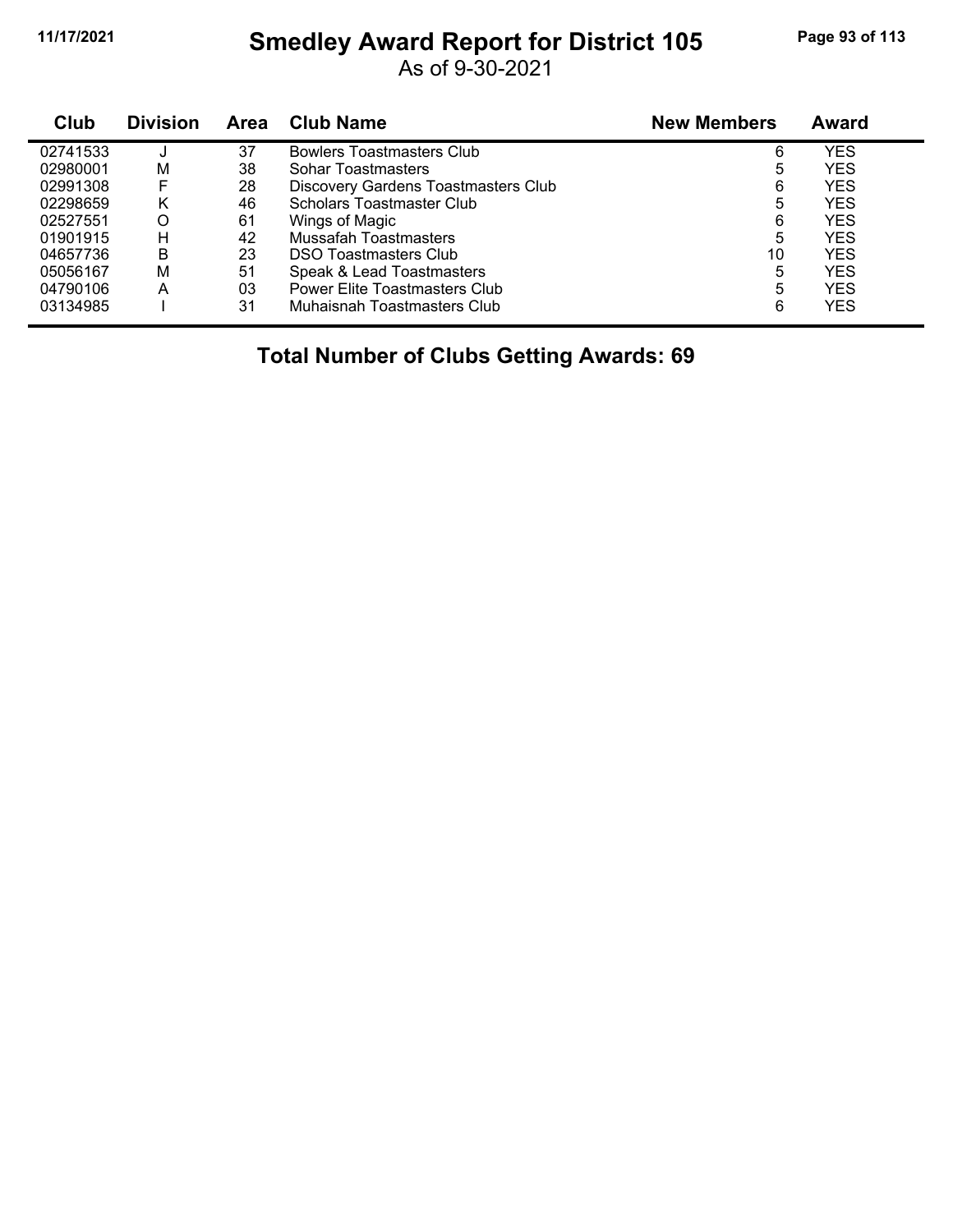#### **11/17/2021 Smedley Award Report for District 107 Page 94 of 113**

As of 9-30-2021

| Club     | <b>Division</b> |    | Area Club Name                   | <b>New Members</b> | Award |  |
|----------|-----------------|----|----------------------------------|--------------------|-------|--|
| 07739907 |                 | 03 | Banco Montepio Toastmasters Club |                    | YES   |  |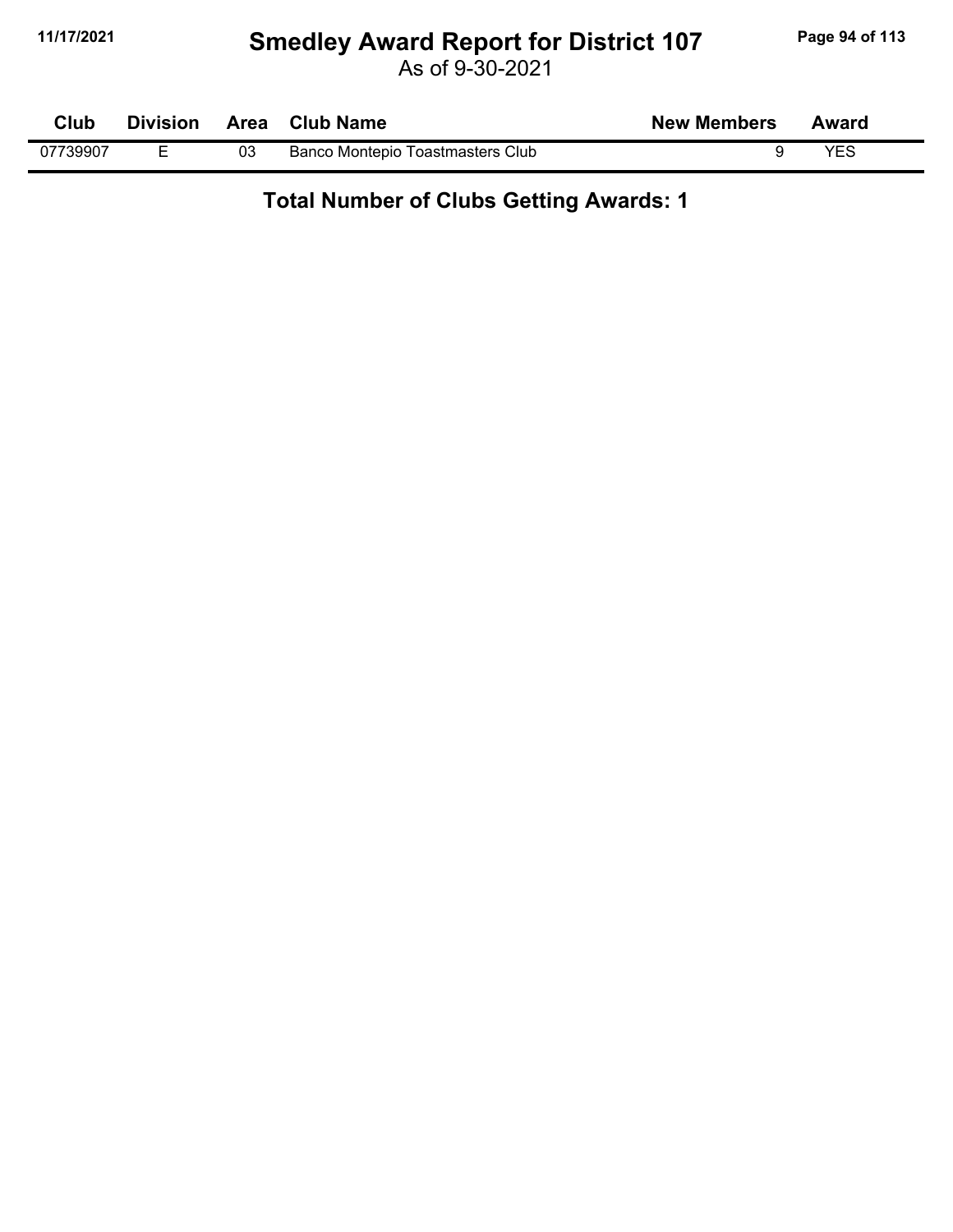## **11/17/2021 Smedley Award Report for District 108 Page 95 of 113**

As of 9-30-2021

| Club     | <b>Division</b> | <b>Area</b> | <b>Club Name</b>              | <b>New Members</b> | Award      |
|----------|-----------------|-------------|-------------------------------|--------------------|------------|
| 00906542 | A               | 02          | Top Careers Toastmasters Club | 5                  | <b>YES</b> |
| 01112264 | D               | 01          | Silesia Toastmasters          | 5                  | <b>YES</b> |
| 01138065 | С               | 01          | Toastmasters Poznan           | 5                  | <b>YES</b> |
| 07536000 | B               | 02          | Turku Toastmasters            | 6                  | <b>YES</b> |
| 06890761 | F               | 02          | Optima Forma                  | 5                  | <b>YES</b> |
| 03033176 | D               | 02          | Toastmasters Inzynieria Slowa | 8                  | <b>YES</b> |
| 03314827 | Α               | 01          | <b>Toastmasters Olsztyn</b>   | 5                  | <b>YES</b> |
| 03397610 | D               | 02          | <b>Toastmasters PK</b>        | 5                  | <b>YES</b> |
| 04053566 | E               | 02          | <b>Toastmasters Gdynia</b>    | 5                  | <b>YES</b> |
| 01338915 | F               | 04          | Astana Toastmasters Club      | 5                  | <b>YES</b> |
| 05747106 | F               | 03          | <b>Islanders</b>              |                    | <b>YES</b> |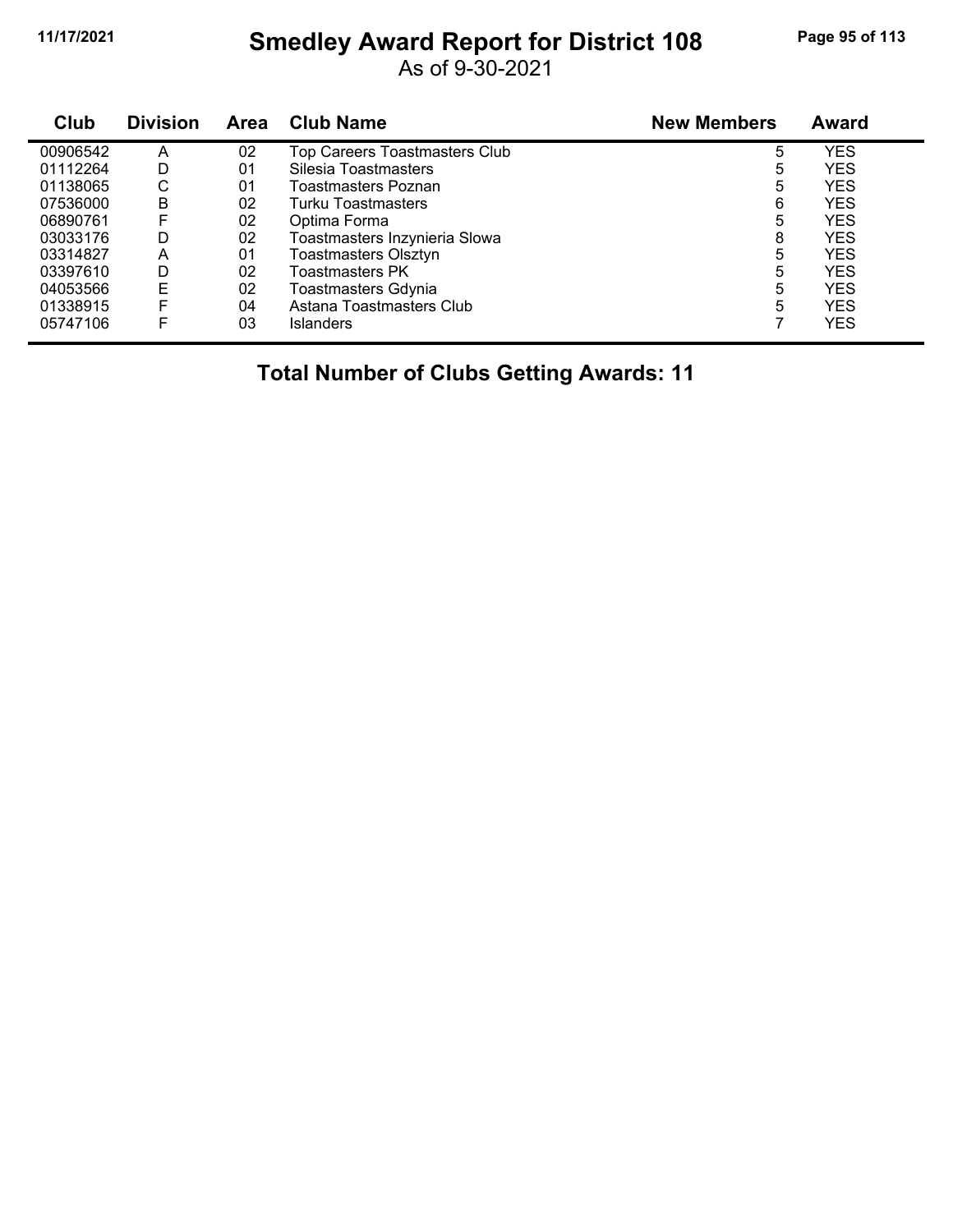### **11/17/2021 Smedley Award Report for District 109 Page 96 of 113**

As of 9-30-2021

| <b>Club</b> | <b>Division</b> | Area | Club Name                           | <b>New Members</b> | Award      |
|-------------|-----------------|------|-------------------------------------|--------------------|------------|
| 05760999    |                 | 03   | Toastmasters Rhetorikclub Innsbruck |                    | <b>YES</b> |
| 02548956    |                 | 03   | Istanbul Türkçe Toastmasters        |                    | YES        |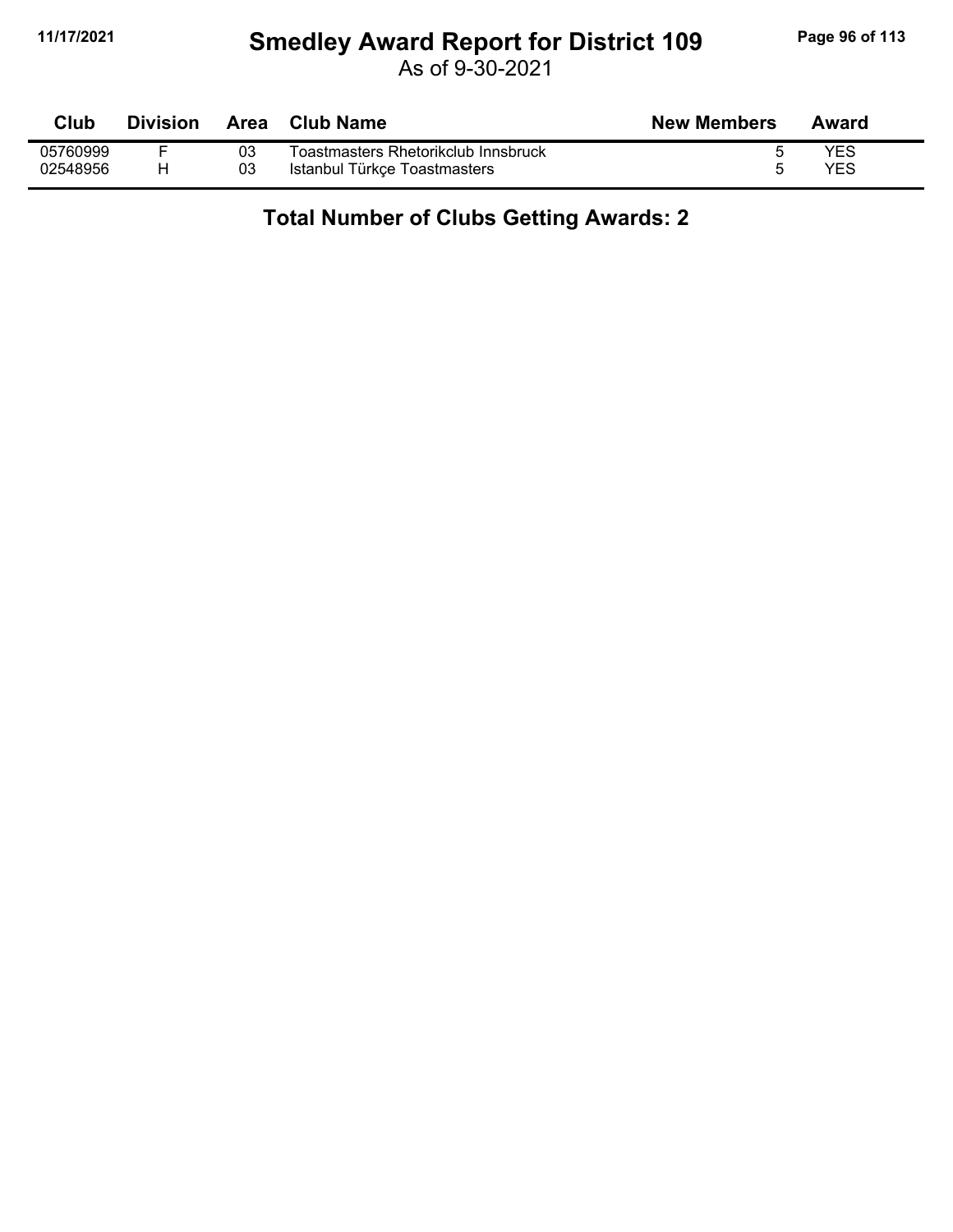## **11/17/2021 Smedley Award Report for District 110 Page 97 of 113**

As of 9-30-2021

| Club     | Division |    | Area Club Name                   | <b>New Members</b> | Award |
|----------|----------|----|----------------------------------|--------------------|-------|
| 04537007 |          | 02 | GE Vaci Greens Toastmasters Club |                    | YES   |
| 04338165 |          | 02 | Transilvania Toastmasters Brasov |                    | YES   |
| 00686833 | B        | 02 | Best Odessa Speakers Club        |                    | YES   |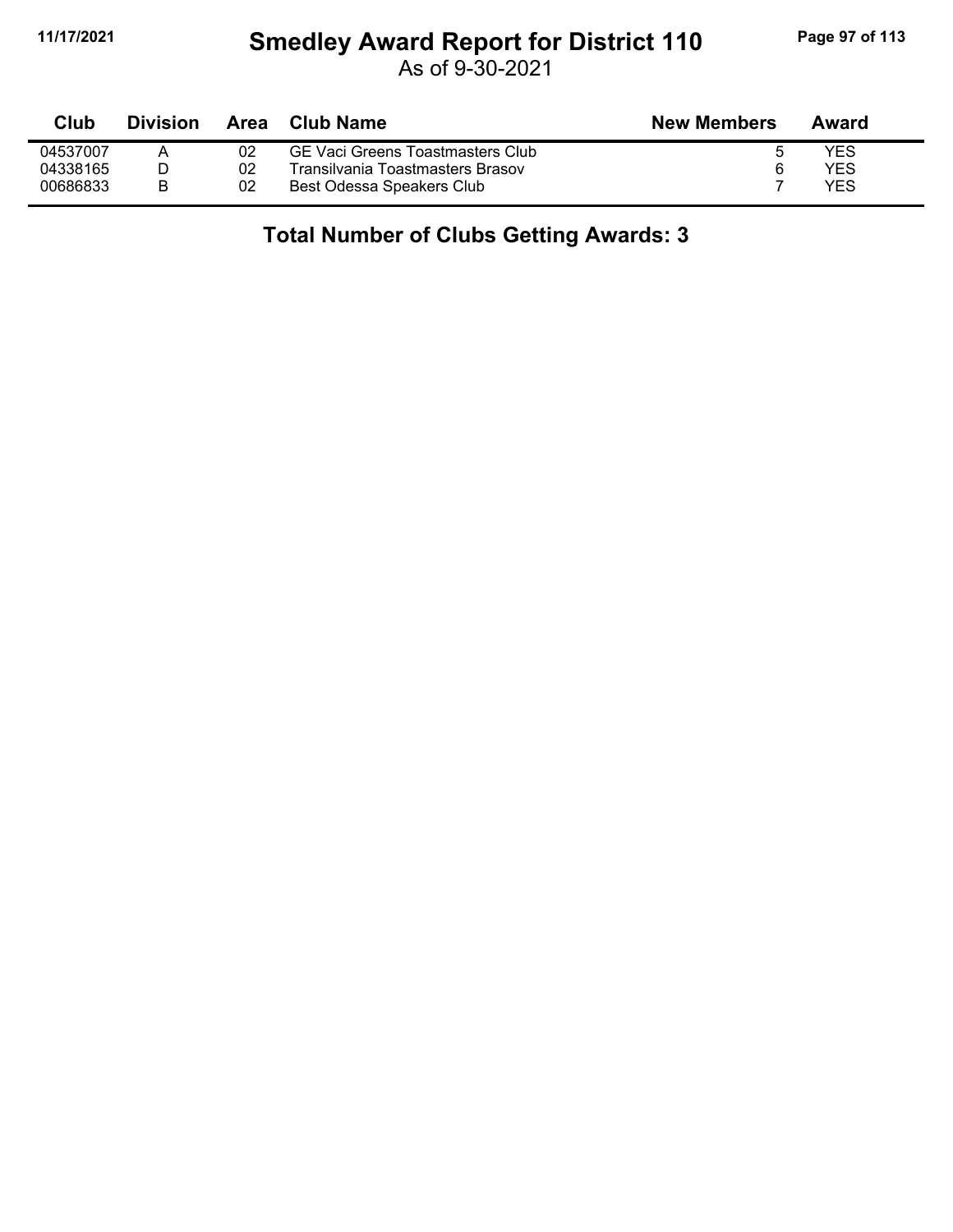#### **11/17/2021 Smedley Award Report for District 111 Page 98 of 113**

As of 9-30-2021

| Club     | <b>Division</b> | Area | <b>Club Name</b>              | <b>New Members</b> | Award |
|----------|-----------------|------|-------------------------------|--------------------|-------|
| 04856017 |                 |      | Avenida Paulista Toastmasters |                    | VES   |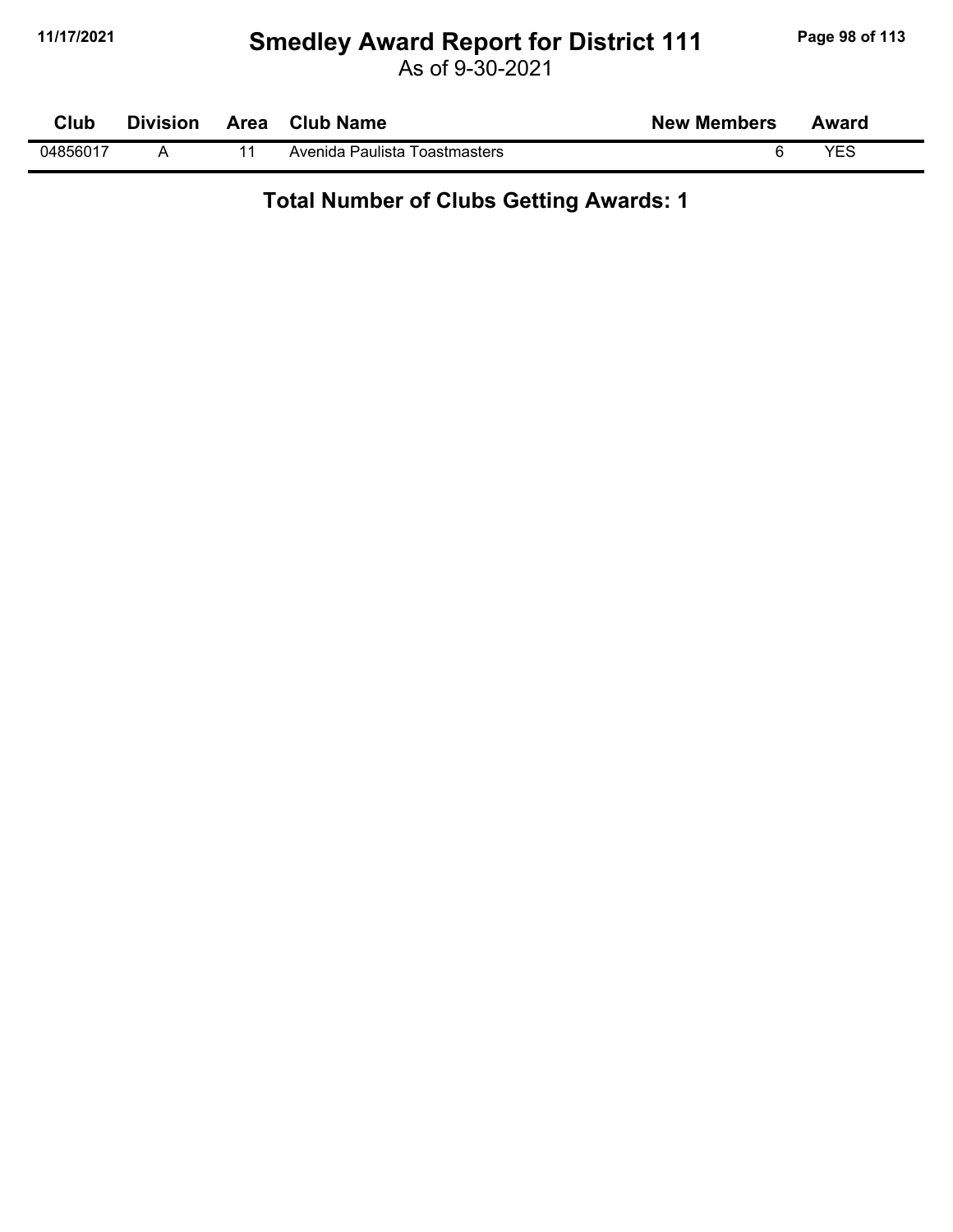## **11/17/2021 Smedley Award Report for District 112 Page 99 of 113**

As of 9-30-2021

| Club     | <b>Division</b> | Area | <b>Club Name</b>                       | <b>New Members</b> | Award      |
|----------|-----------------|------|----------------------------------------|--------------------|------------|
| 01458145 | N               | 04   | <b>Biztalk Toastmasters</b>            |                    | YES        |
| 00009889 |                 | 05   | Franklin Toastmasters Club             |                    | YES        |
| 00009487 | P               | 03   | <b>Cambridge Treetown Toastmasters</b> | b                  | YES        |
| 00000680 | N               | 04   | Varsity Club                           |                    | YES        |
| 00004748 | М               | 03   | Eden-Epsom Club                        | ٠h                 | <b>YES</b> |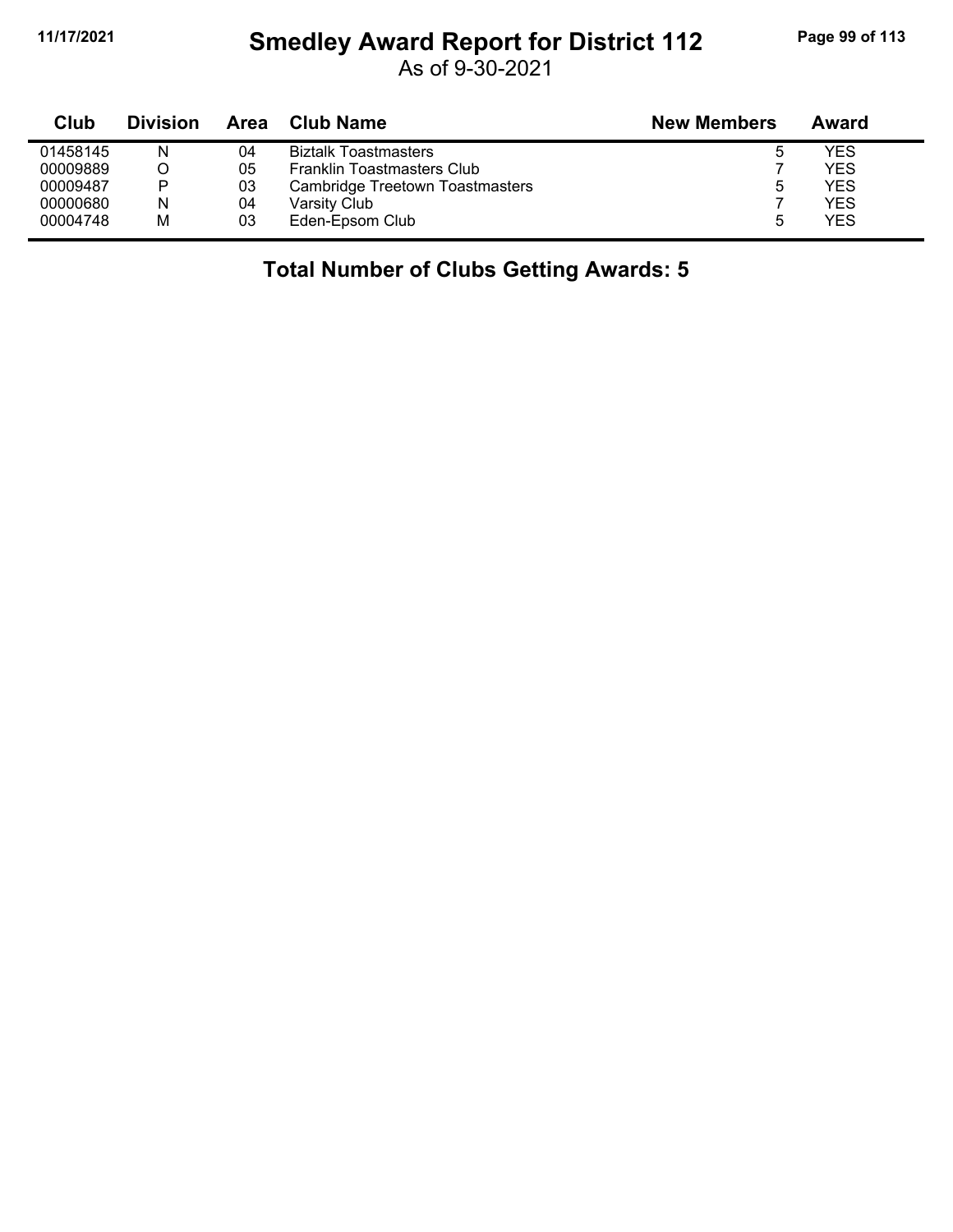#### **11/17/2021 Smedley Award Report for District 113 Page 100 of 113**

As of 9-30-2021

| Club     | <b>Division</b> | <b>Area</b> | <b>Club Name</b>                                 | <b>New Members</b> | <b>Award</b> |  |
|----------|-----------------|-------------|--------------------------------------------------|--------------------|--------------|--|
| 00001156 | Е               | 03          | Tecnologico de Monterrey Club                    | 5                  | <b>YES</b>   |  |
| 07446417 | н               | 02          | Club Toastmasters Microsip Empresarial Chihuahua | 5                  | <b>YES</b>   |  |
| 06999181 | н               | 02          | F.C.A. UACH                                      | 5                  | <b>YES</b>   |  |
| 07021570 | С               | 01          | Coparmex San Luis                                | 5                  | <b>YES</b>   |  |
| 07022094 | G               | 02          | Toastmaster CICMAC                               | 5                  | <b>YES</b>   |  |
| 07182205 | н               | 01          | <b>Networking Class</b>                          | 6                  | <b>YES</b>   |  |
| 00703541 |                 | 01          | Ingenio Club                                     | 5                  | <b>YES</b>   |  |
| 00007714 | н               | 01          | <b>First Class Club</b>                          | 5                  | <b>YES</b>   |  |
| 07908289 | н               | 01          | Toastmasters Sector Inmobiliario                 | 5                  | <b>YES</b>   |  |
| 01586686 | Е               | 02          | Ojinaga                                          | 5                  | <b>YES</b>   |  |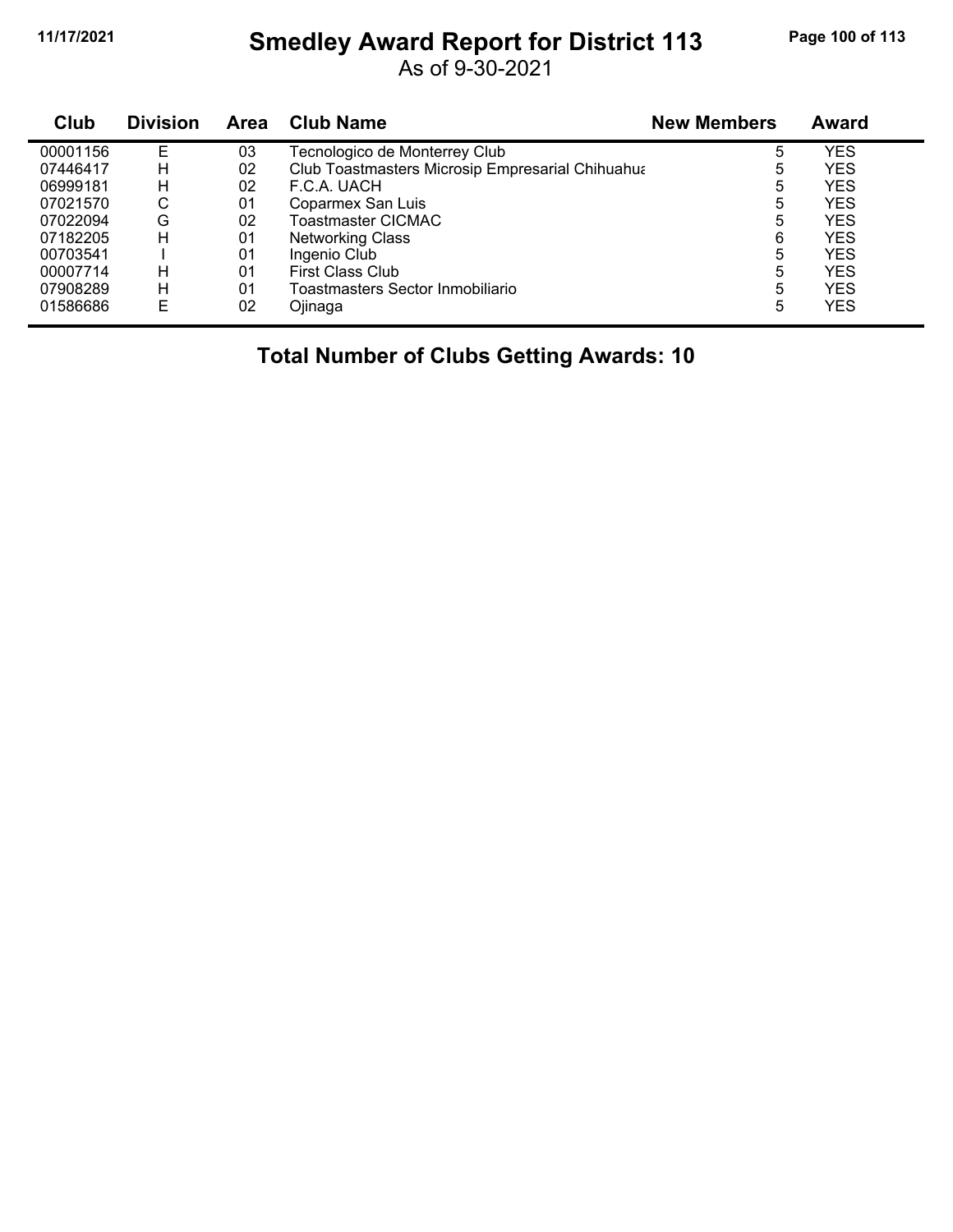#### **11/17/2021 Smedley Award Report for District 114 Page 101 of 113**

As of 9-30-2021

| Club     | <b>Division</b> | Area | Club Name                            | <b>New Members</b> | Award      |
|----------|-----------------|------|--------------------------------------|--------------------|------------|
| 05553979 | D               | 13   | Kisumu Toastmasters                  | 5                  | YES        |
| 05954085 | D               | 13   | <b>Eldoret Toastmasters</b>          | 5                  | YES        |
| 07663003 | F               | 17   | Kampala Executives Toastmasters Club | 5                  | YES        |
| 07807626 | D               | 12   | Fasaha Bilingual Toastmasters Club   |                    | <b>YES</b> |
| 07789954 | A               | 02   | <b>Bongo Toastmasters Club</b>       | 5                  | YES        |
| 00689391 | С               | 10   | <b>Smart Speak Toastmasters Club</b> | 6                  | YES        |
| 07229265 | A               | 01   | Mount Meru                           | 5                  | YES        |
| 07064465 | С               | 09   | Simba Toastmasters Club              | 6                  | YES        |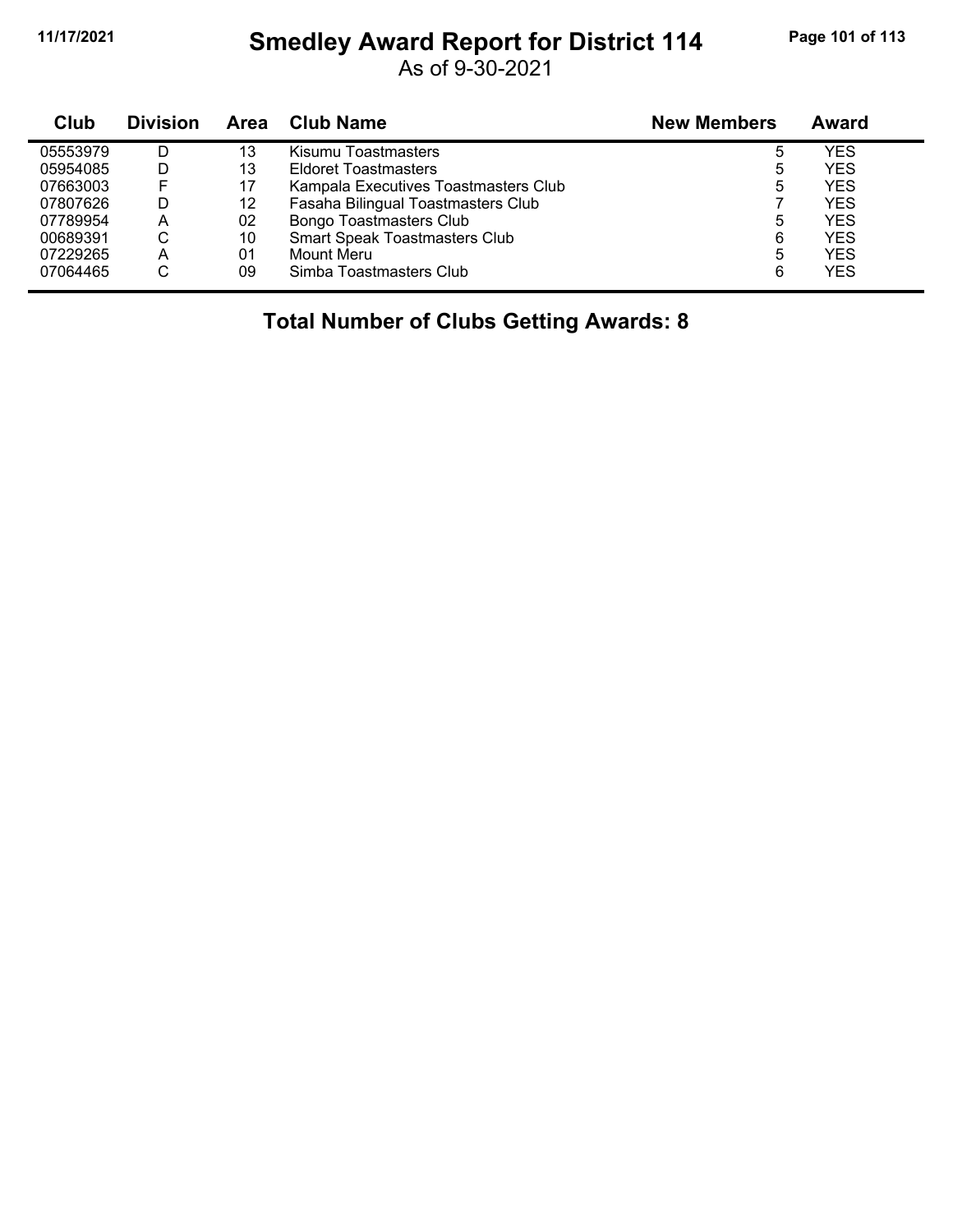#### **11/17/2021 Smedley Award Report for District 115 Page 102 of 113**

As of 9-30-2021

| Club     | <b>Division</b> | Area | <b>Club Name</b>                     | <b>New Members</b> | Award |
|----------|-----------------|------|--------------------------------------|--------------------|-------|
| 06633880 |                 | 01   | <b>Storytellers Toastmasters</b>     |                    | YES   |
| 04225109 |                 | 01   | Next Generation Talkers Toastmasters |                    | YES   |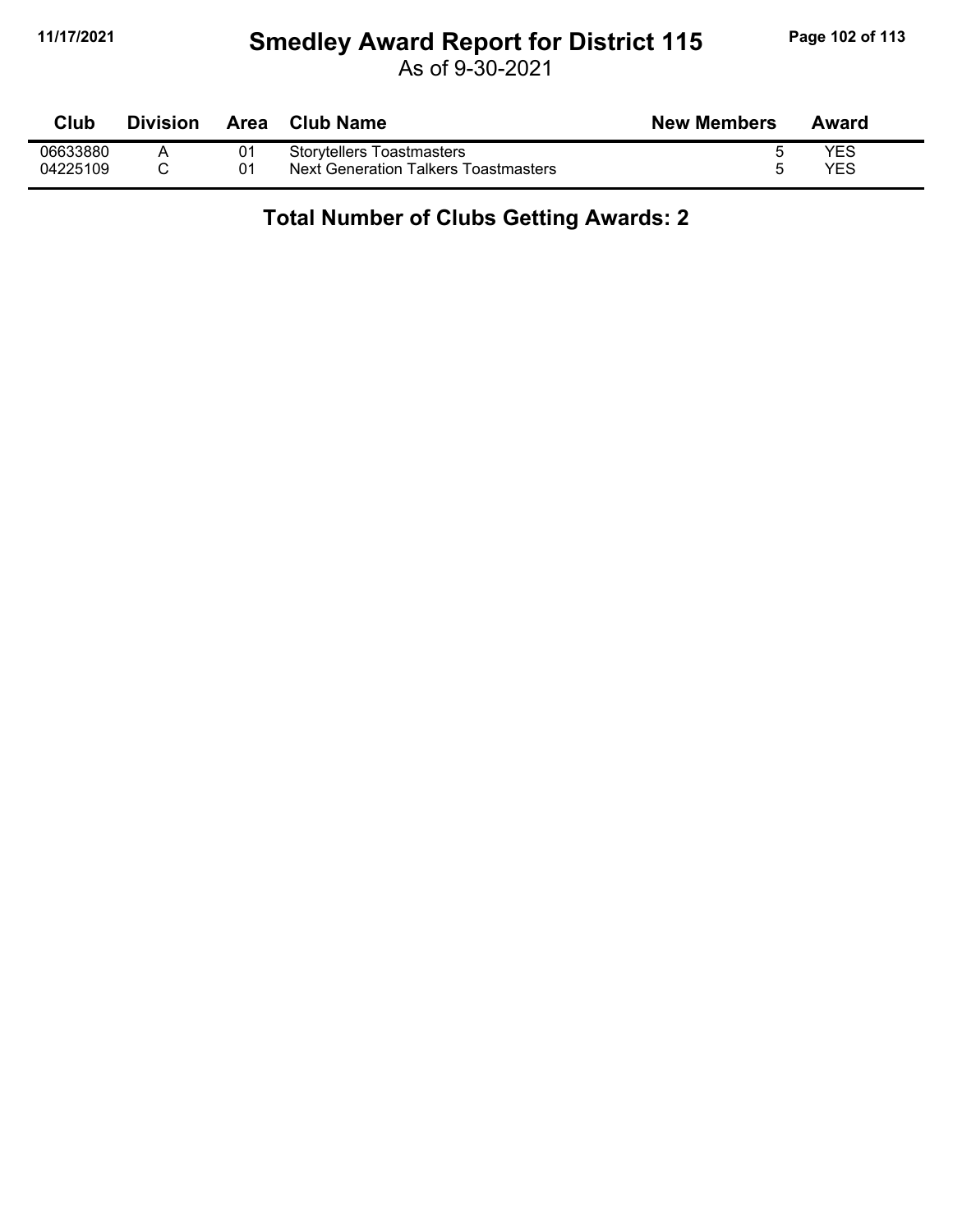#### **11/17/2021 Smedley Award Report for District 116 Page 103 of 113**

As of 9-30-2021

| Club     | <b>Division</b>           | <b>Area</b> | <b>Club Name</b>                       | <b>New Members</b> | <b>Award</b> |
|----------|---------------------------|-------------|----------------------------------------|--------------------|--------------|
| 04212732 | F                         | 22          | <b>Qatar Tamil Toastmasters Club</b>   | 5                  | <b>YES</b>   |
| 03634644 | F                         | 24          | <b>Stafford Toastmasters Club</b>      | 5                  | <b>YES</b>   |
| 03457349 | A                         | 04          | <b>PSME Qatar Toastmasters Club</b>    | 10                 | <b>YES</b>   |
| 03499112 | B                         | 07          | <b>PQASS Toastmasters Club</b>         | 5                  | <b>YES</b>   |
| 05271119 | $\sf B$                   | 06          | <b>FCC Vanitha Toastmasters</b>        | 5                  | <b>YES</b>   |
| 04320684 | E                         | 17          | ELITE TOASTMASTERS CLUB                | 5                  | <b>YES</b>   |
| 01498197 | G                         | 27          | <b>Oryx Communicators Club</b>         | 5                  | <b>YES</b>   |
| 01349612 | $\boldsymbol{\mathsf{A}}$ | 04          | <b>Galfar Toastmasters</b>             | 5                  | <b>YES</b>   |
| 01334658 | E                         | 18          | <b>ICC-Eves Toastmasters Club</b>      | 5                  | <b>YES</b>   |
| 02685568 | E                         | 19          | <b>Excel Toastmasters Club</b>         | 5                  | <b>YES</b>   |
| 03015147 | $\mathsf C$               | 10          | <b>Wakra Toastmasters Club</b>         | 5                  | <b>YES</b>   |
| 02087647 | F                         | 23          | <b>EF Toastmasters Club</b>            | 5                  | <b>YES</b>   |
| 06576049 | G                         | 27          | Sri Lankan Toastmasters Club Qatar     | 6                  | <b>YES</b>   |
| 06016430 | B                         | 08          | <b>Zeal Toastmasters Club</b>          | 5                  | <b>YES</b>   |
| 06773065 | $\mathsf C$               | 09          | <b>Pearl Toastmasters</b>              | 6                  | <b>YES</b>   |
| 06982032 | $\mathsf C$               | 11          | <b>HSE Toastmasters Club</b>           | 5                  | <b>YES</b>   |
| 07206654 | $\mathsf F$               | 24          | <b>Transcend Toastmasters Club</b>     | 5                  | <b>YES</b>   |
| 07077627 | $\mathsf{H}$              | 31          | Landmark Qatar Toastmasters Club       | 5                  | <b>YES</b>   |
| 07415777 | F                         | 23          | Doha Bank Toastmasters Club            | 5                  | <b>YES</b>   |
| 07515388 | $\mathsf{C}$              | 12          | <b>SEA Toastmasters</b>                | 8                  | <b>YES</b>   |
| 00002910 | D                         | 14          | <b>Qatar Toastmasters Club</b>         | 8                  | <b>YES</b>   |
| 00005874 | A                         | 02          | Megchiani-One                          | 5                  | <b>YES</b>   |
| 00007148 | A                         | 01          | Doha Toastmasters Club                 | 6                  | <b>YES</b>   |
| 00007847 | G                         | 25          | Filcom International Toastmasters Club | 5                  | <b>YES</b>   |
| 00009379 | $\mathsf{C}$              | 12          | <b>ICC-ONE TOASMASTERS CLUB</b>        | 5                  | <b>YES</b>   |
| 07781670 | G                         | 28          | <b>KPMG Qatar Toastmasters Club</b>    | 5                  | <b>YES</b>   |
| 07806765 | $\sf B$                   | 08          | <b>MARATHI TOASTMASTERS CLUB</b>       | 5                  | <b>YES</b>   |
| 07815059 | $\mathsf E$               | 18          | Nepalese Toastmasters Qatar            | 5                  | <b>YES</b>   |
| 07669107 | D                         | 13          | West Bay Toastmasters Club             | 5                  | <b>YES</b>   |
| 07920559 | H                         | 29          | Landmark Retailers Toastmasters Club   | 5                  | <b>YES</b>   |
| 07880346 | $\mathsf E$               | 19          | Al Suwayed Toastmasters                | 5                  | <b>YES</b>   |
| 07837788 | A                         | 01          | <b>KMCC Qatar Toastmasters</b>         | 5                  | <b>YES</b>   |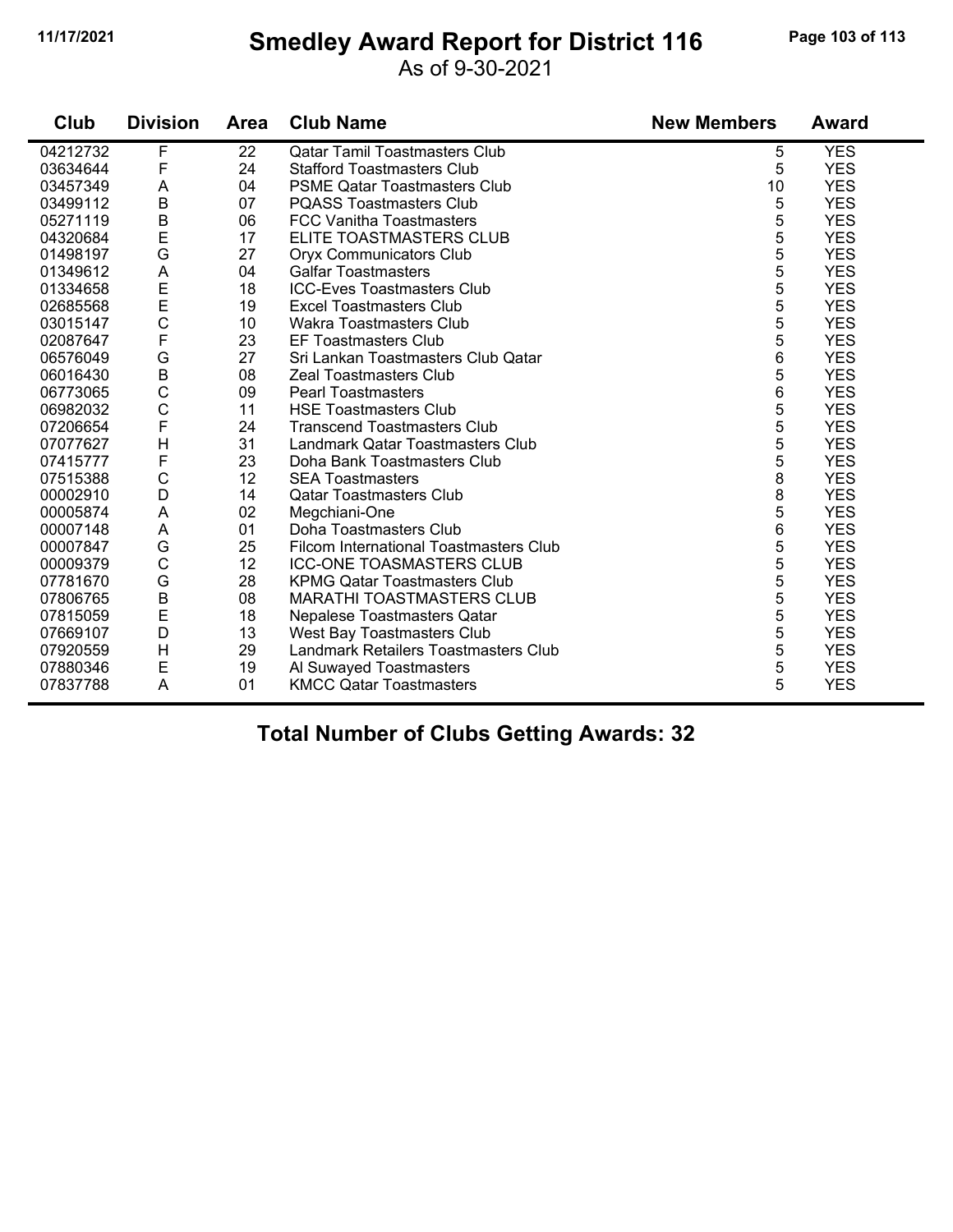#### **11/17/2021 Smedley Award Report for District 117 Page 104 of 113**

As of 9-30-2021

| <b>Club</b> | <b>Division</b> | Area | Club Name                  | <b>New Members</b> | Award |
|-------------|-----------------|------|----------------------------|--------------------|-------|
| 07839145    |                 | 33   | Victra Toastmasters Club   | 5                  | YES   |
| 00739097    | F               | 45   | Raleigh Talkmasters Club   | 6                  | YES   |
| 00005713    | A               | 05   | City Talk Toastmasters     | ა                  | YES   |
| 05740935    | в               | 14   | <b>Fuilfilm Tech Talks</b> | ۰.                 | YES   |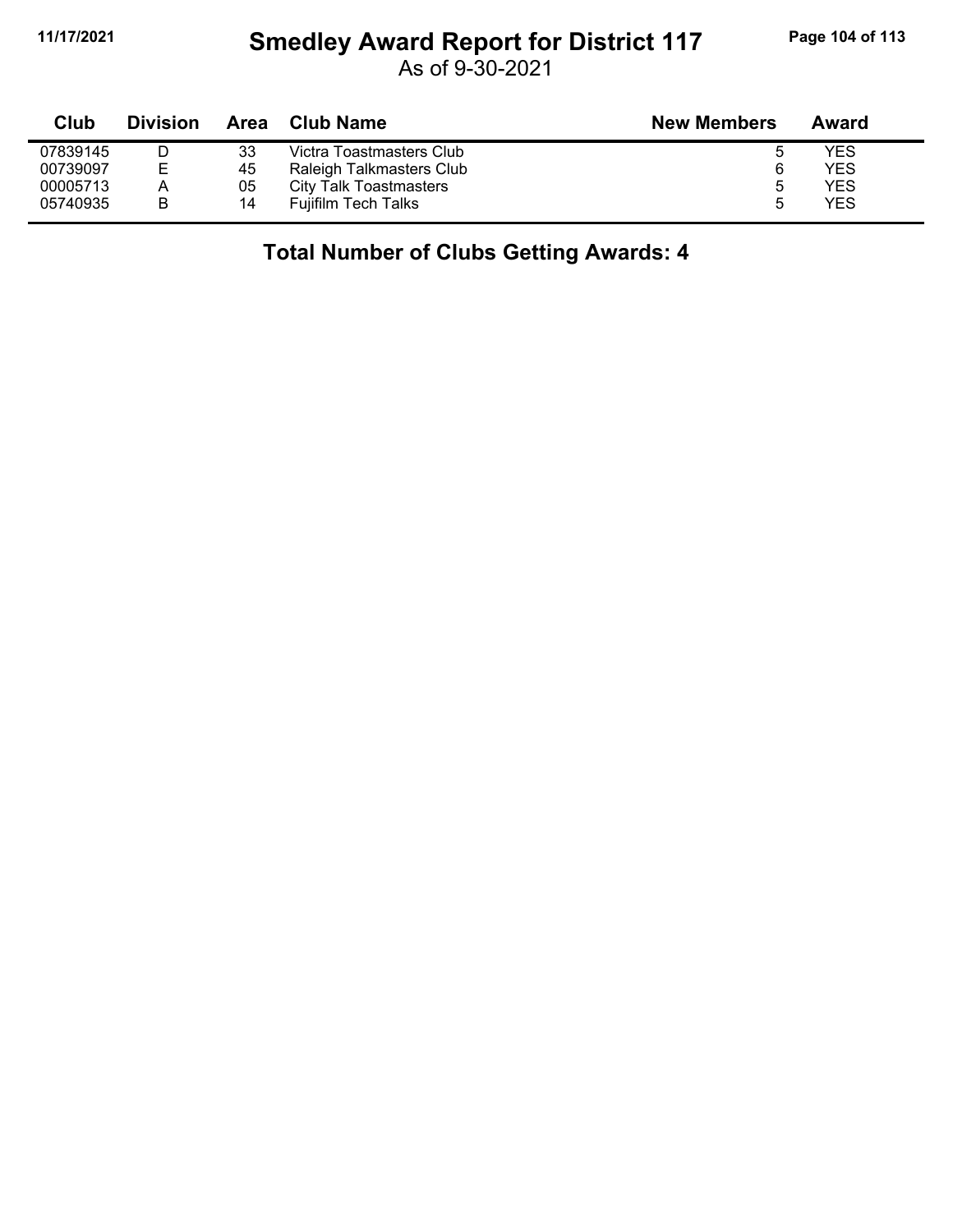#### **11/17/2021 Smedley Award Report for District 118 Page 105 of 113**

As of 9-30-2021

| Club     | <b>Division</b> | <b>Area</b> | <b>Club Name</b>                               | <b>New Members</b> | <b>Award</b> |
|----------|-----------------|-------------|------------------------------------------------|--------------------|--------------|
| 05954043 | S               | 04          | AACTP Dongguan Toastmasters Club               | 5                  | <b>YES</b>   |
| 02984976 | $\mathbf S$     | 03          | <b>ACME Bilingual Toastmasters Club</b>        | 5                  | <b>YES</b>   |
| 04552435 |                 | 03          | Longgang Toastmasters Club                     | 5                  | <b>YES</b>   |
| 04713364 | S               | 01          | <b>Dream Action Family Toastmasters</b>        | 5                  | <b>YES</b>   |
| 04729100 | D               | 01          | Century Excellence Toastmasters Club           | 5                  | <b>YES</b>   |
| 05371943 | $\overline{H}$  | 01          | <b>B&amp;B International Toastmasters Club</b> | 5                  | <b>YES</b>   |
| 05028659 |                 | 03          | Learn and Grow Toastmasters Club               | 5                  | <b>YES</b>   |
| 03692031 | Y               | 01          | Wavy Toastmasters Club                         | 7                  | <b>YES</b>   |
| 07647982 | Q               | 05          | <b>XINING Toastmasters Club</b>                | 5                  | <b>YES</b>   |
| 00002721 | G               | 01          | Guangzhou Elite Toastmasters Club              | 5                  | <b>YES</b>   |
| 07457417 | D               | 03          | Artisan Advanced Toastmasters Club             | 6                  | <b>YES</b>   |
| 07594599 | E               | 04          | Nansha Harbor Toastmasters Club                | 5                  | <b>YES</b>   |
| 07248011 | P               | 03          | Chengdu Advanced ToastMasters Club             | 6                  | <b>YES</b>   |
| 06632988 |                 | 02          | Wonderful Life Toastmasters Club               |                    | <b>YES</b>   |
| 00594537 | H               | 04          | Shenzhen Toastmasters Club                     | 9                  | <b>YES</b>   |
| 00622722 |                 | 01          | Shenzhen Mandarin Toastmasters Club            | 6                  | <b>YES</b>   |
| 00007718 | N               | 01          | Guangzhou Toastmasters Club                    | 6                  | <b>YES</b>   |
| 07854644 | H               | 01          | Tecademy                                       | 5                  | <b>YES</b>   |
| 07880873 | S               | 04          | Dongguan I Psychology Toastmasters Club        | 5                  | <b>YES</b>   |
| 07877746 | E               | 05          | <b>VIP Toastmasters Club</b>                   | 5                  | <b>YES</b>   |
| 07890688 | P               | 03          | <b>Wenjiang Toastmasters Club</b>              | 5                  | <b>YES</b>   |
| 07924266 | N               | 03          | Remarkable Education Toastmasters Club         | 5                  | <b>YES</b>   |
| 07712205 | D               | 04          | Foresea Toastmasters International Club        | 8                  | <b>YES</b>   |
| 07724905 | A               | 02          | Shenzhen Seed Toastmasters Club                | 6                  | <b>YES</b>   |
| 07738327 | N               | 02          | A.A.C.T.P. GZ Saturday Toastmasters Club       | 6                  | <b>YES</b>   |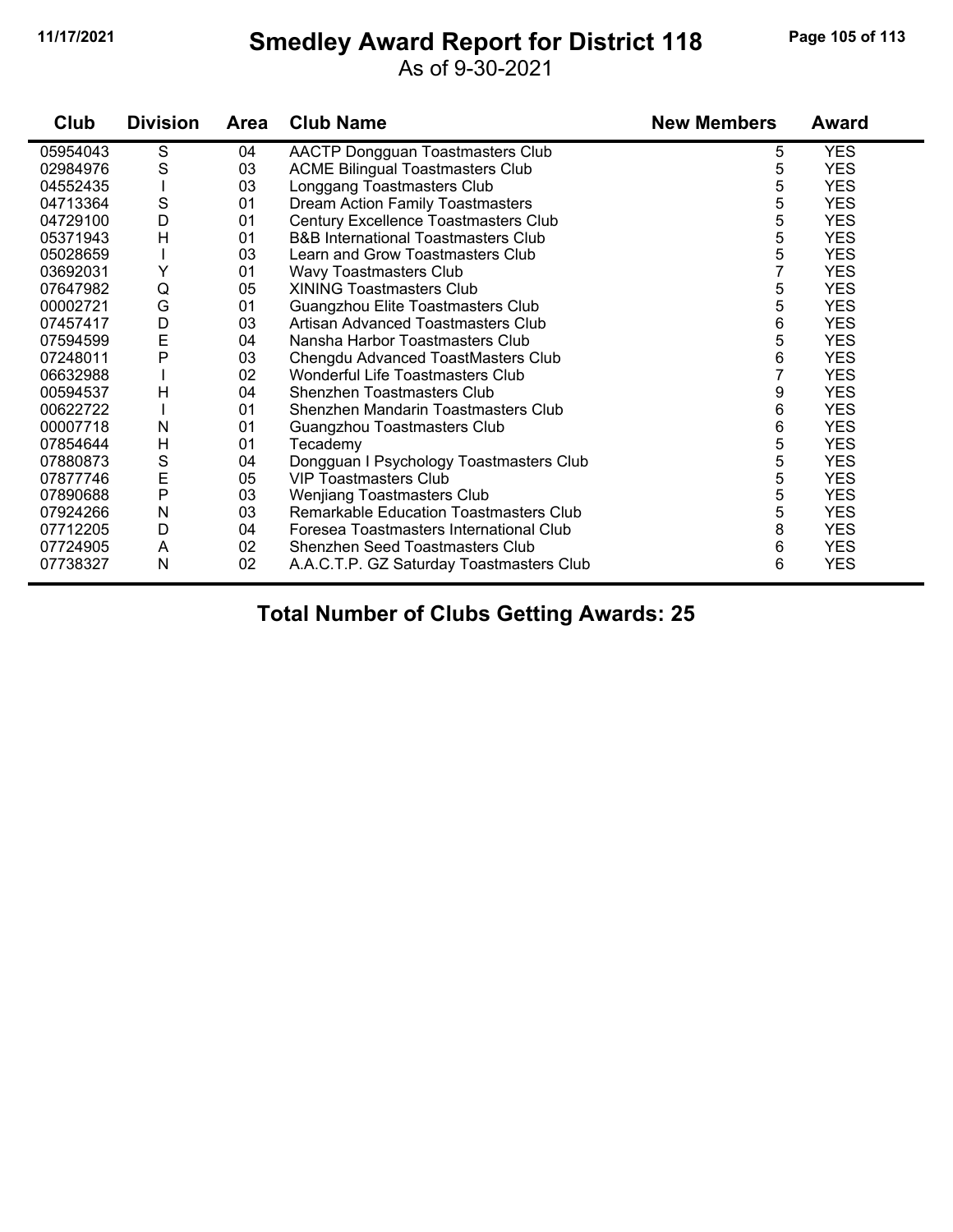## **11/17/2021 Smedley Award Report for District 119 Page 106 of 113**

As of 9-30-2021

| Club     | <b>Division</b> | Area | <b>Club Name</b>             | <b>New Members</b> | Award |
|----------|-----------------|------|------------------------------|--------------------|-------|
| 00009954 |                 | 24   | 2 Broadway Club              | ∽                  | YES   |
| 03299200 | Е               | 54   | <b>Cutting Edge Speakers</b> | 14                 | YES   |
| 05224975 | Α               | 13   | <b>PMI NYC Toastmasters</b>  | h                  | YES   |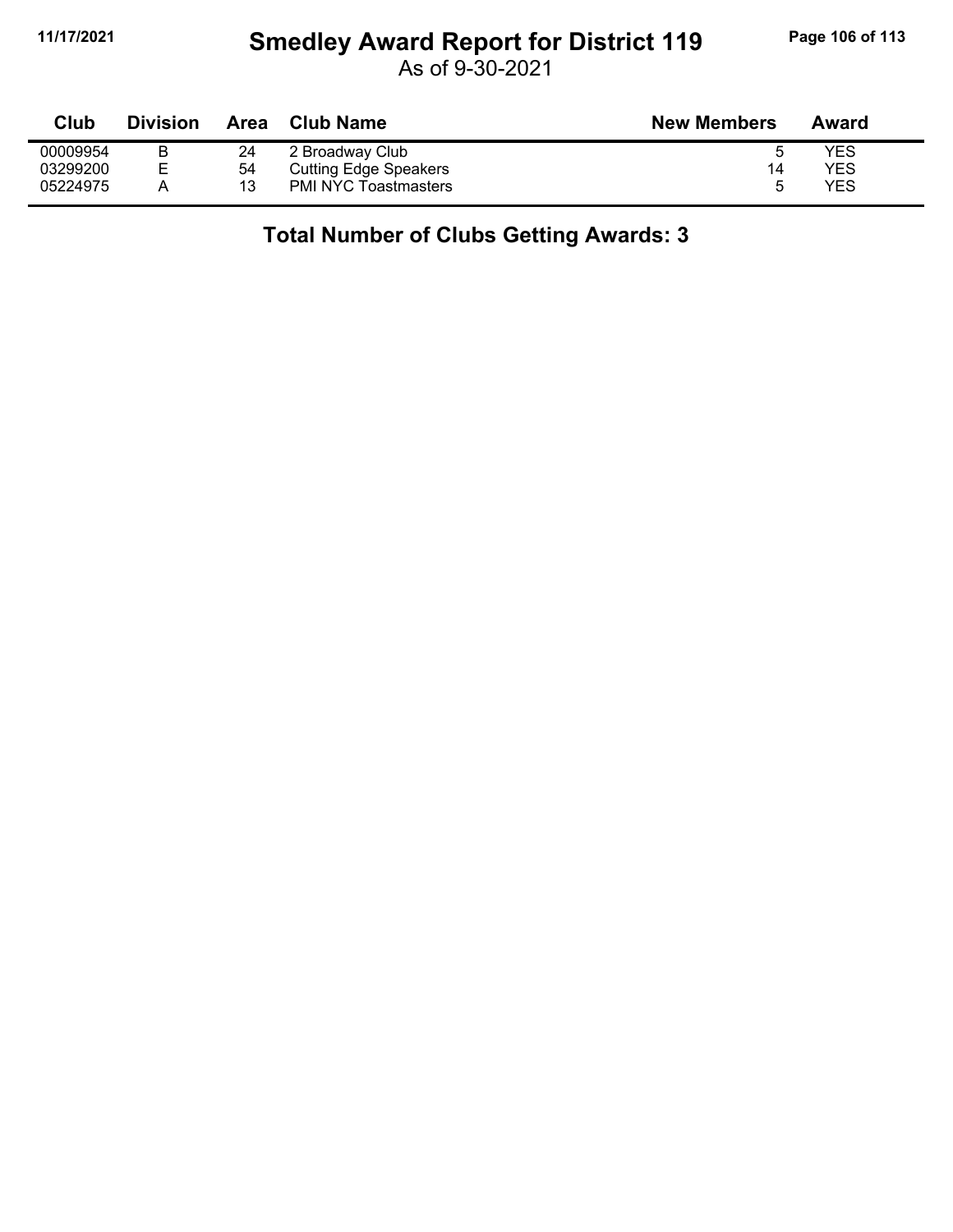#### **11/17/2021 Smedley Award Report for District 120 Page 107 of 113**

As of 9-30-2021

| Club     | <b>Division</b>           | <b>Area</b> | <b>Club Name</b>                           | <b>New Members</b> | <b>Award</b> |
|----------|---------------------------|-------------|--------------------------------------------|--------------------|--------------|
| 05073498 | D                         | 05          | Ora VIT Toastmasters                       | 5                  | <b>YES</b>   |
| 05125333 | A                         | 05          | Sol VIT                                    | 5                  | <b>YES</b>   |
| 04901601 | F                         | 04          | TOASTMASTERS INTERNATIONAL - NIT TRICHY    | 6                  | <b>YES</b>   |
| 04451861 | H                         | 02          | Ocean's Toastmasters Club                  | 5                  | <b>YES</b>   |
| 04413366 | H                         | 04          | MAMCET TOASTMASTERS CLUB                   | 5                  | <b>YES</b>   |
| 04413695 | $\boldsymbol{\mathsf{H}}$ | 04          | Virudhunagar Toastmasters Club             | 5                  | <b>YES</b>   |
| 03295314 | D                         | 05          | Agua VIT                                   | 6                  | <b>YES</b>   |
| 03270615 | H                         | 04          | <b>Trichy Toastmasters Club</b>            | 5                  | <b>YES</b>   |
| 03560488 | G                         | 03          | <b>HCL Expressions Toastmasters Club</b>   | 5                  | <b>YES</b>   |
| 03613674 | F                         | 01          | Hubbell Burndy India Toastmasters Club     | 5                  | <b>YES</b>   |
| 04198235 | A                         | 05          | <b>Phoenix VIT</b>                         | 5                  | <b>YES</b>   |
| 04198323 | A                         | 05          | Nuvens VIT                                 | 6                  | <b>YES</b>   |
| 02677376 | D                         | 05          | <b>Brisa VIT</b>                           | $\overline{7}$     | <b>YES</b>   |
| 02560442 | G                         | 01          | <b>TCS Maitree Alpha Toastmasters Club</b> | 6                  | <b>YES</b>   |
| 02560653 | $\mathsf D$               | 03          | TCS Maitree Champions Toastmasters Club    | 5                  | <b>YES</b>   |
| 02009282 | A                         | 03          | Chennai Speakers Forum                     | 5                  | <b>YES</b>   |
| 02188218 | A                         | 02          | <b>L&amp;T ECC Toastmasters Club</b>       | 5                  | <b>YES</b>   |
| 02535524 | D                         | 04          | Shell Chennai Toastmasters Club            | 5                  | <b>YES</b>   |
| 02441171 | D                         | 03          | <b>Chennai Communicators Club</b>          | 5                  | <b>YES</b>   |
| 02221629 | G                         | 02          | <b>TCS Insurance Toastmasters Club</b>     | $\overline{7}$     | <b>YES</b>   |
| 01363550 | H                         | 01          | <b>Madras Toastmasters Club</b>            | $\overline{7}$     | <b>YES</b>   |
| 01600941 | D                         | 05          | Terra VIT                                  | 5                  | <b>YES</b>   |
| 05726507 | D                         | 02          | Ericsson Toastmasters Club                 | 5                  | <b>YES</b>   |
| 00665905 | $\mathsf C$               | 01          | Chennai Toastmasters Club                  | $\overline{7}$     | <b>YES</b>   |
| 01128480 | $\mathsf C$               | 03          | <b>Medley Toastmasters Club</b>            | 5                  | <b>YES</b>   |
| 00968050 | $\mathbf C$               | 02          | DXC Chennai Chapter Toastmasters           | 5                  | <b>YES</b>   |
| 07809216 | H                         | 04          | Award City Toastmasters Club               | 5                  | <b>YES</b>   |
| 07786564 | H                         | 02          | Dynamic Leaders Forum Toastmasters Club    | 5                  | <b>YES</b>   |
| 07878074 | D                         | 01          | Rane Toastmasters Club                     | 5                  | <b>YES</b>   |
| 07894846 | A                         | 02          | <b>Fourkites Toastmasters Club</b>         | 5                  | <b>YES</b>   |
| 06646561 | $\mathsf{F}$              | 03          | Speak To Lead Toastmasters Club            | 10                 | <b>YES</b>   |
| 06583856 | B                         | 02          | Kemin Toastmasters Club                    | 5                  | <b>YES</b>   |
| 06805981 | A                         | 01          | Mphasis Chennai Toastmasters Club          | 5                  | <b>YES</b>   |
| 06874898 | E                         | 04          | Speak Magic Toastmasters Club              | $\overline{7}$     | <b>YES</b>   |
| 07397566 | F                         | 03          | <b>Vestas Toastmasters</b>                 | 8                  | <b>YES</b>   |
| 07373016 | D                         | 01          | Sella Speakers Club                        | 5                  | <b>YES</b>   |
| 06128127 | D                         | 02          | <b>Genesys Toastmasters Club</b>           |                    | <b>YES</b>   |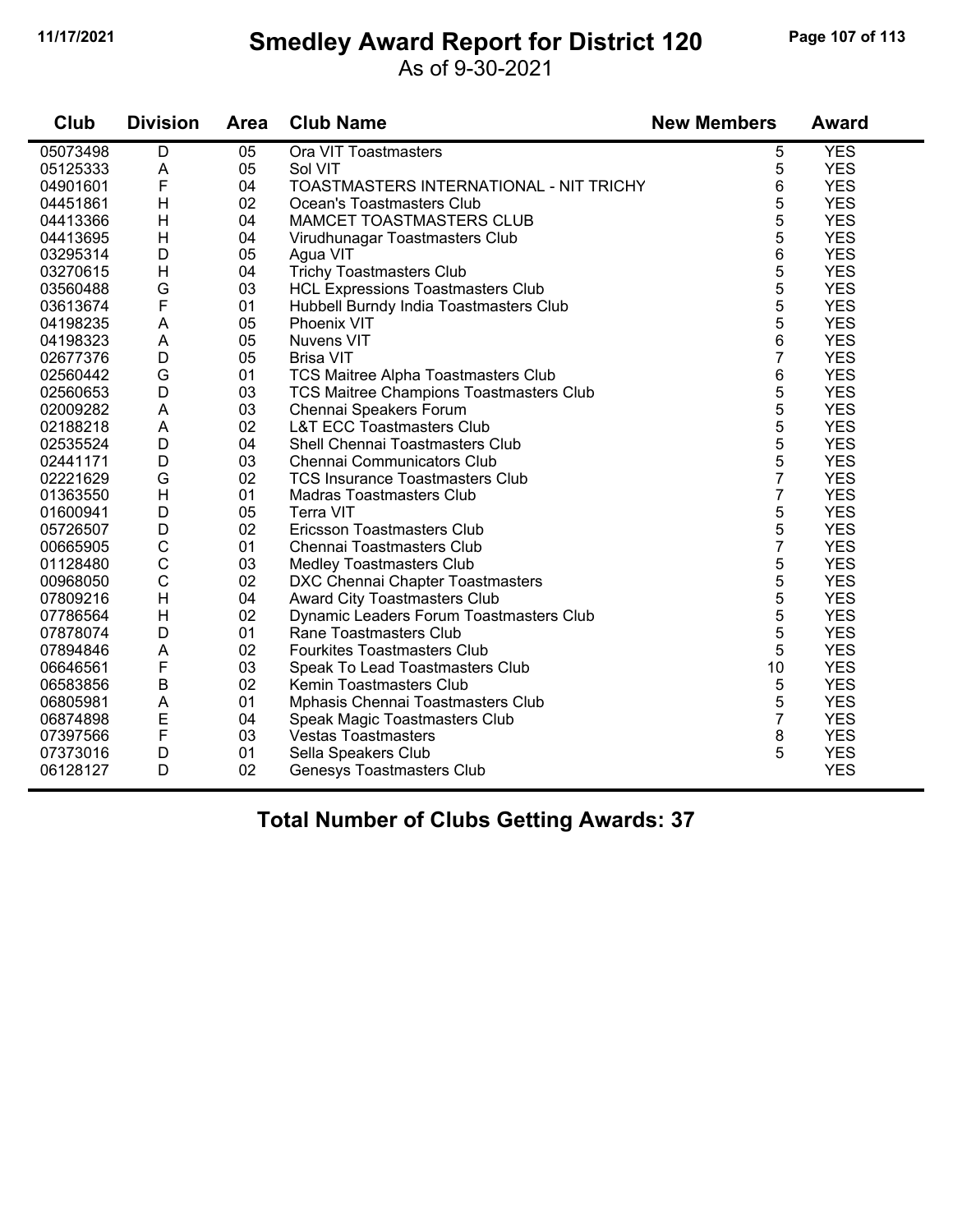#### **11/17/2021 Smedley Award Report for District 121 Page 108 of 113**

#### As of 9-30-2021

| Club     | <b>Division</b> | <b>Area</b> | <b>Club Name</b>                             | <b>New Members</b> | <b>Award</b> |
|----------|-----------------|-------------|----------------------------------------------|--------------------|--------------|
| 06660600 |                 | 04          | <b>TVSM Toastmasters Club 1</b>              |                    | <b>YES</b>   |
| 00003698 | F               | 01          | <b>Winners Club</b>                          | 8                  | <b>YES</b>   |
| 07575734 | F               | 04          | <b>Agnesian Toastmasters</b>                 | 6                  | <b>YES</b>   |
| 07460211 | E               | 01          | <b>WeSpeak Toastmasters Club</b>             | 5                  | <b>YES</b>   |
| 07291065 | G               | 02          | <b>H&amp;R Block Toastmasters</b>            | 12                 | <b>YES</b>   |
| 07335393 | L               | 02          | Shivamogga Toastmasters                      | 5                  | <b>YES</b>   |
| 06048274 | K               | 02          | Mathrumalayalam Toastmasters Club            | 5                  | <b>YES</b>   |
| 06632488 | $\mathsf{C}$    | 04          | <b>VVCE TOASTMASTERS CLUB</b>                | 5                  | <b>YES</b>   |
| 07877748 | L               | 02          | Let's Debate Toastmasters Club               | 5                  | <b>YES</b>   |
| 07902228 | K               | 02          | ME Kerala Toastmasters Club                  | 5                  | <b>YES</b>   |
| 07861263 | T               | 01          | Raku-Toasters                                | 8                  | <b>YES</b>   |
| 07854448 | Κ               | 01          | Heritage Toastmasters                        | 6                  | <b>YES</b>   |
| 07843793 | G               | 01          | Ananthapuri Toastmasters                     | 5                  | <b>YES</b>   |
| 07844793 | G               | 01          | <b>Technopark Toastmasters</b>               | 8                  | <b>YES</b>   |
| 07845796 | L               | 03          | Konkani Toastmasters Club                    | 5                  | <b>YES</b>   |
| 07814695 | D               | 03          | <b>Thrissur Malayalam Toastmasters</b>       | 5                  | <b>YES</b>   |
| 07817375 | L               | 01          | Karavali Toastmasters Club                   | 5                  | <b>YES</b>   |
| 00691074 | K               | 03          | Kochi Club                                   | 5                  | <b>YES</b>   |
| 00009639 | $\mathsf C$     | 02          | <b>Mecon Communication Club</b>              | 5                  | <b>YES</b>   |
| 05843852 | B               | 04          | <b>HSR Toastmasters Club</b>                 | 5                  | <b>YES</b>   |
| 05913238 | E               | 03          | <b>NMIMS Bangalore Toastmasters Club</b>     | 37                 | <b>YES</b>   |
| 05915386 | D               | 02          | <b>Enterprising Toastmasters of Palakkad</b> | 5                  | <b>YES</b>   |
| 01600545 | L               | 03          | <b>INSPIRON Toastmasters Club</b>            | 5                  | <b>YES</b>   |
| 02389985 | G               | 01          | <b>Trivandrum Toastmasters</b>               | 9                  | <b>YES</b>   |
| 01872178 | D               | 03          | <b>Toastmasters Club Of Thrissur</b>         | 6                  | <b>YES</b>   |
| 02818428 | F               | 04          | <b>Milagres Toastmasters</b>                 | 5                  | <b>YES</b>   |
| 04304110 |                 | 03          | Siemens Bangalore Toastmasters Club          | 6                  | <b>YES</b>   |
| 04137723 | C               | 04          | <b>SDMIMD Toastmasters</b>                   | 21                 | <b>YES</b>   |
| 03900632 | L               | 01          | Manipal-Udupi Toastmasters Club              | 6                  | <b>YES</b>   |
| 03984104 | D               | 01          | <b>Calicut Toastmasters</b>                  | 5                  | <b>YES</b>   |
| 03926170 | C               | 01          | <b>Textron India Toastmasters Club</b>       | 8                  | <b>YES</b>   |
| 03965394 | L               | 03          | <b>Port Town Advanced Toastmasters</b>       | 5                  | <b>YES</b>   |
| 03602666 |                 | 03          | Yokogawa India Toastmasters Club             | 8                  | <b>YES</b>   |
| 04410336 | J               | 02          | <b>Dhwani Toastmasters</b>                   | 5                  | <b>YES</b>   |
| 04958536 |                 | 01          | DB Bangalore Toastmasters Club               | 8                  | <b>YES</b>   |
| 05044336 | G               | 02          | The Quilon Toastmasters                      | 5                  | <b>YES</b>   |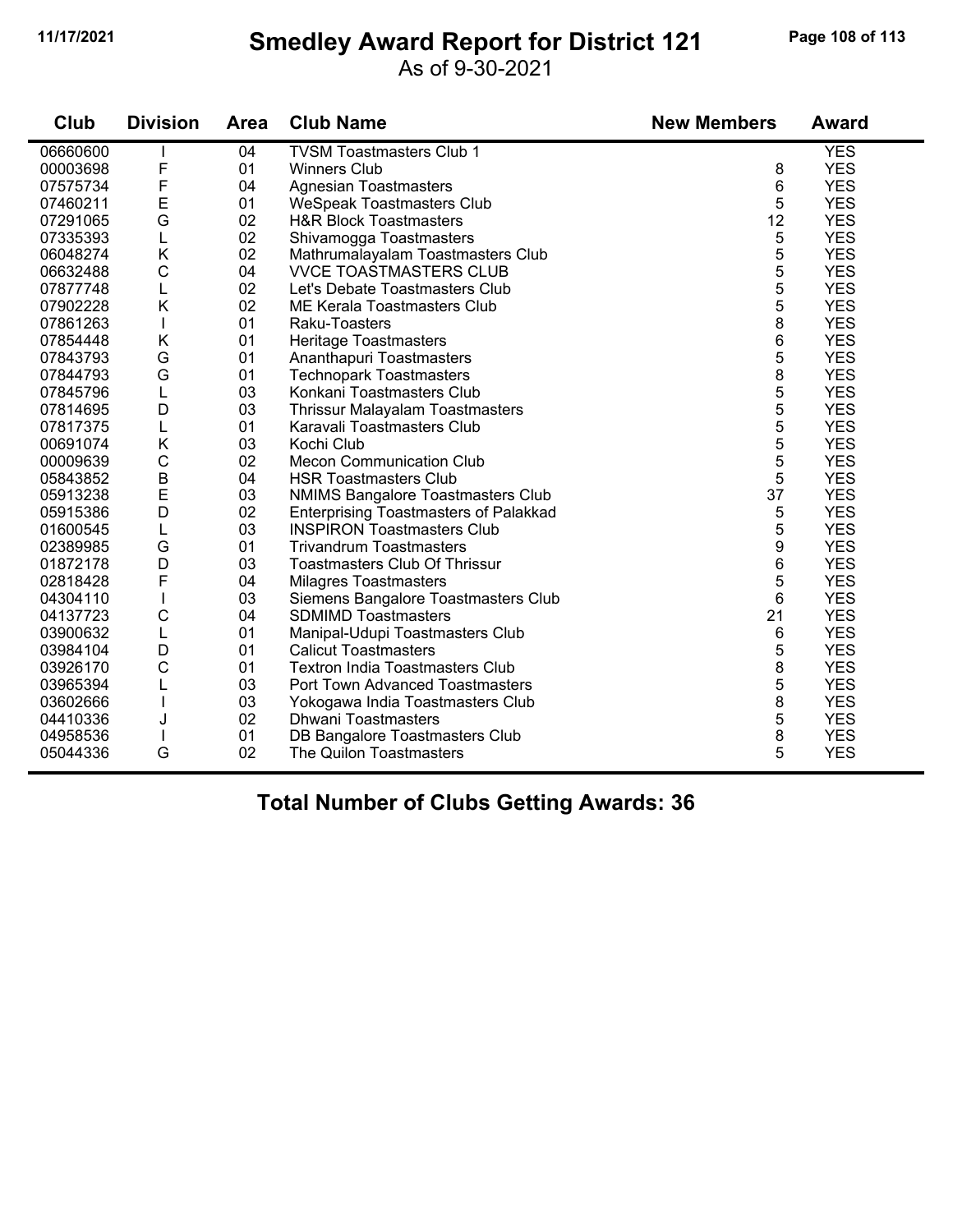#### **11/17/2021 Smedley Award Report for District 122 Page 109 of 113**

As of 9-30-2021

| Club     | <b>Division</b> | Area | <b>Club Name</b>            | <b>New Members</b> | Award      |  |
|----------|-----------------|------|-----------------------------|--------------------|------------|--|
| 02738834 |                 |      | CA Toastmasters Club Lahore |                    | <b>VEC</b> |  |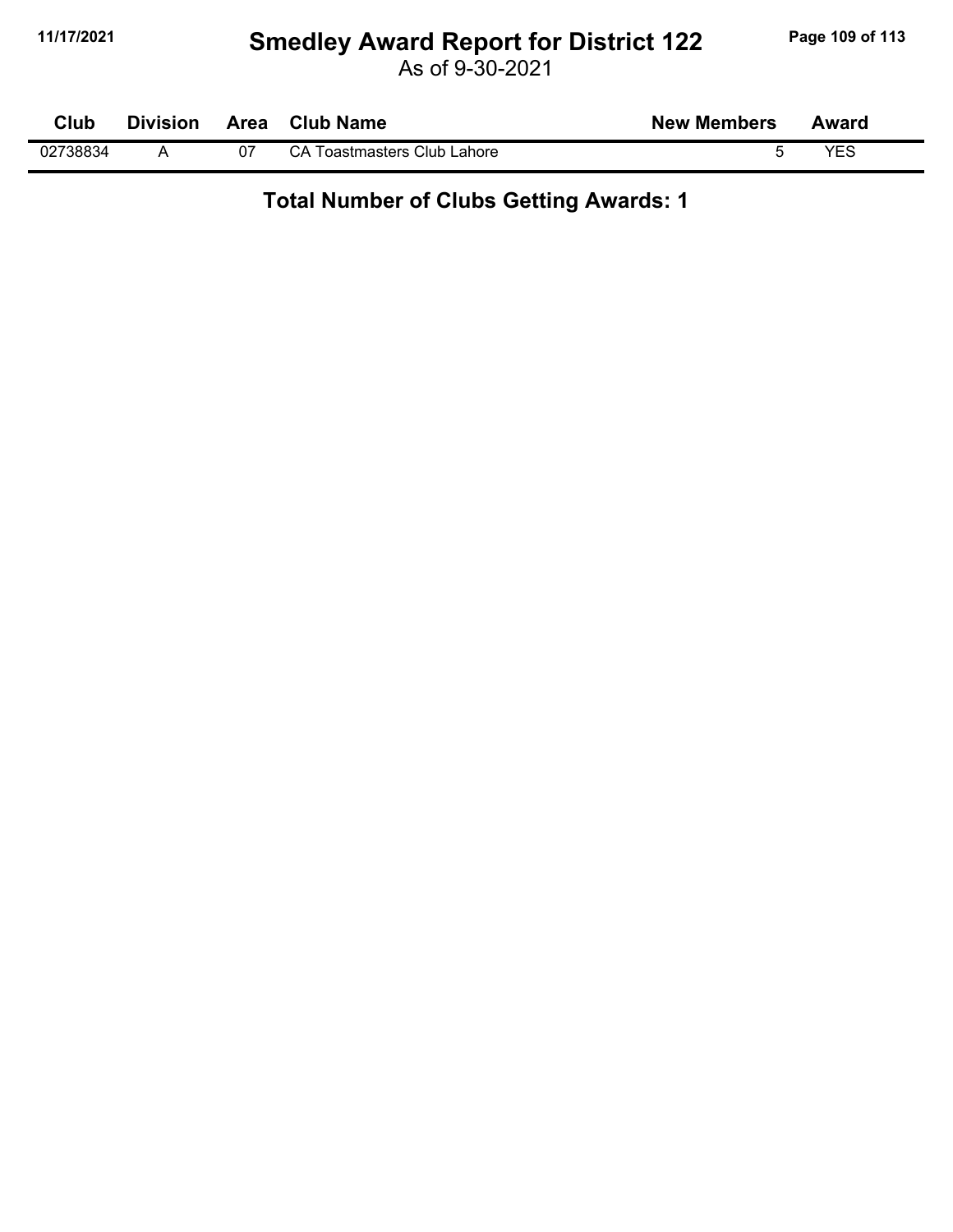# **11/17/2021 Smedley Award Report for District 123 Page 110 of 113**

As of 9-30-2021

| <b>Club</b> | Division | <b>Area</b> | <b>Club Name</b>                | <b>New Members</b> | Award |
|-------------|----------|-------------|---------------------------------|--------------------|-------|
| 00007982    |          | 61          | Celestica Club                  |                    | YES   |
| 01115157    | G        | 51          | Solid Speakers                  |                    | YES   |
| 01138042    | N        | 12          | <b>Cementation Toastmasters</b> | 13                 | YES   |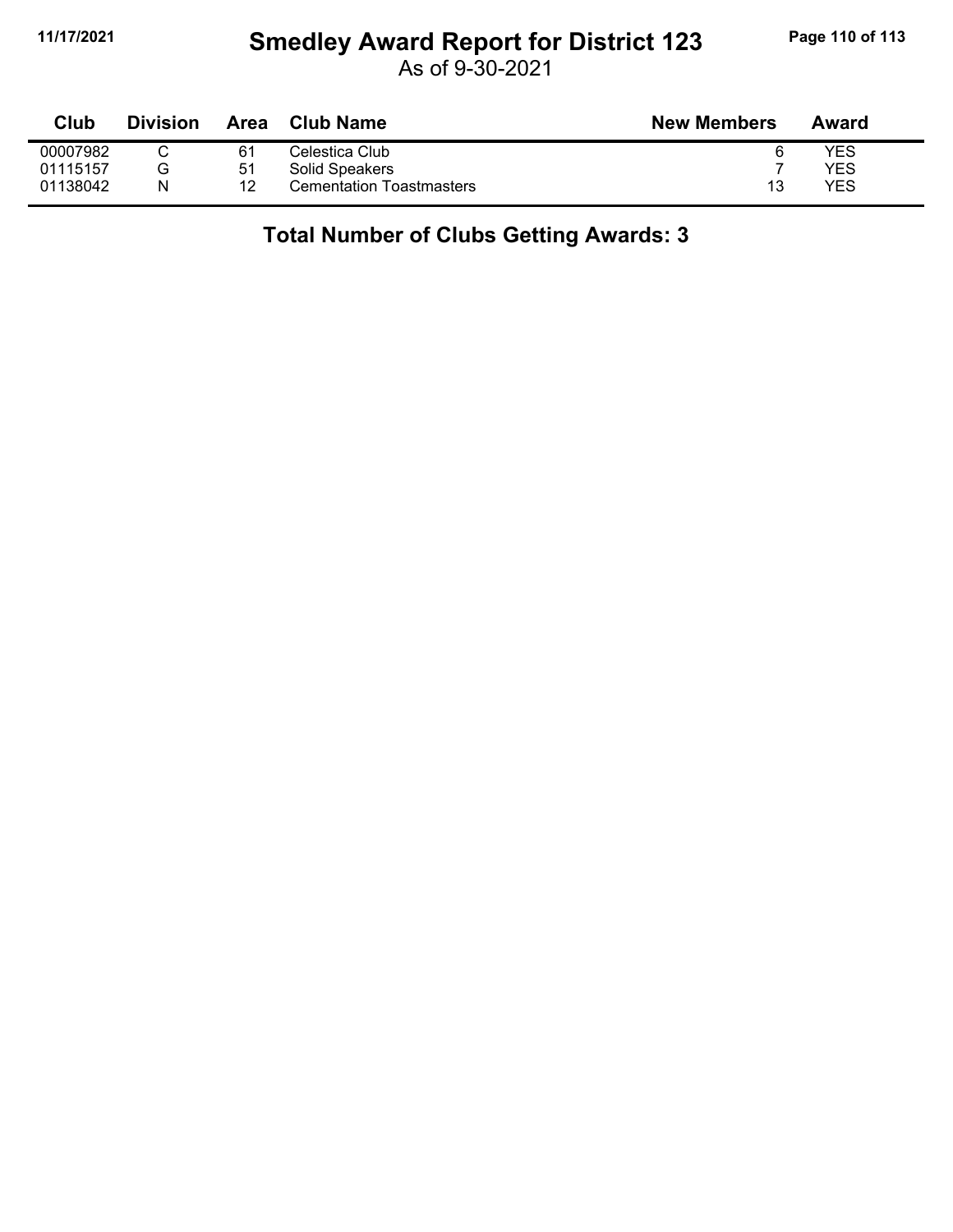# **11/17/2021 Smedley Award Report for District F Page 111 of 113**

As of 9-30-2021

| <b>Club</b> | <b>Division</b> |    | Area Club Name                       | <b>New Members</b> | Award      |  |
|-------------|-----------------|----|--------------------------------------|--------------------|------------|--|
| 07767523    | F               | 01 | Crown Castle Toastmasters            |                    | YES        |  |
| 00006570    |                 | 01 | Surf City Speak 'N' Lead             |                    | YES        |  |
| 01498166    |                 | 02 | OC Project Masters Toastmasters Club |                    | <b>YES</b> |  |